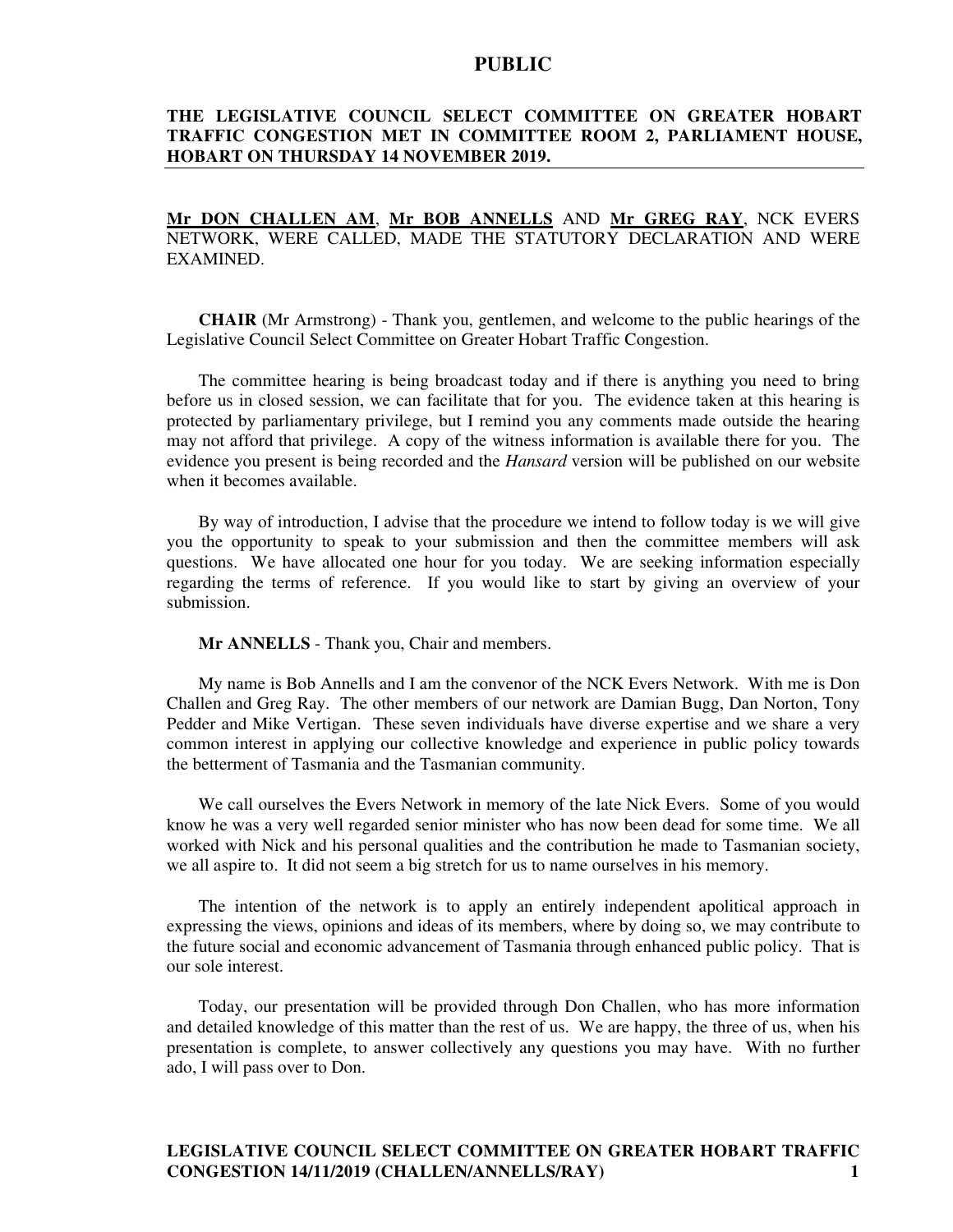**Mr CHALLEN -** Thank you, Chair and members. Hobart is currently enjoying an extended period of growth and development. Among lots of positives, the negative is the city's rapidly worsening traffic congestion. For Hobart's growth to be sustainable, the traffic congestion problem must be solved, otherwise the city's growth will be choked off.

Hobart's traffic congestion is severe for a city of its size. It arises, as I am sure you know, from the geography, from colonial road design and from 50 years of infrastructure planning neglect. Its worst manifestation is the congestion of the Macquarie and Davey streets couplet, which now occurs for extended periods throughout the day.

Population settlement patterns, which has seen most of Hobart's growth in recent years in Kingborough, Clarence and Sorell, rapid growth in the proportion of women in the workforce and people's lifestyle choices have made the car essential to Hobart lifestyles. People want to combine activities like getting to and from work with shopping, taking children to child care, to school and to after-school activities. This is only possible with a car.

This lifestyle choice is not a passing trend; it is deeply entrenched and here to stay. That means cars are here to stay, too. The alternatives to the car do not meet people's lifestyle choices and are impractical for most.

Changes over time to transport mode choices - walking, cycling, using public transport and moving to higher density CBD housing - will not materially impact the use of private vehicles.

Hobart's traffic congestion is, in large part, due to the pressure of through-traffic. Through-traffic constitutes a significant component of the volumes on the Macquarie and Davey couplet. Recognition of the through-traffic problem on the couplet leads to the conclusion that sometime soon, infrastructure investment will be needed to deal with congestion. That will be in the form of a bypass that allows through-traffic to avoid the couplet and the CBD.

I am sure you are all aware of the current smorgasbord of proposals around to deal with Hobart's traffic congestion. Some undoubtedly have potential, but none is a long-term solution and, at best, they will marginally defer the point in time at which a major infrastructure option becomes essential.

Public transport has a role to play, especially as part of well-planned and -executed park and ride arrangements. Public transport accounts for only about 3.5 per cent of all trips in the Greater Hobart area; consequently, it is inconceivable public transport initiatives will make more than a minor dent in Hobart's traffic congestion.

A bypass for the Macquarie and Davey couplet and the CBD would significantly reduce congestion and create room for future growth. One bypass solution warrants close examination. It is the one used the world over - send the through-traffic underground.

Former Hydro Tasmania engineer Tony Denne, who gave evidence to your committee on Tuesday, has developed a design concept for a bypass tunnel complex. As you heard from him, one tunnel pair would link the Southern Outlet with the Brooker Highway near Campbell Street Primary School and a second tunnel would link the Brooker interchange near Campbell Primary School with the Tasman Bridge approaches near Government House.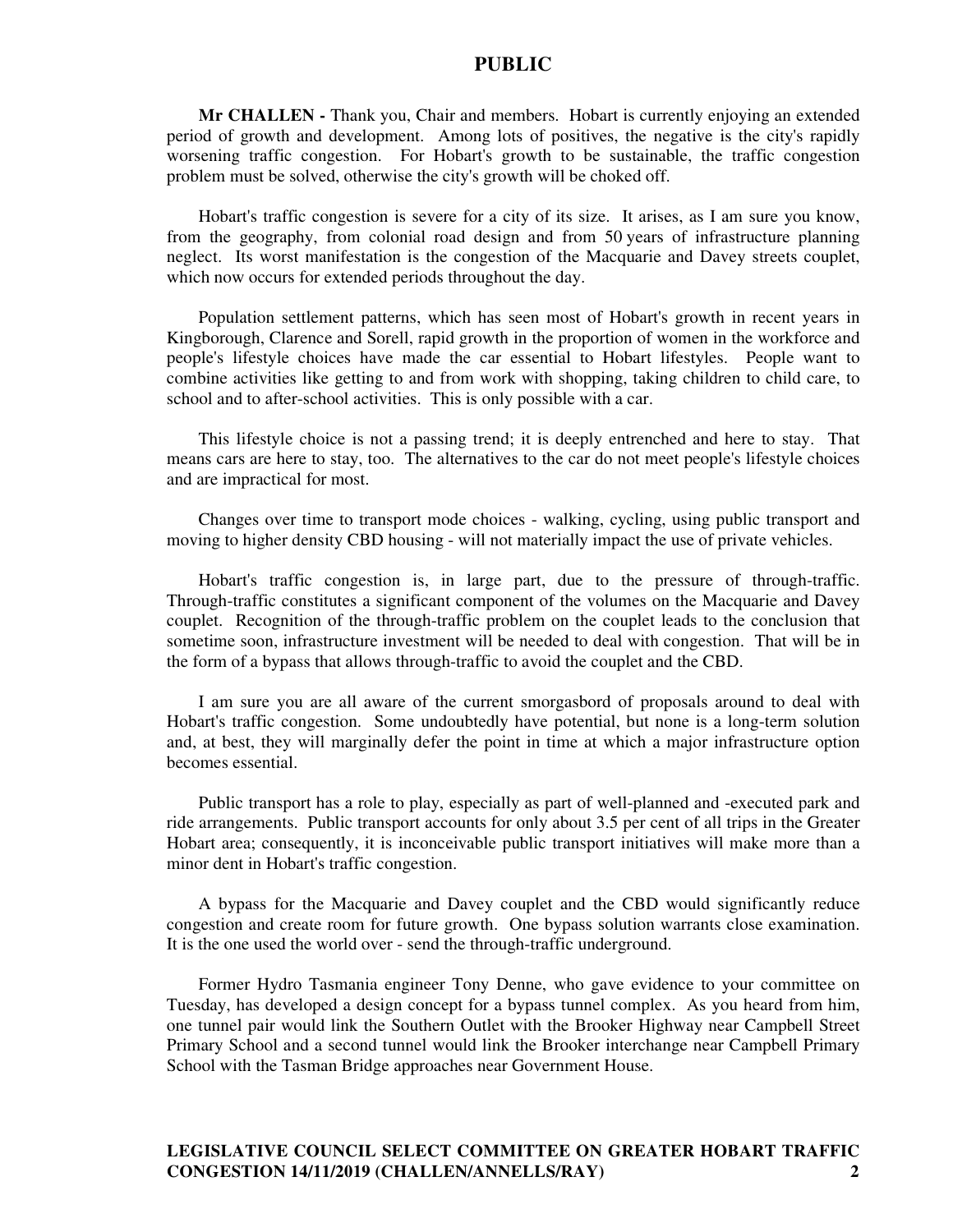The entire project is estimated to cost about a billion dollars in today's prices and that cost is entirely justifiable for a critical infrastructure development.

Other infrastructure solutions also need to be examined. With the Tasman Bridge at capacity, linking the Tasman Highway at Mornington with the Bowen Bridge might significantly reduce volumes on the Tasman Bridge.

Other options need to be identified and explored. Usually, infrastructure development follows population growth. In Hobart, following decades of neglect, the urgent need is to unclog the city's main thoroughfares and this requires a bypass such as proposed by Tony Denne.

The Government has recently allocated funds to a feasibility study of the bypass along the lines of the Denne proposal. This is a crucial first step in evaluating the project. Given the time frame to bring a bypass to fruition, this feasibility study is urgent. In our view, the need for this type of visionary approach is unavoidable. Hobart's traffic congestion is already severe, ridiculously so for a city of its size, and the costs of this congestion are very large.

Hobart's traffic system is also very fragile. Without a bypass to allow through-traffic to avoid the CBD completely, these symptoms are going to get worse and rapidly so. The result will be a severe brake on the city's continued growth and development. If the traffic congestion problem is not resolved soon, development in Hobart will come to a standstill. Our decision-makers need to be looking forward 10 years and more to understand the stresses our road infrastructure will be under the future, not looking backward.

Thank you very much for the opportunity to appear before you today. We've included in our written submission a set of recommendations which we hope very much will find their way into your final report. Thank you.

**CHAIR** - I'm really interested in Tony Denne's submission. You've touched on it. We had Tony in yesterday. It makes a lot of sense and I agree with what you're saying.

On your recommendation 6 -

**Ms SIEJKA** - The bypass.

**CHAIR** - Yes, and the private sector involvement. Are we talking about tollways to pay for that?

**Mr CHALLEN** -Yes, potentially. A project of this sort will be a very interesting one to private sector investors. Superannuation funds and managed funds and the like are always looking for infrastructure projects of this size and type, and there is dearth of them around the world. There is a dearth of them in Australia so they are very attractive. If there is a component of the revenue from use of the complex that comes from tolls that would make it a relatively easy project to at least part-finance with private sector investment. Whether you would do the whole project that way, I don't know. This is a matter that would be explored in a feasibility study, but I imagine a modest toll of a few dollars each way would produce enough revenue to allow there to be a private sector investor involved.

**Ms SIEJKA** - We've heard this week from a couple of different groups whose thinking is that we need a different strategic oversight or governance structure to progress a lot of the ideas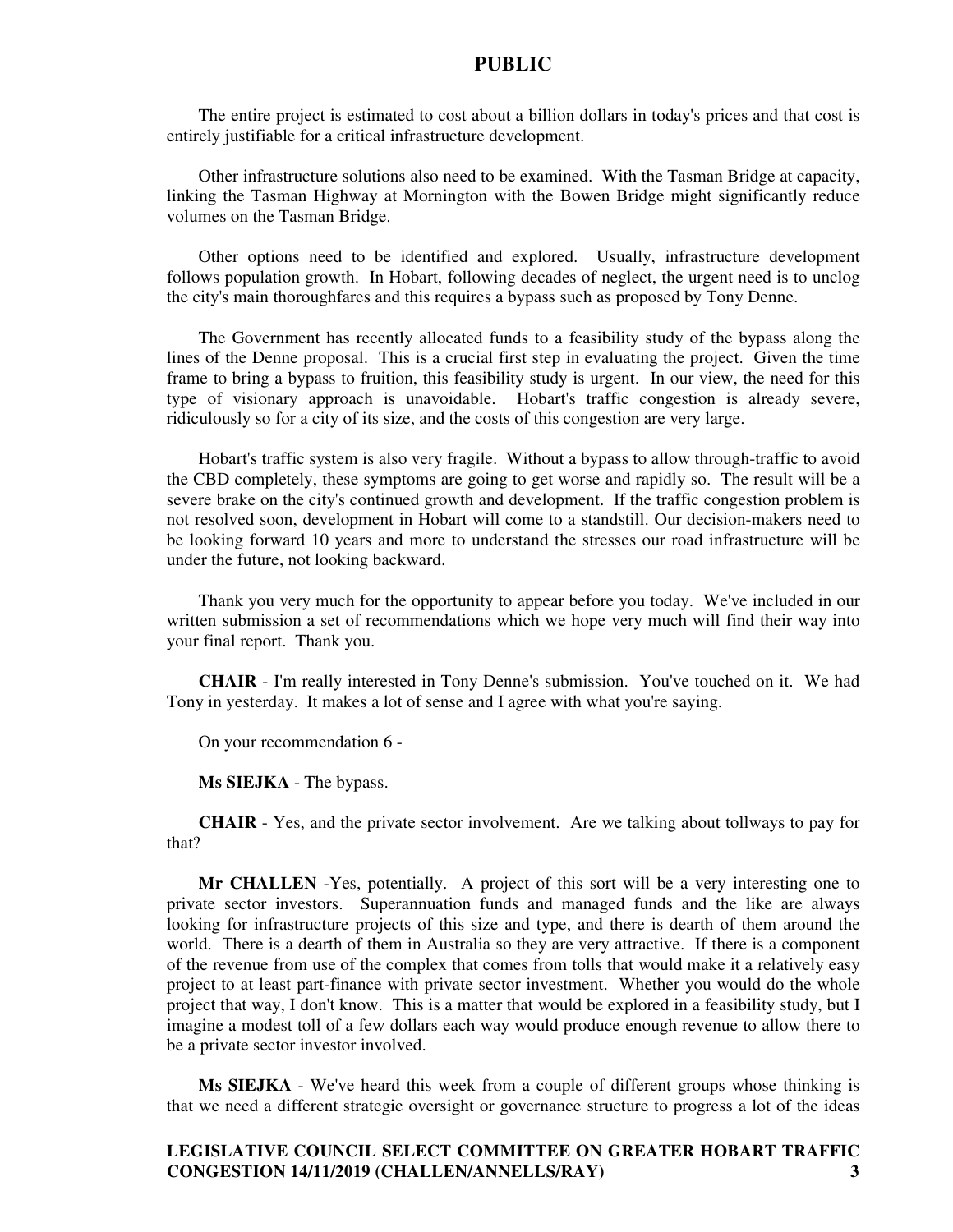we have on traffic congestion, public transport and all the work that's being done to coordinate and drive it.

Do you have any particular opinions on that given your experience in government? Metro, for example, and, I think, the Public Transport Authority but others talked in a much broader sense. Do you think that's something that would help to progress some of these ideas?

**Mr ANNELLS** - I think the answer is yes. Inevitably, when you put the various competing and I use that word advisedly - interests in silos, with their own structures, their minister, their own legislation and legislative requirement often, inevitably, you have problems of communication and coordination and an enhanced difficulty in getting a sensible holistic approach. We think the situation is serious enough, particularly because of the very long lead time required to implement whatever you finally get around to deciding -

**Ms SIEJKA** - Let alone things like the Tasman Bridge.

**Mr ANNELLS -** Yes. We're talking about 20 years to do some of this.

We can't afford to waste another five years at the front end having territorial turf disputes between the various bodies with different agenda. I think there is an argument that we should quite probably, and this is my own experience based in Victoria, leave the actual delivery of onground services to individual agencies by all means, but you need to centralise the strategic planning work and the feasibility studies and all these things in one tightly held, well-managed, well-resourced body that is not captured by the philosophical views that often accompany things like public transport.

**Ms SIEJKA** - We've certainly seen in a number of the submissions that while there is a lot of overlap between the different groups that have presented, there are commonalities as well, particularly when they start to look at broader things like social and cultural aspects. It does seem that more than a public transport authority, a greater driving force might be required.

**Mr ANNELLS** - Certainly. You cannot separate the requirements and the thinking that needs to be done in relation to transport impacts from the broader land use determinations that need to clearly take place in and around Hobart. That raises a range of issues to do with master planning and other things, which we have grappled with for 40 to 50 years without a great deal of success. It brings up questions as controversial as the size of councils and the remit of various councils and how many councils you have. Do you have a regional council?

This needs leadership. We don't have a particular view on those things. We haven't turned our mind to it as much as we might. Certainly this is no time for us to creep up on finding a solution here. We need to go boldly. That requires a bold approach to structures.

**Ms SIEJKA** - The tunnels sound bold for someone who is not from an infrastructure background, but from Tony's work there seemed to be a number of sites he had identified that you could see would work quite effectively. Some have been talked about for a long time - the Mornington to the Bowen and things like that.

**Mr ANNELLS** - Don is more across this.

**Mr CHALLEN** - A billion-dollar tunnel sounds like a lot in Hobart.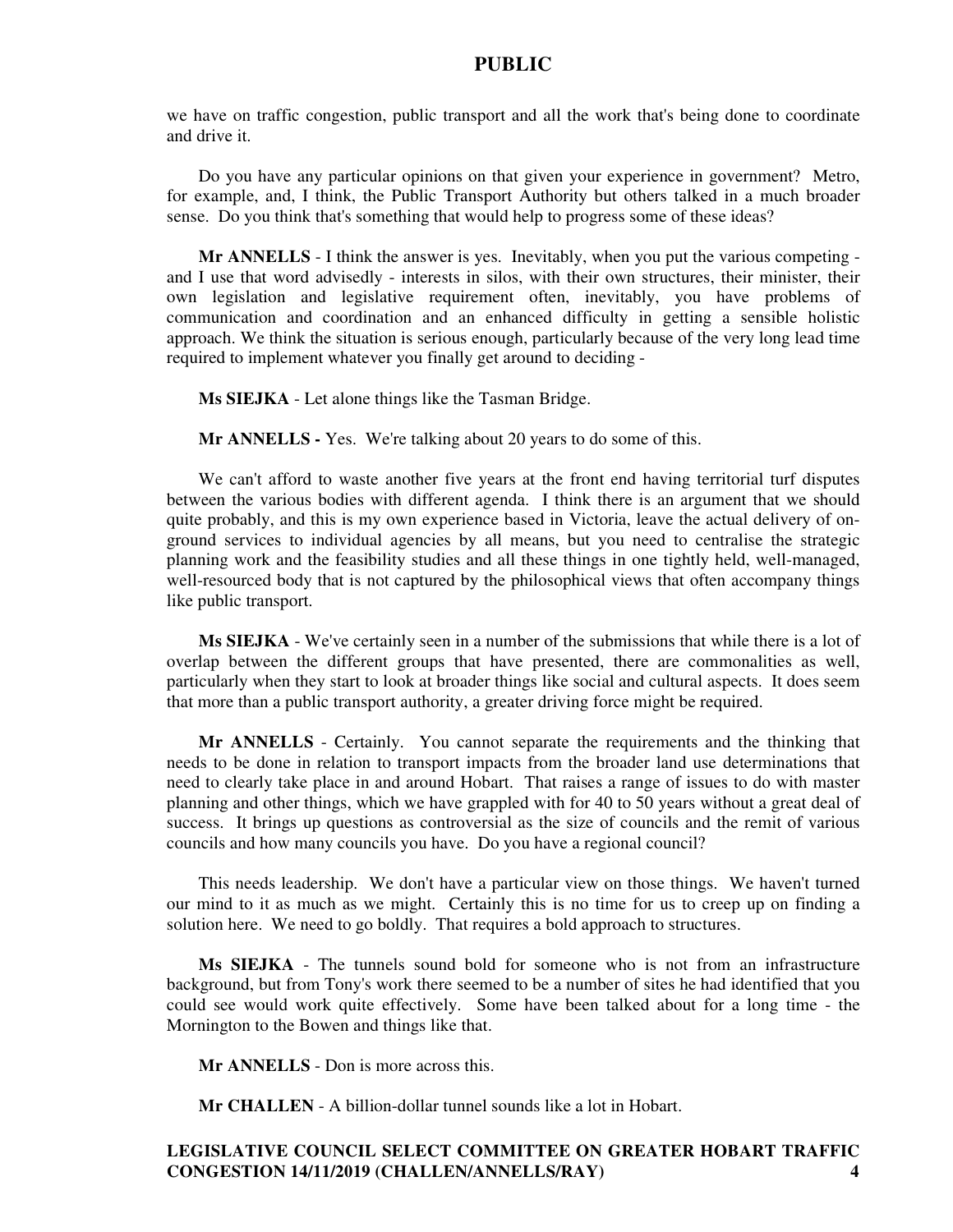**Ms SIEJKA** - Tunnels are everywhere now.

**Mr CHALLEN** - Yes, exactly. They have come relatively late to Australia. We have seen developments in Sydney, Melbourne and Brisbane in recent years. In Europe, if you go to the city of Lyon, for instance, which is a smaller city than Hobart but has some of its complex geography. It sits on a river, it has an island in the middle of the river on which the old town was built. The road network is a nightmare and yet the traffic whizzes around invisibly in a complex of tunnels under the place. It works like a dream.

**Ms SIEJKA** - Do we have the workforce within Australia? I know sometimes with particular infrastructure projects, we sometimes have to bring people in. Does that exist in Australia?

**Mr ANNELLS** - Absolutely. It's not that workforce-intense. It is capital-intense because you have to buy the tunnelling machines. The people with the skills to drive it are certainly in Australia. There has been a lot of tunnelling work done.

**Mr VALENTINE** - They used to manufacture tunnel boring machines in Kingston.

**CHAIR** - We did have the Hydro. They were tunnel experts.

**Mr RAY** - If you take Melbourne, for example, which has a very efficient rail system and a very efficient tram system and a pretty efficient road system, they are building tunnels to bypass and overcome congestion issues. The logic is there.

**Ms SIEJKA** - They've also got the benefit of multiple public transport streams.

**Mr RAY** - A pretty good bus service as well.

**Ms SIEJKA** - And it is coordinated, which is the other aspect.

**Ms WEBB** - It is economies of scale.

**Ms SIEJKA** - It is, isn't it?

**Ms WEBB** -It takes a lot of people to make those things viable.

**Mr VALENTINE** - You were saying, Bob, we've grappled with planning without a great deal of success.

When I was in local government, we put together the Southern Regional Land Use Strategy. That is a statutory document. I am wondering whether the problem is more that people don't follow these documents that have been robustly put together. That was the first for 30 years, for instance. I am not just saying that because I happened to chair the group. I certainly didn't do the work. That was done by somebody we will hear from this afternoon, Emma Riley. I hear what you're saying about an overarching planning body and that would seem to me to have some merit in it, keeping everybody on the same page and getting some focus and drive. Do you see the City Deal as providing that opportunity perhaps to bring the parties together?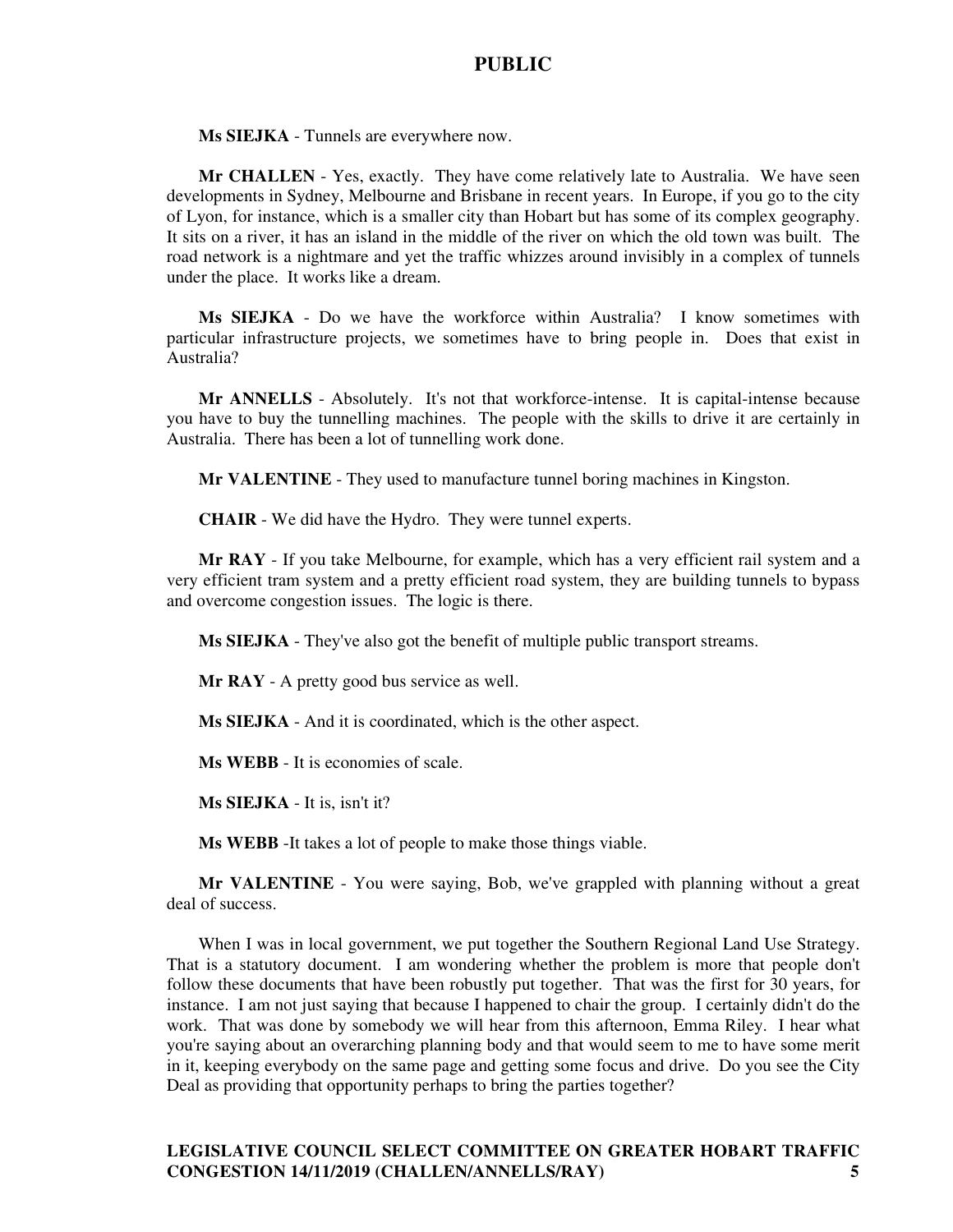**Mr ANNELLS** - The City Deal provides one absolutely essential element and that is cash. Whether it is enough is probably debatable, but at least it's a good start. I hope that the City Deal has within it the kernel of cooperation that we badly need, but I suspect not. I suspect not on its own, anyway. I think we need an acceptance by all levels of state and local government that we need a regional approach here, and it can't be aspirational and it can't be advisory, it has to be regulatory-based, and strongly regulatory-based.

One reason, if I might be so bold, very good plans go nowhere and, in a sense are undermined left, right and centre - and I'm not for one moment suggesting the Southern Land Use Strategy falls into this category - is that although they are based on the best of intentions, on good science and intellectual rigour, at times they do not give sufficient import to human nature. That is, as the pressures build up for public housing, for more housing and for cheaper housing, the temptation to want to push further and further out into lower cost land is almost inevitable.

This is not a Tasmanian thing - this is a world thing. It has been going on ever since I started my town planning course 45 years ago. We, as a group, are very much of the view that we have to be brutally pragmatic about the realities that confront us; we have to be brutally pragmatic about the potential for public transport to solve this problem. Our very strong view is that it will not; actually, a lot of what Bob Cotgrove has to say, we strongly endorse. We might not like it; we don't have to like it to think it's probably right. I think there has been a great deal of pie-inthe-sky discussion about the potential of public transport to solve Hobart's issues - it's not. It's not to say it doesn't have a role and we shouldn't try to enhance that role, but it's not going to solve the problem - not even close.

**Mr VALENTINE** - I think it was Don Challen who made mention of the cost of congestion. We have had a submission from Andrew Holmes, who happens to have a Master of Planning and a Batchelor of Engineering with Philosophy, and he pulled out the Bureau of Infrastructure, Transport and Regional Economics 2019 figures which say that congestion Australia-wide is projected to cost \$27 billion to \$37 billion by 2030. That's what congestion is costing Australia. In Tasmania it's projected to increase from \$0.09 billion to \$0.12 billion and to \$0.16 billion by 2030.

Bearing that in mind, spending \$1.453 billion - I think that is Tony Denne estimate - seems to be a pretty big sledgehammer to crack what might be a nut. For example, during school holiday times there is no congestion issue. School is in and it's like an 8 or 10 per cent increase in traffic. It's that 8 or 10 per cent increase we're really dealing with immediately. I'm not suggesting that into the future it's not going to grow bigger if we don't address it. Do you see that doing something like you are suggesting with that bypass idea might be, at this time, a bit premature until we address some of the smaller issues that might be able to melt away that 8 to 10 per cent problem?

**Ms SIEJKA** - Is that likely to grow though, that 8 to 10 per cent?

**Mr VALENTINE** - I did mention that.

**Mr CHALLEN** - It's a question for a feasibility study and it's a question of when. I'm not saying we would build a billion-dollar tunnel or bypass tomorrow, what I am saying is that by the time we get it built, we are going to need it desperately, so we ought to start thinking about it harder right now.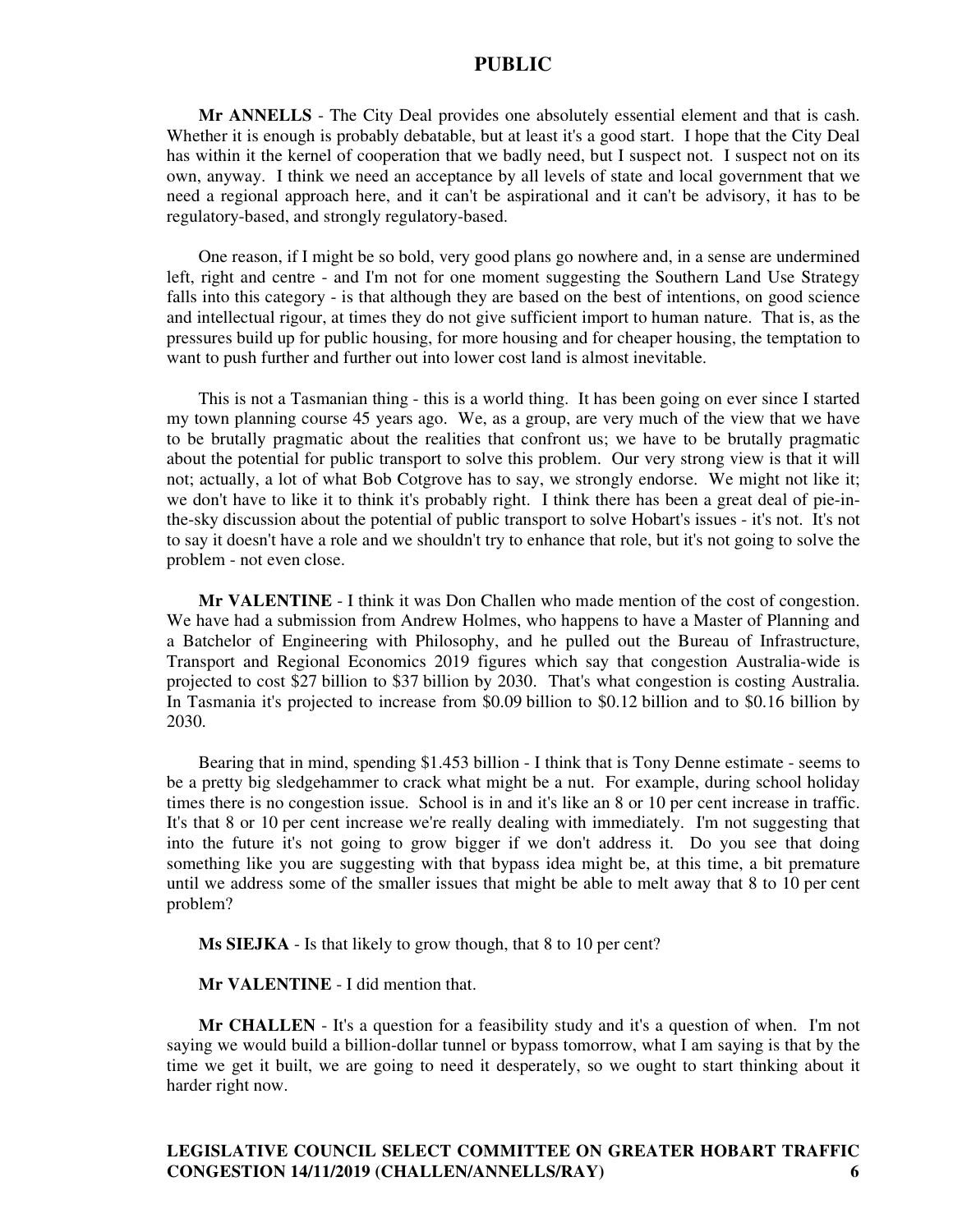**Mr VALENTINE** - It's a 20- or 30-year plan.

**Mr CHALLEN** - I think we probably need it within 10 years, I don't think it's 20, but we probably don't need it right now, that's true.

This story about the school holiday traffic is a bit of a furphy. First of all, the claim that there is no congestion during the school holidays isn't right.

**Ms SIEJKA** - No, that's not right. Last school holidays it was -

**Mr CHALLEN** - It's not right because the moment there is any kind of incident on our road network on one of the major arterials, you get massive congestion. That's what I meant when I said it and we explore this further in the written submission.

**Mr VALENTINE** - So a lack of options for people to get around.

**Mr CHALLEN** - The system is fragile, it falls over at the drop of a hat. As we said in the submission, often you can sit in a traffic jam on the Southern Outlet for three-quarters of an hour, and when you finally get down to Macquarie Street, you wonder what the problem was. Well, the problem was an accident on the Tasman Bridge, and that's one of the problems - point one, if I may, Mr Valentine.

My second point is that the school holiday phenomenon is only going to keep you happy for as long as it takes that reduction in traffic associated with school holidays to be taken up with the growth of the traffic on the network overall. It's thought to be about 7 per cent less traffic on the network during school holiday times.

The volumes on the Southern Outlet alone are growing by over 3 per cent per annum, so in three years time, you are not going to see no congestion in school holidays as we see when things are running smoothly at the moment because the growth in the traffic volumes will have soaked it up. That's why we are saying we need to be thinking hard about this issue now and looking ahead to what the issues on the network are going to be like in 10 years time because if we sit here, comfort ourselves that things are fine during the school holidays, so if only we could get 7 per cent off the network everything will be fine, by the time the tenth anniversary of the meeting of your committee comes around, the system will be in such a mess that people will start thinking about whether Hobart is a good place to live anymore, and that's what we are worried about. We are worried about growth being choked off because the congestion problems become so severe it just becomes impractical getting around.

**Mr ANNELLS** - I'm not an expert in this return on investment thing at all, but I lived in Melbourne for nearly 20 years, during which many of the very major projects were sourced and funded and built and whatever. All of them went through a process involving Infrastructure Australia that did its own analysis about the economic benefit. There were many projects that actually got up and were accepted as worthy of being done with a one-to-one return - the actual cost versus the economic benefit.

Because of the sorts of questions that Don is alluding to, which are the non-quantifiable issues about quality of life for people and the attractiveness as a destination et cetera, and just frustration and whatever, as Don said, we're not saying we should be rushing out and buying a tunnelling machine tomorrow, we are saying this should be very much part of the analysis of the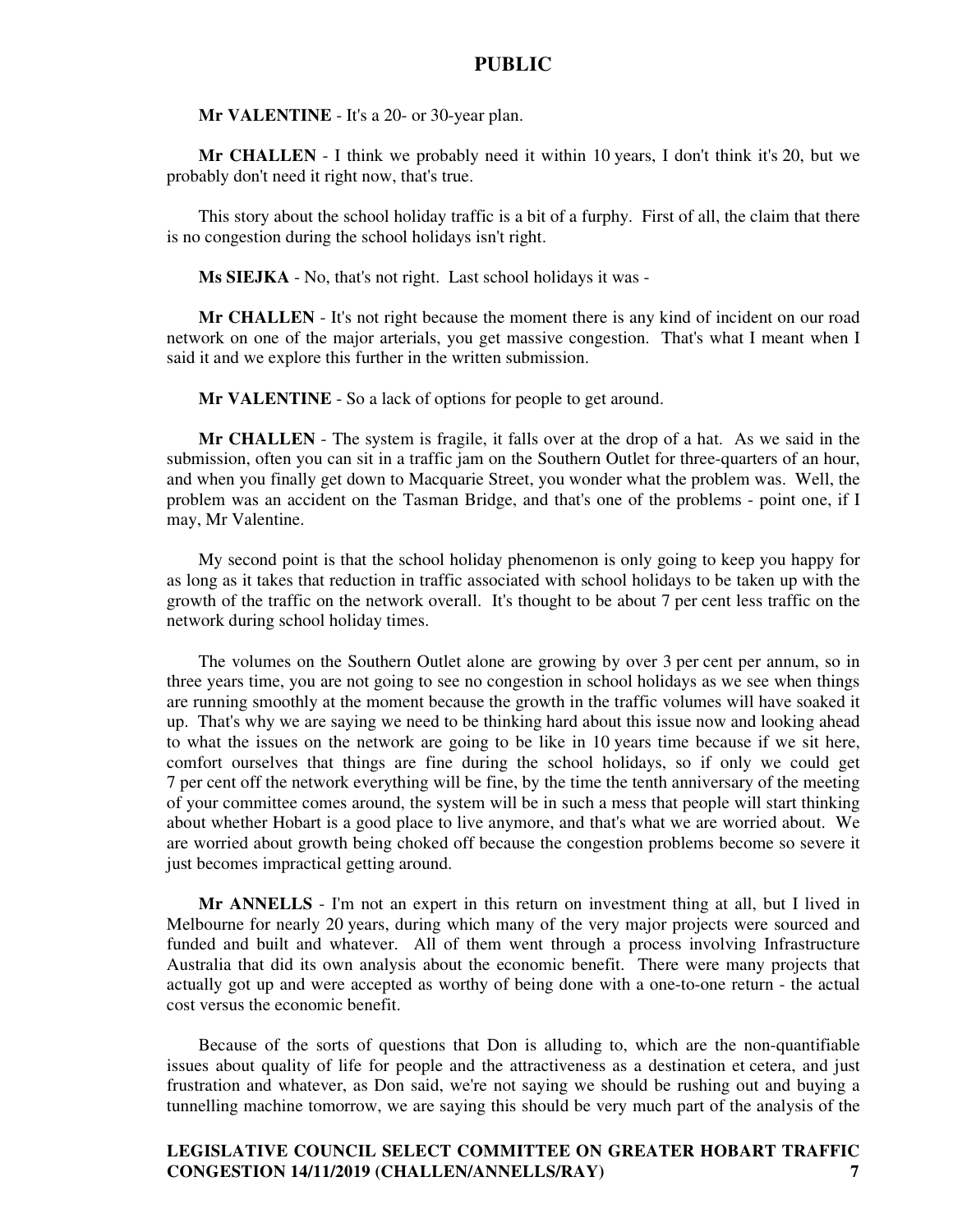options. We understand that is happening as part of this study. Whether a million dollars is enough to actually get to the bottom of this, others will have to say. If this study does nothing else but address the very serious issue we raise in our submission, which is whether the analysis done by the public sector to this point about the amount of through-traffic versus the amount of CBD-centric traffic is accurate or not, we have some serious reservations that it is.

In fact we think there has been a tendency to talk down the amount of through-traffic as a reason to reject the need for a bypass. Don points this out in the submission he wrote for us; we all endorsed it. I think Bob Cotgrove has pointed this out also. We think this is something that should be laid to rest independently and exhaustively as soon as possible.

**Mr VALENTINE** - I think it is being done now, isn't it?

**Mr ANNELLS -** That is the theory, it is being done; I hope it is.

**Mr VALENTINE** - The cameras currently placed are in relation to that study going on. We would really need to see the results of that before forming any major conclusions about through-traffic. The last point, there is a school of thought that the more you build, the more cars will come to fill the space you build for it. You are simply creating a congestion problem for the years to come rather than trying to look at other ways of having people approach their habit of how they travel. Do you have a comment on this?

Glasgow as an example - did anyone see the SBS program the other night? I happened to be sitting down reading this stuff, here this program comes up with what happened in Glasgow. They have two of what they call 'ski jumps', where they were going to put a highway through the middle of the city. There was such a revolt, they just stopped developing it. The community was simply absolutely so against having flyovers and these sorts of things. Do you have an opinion on whether building it simply creates a greater problem for future years or whether changing the habit is the way to go?

**Mr ANNELLS -** You need both. The reality is there are any number of examples around the world where you build more capacity in the road system and it fills up over time, but that ignores the fact that this is building up because it is responding to people's wants and needs. If we try to artificially say you cannot have those wants and needs, that is fair enough. There is lots of public policy that does that.

But in relation to people's movement, their lifestyle and their dependency on the car, as much as all of us would like to see clean and green, public transport, blah, blah, blah, there are very few occasions - I cannot think of any but I am sure there are some - whereby people's fundamental habits have changed where they no longer are happy not to rely on their car for transport of kids, going to work and the multi-location journeys that are absolutely part of our current lifestyle.

In my view that horse has bolted, with an electorate that is not going to be told you cannot do this and you cannot do that. Now, there are societies where that apparently works. In some - Sweden and other countries -you can apparently take that view and get away with it, but I see no evidence to suggest that in Australia people will fundamentally change their habits. As a consequence, we need to be very wary of dealing with the real world, not the aspirational world. Please do not misunderstand me: I am not saying we should not be looking at public transport, I have some very strong views about some of the suggestions been made.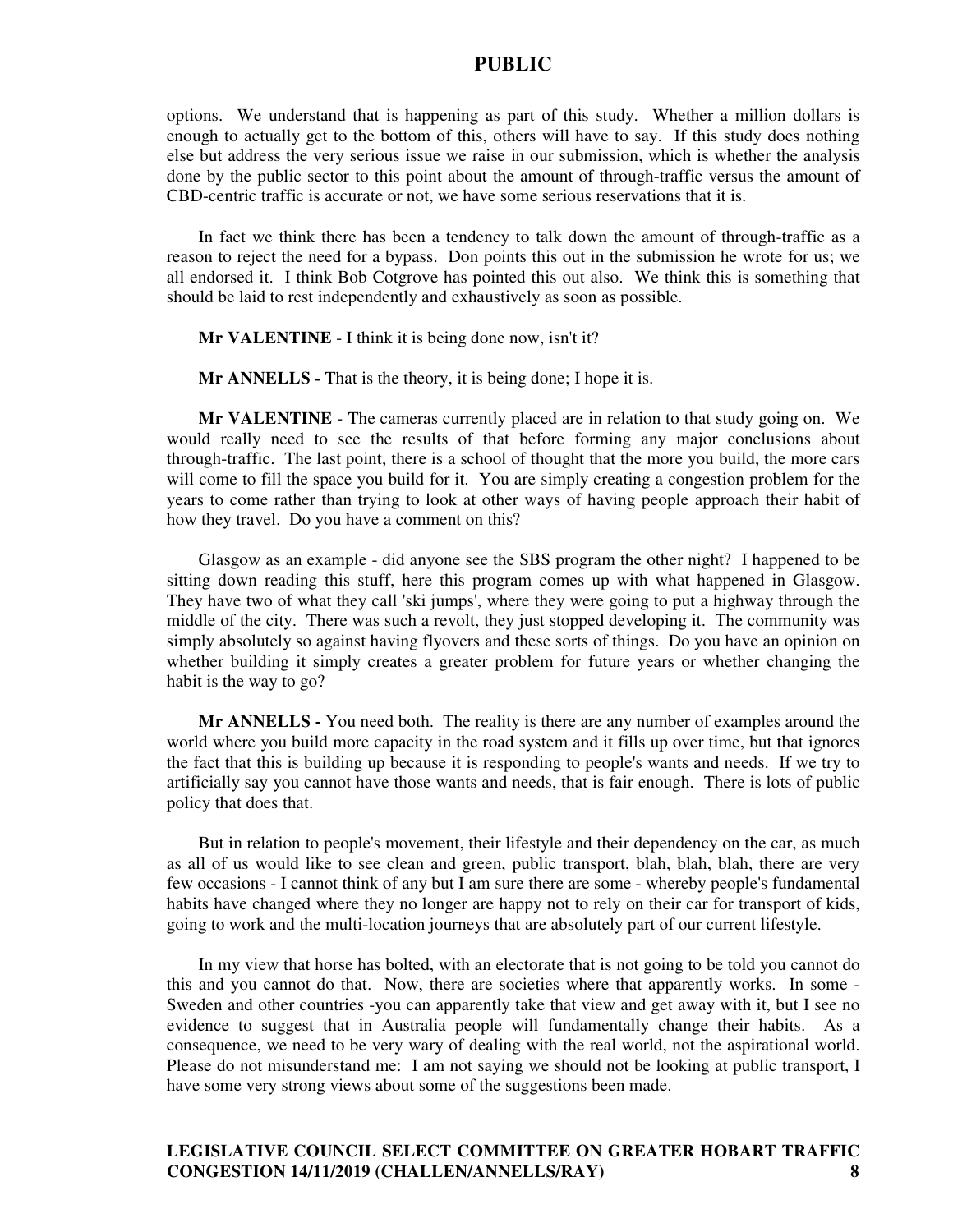We should be looking at public transport. We need to look at some of the improvements being made in public transport specifically to address the question of convenience happening around the world. A lot of the French companies - one I worked for many years - is looking at on-demand buses and a whole range of things. We should be looking at that too. As Don said, it is 3.5 per cent or something of journeys now. If we doubled it, it buys us only five or six years of grace from having to take a tough decision.

**Mr CHALLEN -** Public transport will work well in terms of those point-to-point journeys from home to work. If we can provide good park and ride type services -

**Mr VALENTINE** - For commuter traffic.

**Mr CHALLEN -** For commuter traffic, to take the morning and evening peak traffic off the main arterials; it is just designed to get from home to the city and that is about all. It ought to work from Margate, Kingston to the city, from the southern beaches, from Sorell to the city, and perhaps from the northern suburbs to the city - particularly the south-eastern out to Sorell and the southern down to Kingston, Margate. That ought to work.

The issue with park and ride is that to make it work well, you need a lot of capital and a lot of buses, because it is a very intense peak. If you are going to get people to use it, you have to provide a good quality service. Then the issue is, what do you do with your bus capital for the rest of the day?

**Mr VALENTINE** - It is not earning money?

**Ms WEBB** - No public transport system earns in the middle of the day. To be clear, they earn it during their peak. Nobody expects to use the capacity at the middle of the day of their public transport system.

**Mr CHALLEN** - No, that is true. But you do need a lot of buses.

**Mr ANNELLS** - But you aim for the economics of your public transport system. You want as much out-of-hours activity as you can possibly get.

Inner-city sporting facilities are one thing that really helps. In Melbourne the MCG is a fantastic generator of people. Mind you, from experience very few of them pay to use the system, nevertheless, having run the system for some years.

You need stuff because you can never have enough infrastructure just for one-and-a-halfhours morning and night. Don't underestimate the cost of park and ride. The cost to establish it is significant. The cost to monitor it in security terms is also significant - people getting off the buses and into their cars, people not having their cars broken into during the day et cetera. It is, unfortunately, not as easy a system to administer as you would like.

**Mr RAY** - Mr Valentine, just picking up on your point about reports sitting in a bottom drawer. There are a lot of them. As I said to Don the other day, you could start your own library with them.

Back in the 1970s, when I was working for Mr Reece, who was premier at the time, there was a company called [inaudible/PackPoors?] -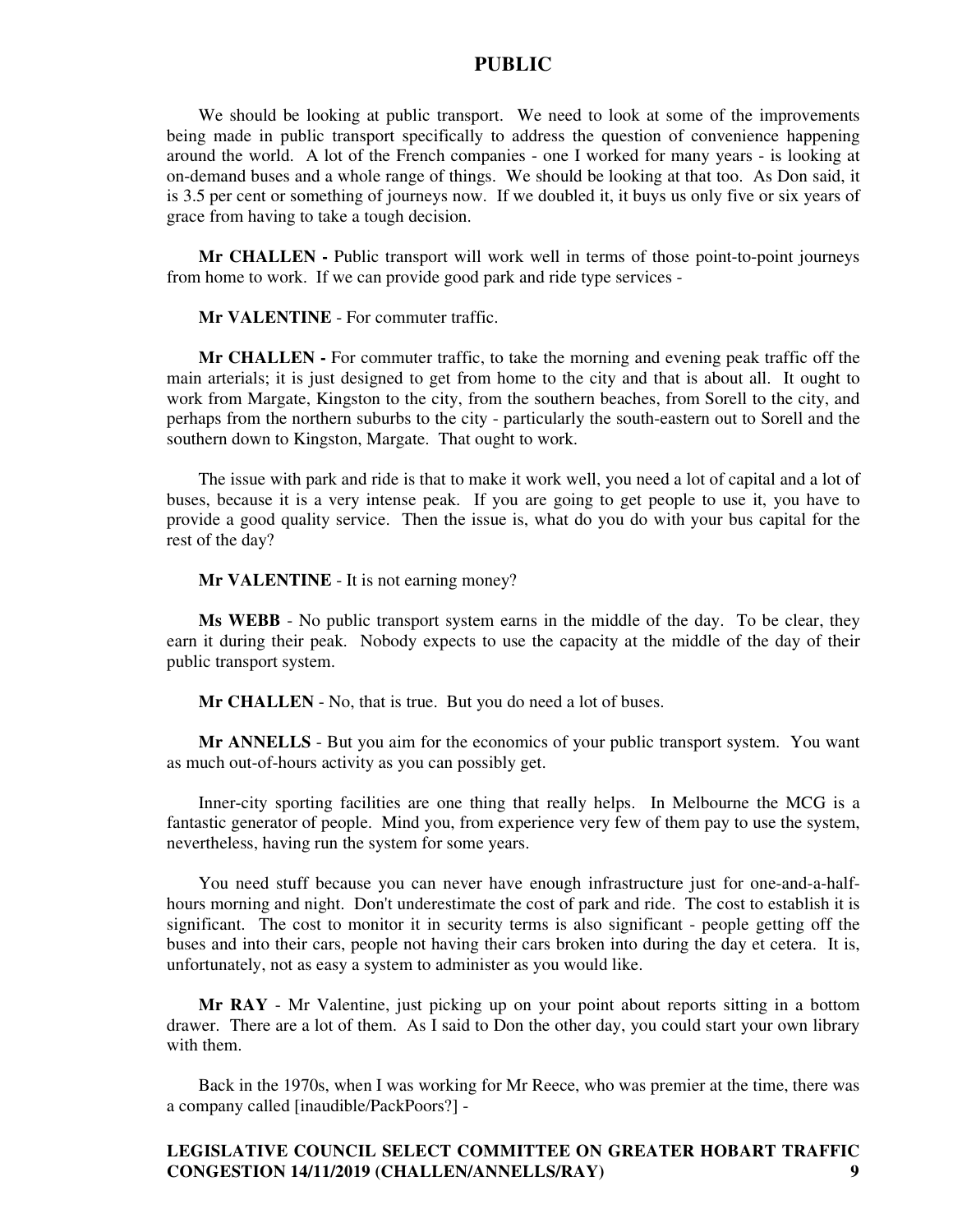**Mr VALENTINE** - That's exactly right. Tony Wilson.

**Mr RAY** - that looked at the whole western bypass thing nearly 50 years ago.

At the time, Michael Barnard was the minister. Now it was considered to be a visionary project. In my view, that is no longer visionary, it is an essential issue. Unfortunately, I imagine all the corridors and so on mapped out at the time have long since gone with urban expansion into the foothills of Mount Wellington, which may cost us more than we realise at the end of the day.

The tunnel system allows the bypass to be created with, dare I say, less disruption than the surface bypass.

**Ms WEBB** - We have covered a lot of ground already; what I would like to do is to come back and pick up on bits in more detail or clarify for myself.

First of all, to come back to what Bob was saying a moment ago about park and ride and the potential expense of establishing, then maintaining as an option.

Do you know if that has been modelled here? Around the proposals for putting in place?

**Mr ANNELLS** - Not that I am aware of. Some work has been done on ferries. I am not sure how current that is. It would certainly need to be revisited, given what has happened at Bellerive with the development that seems to be going ahead.

**Ms SIEJKA** - Kangaroo Bay.

**Mr ANNELLS** - I am not entering into that debate.

When park and ride was first thought about, I am sure most of that area was sorted out for being park, as in car parking.

If that has been taken away now, and it appears it has, I am not sure whether park and ride goes for the ferries. I am a very keen rider up and down the bike path out through Glenorchy, and at the pace I go, I get a lot of time to look around. There are not many spare chunks of land out there either for park and ride.

All I am saying is that it is a very expensive proposition wherever you do it. Less expensive in Tasmania, no doubt.

**Ms WEBB** - Is that something you would also suggest should be looked at for a feasibility [study] or perhaps a business case or a cost benefit analysis around proposals that may be in play at the moment?

**Mr ANNELLS** - Absolutely. We need to put some of this stuff to rest. There are too many options on the table with too many people out there saying that this is feasible, that's not feasible, including me. We need, for example, to look at this question of light rail using the heavy rail network. A large part of the feasibility for that suggestion depends upon the park and ride solution. If ever you've seen a route that does not demonstrate the essential prerequisites for most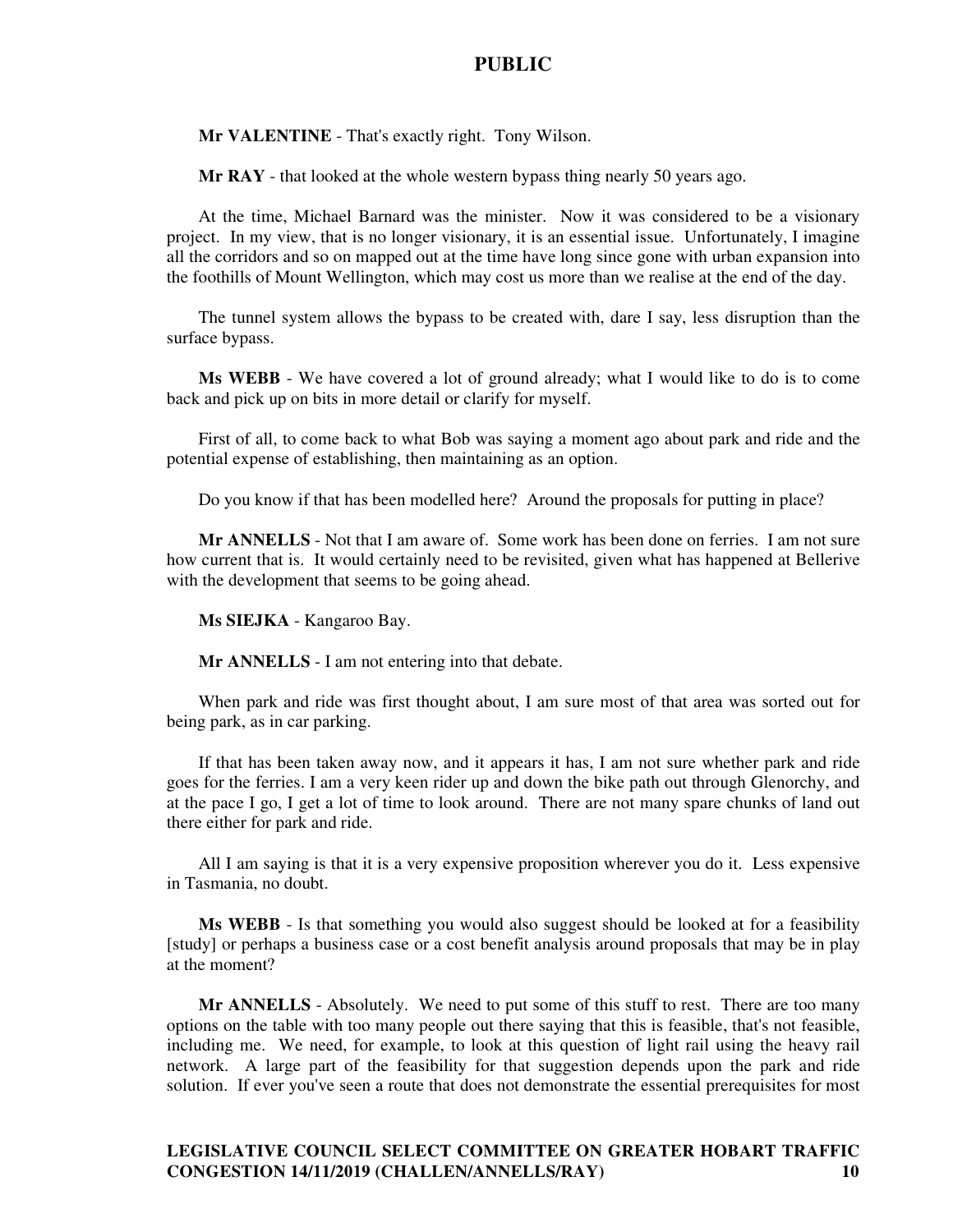successful public transport that is high density residential along the corridor, there is no high density residential along that corridor.

**Ms WEBB** - I think the suggestion there is that putting the corridor in could drive the changes along the corridor in future. That's my understanding of the suggestion.

**Mr ANNELLS** - It is the suggestion. I think that needs to be tested. As an old, defrocked valuer, I can tell you that won't happen in my lifetime. I suggest it probably won't happen in yours either. These are all things that can be looked at, there's no doubt about that. I'm not convinced they have been looked at in anywhere near enough detail; certainly, the park and ride component. We will come to back to that.

**Ms WEBB** - Can I connect that back to the idea of a coordinating mechanism? Is that something you would see as being a responsibility of that mechanism to look at the suite of possible options and do that comparative analysis around cost-benefit and feasibility in order to help inform the allocation of priority and funding?

**Mr ANNELLS** - Yes is the short answer.

**Ms WEBB** - What might that mechanism look like? Where would it sit? Who would it be responsible to or articulated with in terms of bureaucracy and government?

**Mr ANNELLS** - Dan, you're the arch bureaucrat - ex.

**Mr CHALLEN** - I will take that as a compliment. I'm not sure if it was intended that way.

In terms of governance, the authority obviously needs to be established by an act of parliament. It needs to be responsible to a state government minister. As Bob was saying earlier, it needs to bring together the responsibilities that are currently with a number state and local government agencies. I think if you're going to have an overarching authority, it's got to have authority. For practical purposes, it has to be a creature of the Tasmanian Parliament; it has to be responsible to a Tasmanian minister who can be accountable to the parliament and be scrutinised in the usual way.

**Ms WEBB** - It's likely to touch into a range of portfolios, isn't it?

**Mr CHALLEN** - Yes, but I think that's the point about an overarching authority - it absorbs responsibility from a number of places.

**Ms WEBB** - So there would be responsibility to one minister, acknowledging that it touches the portfolio areas of other ministers also?

**Mr CHALLEN** - I think that's the point about authority, Ms Webb. These overarching entities only work if they can trump the authority of individual ministers and so on. You can't expect an authority of this sort to work if it has to endlessly negotiate with a raft of other people who have their own responsibilities. That won't work. What you need is an overarching authority that just trumps the individual authorities and gets on with the job. That's what it's about.

**Mr VALENTINE -** And hopefully consults and manages the stakeholder interests and does all that stuff.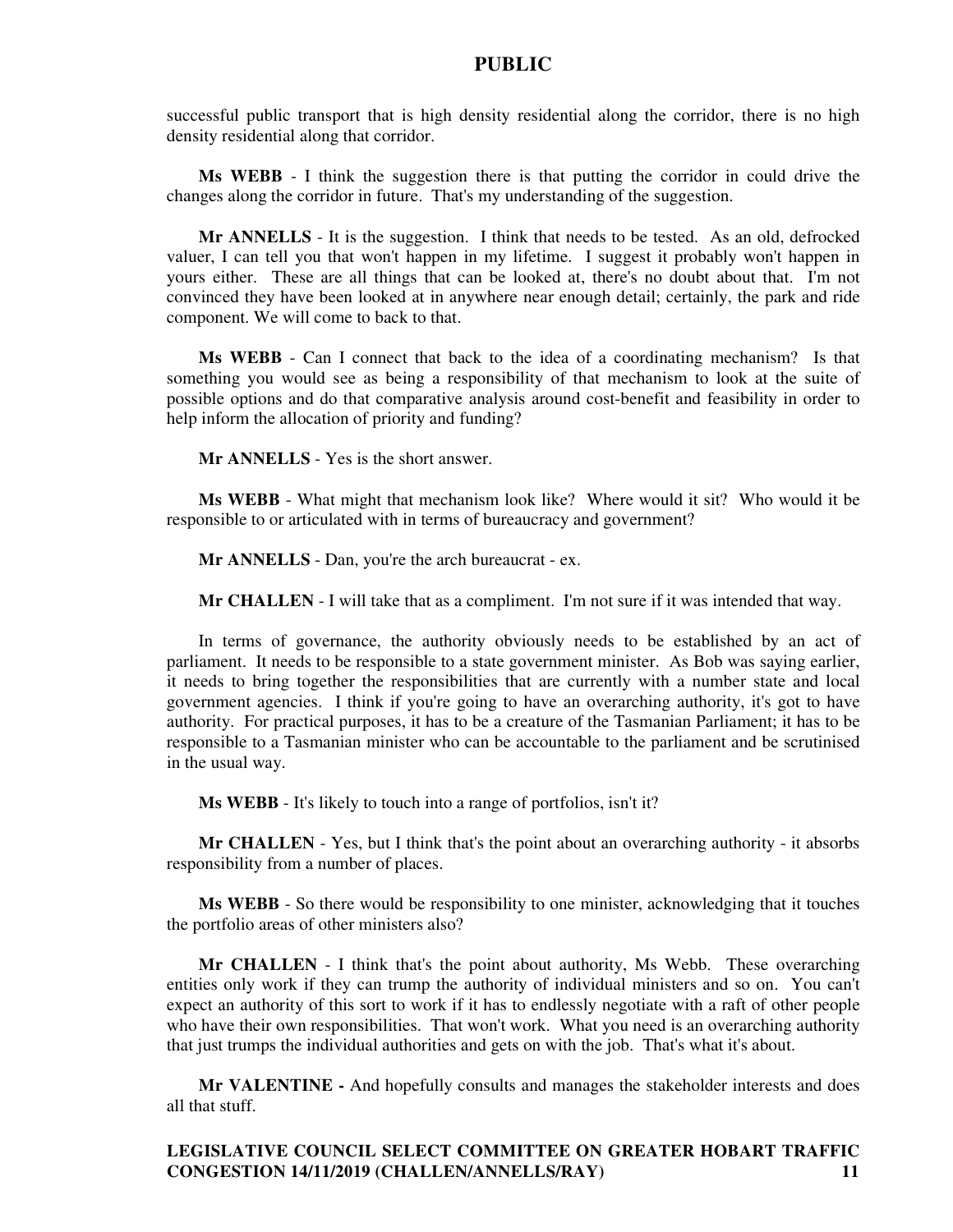**Mr CHALLEN** - Absolutely, but at the end of the day, there's no point in having it if it hasn't got decision-making power.

**Ms WEBB** - Can I move on to another area?

You've discussed in your submission, and it's come up today, that we have flawed data at the moment about through-traffic with the CBD and there is a need to gather accurate data in that space.

Do you have another data source or another source of evidence that you are relying on to make the assertion that what we currently have is flawed?

**Mr CHALLEN** - I have the evidence of my eyes, which is pretty important, I think. If you speak to people who use the major arterials regularly, as I do, you get the same story all the time. They are just incredulous that the through-traffic component of the traffic on the three major arterials could be as low as the data that the Department of State Growth says. That's one issue the evidence of our eyes.

The other thing is that some features of the way the data is being collected and constructed ring alarm bells. For instance, the definition of the CBD is very large. It is not what you and I think of the CBD - a few blocks around the intersection of, say, Collins and Elizabeth streets. It is very, very wide. It goes way out to Augusta Road, Lenah Valley. That is one feature that makes me very suspicious of the data. The other thing is that - this has been confirmed when we quizzed the people at State Growth about this - the way they define a trip that has a destination in the CBD.

If you are a mum starting off in Kingston -

**Ms WEBB** - Or a parent even.

**Mr CHALLEN -** Indeed, I just took a mum for the sake of illustration, but it could be a dad. A mum will do. If you drop a daughter, as it would have to be, I think, at Collegiate, then go on to your work in a call centre in Derwent Park, the data counts that as a CBD destination, even though all you did was drop the child off in Macquarie Street and kiss her goodbye, tell her to have a nice day, then go on to your job well out of the CBD. The data is flawed. It needs to be defined better. We need better quality data than we have to rely on.

The suggestion that through traffic constitutes - the numbers vary but up to 25 per cent is the biggest number I have heard. Sometimes they claim it is as low at 13 per cent. I regularly come over the Tasman Bridge and up the Brooker in the late afternoon. I have business in the north of the state and I regularly come that way. Every time I do, I look at the cars around me. It is amazing the number of those cars that are still sitting next to me as I am going down the Southern Outlet on my way home to Blackmans Bay. These numbers 13 and 25 are just not credible; I do not believe them.

I admit readily these are just assertions. The point is that there is enough of a question mark over the data that it needs to be properly put to bed. We need good quality data that everybody is happy with.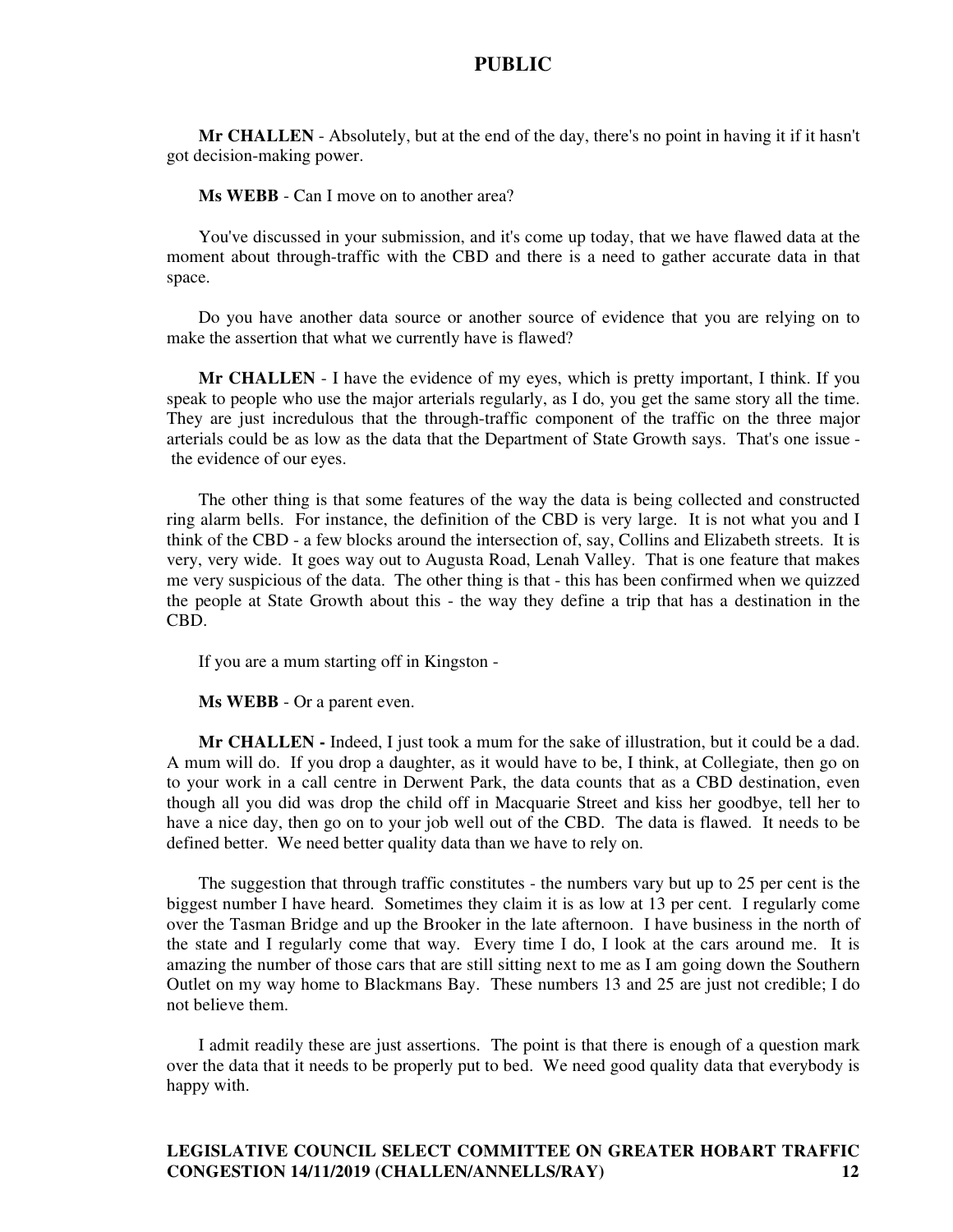**Mr RAY -** There is another dimension to that too. Putting statistics aside, there is an expectation in the community that something needs to be done. There is from, dare I say, a politician's point of view that it is inescapable. I am sure you have had enough discussions to know that people are fed up with it.

**Ms WEBB** - Absolutely.

**Mr CHALLEN -** If I may, Ms Webb, I think some of the attitude to these issues can be explained by human nature. There has been so little money around in government for so long that I think the people in the Department of State Growth and its various predecessors over time, DIER and those sorts of departments, have held a view that there is no point in recommending infrastructure solutions because they will never happen, there is no money for them. To make their life easy and to make their minister's life easy, they have steered away by one means or another from infrastructure solutions. That is one of the things that we describe as 50 years of neglect of infrastructure.

**Ms WEBB** - Kicking it down the road, so to speak.

**Mr CHALLEN -** We are all paying the consequence of that now. I think, as a community, we have to face up to this and come up with some real and workable solutions.

**Ms WEBB** - This infrastructure solution you are proposing is in fact late coming, because we have known about the potential for it to help our situation for some time. For what period of time do you see that providing us with a solution? At what stage would we need to think about the next significant infrastructure solution? Given that we feel like we are behind the eight ball with addressing this issue, we know things are moving quickly with growth and development in the state, how far does this get us before we then have the next thing to contemplate?

**Mr CHALLEN -** It is hard to say; it depends how fast Hobart grows. Of course, as Mr Valentine was saying earlier, these sorts of infrastructure solutions do tend to enhance the rate of growth. In a way they bring forth the next solution. I don't know. That's the point about my closing comment - planners need to be looking forward at least 10 years all the time and maybe longer. We have some big issues around Hobart. The Tasman Bridge is at capacity. What are we going to do about river crossings in the future? That's a huge issue.

**Mr VALENTINE** - You certainly can't go under it.

**Mr CHALLEN** - Maybe you can, actually.

**Mr VALENTINE** - It's pretty deep.

**Mr CHALLEN** - There is technology about hanging tunnels.

**Ms SIEJKA** - Submarine rather than tunnel.

**Mr VALENTINE** - Submarine? That's cool.

**Mr CHALLEN** - I don't know the answer to that question, but the important point is that we need people in the responsible government department, in a responsible overarching authority,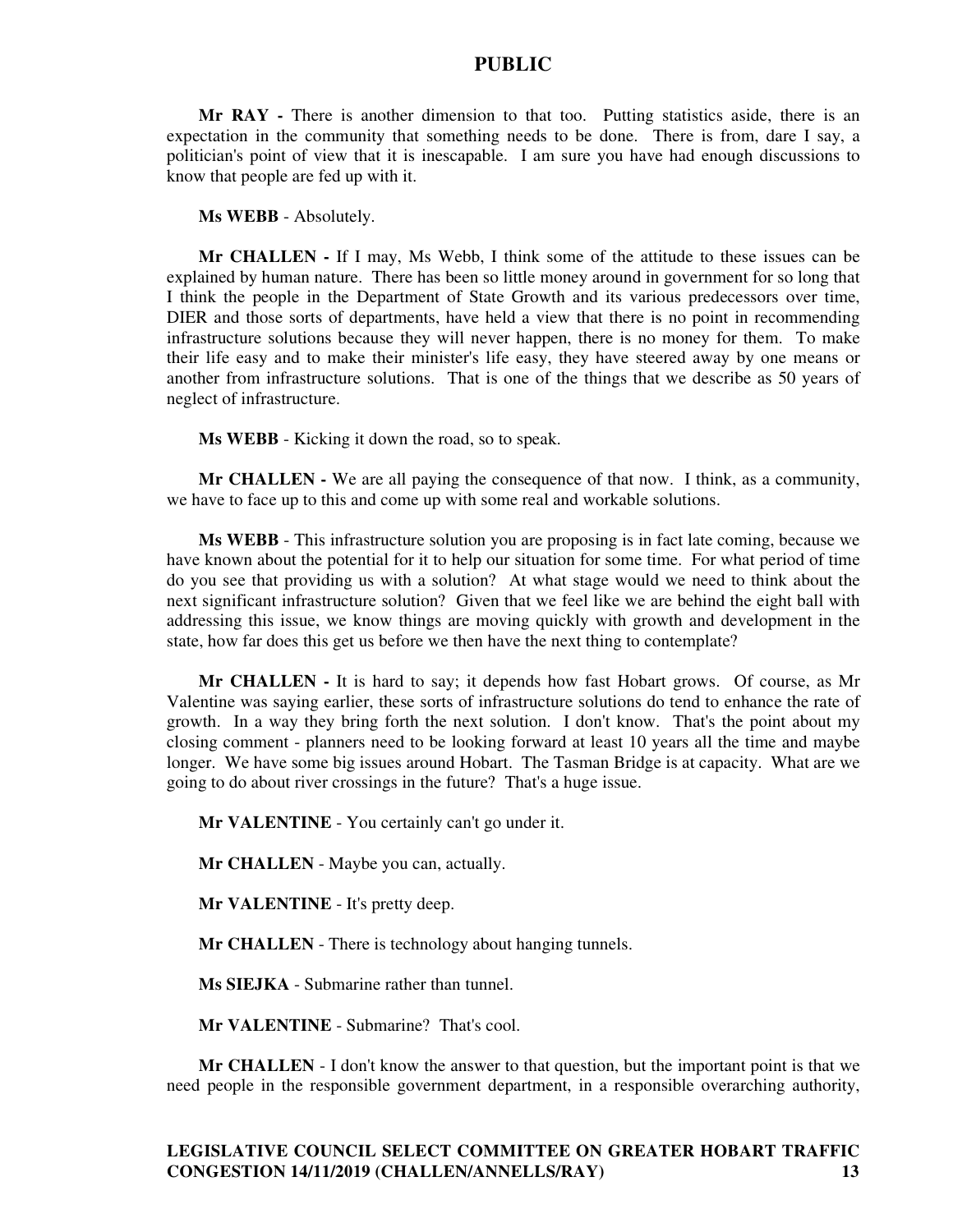who are actually thinking about these things and thinking a long way ahead. Solutions will emerge that we probably can't imagine now.

**Ms WEBB** - I'm also wondering about the extent to which you have contemplated looking ahead were we to go down this path of implementing a significant infrastructure solution with tunnels and how that will articulate with the developing technologies. Given that developing technologies are moving fast - and in the transport space we have been invited to contemplate a range of them in this inquiry already; certainly you can cast about and see them quite readily, whether they are electric or autonomous vehicles and things like that - have you spent some time thinking about the intersection of where we are going with technology and this solution? Whether it supports it or whether it doesn't matter what happens technology-wise, is this still the right direction? Or is there something about this proposal that needs to be considered in light of emerging technologies?

**Mr CHALLEN** - They are good questions. We have given that some thought. I think you have to come back to the fact that the settlement pattern in Hobart is pretty well established. Lots of people live at Sorrell and the southern beaches, lots of people live at Kingston and Blackmans Bay and Margate.

**Mr VALENTINE** - And the Huon.

**MR CHALLEN** - And the Huon and further out. People do this because they want the lifestyle associated with living in those areas. Their needs to get around, to get to work and to get in and out of the CBD are going to be there for a long time. The question is: how can you satisfy that need? We can't see any technology that's currently known that's will make much difference to the congestion problem. Yes, petrol-powered cars may disappear over the next 20 years and be replaced by electric vehicles -

**Mr VALENTINE** - They are still cars, though.

**Mr CHALLEN** - Autonomous vehicles might come; I don't think we'll see them in the lifetimes of -

**Mr VALENTINE** - Some of us.

**Mr CHALLEN** - anybody around the room. There was a lot of hype about autonomous vehicles a few years ago, but if you read the considered comments now, autonomous vehicles are developing and there is no doubt that they are coming but -

**Mr VALENTINE** - It's all about risk.

**Mr CHALLEN** - the time frame is very long precisely because of the risk.

**Ms WEBB** - I'd suggest that all indications are that autonomous vehicles would add vehicles to the road because people who aren't currently able to drive will have access to travelling in a vehicle.

There is a second part to that, and it's not just about changing technology. You've talked in your submission, and mentioned briefly today, about changing cultural patterns, work and family and lifestyle patterns. Have you turned your mind to the prospective changes on that level as well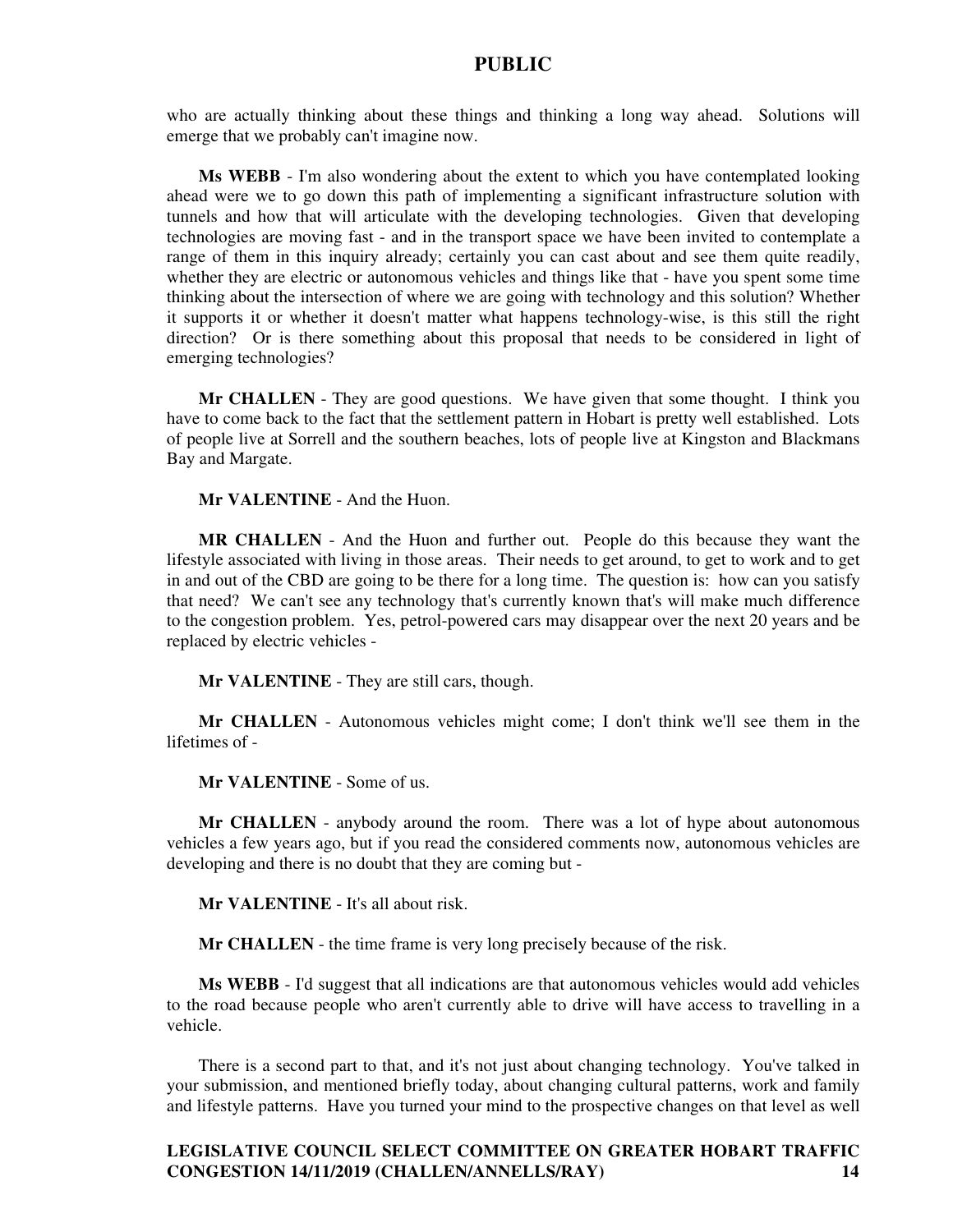and what that means for the way we travel? For example, I am thinking about how work patterns have changed a lot in the past 50 years. Who does paid work and where they work has changed and it's likely to change quite significantly in the next, not 50 years, probably the next 20 years given the way AI technology is coming in, the sorts of changes that are being made and the focus of the kind of industries and work we do. Have you given thought to the way that likely more rapid change in how and where we work might influence congestion patterns and the need to travel and where travel happens?

**Mr CHALLEN** - We have a bit, though Bob Cotgrove is the expert on this, and we tend to defer to him on these sorts of issues.

**Ms WEBB** - That's interesting because I observed Bob to be looking backwards on this issue about what has changed, but he didn't articulate for us yesterday a forward-looking view in terms of likely change.

**Mr CHALLEN** - I think the trends occurring at the moment where the work pattern is becoming more flexible and more variable will certainly have an impact on traffic volumes; in particular, it will tend to spread the peaks through the day and to the extent that occurs, it will tend to defer the point at which major infrastructure investment is needed. Those trends tend to be fairly slow and I can't see it deferring the need for a major infrastructure development beyond the sort of 10-year time frame that we now think is critical.

A lot more work is being done from home now than was done, say, 20 years ago. Quite a range of jobs in the workforce allow people to work from their home some of the time. Obviously that has an impact on traffic volumes because there is less peak hour travel.

Fundamentally, work is a social experience and there is a limit to how much work can be done without face-to-face interaction with other people. I think that will mean these trends are actually fairly limited in their impact on traffic volumes.

**Mr RAY** - Effective collaboration and a work environment are really important. That's a challenge when people are working from home.

The issue about the impact of traffic on employment is already there. Two of my staff who live on the Eastern Shore - our office is in Battery Point - come to work between 7.45 and 8 a.m. and they go home sometime around 4 p.m., simply because they are fed up with the traffic. It's not a requirement on my part. I'm relaxed about it. It's also essential that they are in the office at a certain time because collaborative effort of all the staff is vital to the way we operate.

There are a couple of other things, just going back to some of the other points you made about the development of transport technology in particular. The reality is that Hobart is a ribbon development. It straddles the river in either direction.

**Mr VALENTINE** - Strip city.

**Mr RAY** - Yes, it is. That's not unusual, but it's unusual in the Australian context. In Melbourne, you have a very flat environment and you can have wonderful transport systems all over the place, but it's more complex here.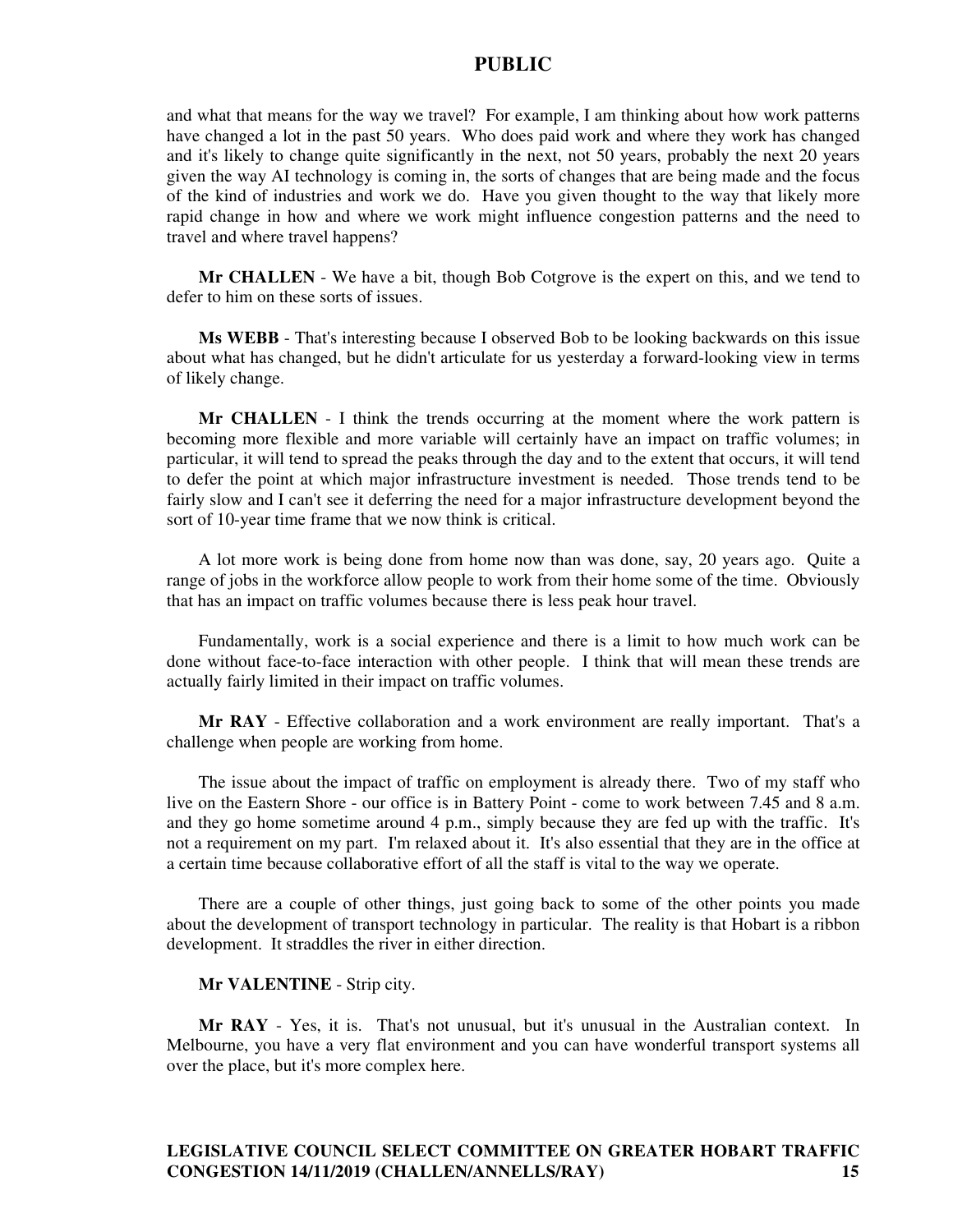Even with improvement in vehicles and so on, I think that will create a greater demand for cars, particularly with autonomous vehicles. The fact is that cars now, and the RACT will bear witness to this, just don't break down, which is why the RACT is busily diversifying into tourism and lots of other areas. For its fundamental service there is really negligible demand. I have spoken to the RACT about this, and it is quite clear on it. We all are.

Apart from that, you can walk into a showroom now, buy a car and walk away with almost no percentage interest on it. The opportunity to acquire a new car is also a complication in all of this. There is no sign that is necessarily going to change in the immediate future.

There is a whole complexity of issues. The way we see it, it's clear that ultimately people, for the foreseeable future - we aren't blessed with a crystal ball, unfortunately - are still going to rely heavily on their cars and that may be made even more convenient into the future.

**Mr ANNELLS** - I will make just one point. We are not advocating for the tunnels. We are advocating that government look at the tunnel as a serious option because it wasn't being looked at from where we sat. To the extent that now a study is being done, they are looking at this issue, we've done what we set out to do, which was to get that option on the table.

We're not saying it's viable. What we are saying is: as you look at the tunnel, you need to look at some of the issues that you quite properly raise about what is the future in 20 years. It's very difficult to calculate, there is no doubt about that. But someone needs to be given that charter, and you don't give that responsibility to a roads authority. You give it to a planning authority, independent, with government oversight. In terms of the structure, I have no doubt that what we're saying about needing a separate body is correct. You clearly have to have your own minister responsible for it, but you need a government or Cabinet subcommittee that is sitting there demanding responses from that minister and the authority, because this problem is serious enough that it can't be left to percolate through the public sector.

**CHAIR** - The Wilbur Smith proposal went back many years with a flyover coming into Burnett Street with some land acquired and everything.

**Mr VALENTINE** - Was it the Cook Plan? Are you aware of that one?

**Mr ANNELLS** - Vaguely, I was here then.

**Mr VALENTINE** - It was in the 1960s.

**Mr ANNELLS** - In the 1960s. Could I say there are lots of cities around the world busily pulling down flyovers because of their impact on local neighbourhoods. I have just come back from Boston and they have spent a zillion dollars in pulling out all the flyovers and putting them in tunnels. That may sound as though I have just dismissed it - I have not. I am saying it is something we need to look at because if a corridor has been reserved, that is a start and maybe that flyover could as easily be a short tunnel using that particular corridor - who knows?

There is all this stuff sitting around, as Don says, most of it accrued by Treasury. He speaks glibly about - well, of course everyone was told there was no money, well, who did the telling, I ask?

**Mr CHALLEN - This is uncalled for.**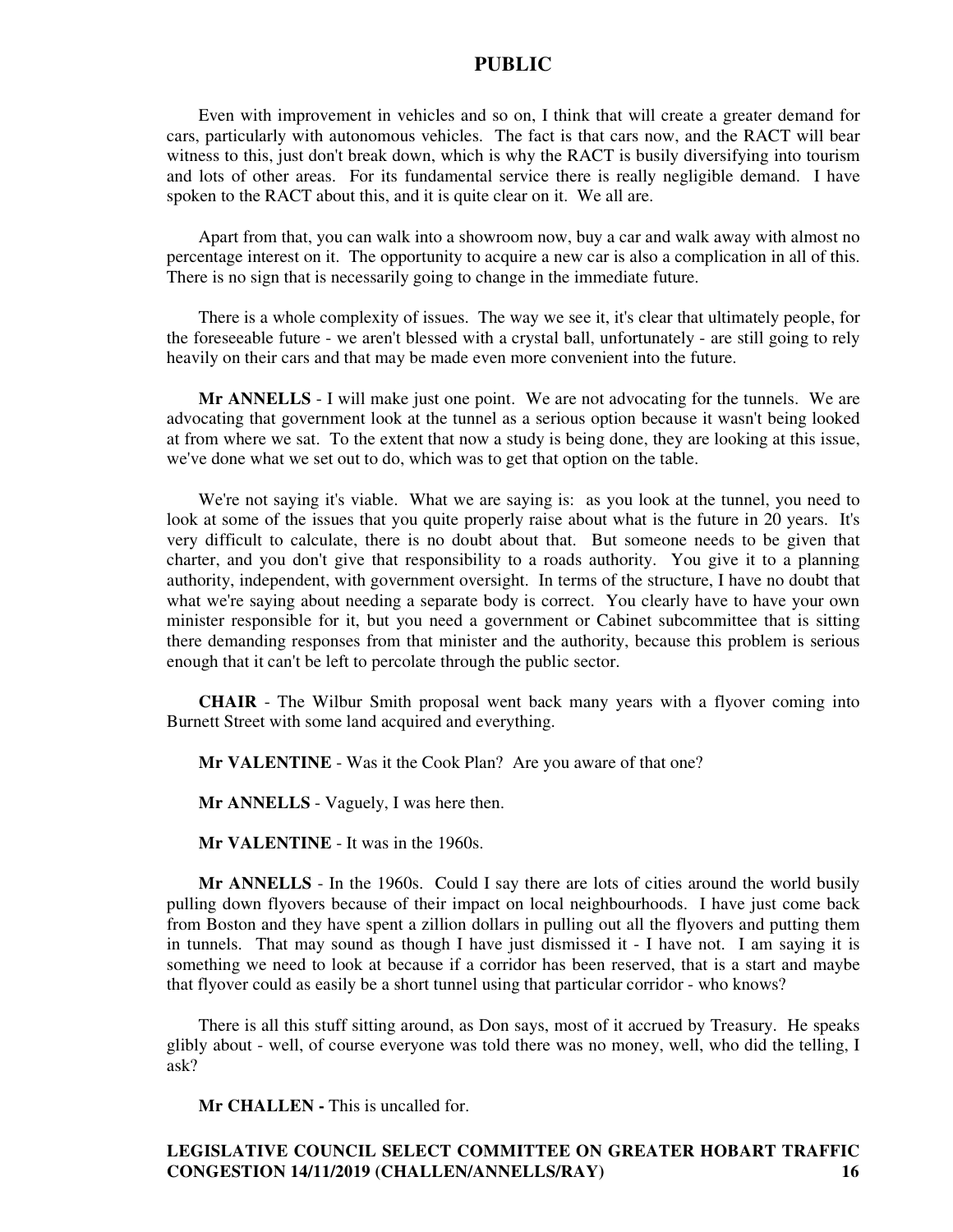**Mr VALENTINE** - I will give you an opportunity, Don, to respond in a minute.

**CHAIR** - It was interesting - I think it was your comment earlier on - people in Hobart do not realise if you have a breakdown on the Eastern Shore, it impacts on traffic in Davey and Macquarie streets, whichever way.

I quite often hear - there is a breakdown on the Eastern Shore, we are going through Hobart, and it will not affect us. Well, it does, doesn't it?

**Mr VALENTINE** - All of this means money in the future. Are you suggesting we have an untied grant from the feds that's not going to cruel our GST payments? Don, is this the only we are going to get this money?

**Mr CHALLEN** - I think the Denne complex could be financed through a combination of state and government capital contributions in the hundreds of millions of dollars, nothing like the billion-plus, together with private investors and a toll. That is the way I would do it.

**Mr VALENTINE** - And a toll?

**Mr CHALLEN** - Yes, a toll.

**Mr VALENTINE** - Do you think our population would handle a toll?

**Mr CHALLEN** - They will. Everybody everywhere else does. They will get used to it in five minutes. It will be a few dollars each trip.

**Ms SIEJKA** - It is all about options, isn't it? If you have an alternative -

**Ms WEBB** - As long as there is an alternative way people can go.

**Mr CHALLEN** - I watched a bit of the webcast yesterday and you were talking about the EasyPark parking app - I think this is the greatest thing sliced bread. I use it actively - and not too long ago I used to put huge effort into avoiding paying for parking. I would walk kilometres to go to a meeting because I hated paying for parking. Now I have this EasyPark ap I am getting \$5-\$6-\$9 littered through my credit card statement with EasyPark parking because it is so easy and painless.

**Mr VALENTINE** - And you only pay for what you use.

**Mr CHALLEN** - Yes, and the convenience is fantastic. Tolls are exactly the same.

My dear brother-in-law in Melbourne spent years refusing to have one of those electronic gadgets - eTag. He used to go mile and miles out of his way and he finally gave in and got one. Now he is the greatest proponent of them. Hobart will be absolutely fine with tolls.

**Ms WEBB** - We have different demographics to Melbourne. To put on the record that a toll does have, even if it is a couple of dollars either way - which for you and me would be nothing but given a third of our population is reliant on government income support payments as their main source of funding and people are on Newstart payments of \$40 a day, that actually becomes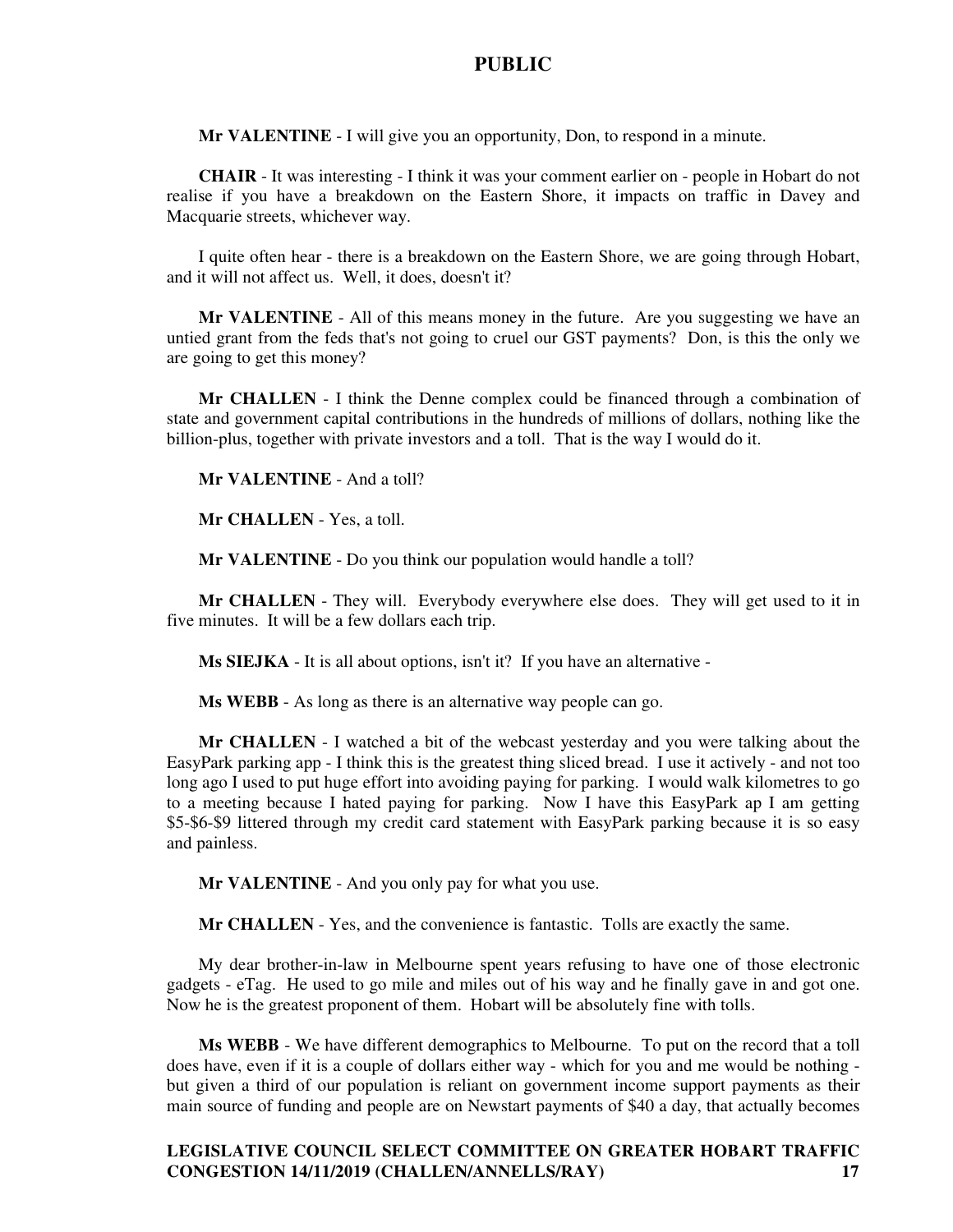a significant amount. Even avoiding the toll by having to travel further out of your way puts a cost impost on those people living on a very low income.

It is a consideration for our state that may be different to other jurisdictions.

**Mr CHALLEN** - What you say is correct. There are ways of dealing with that. We face those problems with all sorts of essential services - local government rates, for instance. We have ways of dealing with that.

**Mr VALENTINE** - An untied grant would be good, wouldn't it?

**Mr ANNELLS** - Commonwealth money is the best money.

**Mr VALENTINE** - As long as it doesn't cost us in the long run. I have one more question, but if I ask it, it is going to take me to 11 o'clock to answer it. It is about light rail and the configuration of the nodes, the cost of setting it up. Bob, you have been in rail for a long time. Heavy freight into Hobart?

**Mr ANNELLS -** No, it is not going to be needed. With the establishment of the Brighton Transport Hub, the bridge as I understand it, does not have a rail component. Even if it did, the days of heavy rail into Hobart are long gone.

**Mr VALENTINE - Even with the increasing number of trucks?** 

**Mr ANNELLS -** The economics of bringing freight rail in on that alignment with the number of level crossings. There is no terminal left any more, Macquarie Point - the answer is an emphatic no, there is no possibility. There is a range of issues around light rail using that corridor that I am concerned have not been properly assessed by the proponents. I will give you just a couple: the lack of urban density along the rail corridor, most of it now is industrial zoning. Yes, over time that could change, but it is a real issue.

**Mr VALENTINE** - The advocates are saying that needs to change.

**Mr ANNELLS -** There are examples around the world. What is not going to change is for a third of its course, it runs around the base of the Domain. There is no way there is going to be urban development around the Domain - one-third. You can forget about that all through the Regatta Grounds et cetera. You have a third of its course where there is no potential for urban development whatsoever.

Second, people forget the second rail track was pulled up 20 years ago. There is a single rail track on that corridor. You cannot run an efficient scheduled urban service on a single track with passing loops; it just does not work. You simply cannot coordinate over that distance with 12 level crossings, all of which will need very expensive gating systems, lights et cetera, and will create even more havoc with the traffic as a consequence.

A couple of issues have been just blithely overlooked about particularly this question of there is only a single track left. I am not sitting here attesting that track actually could be used for a modern light rail. The rail track is probably 70 years old. These are issues we need to look at very carefully. The economics of running a passenger service anywhere in the world, with about two exceptions, both of them in Asia, are such you are looking at a heavily subsidised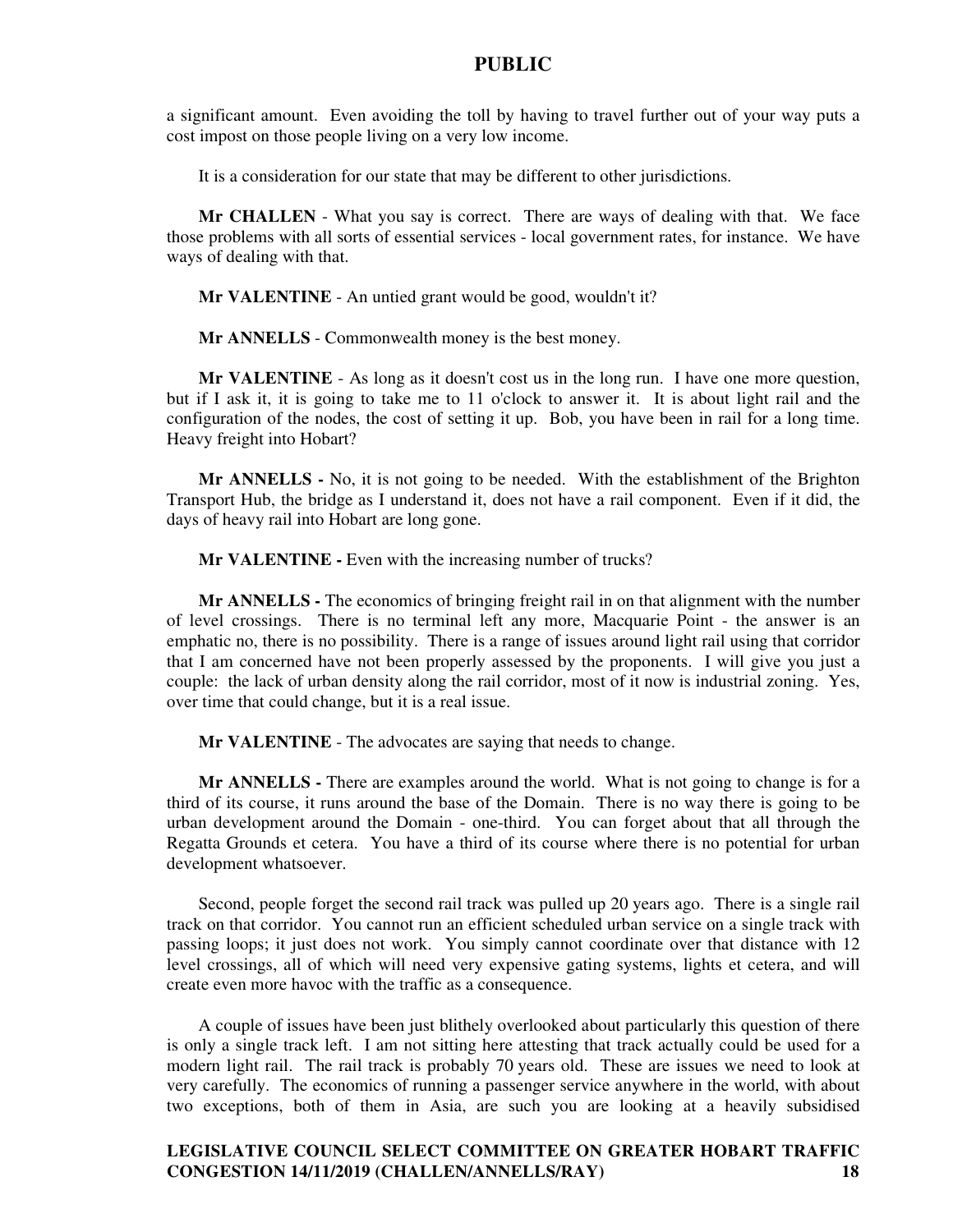arrangement. The Melbourne rail system, which carries 1 million passengers a day, receives a government subsidy in the order of \$600 million to \$700 million a year.

**Mr VALENTINE** - They are looking at something in the order of 16 800 passengers a day.

**Ms WEBB** - In summary, a feasibility study would be required.

**Mr ANNELLS -** Yes, but could I plead it not be handed out to one of the big four accounting firms who will tell you they know all about public transport. You need to go to a specialist transport-related firm, preferably with a consultant who has actually run public transport companies. Those people do exist in Australia. Running these sorts of businesses are horrifically expensive. It does not matter how big you are, the safety regime you have to operate under is exactly the same, different scale, but exactly the same.

**CHAIR** - Yes, we have been through that on north-east rail.

**Mr ANNELLS -** We have been through it on TasRail. I know only too well what was involved in setting this up to meet the various regulatory requirements. I am not saying it can never work, but I would say before you get carried away, you need to look seriously at the economics of it. It is not just the establishment, it is the ongoing running costs. I am very confident this is a pretty brave decision if you want to go down that path.

**Mr VALENTINE** - What would you see that corridor being used for?

**Mr ANNELLS** - I think half of the corridor is being used very adequately for the bike track. For rest, I would put in a decent walking track to get the pedestrians off the bike path. It is getting more and more dangerous, as somebody who uses it almost every day. There are lots of people pushing prams and stuff up and down it, which is fine; you want to see that, but mixing them with training cyclists doing 40 kilometres per hour is just a recipe for disaster.

**Mr RAY** - Bob talked about the multimillion dollars of subsidy for the rail system in Melbourne. On top of that is the indirect subsidy, if that is what you call it, in trying to get rid of all level crossings. The Victorian government has spent millions and millions and millions of dollars on that and there are 12 level crossings.

**CHAIR** - How do they get rid of level crossings?

**Ms SIEJKA** - It is very popular over there, though.

**CHAIR** - It was very informative. I think it was worth the extra 10 minutes of your time. We really appreciate your submission. It was very good reading. Thank you for making the time available today to come before the committee. We are sorry for taking you a bit over time, but I think the questions and answers were clearly worthwhile.

#### **THE WITNESSES WITHDREW.**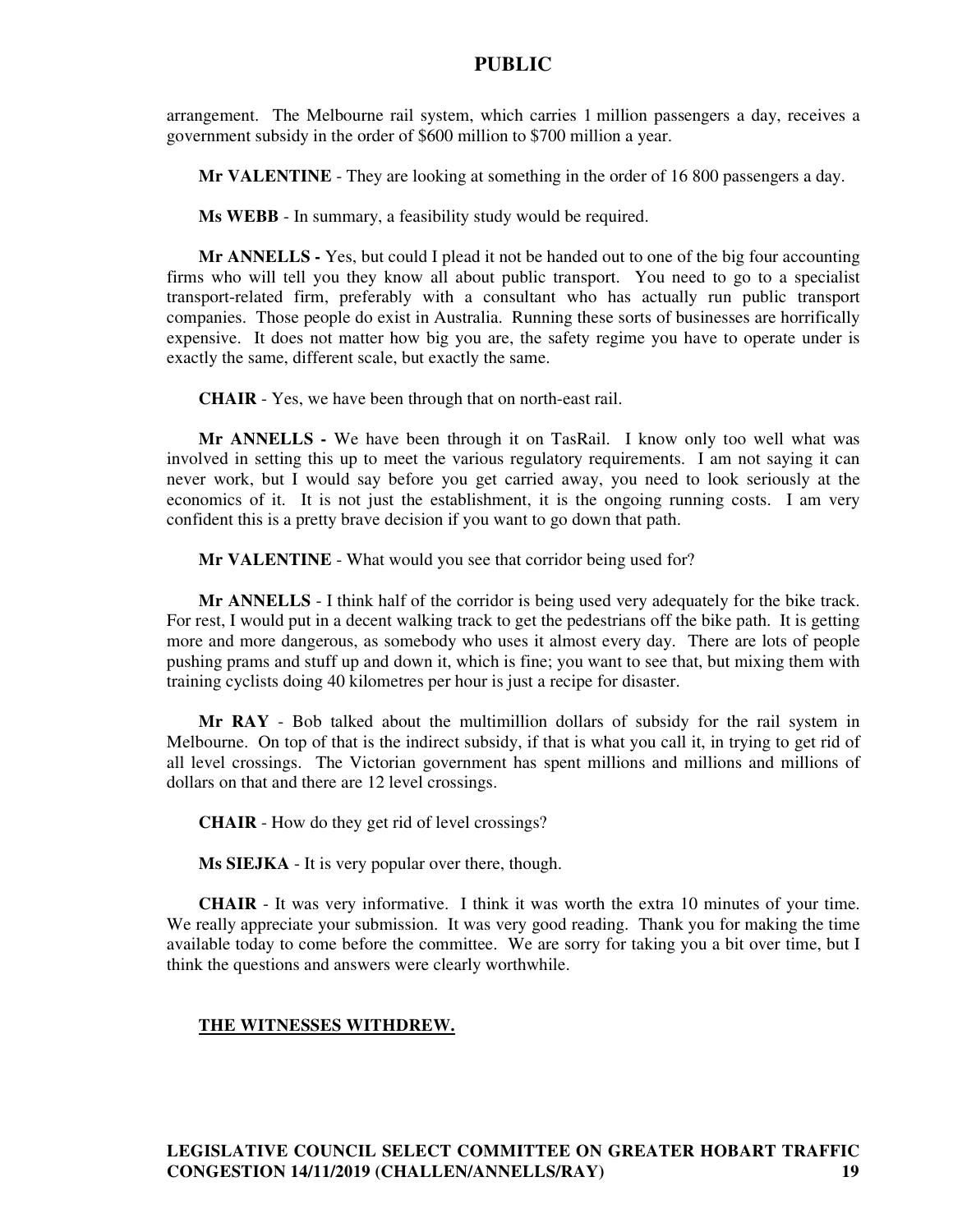#### **Mr PHIL HOYSTED**, PRESIDENT, **Mr KEVIN WILSON** AND **Mr DAVID HALSE ROGERS**, HON. SECRETARY, SOUTH HOBART PROGRESS ASSOCIATION, WERE CALLED, MADE THE STATUTORY DECLARATION AND WERE EXAMINED.

**CHAIR -** I welcome you to the public hearings of the Legislative Council Select Committee on Greater Hobart Traffic Congestion. All evidence taken has parliamentary privilege when inside the building but if you step outside, you are not afforded such privilege. A copy of the witness information is there for you. The evidence you present is being recorded by Hansard and its version will be published on the committee website when it becomes available.

By way of introduction we will give you an opportunity to give an overview of your submission, and then committee members will ask questions. We have gone over time a little, but you have 30 minutes to present your submission and have questions. If there is anything you want to say in camera, we can facilitate that for you, if the need arises.

**Mr HOYSTED** - First of all, thank you very much for allowing us to come along. Thank you also for setting up the inquiry. It is hard to imagine a more pertinent issue to address.

I am not a traffic engineer. I don't think Kevin is, and I don't think David is either. We don't have particular expertise, but we do have some expertise about what annoys South Hobart residents.

We had our AGM last night, and I said that if I had realised I spent so much of my time dealing with traffic congestion and parking issues, commuter parking et cetera, I might not have put my hand up to be president. As Rob would attest, when you come to one of our monthly meetings, honestly, at least 60 to 70 per cent of the issues debated are around traffic and parking issues.

We are not the only suburb, presumably, that experiences that. It is a huge issue out there. From South Hobart's point of view, the two main ones are commuters, of course. Hundreds of commuters come into our suburb every morning and park in streets like Adelaide Street, Anglesea Street, Denison Street. Whole sections of the suburb are taken up by commuter parking. That really affects the amenity for local residents.

Anecdotally, when we were driving here, trying to cross the intersection of Anglesea and Adelaide streets, we had to inch the car into the middle of the intersection before we could see whether we should cross or not, because cars are parked illegally, either over yellow lines or too close to the intersection. You can't actually see where you are going.

I get regular complaints from people not being able to have on-street parking when friends visit and things like that. It is a real issue.

Traffic congestion is a bit of an issue. When I was gainfully employed a few years ago, it used to take me four minutes to get into work in the CBD. If it went to five minutes, I was in a rage. But nowadays, during peak periods, we can have congestion that goes from where the Southern Outlet comes into Macquarie Street. It will go from there right up to St Johns. It is about a kilometre at least. It is shorter at some periods. It is rarely longer. During peak periods in the morning, that is what people have to experience. That has happened only in the last few years, in my experience.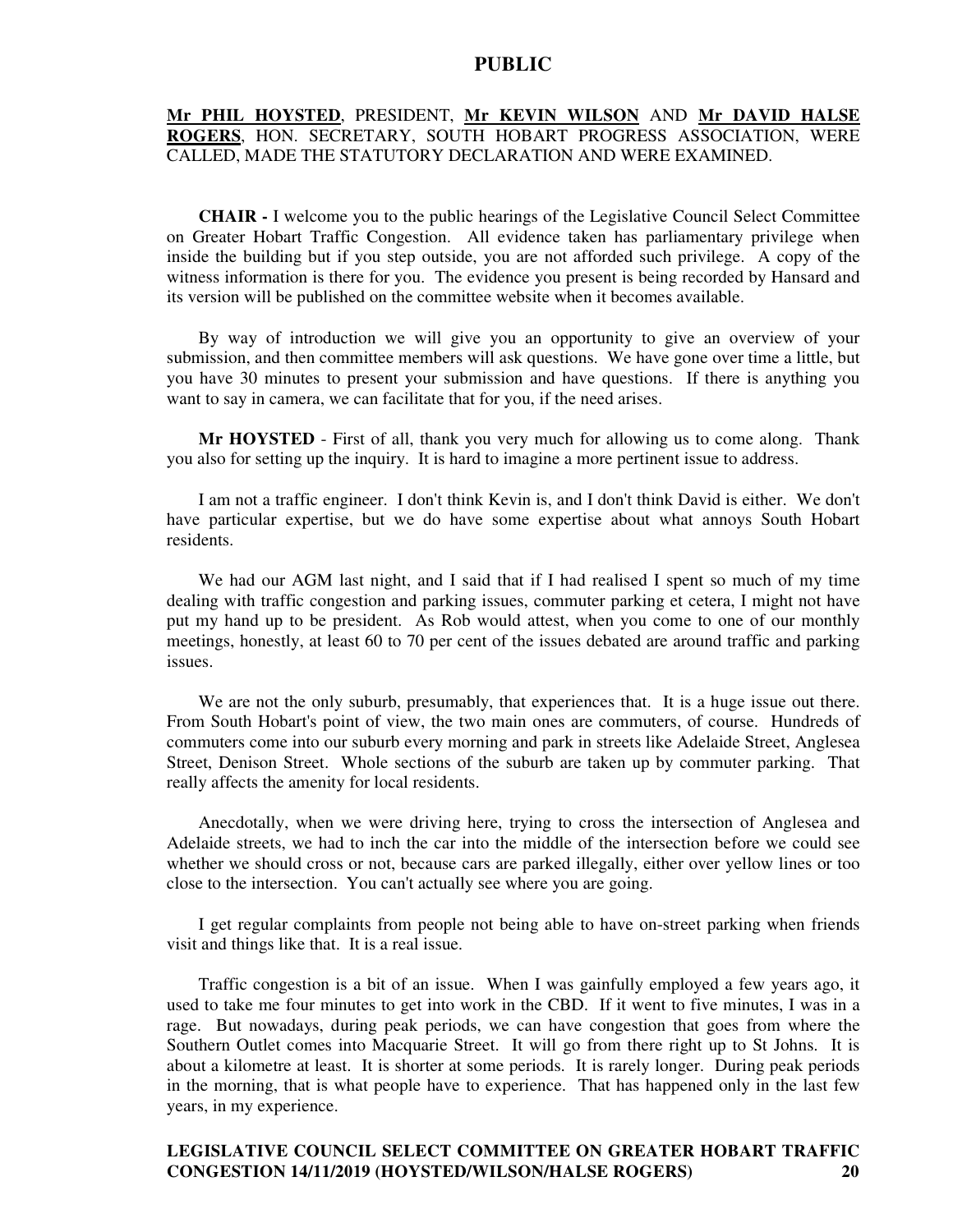The thing to remember is that South Hobart has two major feeder roads. It has Davey Street. It has Macquarie Street. As I glibly put in our submission, they were originally designed for horse and wagons. They weren't designed for cars. There are places, particularly in Macquarie Street, but also in Davey Street where it is way too narrow - around Jane Franklin Hall, around the Salad Bowl, around the badminton centre. It is quite dangerous now. The Council has done a range of things to try to ameliorate it, but nonetheless it is still dangerous because they weren't designed to be major feeder roads.

The local road network in place has its problems. The traffic impact assessment for the cable car proposal pointed out that Apsley and Degraves streets are of poor geometric standard. It is not just the feeder roads that have problems, it is also parts of the local road system have issues, and this all leads to the congestion and other issues that arise.

In terms of why it happens, I suspect you have probably heard this a thousand times - there are more cars and people. Perhaps more so for us because the South Hobart population has gone up by about 6 or 7 per cent between the last two Census periods. We have lots of people who come into the suburb to do school drop-offs and a disproportionate number of people leaving those suburbs. Pressures are created with about 2000 vehicles that leave the suburb each morning and about 800 coming in.

Commuter parking - people come in for commuter parking and obviously that leads to pressures also.

In terms of solutions - good luck. One thing we have to do is somehow deal with cultural change and we have to stop worshipping at the altar of the car. It seems every time we look for solutions to the number of cars on the road, we create infrastructure that encourages more cars to go on the road. With the increasing population, and we have quite a large percentage of younger people living in the suburb, building more monuments to cars and having more cars on the road will not lead to less congestion.

We think we need to encourage public transport, to create incentives and disincentives. At the moment it is very cheap to park in the CBD. Maybe it should cost a little bit more. We have tried to address it with the council and have called on the council to have a parking strategy for the whole suburb. It is slowly moving in that direction. A letter went out a couple of weeks ago to most residents of South Hobart saying, 'Do you want residential car parking out the front, timed or residential zone parking?' Once that goes back to the council, it will then look at upgrading those streets. If that happens and soon, there will not be a major commuter issue in South Hobart, but it could take years, who knows, but at least it is underway.

We need more bike lanes. We need to encourage pedestrians to walk into the city. The only way we are going to get more people on buses is to make them more frequent, reliable, cheaper, maybe even free with bus lanes if we possibly can. And let us make life as miserable as possible to people who commute. Let us try to have more people who carpool. Less than 1 per cent of the cars arriving into South Hobart are carpooled. Something like 70 per cent of cars have a single driver.

**CHAIR** - What is the distance from the main area of South Hobart, say, from the brewery to the centre of the CBD?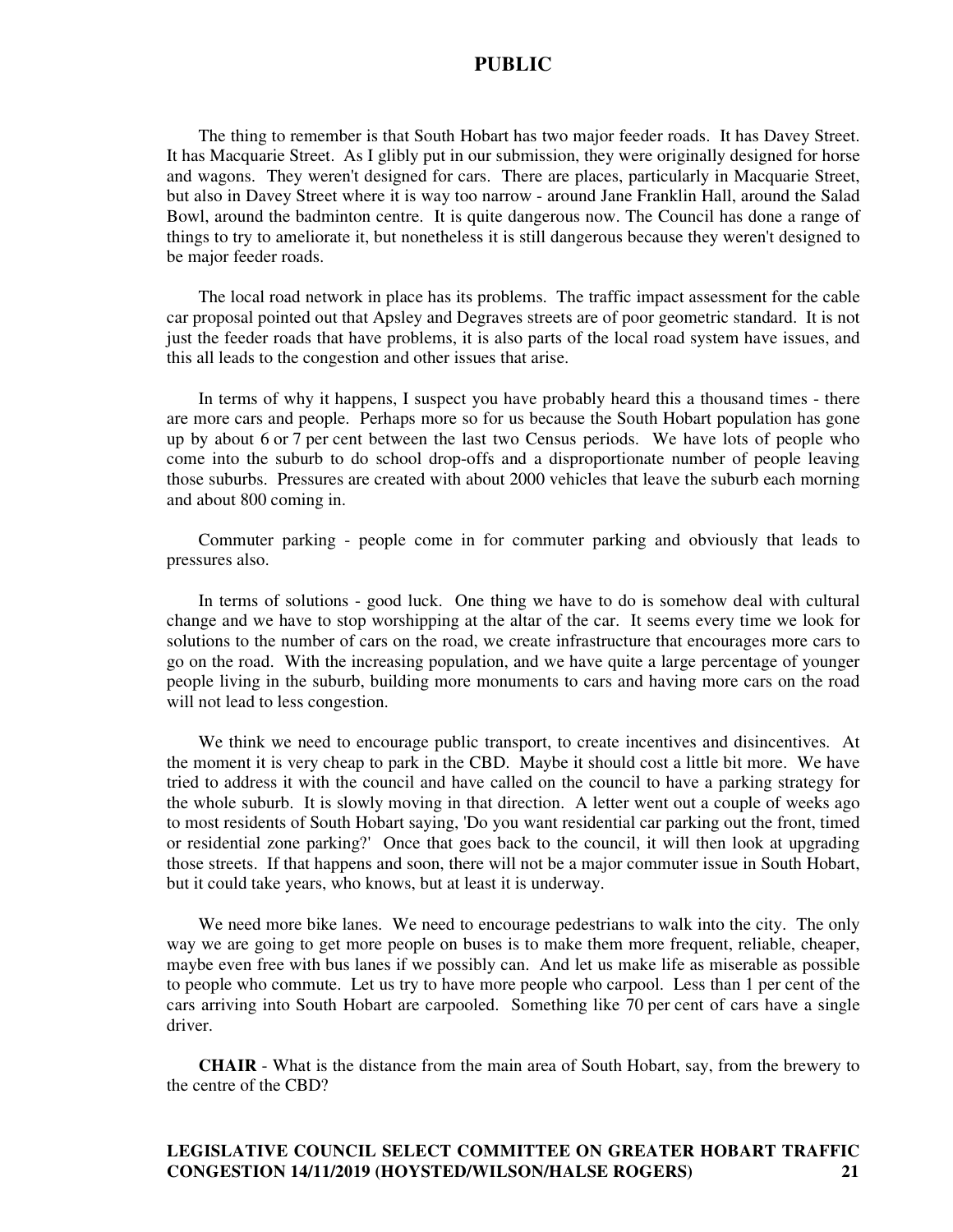**Mr HOYSTED** - It would be roughly 2 kilometres.

In terms of commuter parking, there is apparently a tipping point where they will not do it anymore and although the council says it does not want to put in residential parking because it just moves the problem somewhere else, that is not necessarily the case. If we push cars out beyond, say, Huon Road, it is just not worth doing commuter parking and might force them onto buses or to carpooling. It is a bit NIMBY-like - we do not want commuter parking and other suburbs are the same. It is a problem that might be moved somewhere else, but it is still a problem.

**Mr HALSE ROGERS** - The two points, which were not in our submission, we identified with congestion as our main problem are peak periods and school periods. We have a problem in South Hobart with two schools in Anglesea Street, where a lot of students are dropped off by mothers and fathers, whoever, at the schools. This causes a lot of congestion, particularly on school mornings. We do not know exactly where those people come from, but I am sure they use Macquarie and Davey streets, which adds even more to the traffic in those major streets.

**CHAIR** - I quite often get caught at Collegiate when they are dropping children off when I am coming in of a morning.

**Mr HALSE ROGERS -** We also have a lot of tourist traffic in South Hobart visiting the brewery and the Female Factory, using those big, red - and I emphasise - slow buses, which cause a terrible amount of congestion at times. Obviously that peaks when there is a tourist ship in. The buses get used heavily.

#### **Mr VALENTINE** - During peak hour traffic or not?

**Mr HALSE ROGERS -** It is probably mainly outside peak hour traffic, but it still causes congestion. They do move very slowly. To my mind, they are not very friendly towards fellow motorists. They do not seem to pull over and let the following vehicles pass, which is a bit ingenuous of them. It would probably help the general congestion if they were to make areas where the buses can pull over and let other traffic pass.

**Mr WILSON -** I just wanted to reiterate some of the things said. One of the issues with the parents dropping off children, is that if the government provided free or very low fee bus services for schoolchildren - as they do in other states - that would cut out a lot of the congestion. We know in school holidays there is not a problem on our roads. There is 13 per cent less traffic on the roads. That is enough of a drop to make it convenient and pleasant to drive in the city and around the suburbs. Buses really are part of the key. As Phil says, reliable, more frequent and freer preferably. You get a lot of free buses for \$55 million for the cost of the Southern Outlet extra lane, for instance. They have to make it more difficult for people to drive into the city without being in pooled cars.

The other thing necessary with buses are park and ride stations in the suburbs, at Kingston, Mount Nelson, out the Eastern Shore and so on.

**Mr VALENTINE** - You mentioned 2000 cars leave the suburb each morning and 800 come in. Where are the 800 coming from? Are they coming from the Huon direction, down Strickland Avenue? Do you have any understanding?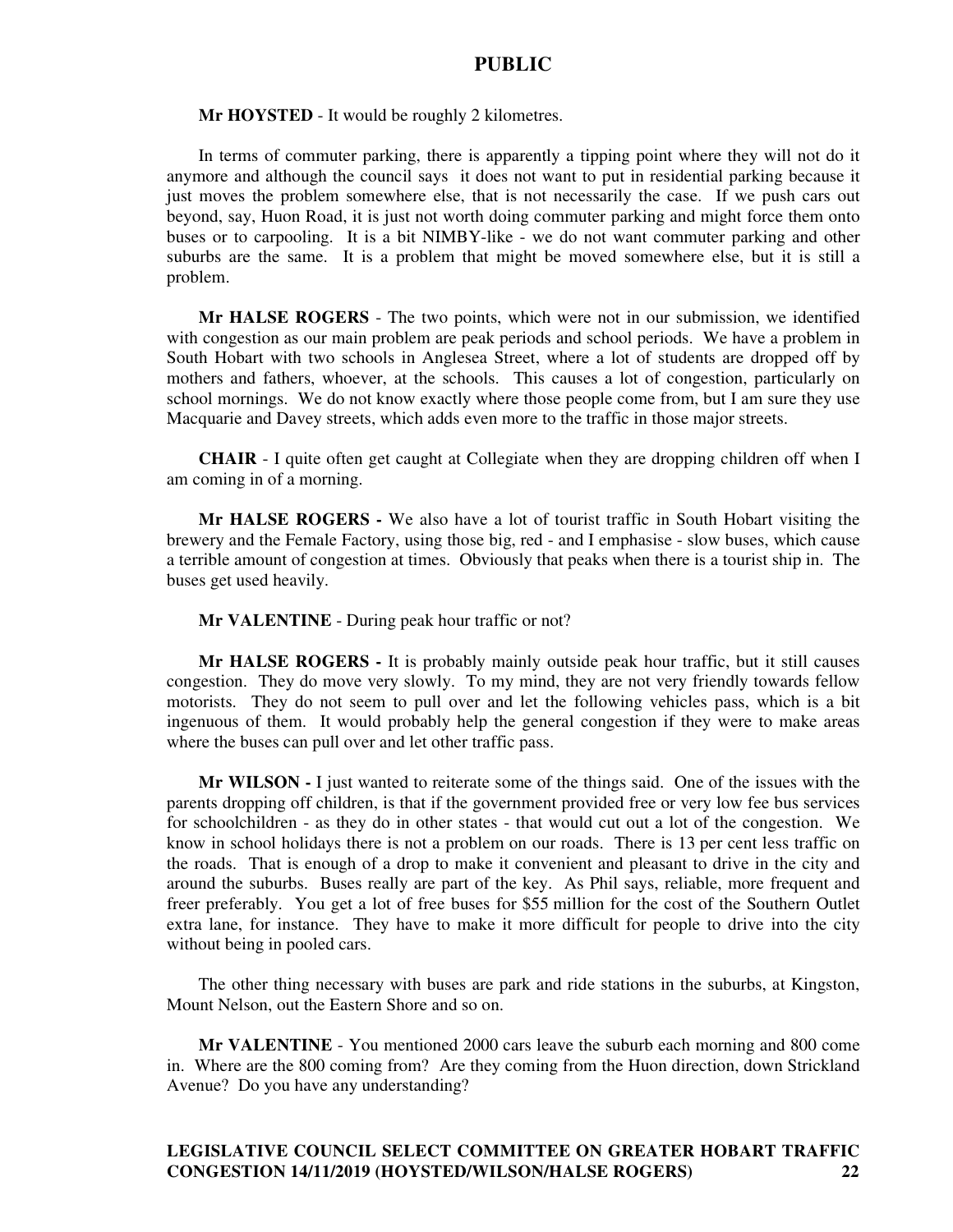**Mr HOYSTED -** I do not really, Rob. I know a lot of them are food deliveries and probably parents delivering kids.

**Mr VALENTINE** - To the kindergarten, Anglesea Street?

**Mr HOYSTED -** Also the Macquarie Street kindergarten.

**Mr WILSON -** Also the primary school. I think it is parents coming in.

**Ms SIEJKA** - The day care centre also.

**Mr WILSON - They have a couple of hundred a day.** 

**Mr VALENTINE -** Do you see any solution with regard to the traffic lights on the corner of Macquarie and the Southern Outlet, where it comes in? Do you see any solution there, with a dedicated lane possibly coming out of South Hobart to allow continual traffic, or not?

**Mr HOYSTED -** Are you talking about the bus lane coming down the Southern Outlet?

**Mr VALENTINE -** The bus lane they are going to put into Macquarie Street. Do you see any opportunity or any way that might be used at certain times for bleeding the cars out of South Hobart?

**Mr HOYSTED -** When it was originally proposed, we opposed it adamantly. Basically, it was redirecting traffic up Davey Street, down Elboden Street and back into the one-way street in Macquarie Street. That is basically untenable because you are putting another 5000 cars through the suburb each day at least. Once you had a one-way street from, say, the Salad Bowl down to the Southern Outlet, that would adversely affect all the traders there. No one from South Hobart would go to one of those shops because then you'd have to drive right up to Antill Street and do a huge block to come back into the street. I certainly understand at the departmental level that the whole idea has been abandoned. I do not know if I am going to answer your question, but they have not abandoned the idea of having the bus lane. I suspect it would involve the demolition of some important buildings if you were to put it in.

**Mr VALENTINE** - Or no parking.

**Mr HOYSTED** - I am talking about that little bit from Davey Street down to Macquarie Street. If you are going to put another lane there, you would have to knock down heritage buildings.

**Mr VALENTINE** - Whether that would work, I don't know. One of the submissions suggested that the right-hand lane that turns left onto the Southern Outlet be a through lane to further Davey Street above the outlet. So, instead of all lanes turning left onto the Southern Outlet, during peak times that right-hand lane that would normally turn left into the Southern Outlet coming up Davey goes through and continues up Davey rather than going around to the Southern Outlet. Have you heard that?

**Mr HOYSTED** - No, I have not heard that.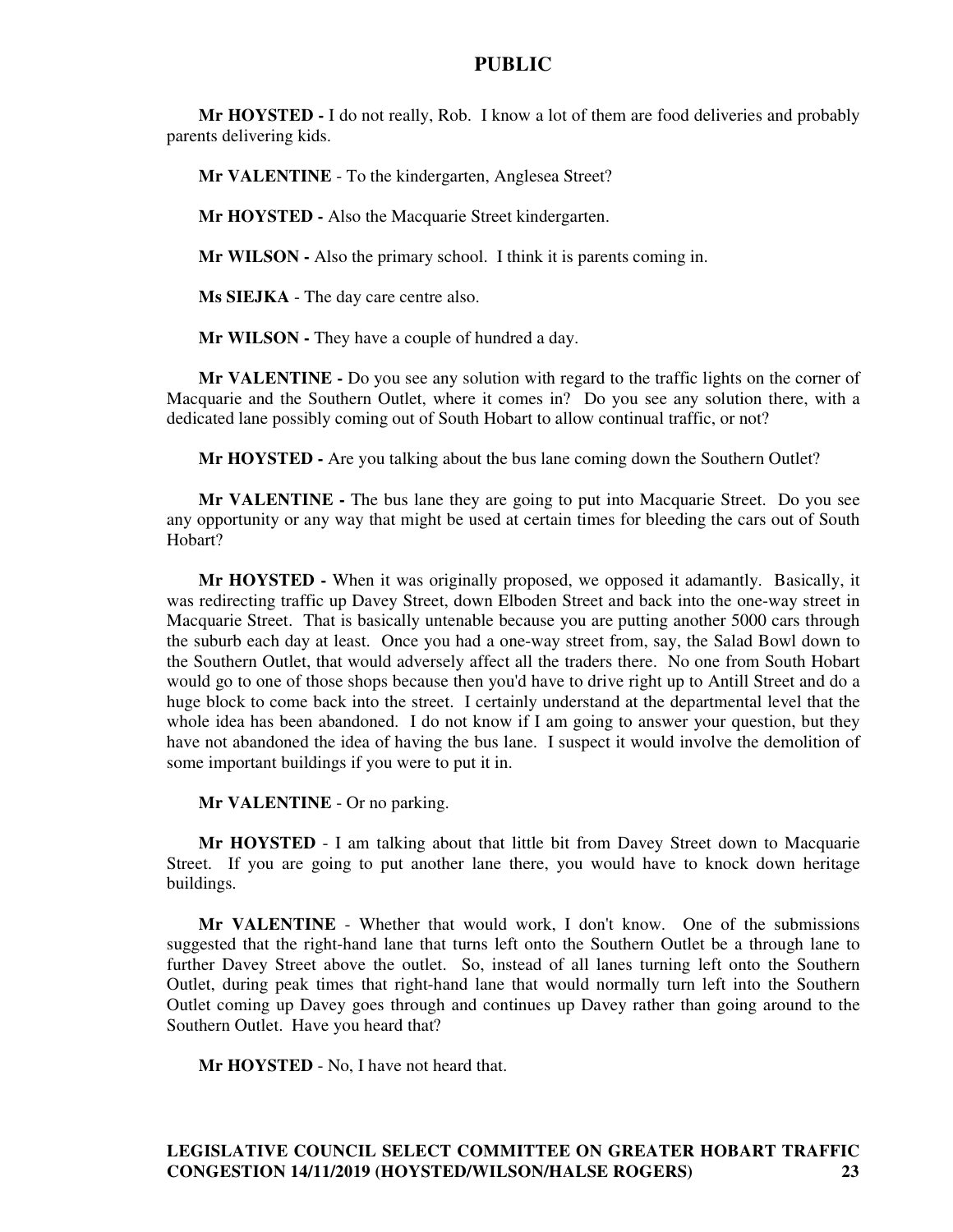**Mr VALENTINE** - You come up Davey street. You currently have one lane that turns right towards South Hobart.

**Mr WILSON** - There's already a dedicated road going straight up Davey street.

**Mr VALENTINE** - Does that do a left at the same time?

**Mr Wilson** - No.

**Mr VALENTINE** - No, you look at it, it is submission number - I can't remember.

**Ms SIEJKA** - I have driven up there recently. That is why I know.

**Mr VALENTINE** - We are obviously at cross-purposes. I think I haven't described it properly.

**Mr HOYSTED** - What I would say about that intersection is, it is so dangerous, particularly because cars coming down Davey Street that want to turn down do not give way to cars coming down the slip road. I guarantee maybe 20 or 30 per cent of the time I go there, cars drive out there and would create an accident. So many drivers doing that turn do not recognise they have to give way to their right.

**Mr VALENTINE** - That will do. I will look this up while someone else is asking a question.

**Ms WEBB** - Where did you get those figures of 2000 vehicles a day leaving the suburb and 800 coming into park?

**Mr HOYSTED** - Good question. I have been sitting on a community resilience program. We have looked at issues around transport in and out of the suburb. Information was by a guy called Ian Patterson. He got it from the census data. I can send it to you, if you like.

**Ms WEBB** - I am imaging that the commute-to-work figure gave you the 2000 vehicles leaving the suburb because that was collected in the census. I wonder what would have provided the 800 cars coming into park in the suburb from the census.

**Mr HOYSTED** - I really don't know.

**Ms WEBB** - Because that is the key one in a way, isn't it?

**Mr HOYSTED** - I might have it in my briefcase.

**Ms WEBB** - I am in no way doubting the issue of commuter parking in that suburb. I am well aware of it; I know people who do it. It would be interesting to understand how it has been quantified so far and to test that figure. Do you feel that park and ride facilities in more outer suburbs would alleviate some of the commuter parking? People would be leaving their cars, for example, in Kingston at a park and ride facility and catching a bus. What they are doing now is basically parking and riding in your suburb as the most convenient place they do not have to pay for parking and then either walking, riding or scooting even down the road into the CBD for work.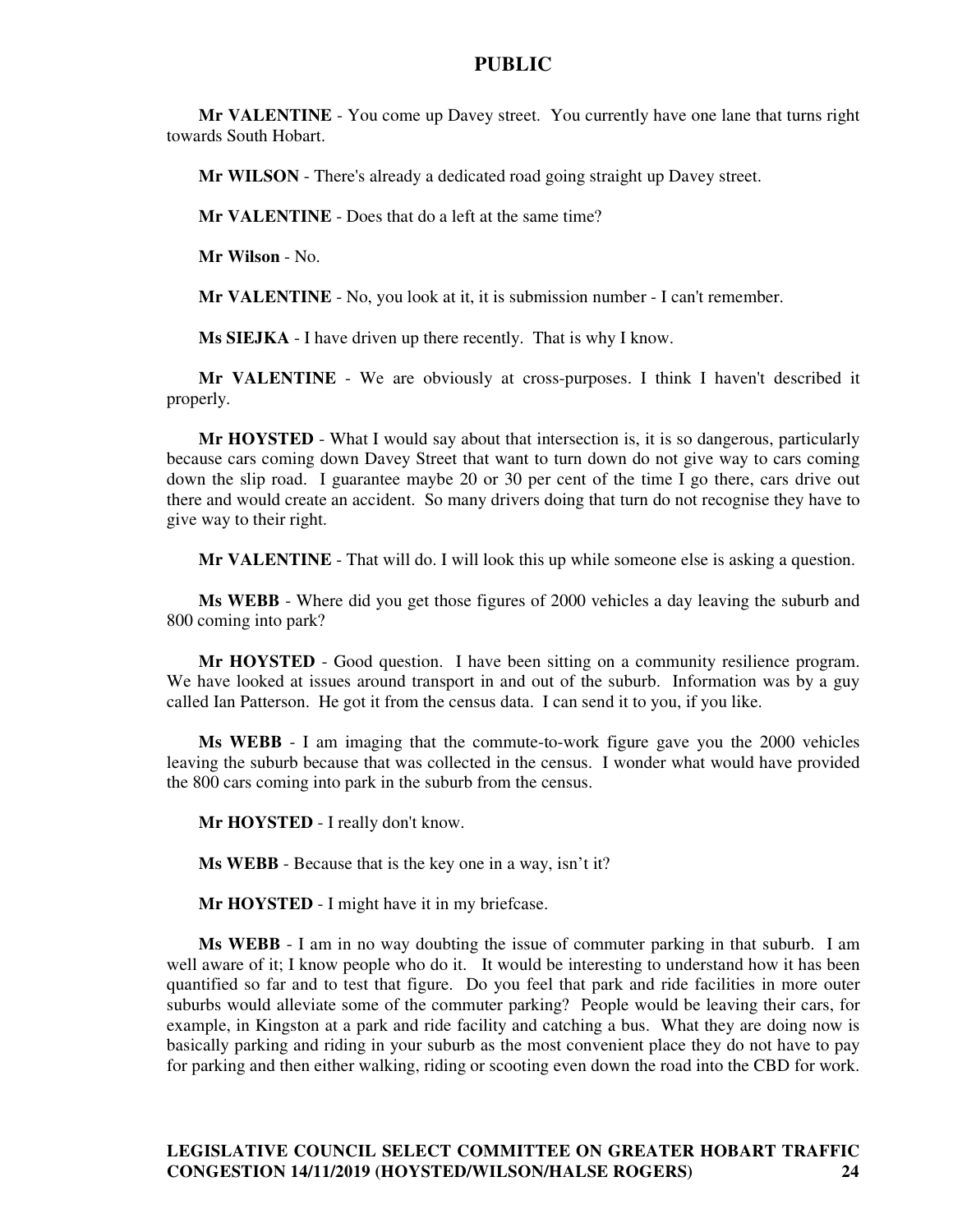**My HOYSTED** - Park and ride is an excellent idea, but you have to have the additional incentive to get on the bus. If the bus gets stuck in traffic, it costs too much. Then people are not going to get on it and they will not use park and ride.

**Ms WEBB** - It is not just the physical infrastructure, it is all the arrangements that are facilitated around that.

**Mr HOYSTED** - There's not one solution to this traffic congestion problem. There is a whole range of them. Park and ride is one. Allowing the buses the privilege of unmitigated access, I suppose it is, and cheap, frequent -

**Ms WEBB** - Do you have any sense of the impact on your suburb of the move of UTAS into the CBD? Have you contemplated that? Has there been any discussion around quantifying that?

**Mr HOYSTED** - The answer is no. Hadn't really thought about it. I can't see how it would affect us all that greatly.

**Ms WEBB** - Apparently, there would be 3000 staff be working in the CBD who are currently working in Sandy Bay. We had hearings from university yesterday. They are doing some excellent initiatives to try to shift their staff away from the use of the car. But even given their likely success with those measures, there'll still be fairly sizeable cohort of people who would be working in the CBD, not working where they are now.

**Mr HOYSTED** - There may be fewer students going through our suburb. Part of the reason they moved to the city is because of much improved public transport to the city. It would be a complicated cost-benefit analysis to work out whether it would.

**Ms WEBB** - I wondered if it had been a topic.

**Mr HOYSTED** - We have quite a few students. In fact, I think we also happen to have a disproportionate number of scientists in our suburb, presumably academic.

**Ms WEBB** - You've almost priced the students out, haven't you?

**Mr HOYSTED** - Not quite, there's a few. It is reasonably close to the university. I suspect the pressure won't go away because it will be even closer in the CBD.

**Ms WEBB** - I'm thinking more that it is a convenient spot to park to get to CBD.

**CHAIR** - I am interested in the cycle part of it. You are 2 kilometres from the city centre, and now with ebikes going back up hill - is the Hobart Rivulet encroached on by buildings all the way in to Hobart, or is it just an open rivulet all the way in?

**Mr WILSON** - It's a clear run from the Female Factory.

**Mr HOYSTED** - It's a pretty clear run. There is one building on the western side, just over the rivulet. In the main, it is a clear run. For a fair bit of it, there are two tracks. There is a sealed one, and there is a dirt one. Anecdotally, it is getting used more and more.

**Ms WEBB** - It is very well used.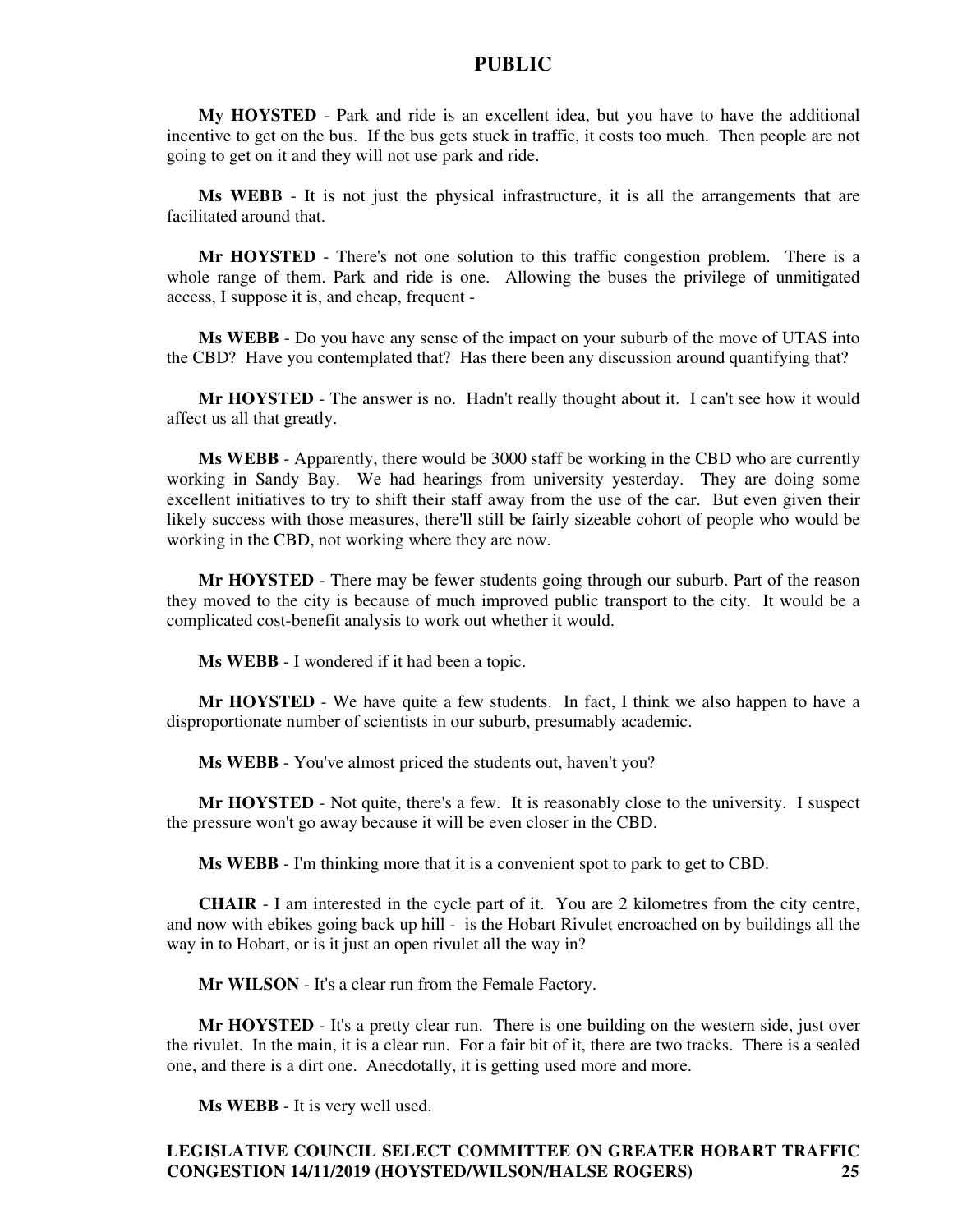**Mr HOYSTED** - By ebikes, ordinary bikes, mountain bikes, people walking. It is a great asset.

**CHAIR** - Is there any way it could be used as a safe cycleway for people into the city for commuting?

**Ms WEBB** - It is now.

**Mr WILSON** - It is.

**CHAIR** - Apparently people are not using it as much as -

**Mr WILSON** - It is overused, according to residents. Unfortunately, the problem is that cyclists are not disciplined. They are supposed to ring their bells if they are approaching someone. Often there will be a couple with a stroller or a dog, and the bikes come up so quickly behind them. In some places it is very narrow. Where there is a separate bike park track, that's no problem, because the pedestrians are on the other one, but when there is a shared bike track there is a problem.

**CHAIR** - I think you were saying that you need a cycle lane into the city.

**Mr HOYSTED** - You can't have a dedicated one.

**Mr WILSON** - It is not wide enough.

**Mr HOYSTED** - There are sections where it is way too narrow.

**CHAIR** - This is on the Hobart Rivulet. I was wondering why it hasn't been further developed.

**Ms SIEJKA** - The South Hobart side is quite well serviced, isn't it? It is the bit where you get close to the city.

**Mr HOYSTED** - Yes, that's right.

**Ms SIEJKA** - The lower Macquarie Street end. I suppose people don't feel safe.

**Mr HOYSTED** - It goes up to Gore Street.

**Ms WEBB** - I think that is what the bicycle groups are suggesting to us. If there were a network of separated cycleways in the city that people felt were safer to use, you would get more use of the South Hobart cycleway down the rivulet, because they would feel confident to get through the city and where they needed to go on separated cycleways. While it is well used now, you might see an increase in use.

**Mr HOYSTED** - I think it would be fine if there was an increase in use. I don't think it has reached saturation point. Far from it. It's just this issue that David raised that you can't hear the bikes coming, they frighten people.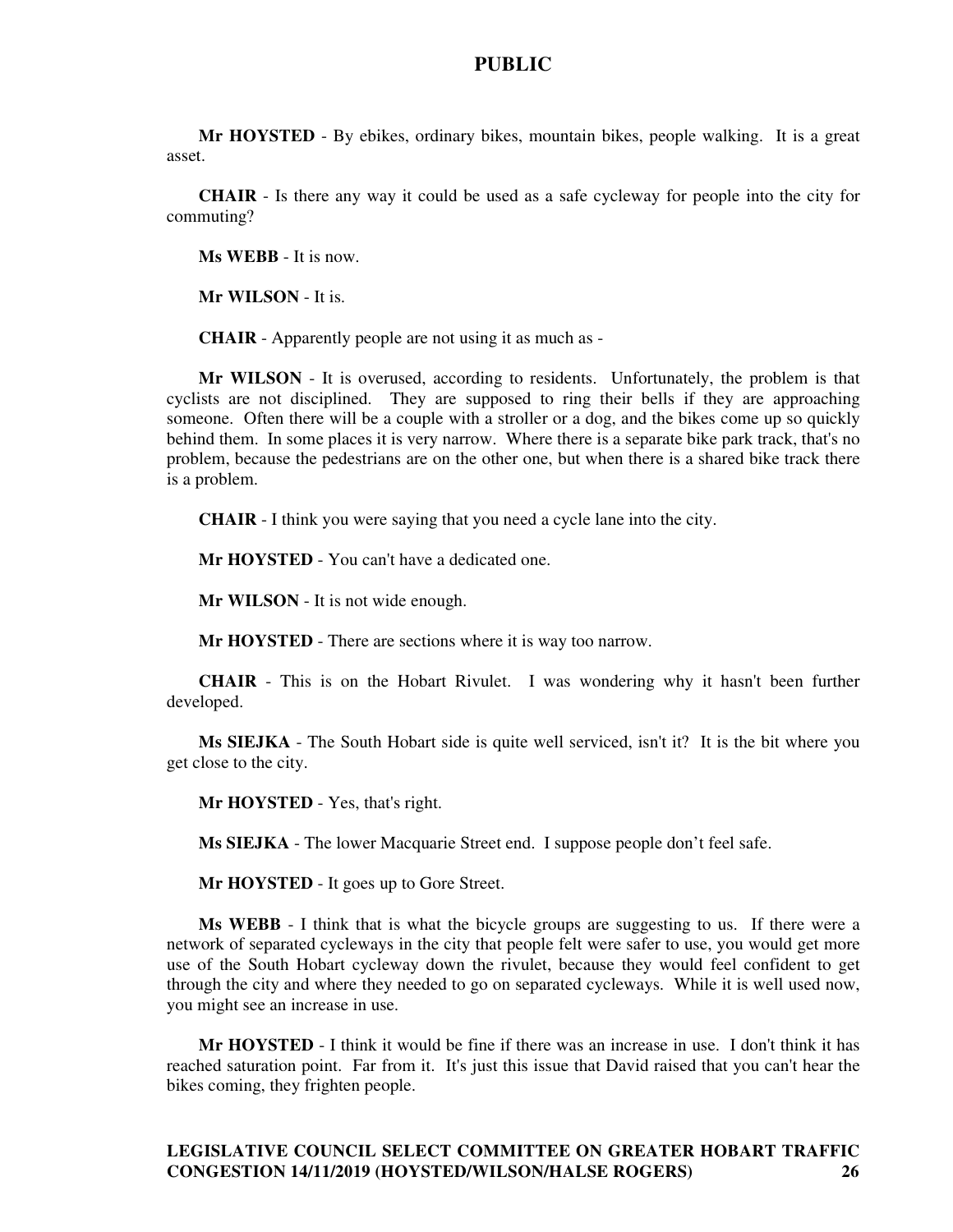**Ms SIEJKA** - I think that tends to be a common thing with those tracks.

**Mr HOYSTED** - It's an education thing, I think.

**Mr VALENTINE** - I found the submission. It's about clearways, it's not about extra lanes going in anywhere. They are saying -

The clearway times on Macquarie Street have been increased, but this has had no effect on moving the traffic through more quickly.

I don't know whether that's your experience or not -

The clearway, likewise, needs to be increased in length back to Antill Street. Also, the short clearway on the northern side of Davey Street, just before the Southern Outlet turnoff, should be lengthened to commence at least at the Radiology Tasmania entrance so that traffic in that right-hand lane turning into South Hobart does not block the next lane for traffic heading to Fern Tree.

**Mr WILSON** - That makes sense.

**Mr VALENTINE** - Is that something that you would support or do you see a detriment?

**Mr WILSON -** During the clearway period, yes.

**Mr HOYSTED** - Cars do pull out there and block the Southern Outlet. The slip road helps.

**Mr VALENTINE** - It's the Fern Tree road that it blocks too - that's what this submission is saying, that without the clearway, traffic wanting to turn right into South Hobart, coming up Davey Street and turning right into South Hobart, queues back and blocks the Fern Tree road.

**Mr WILSON -** Up Davey Street, yes, that's right, definitely.

**Mr VALENTINE** - If there were a clearway, that would mean more cars being able to exit in a shorter space of time.

**Mr WILSON** - It's extremely dangerous. A lot of people also - maybe tourists are at fault here - there are four lanes there. There are two that go down on the left into the Southern Outlet. The right-hand one of those goes to the Southern Outlet. People will suddenly, even without indicating, swing into the right lane, which is the Davey Street lane. That often causes problems too. I don't know that there have been accidents, but there could be accidents potentially.

One of the other problems is that quite a few years ago the council built that slip lane through into Macquarie Street. It had extra property taken out from Mr Bock's, on the corner of the Southern Outlet and Davey and Macquarie streets. Theoretically, it was to create a better flow of traffic, but in fact it doesn't do that because people queue across the intersection so it makes no difference. Nearly \$2 million was spent on that, which was from Commonwealth funds and was supposed to have gone through a community approval process, which it never went through. It has been a waste of money. It has not had the desired effect. It may also be that if you added a clearway further down Davey Street to Radiology Tasmania, that won't make much difference either because they are still queuing across the Southern Outlet.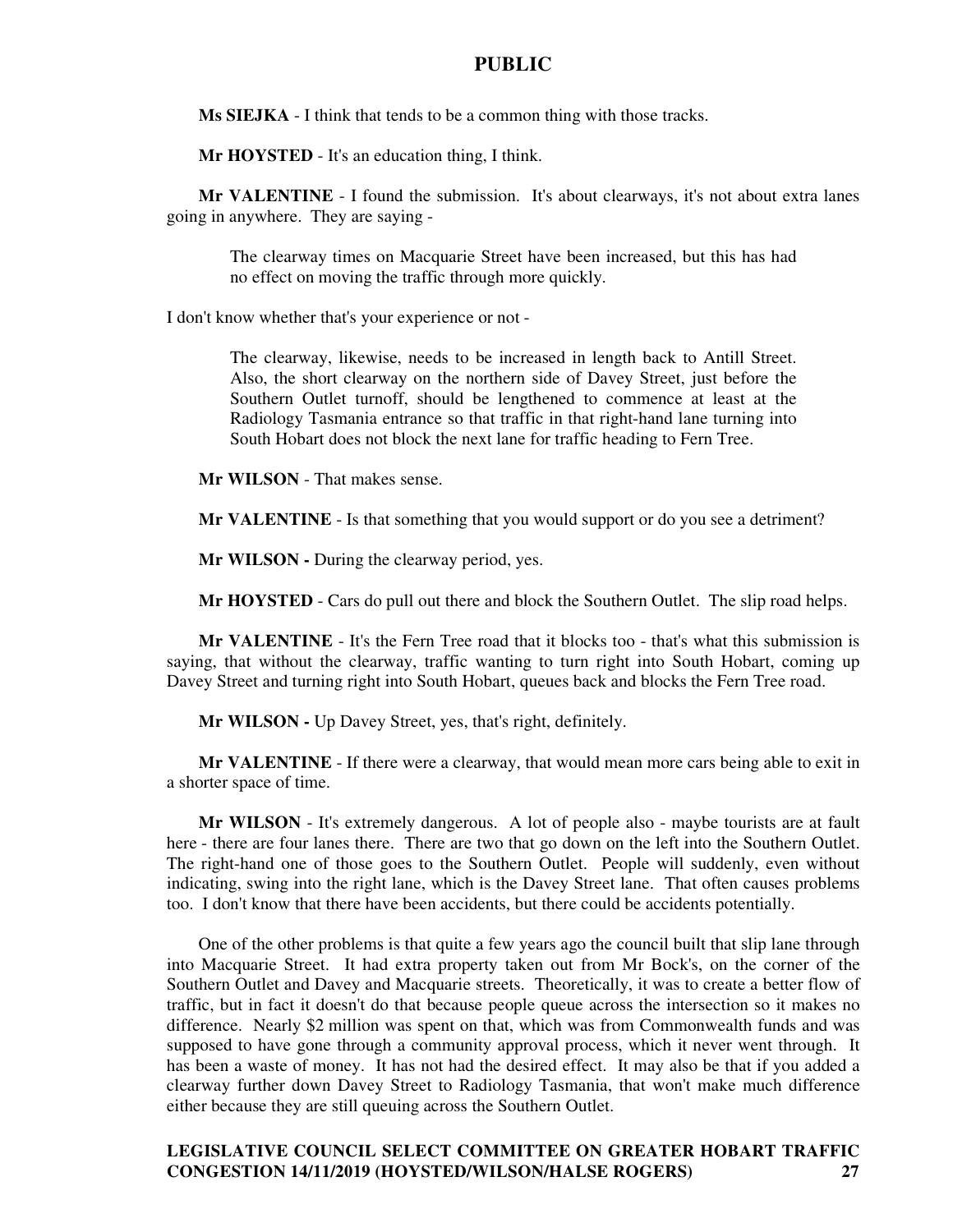**Mr VALENTINE** - Taking that option out is not viable either. Then you would block up Elboden Street.

**Mr HOYSTED** - What did cars do before the slip road went in? How did they get in?

**Mr WILSON** - They went around just normally, it made no difference, absolutely no difference.

**CHAIR** - Thank you. Do you have any closing comments you want to make?

**Mr HOYSTED** - We wish you all the best.

**CHAIR** - Thank you for your submission and for making your time available today to be here. We really appreciate it.

#### **THE WITNESSES WITHDREW**.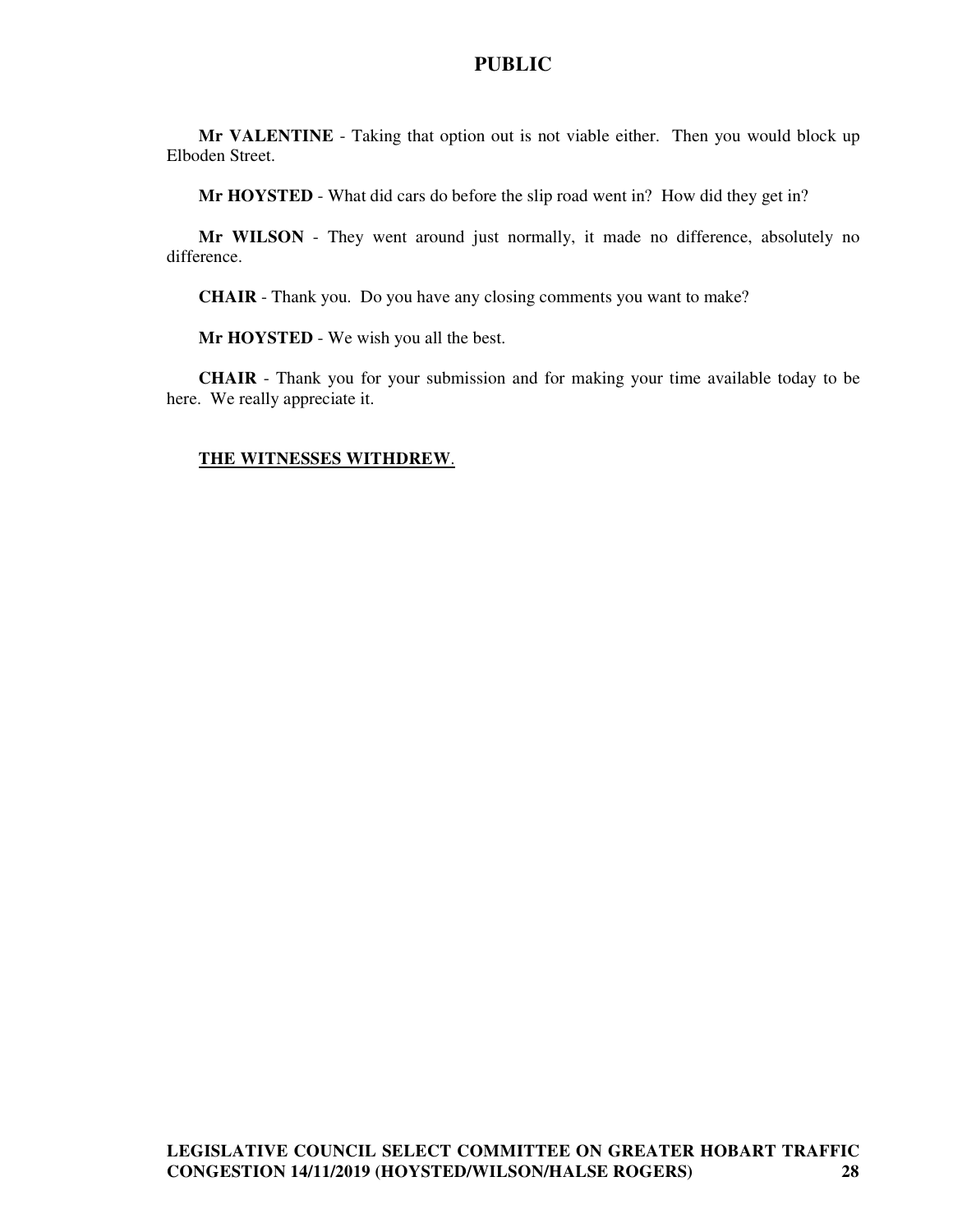# **Ms KATHY LAZANAS**, GENERAL MANAGER, VICTORIA AND TASMANIA, AND **Mr TIM LECKY**, CONSULTANT, MRCAGNEY, WERE CALLED, MADE THE STATUTORY DECLARATION AND WERE EXAMINED, AND **Mr GERARD REARDON**, DIRECTOR, MRCAGNEY, WAS CALLED AND EXAMINED VIA TELECONFERENCE.

**CHAIR** - Good morning and welcome. The committee hearing is being broadcast today, so for your information, if you have any problems and if there is anything you want to tell us in camera, we can facilitate that for you.

Welcome to the public hearings of the Legislative Council Select Committee on Greater Hobart Traffic Congestion. All evidence taken in this hearing is protected by parliamentary privilege but I remind you that outside parliament you may not be afforded such a privilege. A copy of the information for witnesses is available there for you. The evidence you present is being recorded by the Hansard and will be available on the website later on. By way of introduction I will ask you to speak to your submission and then committee members will ask questions relative to the terms of reference.

**Ms LAZANAS** - Good morning and thank you for having us there today. We would like to open by providing an overview of our submission to the Legislative Council Select Committee on Greater Hobart Traffic Congestion.

The Bureau of Infrastructure, Transport and Regional Economics estimates that traffic congestion will cost the Australian economy approximately \$27.7 billion to \$37.3 billion by 2030. In Hobart, car travel has been the predominant mode of transport allowing easy and convenient movement connecting people to and from jobs and services across the metropolitan area. Despite some efforts to stem traffic congestion in the city, 83 per cent of all journeys to work are made by car which is a higher proportion than other Australian capital cities.

Until recently, Hobart's' road-based transport system has had the available capacity to adequately carry the level of demand. However, population growth and the continuation of traffic congestion has recently emerged as a new challenge. Planning for future growth while maintaining Hobart's liveability will require well-considered integrated and sustainable transport solutions. Transport is one of the most important considerations for a growing city like Hobart and is critical to the city's long-term prosperity and liveability.

Within this context the need for this inquiry is understandable, and we commend the committee for this. However, we strongly caution against a short-sighted approach of only providing more road capacity in order to reduce congestion. Transport is a derived demand and congestion should be viewed as a travel demand measure that needs to be managed. In our view, seeking to address congestion by simply building more road capacity is like the old saying of loosening a belt to address obesity. Essentially, we cannot build our way out of congestion. Traffic surveys undertaken in 2016 reveal the origins of traffic movements through inner Hobart and found that during the morning peak time more than three-quarters of the journeys that start in the east, north or south of Hobart end in the city. Similarly, in the afternoon peak more than twothirds of the journeys that end in the east, north or south of Hobart began in the city. This shows that predominantly commuters from all regions in greater Hobart are travelling to and from inner Hobart.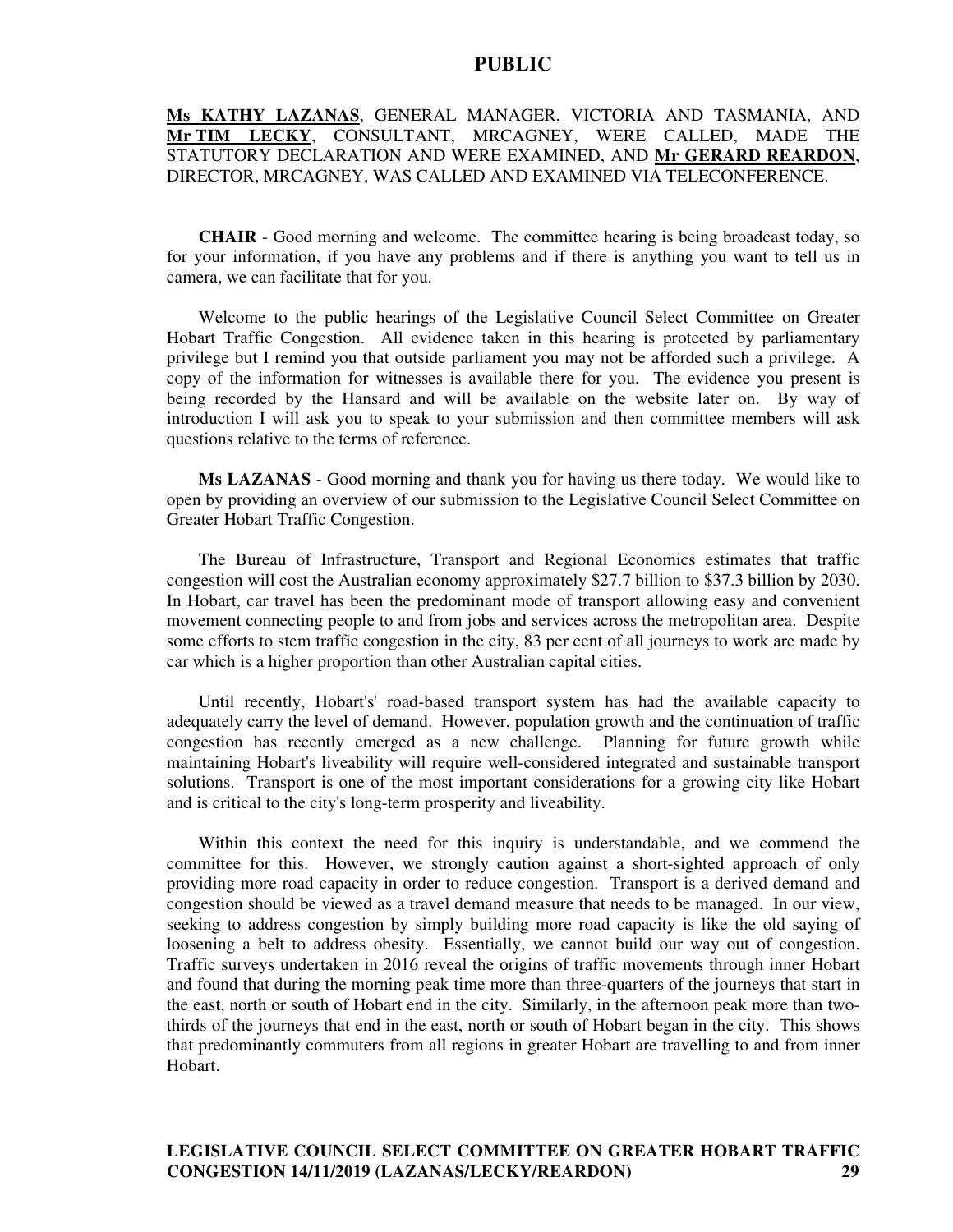The City of Hobart Draft Transport Strategy 2018-2020 recognises a problem that peak hour weekday traffic congestion affects the city's liveability and economy, and it has put forward a suite of initiatives to address traffic congestion through a series of land use, transit planning, active travel and car management measures, while acknowledging the essential coordination required between all tiers of government to deliver these important transport projects. We are very much in line with what is provided in that report to manage congestion into the future.

Our submission goes into detail as to the causes of congestion, including the physical and topographical barriers. These are summarised in the five key areas of traffic pattern management and circulation that lead to congestion; car parking management, which drives congestion; insufficient public transport network; an insufficient cycling network; and the need to improve land use planning policies.

Our submission then goes into further detail and provides an overview of elements that could be implemented against those five initiatives, which I am happy to talk to or answer your questions about, depending which way you would like to go through.

**CHAIR** - If it does not come up in questions, in summary.

**Ms LAZANAS** - I can address it that way. Sure, that's great.

**Ms SIEJKA** - Your submission highlights the challenges that come particularly with our ageing population. We need to think about that a bit more broadly because we also have a really high rate of people living with disabilities, but mobility issues in general. This particular generation and other cohorts will need to be provided with new transport options. I was hoping you could expand on how these might look or what they might be. I presume they are already mentioned here but if you could highlight for me what aspects those are and what you think of those consideration.

**Ms LAZANAS** - We felt quite strongly about addressing that because it will be something particularly for Hobart - that will be a growing concern in the future, more so than other cities. What we are finding is that by making more liveable cities, and we talk about the different things that could be implemented - cities that are more walkable, easier to access, having things like infrastructure around the place - does not necessarily have to be transport-related. A lot of work is being done in cities around the world that talks about having rest places available in the public realm for people to be able to stop, pause and reflect.

**Ms SIEJKA** - There is broader planning?

**Ms LAZANAS** - That is right. It goes beyond transport.

To come back to your original question on what the transport-related issues are: public transport and providing means and ways, whether through smaller on-demand services - we are seeing a lot of those particularly to service that generation to get to medical/hospital [facilities], but very much focusing on public transport - buses, light rail.

**Ms SIEJKA** - We have heard a lot about those broader planning issues, which is good because it is obviously not just an infrastructure issue. I presume they would be things like making sure there is safety at bus stops for all our cohorts - that's a concern - but also accessibility.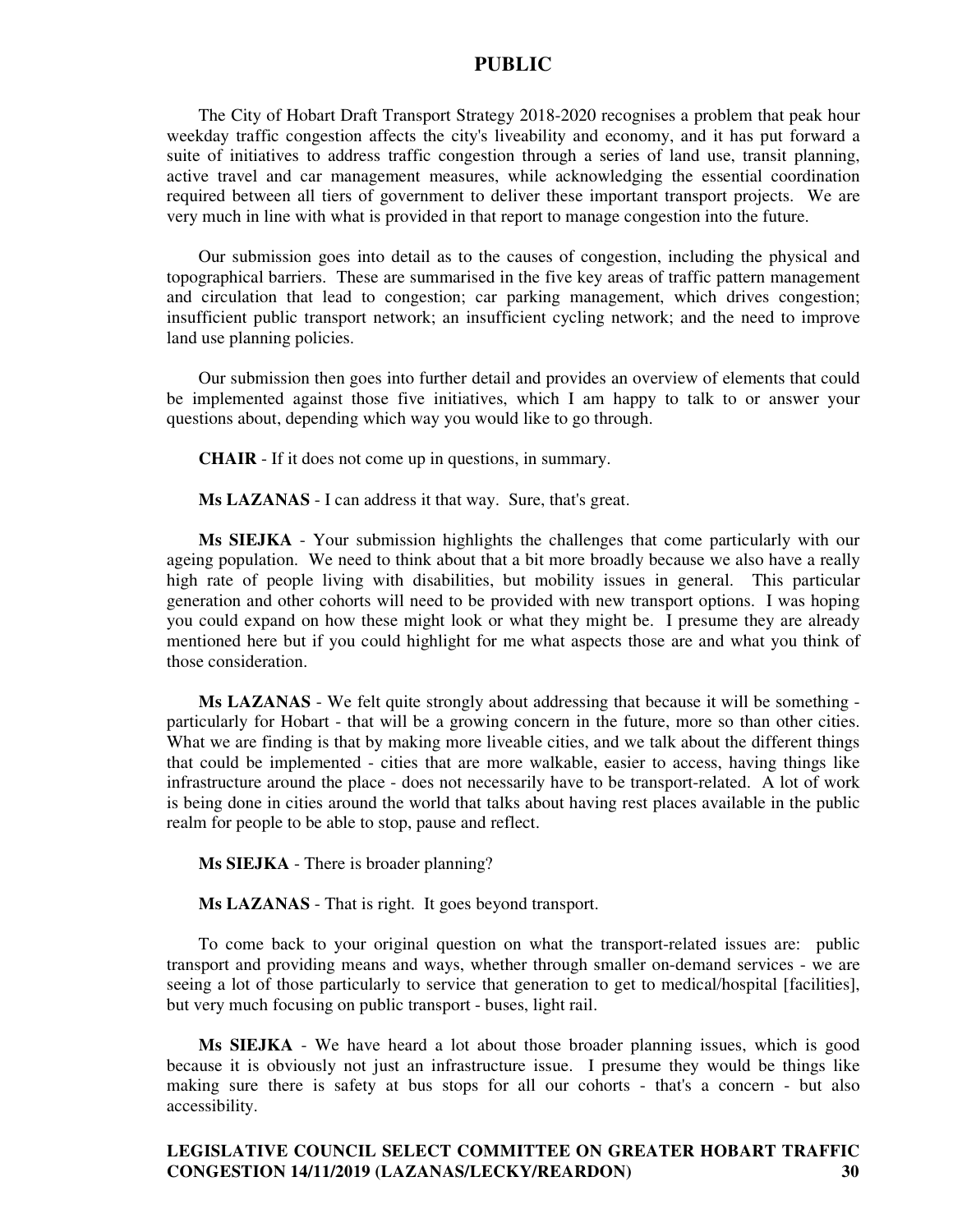One of the other things we heard was new developments. While we do not have this here, in other jurisdictions there are requirements you should be within a certain distance of public transport.

**Ms LAZANAS** -There is a lot, as I am sure you have heard and there is literature on, about what the walkable distance is. It is 400 metres, 800 metres, 1.2 kilometres - these are the standards we talk about within the industry. That standard probably needs to be relooked at, particularly when you are talking about people over the age of 65. We have done work on walkability, particularly around the time it takes to cross intersections, which is very interesting because that does change as people get older but it is also general mobility issues. As you said, it is not necessarily accessibility - whether it is people with prams or elderly people, it is both.

**Ms SIEJKA** - Is there anything you could mention about the walkability study because that would be quite good?

**Mr LECKY** - We did a walkability paper for the City of Melbourne as it was preparing its new transport strategy, which was mainly focused around pedestrian delay experienced in the CBD and the economic costs of that. Why would you allow cars to take up all the space in a city when the predominant mode of transport is pedestrians?

**Ms SIEJKA** - In the very centre?

**Mr LECKY** - Yes. Hobart is not quite there at the moment, but you are heading that way. You are increasing in population and there is more demand for services and entertainment in the CBD. The walkability piece is all on how the CBD is structured for the pedestrians and how the traffic engineering works in the favour of that as well.

**Ms SIEJKA** - All those small frustrations build up to people not really seeing much point in walking if they can travel further. I have seen on documentaries and things where they have demonstrated that a lot of those crossings don't allow enough time for older people and people living with disabilities.

**Ms LAZANAS** - Correct.

**Ms SIEJKA** - That's another reason to stay at home.

**Mr LECKY -** It just requires some finetuning with the traffic lights.

**Ms SIEJKA** - It also sounds like quite a simple thing to address.

**Mr REARDON -** To answer the question, the comment about walkability, particularly with cities, is very important in the context of this inquiry because congestion and provision for pedestrians actually is counterintuitive in terms of its juxtaposition. I have been on the lord mayor of Brisbane City Council's external reference group on the development of its transport plan. It's what's happening in cities around the world, in Melbourne and Auckland. It will need to occur in Hobart. Our view is that the priority for your city is all about giving the pedestrian the priority so the delay goes to the vehicle. If you take that at a strategic level, you then start to say, 'How do we position it and what do we see congestion as?'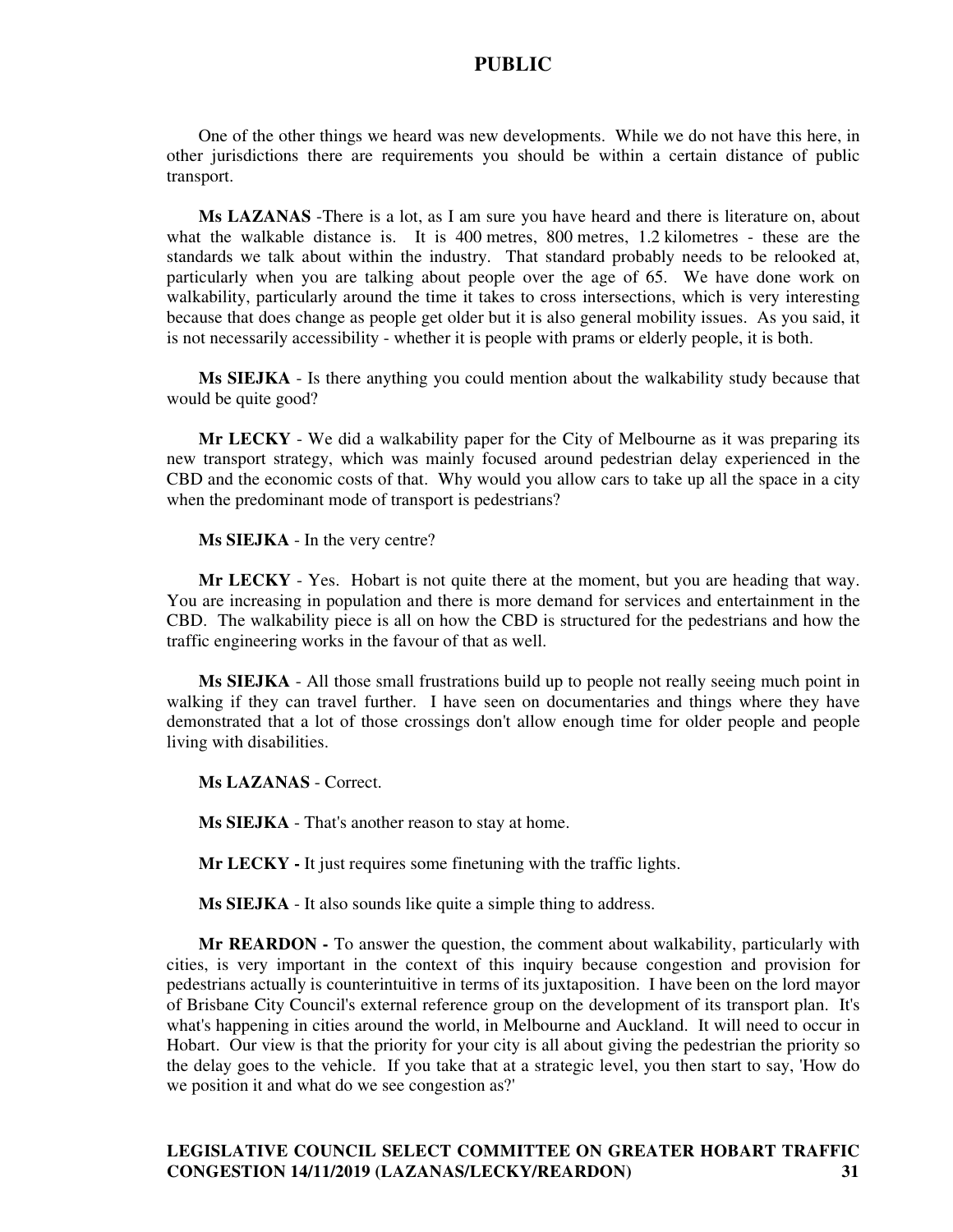As Kathy alluded to in the opening statement, our message is quite simple: we often hear 'We're going to reduce it, we are going to bust congestion.'. You can't build your way out of congestion. At a national level, when we are advising Infrastructure Australia, we need to rethink how we plan our networks. We need to stop thinking about congestion, that we must reduce congestion. You just can't keep adding and adding roads. We really need to look at congestion being a demand management tool. Walkability - you redesign your cities based on giving pedestrians the priority. That really then says that traffic movement and delay takes a lower order priority.

My recommendation to the committee is that if you have that vision at the start, that then sets the scene and the tone for how you can plan the rest of your city and how you design your street networks.

**Ms SIEJKA** - Drawing on the fact that you do work in other jurisdictions as well as here, we have heard, across the last couple of days, how in other jurisdictions there is an authority or an overarching body that draws together the varying strategies, whether it's public transport or planning, infrastructure and all those sorts of things, so that there is a coordinated approach to addressing issues like these and traffic. I wonder what your thoughts were. We currently don't have that; we have a department. I wonder whether that leadership does bring that drive and coordinated approach. Do you have any particular thoughts on whether that might be needed, or how that might work in other areas?

**Ms LAZANAS -** Absolutely. I'm really pleased you asked that question because it's definitely something we would see the need for, with the work we do down here. You are right, you do have a department of transport. If you look at the interface of how people engage with the department of transport here, it is very much around the vehicle. It's everything around licensing; it's very much focused on those elements.

Yes, Infrastructure Tasmania looks at those planning and broader infrastructure projects. What we see lacking is exactly what you have highlighted. In other jurisdictions, there is the likes of Public Transport Victoria, which is now Department of Transport.

#### **Ms SIEJKA** - Is that an independent body?

**Ms LAZANAS -** It was an independent body, a department; there is also Transport New South Wales. In terms of how this could be explored - and we would really encourage the committee to explore this and we have given it some thought - the way you are structured here is that you have the department, but you also have Metro Tasmania. They just do buses. Interestingly, from where we sit, they also interface with the public and commuters. If you are talking about increasing public transport usage, you already have an entity that understands that base. Even if there is discussion about increasing other modes of transport and introducing those into the future, there is an opportunity there with people who understand the fundamentals of running a public transport service.

Whether that could look like a department or a subset of the department, there are definitely people in that organisation. It wouldn't require necessarily a full department. Perhaps the infrastructure isn't there just yet, but if you want to look at how to think differently and focus on public transport and active transport, the road element needs to shift a little bit. I think that needs to be done at the departmental level.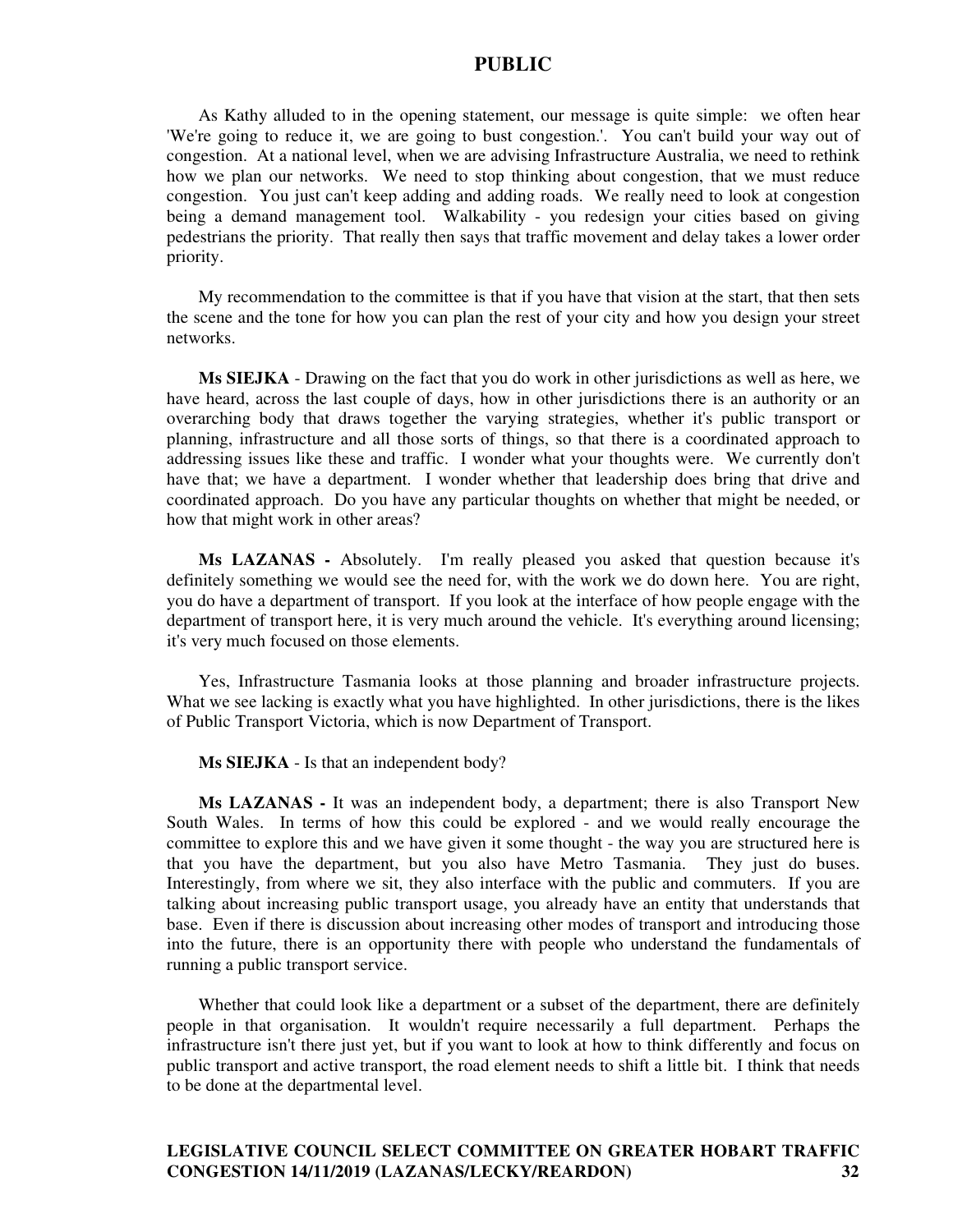**Ms SIEJKA** - It seems to have emerged partly as an issue because you have people or organisations, as in every industry where different groups are representing different aspects, and there is overlap and not always collaboration and coordination.

**Ms LAZANAS** - Correct. Right now in Victoria, for example, the new Department of Transport - Roads, which was VicRoads, an independent body - as from 1 July, legislation changed and they will fall under the Department of Transport, which is road and public transport under one department.

**Mr VALENTINE** - With respect to that aspect, are you saying that what might be missing in the traditional planning arenas of the past are urban geographers? Those sorts of people who bring a more holistic, helicopter view to the problem? From a cultural viewpoint?

**Ms LAZANAS** - There is the land use side of things, absolutely, but there is also a very strong transport planning side as well - transport planning meaning not road planning but public transport planning.

**Mr VALENTINE** - We're dealing with people's habits here, aren't we? I heard your comment that we can't build our way out of congestion. Do you want to expand on that a little? We've had a couple of submissions that have highlighted this and yours is one of them. Why might that be expanding the problem into the future? Can you explain that so we can get a good understanding of where you are coming from?

**Ms LAZANAS** - I guess when we talk about building our way out of congestion, traditionally we can map that over decades of work where we've built roads and everyone has a car, and then you think the solution is that because we've got more cars, therefore we just need to build more road space. What we're realising and have realised, collectively and globally, in the space of transport planning is that it's not sustainable. It just doesn't work.

When we talk about an integrated transport network, cars are part of that. We are not saying that cars are outside that, but it's how we use those vehicles and how we manage that.

The starting point is understanding the right land use that's required; creating an integrated network, which looks at hierarchies of use - what is it we actually want our cities to look like, what do we want the main form to be?

The other thing we also see in jurisdictions is that behavioural science units are part of departments as well. The reason for that is that they are the ones which are looked at to then think about shifting people from being in vehicles into public transport, which is ultimately the aim.

**Mr VALENTINE** - What about the future aspect of that with technology, which was brought up this morning in talking with previous witnesses? Sometimes it's not always easy to predict exactly how that's going to pan out. Planning for the future has its problems and issues. Do you want to comment on that side of it?

**Ms LAZANAS** - I think it does and it always has had a problem because no-one, let's be honest, has a crystal ball to be able to say how things will pan out.

However, what we are seeing, and I think it's fair to say, is that transport is one of the industries that is being disrupted, and I use this word in the positive sense.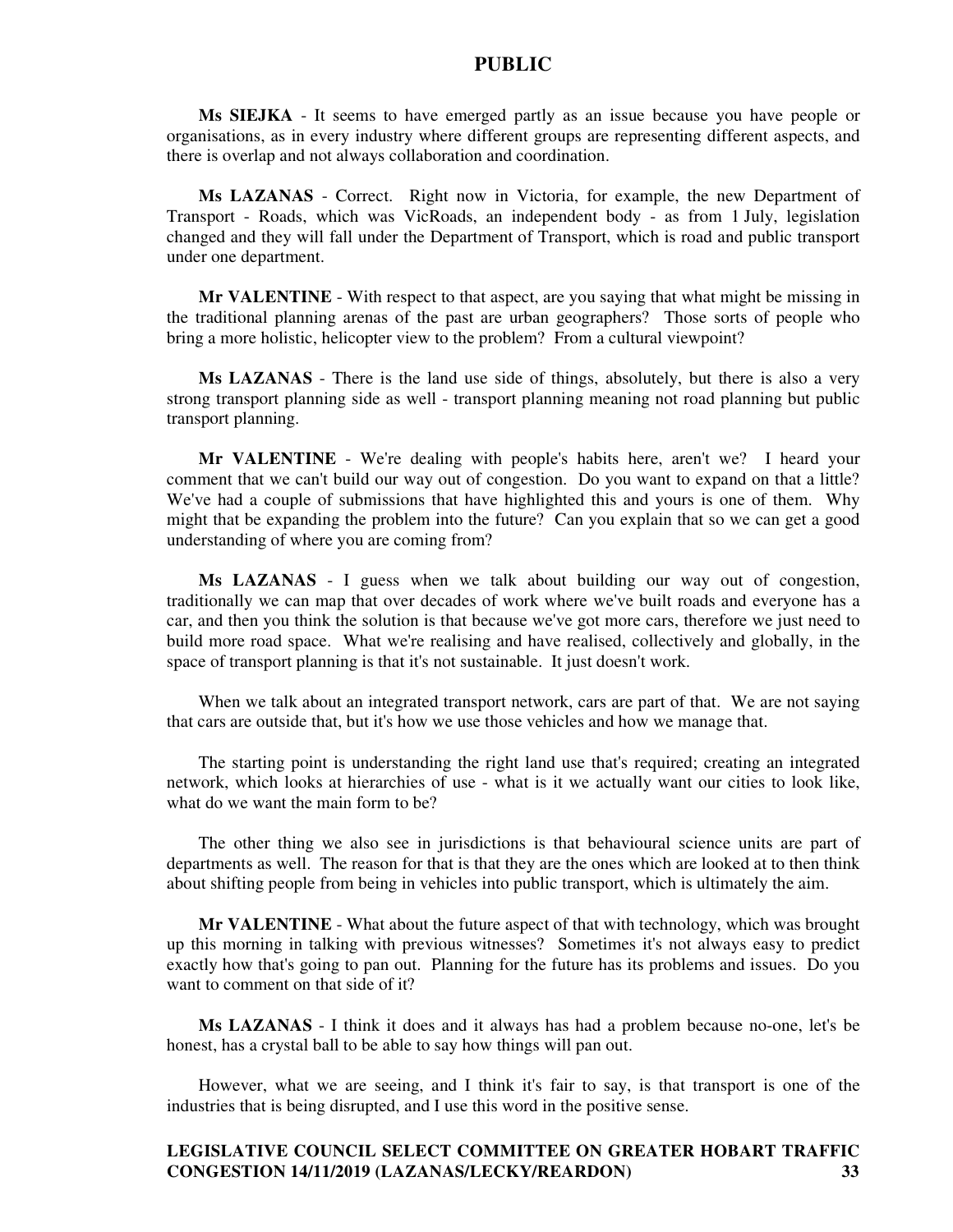If an independent body were to be established to oversee the development of the City of Hobart in the form of a department, it would definitely be looking at mobility as a service.

I'm assuming you have had other reports and submissions that talk about mobility as a service. I will use that as the catch-all because while we talk about elements - whether it's real-time information panels or whether it's parking management and pricing, or whether it's moving people and changing habits, mobility as a service is really the catch-all for that. So what is it we want to do? The essential part of that is using technology to move people from A to B in the most efficient and effective way possible.

While we don't have the exact solution yet for every model of every city around the world, there is definitely a lot being done in different levels. It might be a small solution which looks at integrating bus, for example, with walking or it might be parking. It's all based on apps and technology. We would encourage the committee to really think about what is being done in other jurisdictions that is readily available and is being shared. I think that's the important part about using data. This isn't reinventing the wheel; this is collectively learning about how we can improve our cities. We find that there is a lot being shared.

**Mr REARDON** - Kathy has spoken across a lot of these issues very well. For the committee, to put it into context, the challenge before you is one of investment. A road investment absorbs a significant component of limited public funding.

Economists always tell me that we work on an average a 300-day year; in other words, when we account for public holidays and weekends and so forth.

With transport, historically, over the past 30 years we always like to look at the peak at a peak. Whenever we design infrastructure, we extrapolate the current mode of operation and look at the peak. Assuming you have two hours in the morning and two hours in the afternoon, given the fact that 83 per cent of people coming into Hobart come in by car and leave by car, and as we said in our submission, it is a significant component of your demand on your transport network. When you look at that over a 24-hour day over 300 days, you are really only talking about 16 to 17 per cent of the actual total hours. The question I have in my mind is: isn't that a hell of a lot of money to be investing in only a fifth of the actual time that it's used?

It seems to us technology is an enabler and it's opening up opportunities. The shared economy is allowing younger people to make choices about how they live and when they move. Kathy alluded to the EasyPark app as a mobility of a service. It's perhaps best explained by someone who told me, 'I'm over 50. Our generation is told don't drink and drive. We decided we have to give up drinking'. We've told our nephews and nieces, 'Don't text and drive'. We made the assumption that they would give up texting. They are giving up the car.

#### **Mr VALENTINE** - Big assumption.

**Ms SIEJKA** - That is very interesting when you think of it like that.

**Mr REARDON** - Yes. It's a very powerful statement. That's what's happening so we need to respond to it. We need to respond to the pandemic of physical inactivity. The Commonwealth Scientific and Industrial Research Organisation is telling us that on current trends by 2040 a significant proportion of the federal health budget will have to fund diseases attributed to obesity.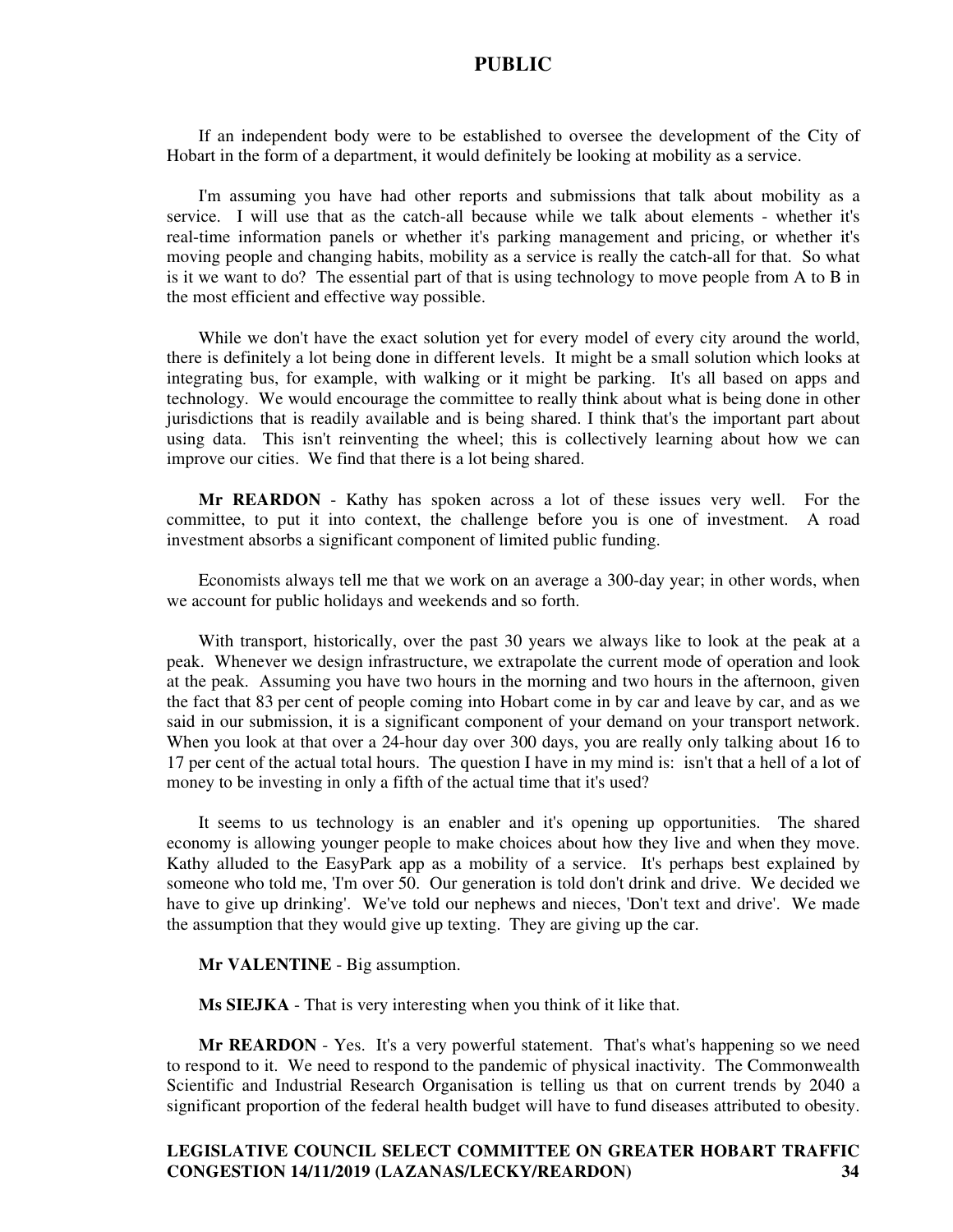Active transport and the infrastructure that encourages active transport - walking and bikes works to address that issue. So that comes to that planning context.

The other silent issue is fuel. Whilst we won't necessarily run out of fuel until the near future, it's certainly not going to continue to be the cost it is. When you look at the levels of apportioned discretionary funding and the proportion of people who are paying for fuel, it adds another burden to people to have to rely on cars as their only choice. As Kathy has alluded to, it is a land use based proposition. We are world-class at urban sprawl in this country. We are world-class in sending road tunnels bankrupt in the shortest possible time; we are very good at that.

We need to start thinking about how we are going. There's no right or wrong. We need to look at where we are putting our investment. As Len said, technology will be able to give you that flexibility.

The other underlying issue for state and local government is parking. We are socialising our cost of parking. We provide parking and people have an expectation that there will be a car park available. That distorts the whole origin-to-destination trip cost and it distorts people's perception. We are doing a lot of work in bringing back that expectation that you will have free and unlimited parking availability. It is a limited resource and it needs to be managed. That is where you start to introduce behavioural changes as Kathy alluded to; the idea of more information and data on behavioural sciences.

**Ms WEBB** - I am interested. Other folk have made assertions that it is unrealistic to expect people to change behaviour. Somehow the way we have arrived at our current use of cars and patterns of behaviour in transporting ourselves means it is not possible to shift to the extent that would be required to achieve meaningful outcomes for congestion. Could you talk a little about what your evidence says about the ability to shift behaviour and make those changes? It seems to be people think that it has to be an either/or - that people completely give up their cars and go to these other things. Maybe you could talk about what level of shift needs to happen in behaviour, the change, rather than that either/or outcome.

**Ms LAZANAS -** That is a great question. I am happy to answer here and we would probably be even happy to come back and give you some further information on specific case studies. I think that - respectfully to those people - that is not the case; you definitely can shift behaviour. We have seen that in cities around the world and in Australia. I think the interesting thing is that we are playing catch up largely in response to the demand for use of public transport services.

Without even being planned, some really good data and information is available, which we will circle back with if you would like it, that talks to  $10 + 10 + 10$  per cent increases year on year in usage of public transport. That is simply because of the challenges in moving around and congestion. People do get fed up. How bad does something have to get before you then shift to a mode?

There are other factors as well. Petrol prices come into it and parking, as Gerard said. Parking management is a big part. If you really want to change behaviour, it is an excellent stick to change that behaviour.

**Mr LECKY -** If your car parking supply is so abundant, there is always going to be that expectation that you are going to secure a free park at the end of your journey.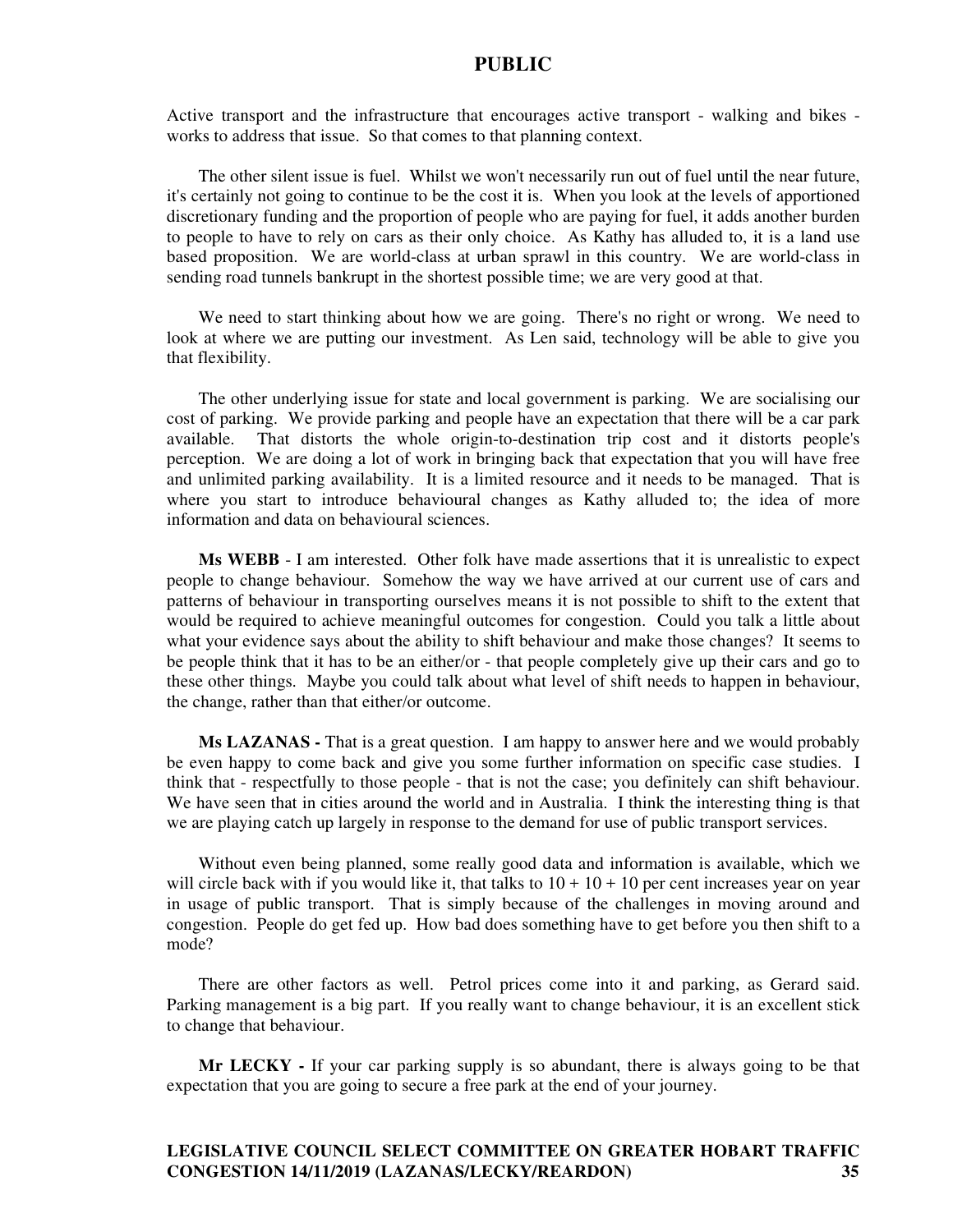**Ms WEBB** - Right outside where you want to go.

**Mr LECKY -** Exactly. Other cities around the world and around Australia have shifted that over time. If you have been to Melbourne, Southbank, along the Yarra River, in the 1980s that was car parking. Over time that has been redeveloped, now it is a lot more valuable than car parking, it is Crown Casino and all sorts of other things. It is just a step change; over time it will change with car parking management, congestion and car parking levies or other things that you can do. There is a range of things that do the heavy lifting behind the scenes that are quite valuable.

**Mr REARDON -** Thank you, Chair, I think it is a very good question. I would answer it this way, recognising, as Kathy said, that we will come back with further information to the committee. You want to be able to give people choice, otherwise they will be making a change because it will be forced upon them. What will people do when fuel is \$3 or \$4 a litre? We know we have a health problem. Electric vehicles are a good example. We are doing a lot of work in the electric bus area. It is not a case of whether governments convert to electric buses. You will not be able to buy a diesel bus in the future, because the manufacturers have made that decision. External forces can actually drive that. We have seen people make behavioural change in adversity. The recent restrictions in water drought 10 years ago saw consumption of water drop dramatically across the major cities.

Presented with the data, the community is very well educated and can make decisions. But to date, we have allowed people to have that flexibility and choice, with unlimited parking. When you have the political language coming from all levels of government about how 'We're going to bust congestion, we're going to reduce congestion', there is a sort of presumption that the community will continue to have the levels of travel demand and travel speed and so forth that they currently have. We need to start to re-educate people and say that is unsustainable and it's unaffordable, and we're only going to be looking at that. You don't need much change to get huge effect. I will give you an example: in school holidays, I'm sure the congestion levels drop about 15 to 20 per cent. Car occupancy at the moment around the capital cities is only about 1.08. It used to be about 2.4 to 3.5 in the 1970s. On back-of-envelope calculations, if you hit car occupancy and double that alone, you can actually halve your congestion problem.

My point being that infrastructure is not the only way to address congestion. I think you can get that - people just need to be informed about it and provided the choices.

**Ms LAZANAS -** To come back to the other part of your question, which I think is really well noted, it's not either one or the other. One of the things that's really obvious to us working down here is that there is a lot of high usage of vehicles and road use, but the other thing that you have and are very lucky to have is one of the highest active travel statistics in the country. That doesn't happen by chance, that happens by people having the ability to make a choice. There is certainly room for improvement in connecting those bike paths and making the city friendlier for walking wider footpaths, some of those infrastructure elements we were talking about before - however, I think, from memory, your active travel is 7.8 per cent, and that is higher than most other states'.

**Ms SIEJKA** - We haven't heard that yet.

**Mr LECKY -** As a proportion of population.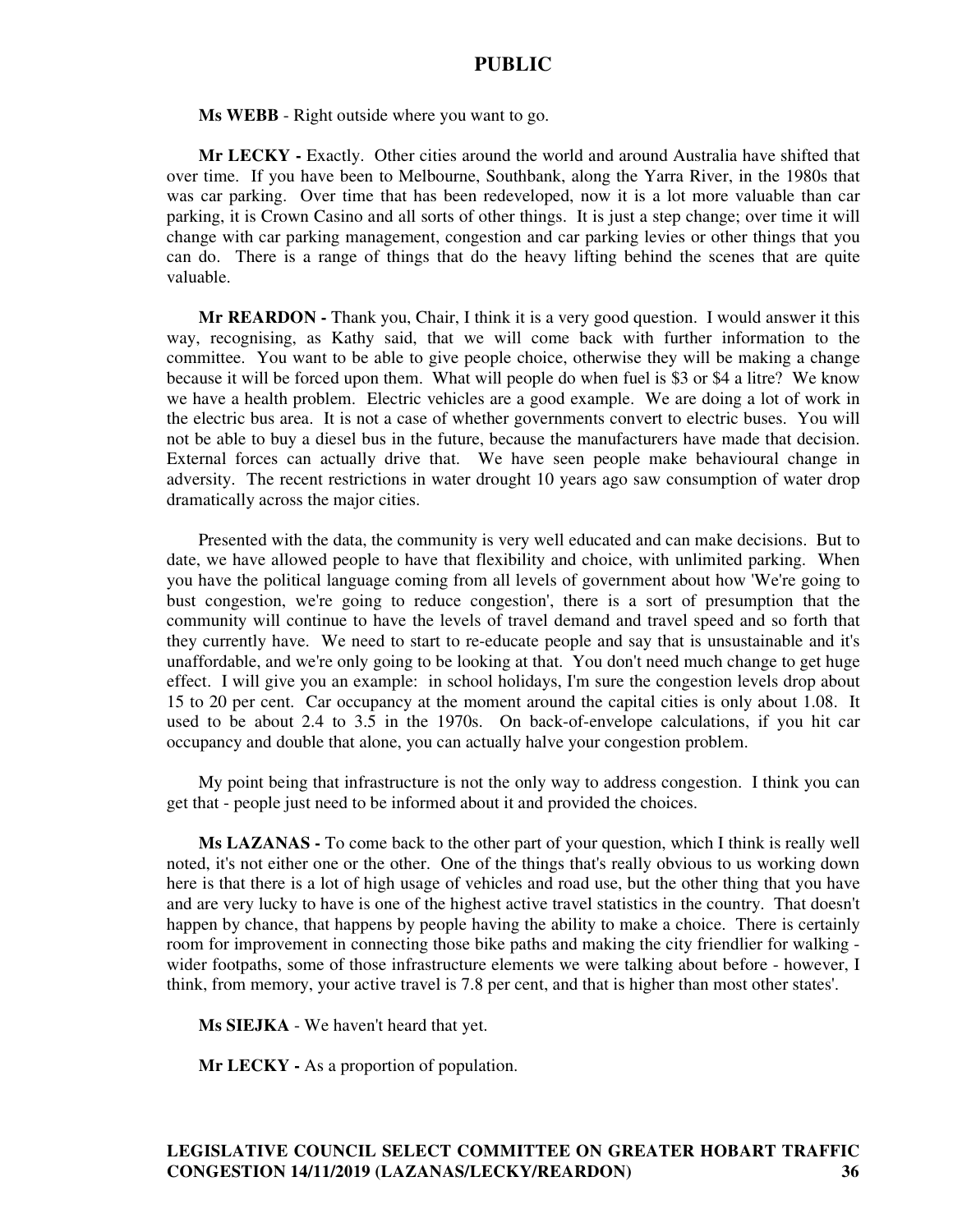**Ms LAZANAS -** As a proportion of population, yes. If you look at that, you have lots of car use, but you have a very high active transport use. The missing piece of the puzzle is public transport. When you are talking about how do you get people to move, it's in incremental changes. It is small and it's setting targets. Again, that's what other cities do in other jurisdictions: they set small targets years on year - 2 per cent, 1 per cent.

**Ms SIEJKA** - And supported by good planning.

**Ms WEBB -** It is interesting, we heard from our Metro organisation yesterday that it has actually had double-digit growth figures over a number of years without adding to its fleet. It has done that through changing the routes, the timetabling and the service, which is quite fascinating. Comments have been made that if we increase our public transport fleet, we then end up using it in peak time but then it's dormant during the day.

Something that has just occurred to me is, surely there would be a similar phenomenon with a large piece of infrastructure, say, a tunnel, which would be full at peak times and probably dribbling with traffic in the middle of the day. But we haven't heard the same concern raised about that, funnily enough.

Do you see that we should make every effort on those other measures before an infrastructure solution, or is there a place in an integrated approach to be making efforts around public transport and active transport, and using those tweaks to parking availability, and contemplating an infrastructure solution? Or how do you see the balance of that?

**Ms LAZANAS -** I think there is a lot of opportunity; if I look at Main Road, for example, and the buses that go down there - they are stuck behind cars.

**CHAIR** - This is Elizabeth Street?

**Ms LAZANAS -** Yes and going up into those northern suburbs. From what I understand, that's one of Metro's busiest routes. You have a busload of people who are stuck, as Gerard said, among one-person vehicles. That's not great. If you have a timetabled service, because public transport is all about efficiency, if you can increase your efficiency and have more services, that's great, but you need to be able to make those buses run into the CBD freely. There is definitely tweaking that can be done by looking at what you have already without having to jump to that big piece.

We have been looking at the network, and cycling is a really important one. There are a lot of great cycle paths but they don't all connect. How can you increase that? It's the same with footpaths and walking.

**Mr LECKY -** On the note of infrastructure, typically public transport systems in places around the world stimulate that level of demand around the corridor. In the absence of heavy rail in Hobart, your road system has typically stimulated the other kind of built-form typology, which is sprawl. Cars require more space, they require bigger roads, and therefore the houses around highways are bigger and more dispersed. Whereas in Melbourne, for example, with the rail corridor, which was put down a long time ago, development was always built up around that corridor. The planning strategies over the last 15 to 20 years in Melbourne have been about building even more around those train corridors to enable the walkability and improve the catchment.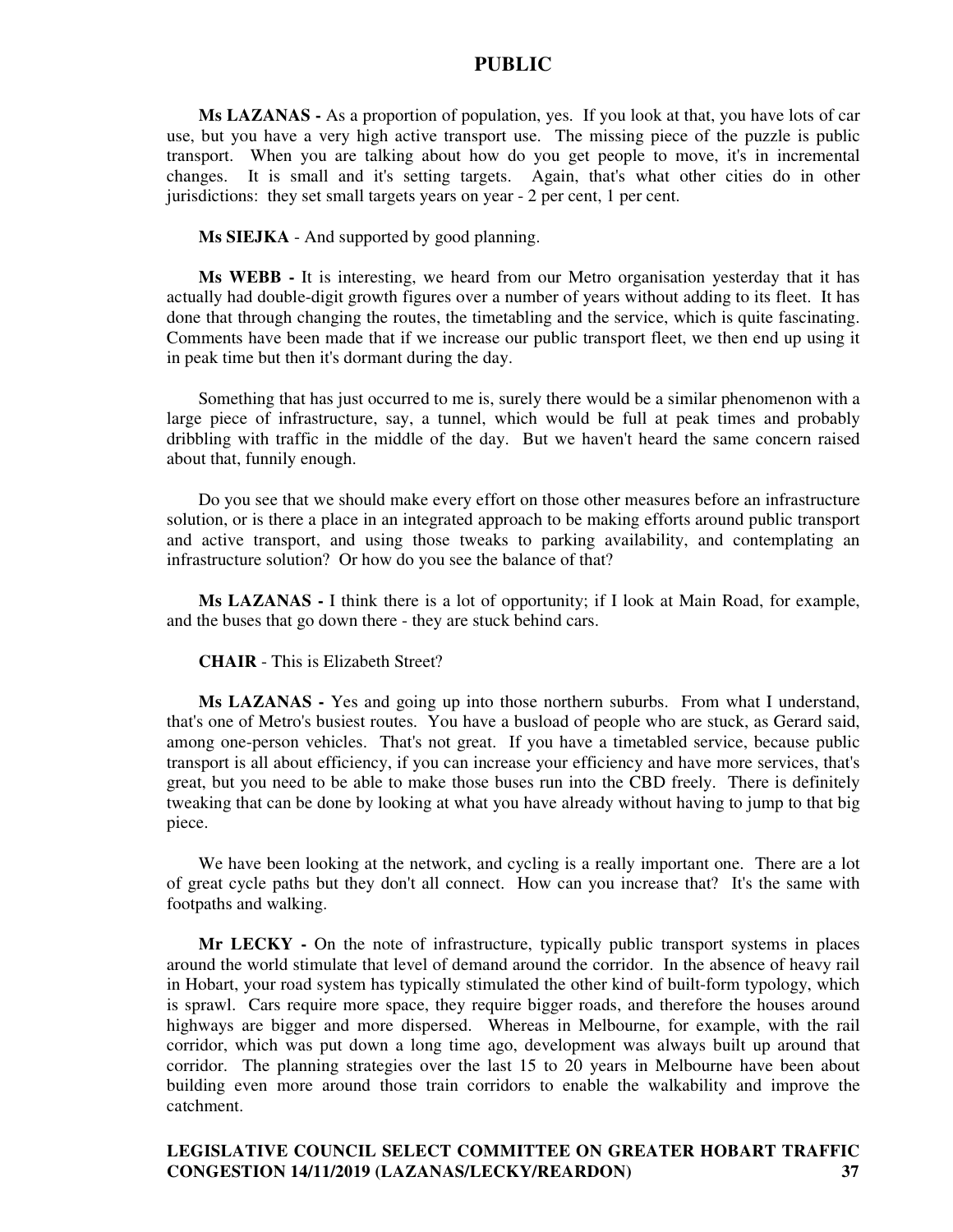**Mr VALENTINE** - Transport-oriented development.

**Mr LAZANAS** - Correct, densification.

**Mr LECKY** - Because there is no foundation of that in Hobart, it's natural that things have been quite dispersed and sprawling.

#### **Mr VALENTINE** - We're a strip city.

I was just interested in Tim talking about parking availability and car-parking levies. One of the issues we have in Hobart is that commuter parking is provided by private enterprise, largely, not councils. Councils provide short-term shopper parking, in the main. The long-term parks are mostly private enterprise.

I am interested in the levy situation. Are you talking about private car-parking entities having these levies as well? Can you explain how it works?

**Mr LECKY** - Parking levies are used to essentially place a tax on parking providers. The City of Melbourne has that. It's not for private operators, from my understanding, it's for employers. If employers provide off-street parking for their employees, they are subject to a levy.

I'm not entirely sure how that would work for private operators because I think what would happen is, if you started to tax private operators they would do their balance sheet and it would end up being uneconomical to operate as a -

**Mr VALENTINE** - This is why I mention the issue, because it is an issue. They have entered into these agreements over time, knowing that they can project what their income is going to be and all the rest of it. That's why I asked that very important question in terms of management. How do you work with private enterprise to achieve that outcome? Are you aware of any other places that have that same problem?

**Mr REARDON** - I preface that by saying that in my previous life I used to be responsible for managing all the on- and off-street car parking systems in Brisbane City, and those under a service agreement.

To make a point on what Tim was saying, as a state government you have many tools at your disposal that you can use. First of all, you can look at trialling legislation which encourages a differential pricing structure being required by the private operators whereby, if you are going to park there all day, you are going to pay a higher margin than if you are parking there for a short term.

The other issue with parking is not so much that it's there, it's its utilisation. You want to discourage or put a deterrent on all-day parking, but allow short-term, half-hour, one-hour [inaudible] to encourage [inaudible] infrastructure, which points back to the other lady's comment about utilisation of the infrastructure. It's not just a fee.

You have the [inaudible] ability of [inaudible] legislation in place for differential charging. You also have [inaudible] in Sydney.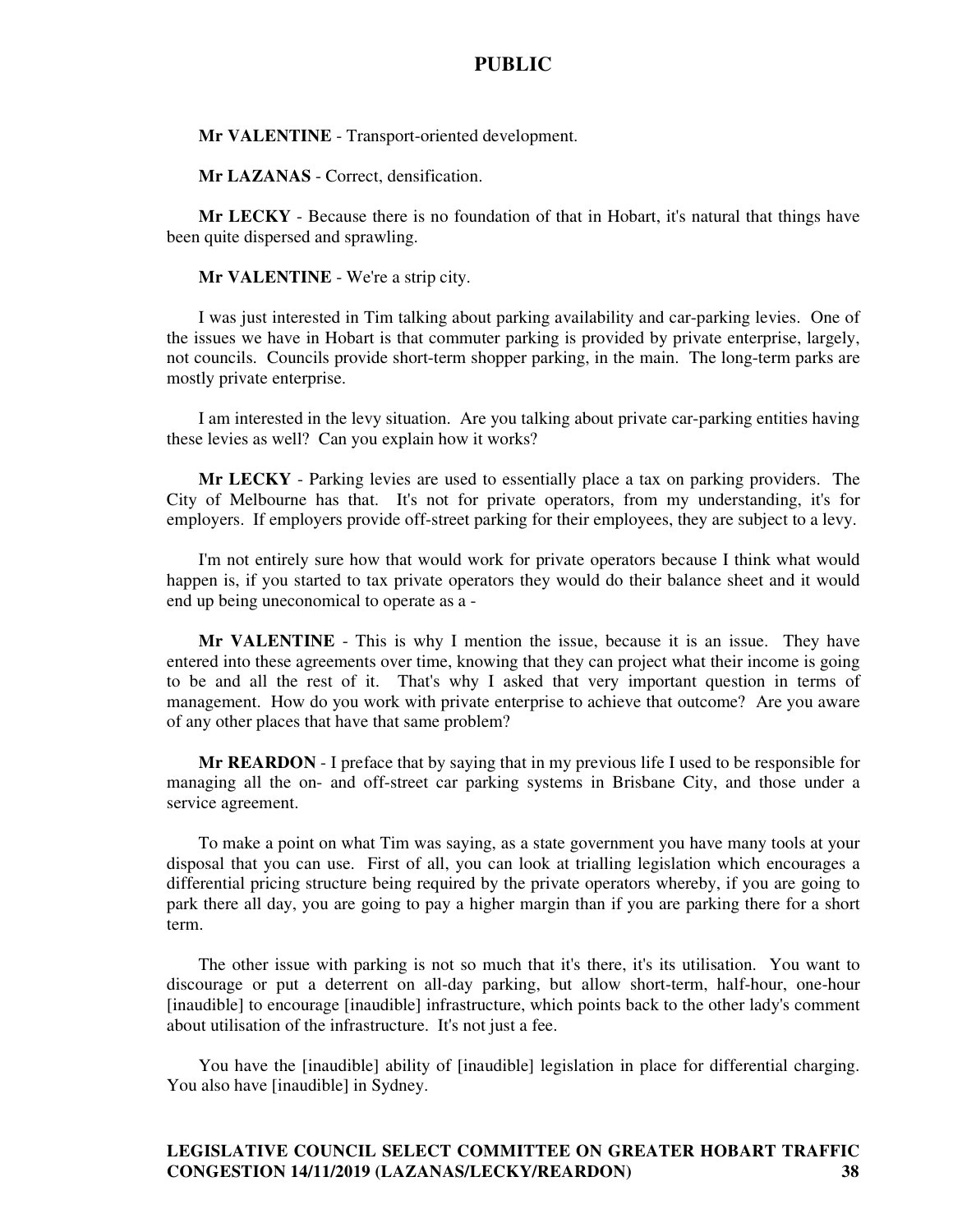**CHAIR** - You are breaking up.

**Mr REARDON** - To recap, you can use legislation to introduce the differential parking pricing scheme.

I don't really mind that, because at the end of the day they have the ability to charge long-term commuters more for their parking. It's an actual win in some respects, from their point of view. And you get the pricing structure that points to the outcomes you want in terms of travel behaviour.

The other opportunity you have is to require a levy. We don't use the word 'tax', because it sends chills up your spine, and I appreciate that. The important thing is that it is a hypothecated and publicly transparent funding mechanism, whereby if there were a levy charged over car parks, it would be a hypothecated -

**CHAIR** - You are breaking up again, Gerard.

**Mr REARDON** - I might dial back in again.

**Ms LAZANAS** - I will make a quick comment on the reference he made to council car parking and availability. There is significant information available around the rates people now charge. I note it is quite cheap in Hobart, in comparison to other cities and probably something for the committee to also explore.

**Mr REARDON** - Is that any better?

**CHAIR** - That is a lot better.

**Mr REARDON** - Kathy, are you going to finish off?

**Ms LAZANAS** - No, I just made a comment.

**Mr VALENTINE** - I would like to comment on something you said with respect to private car park operators charging more and [what] would be good for their bottom-line. The difficulty is in Tasmania a significant number of people are welfare-dependent or in some way have federal government assistance and creates a problem for them in terms of being able to effectively travel to work or whatever.

**Mr REARDON** - You put their challenge there and an interesting point, getting support. More money would be [inaudible] for long-term parking. In other words, we would go to longterm parking to discourage, or incentivise car occupancy. You have a raft of tools where if there is car sharing, you can park them in the car park. You can play around with your pricing structure. You just use the legislation to help incentivise the private operators, to introduce those sort of pricing structures.

I haven't not seen the data on people who are actually getting welfare support and are also working. With the public transport pricing structure, do they have access to public transport and SSR?

**Mr VALENTINE** - They have access to concessions.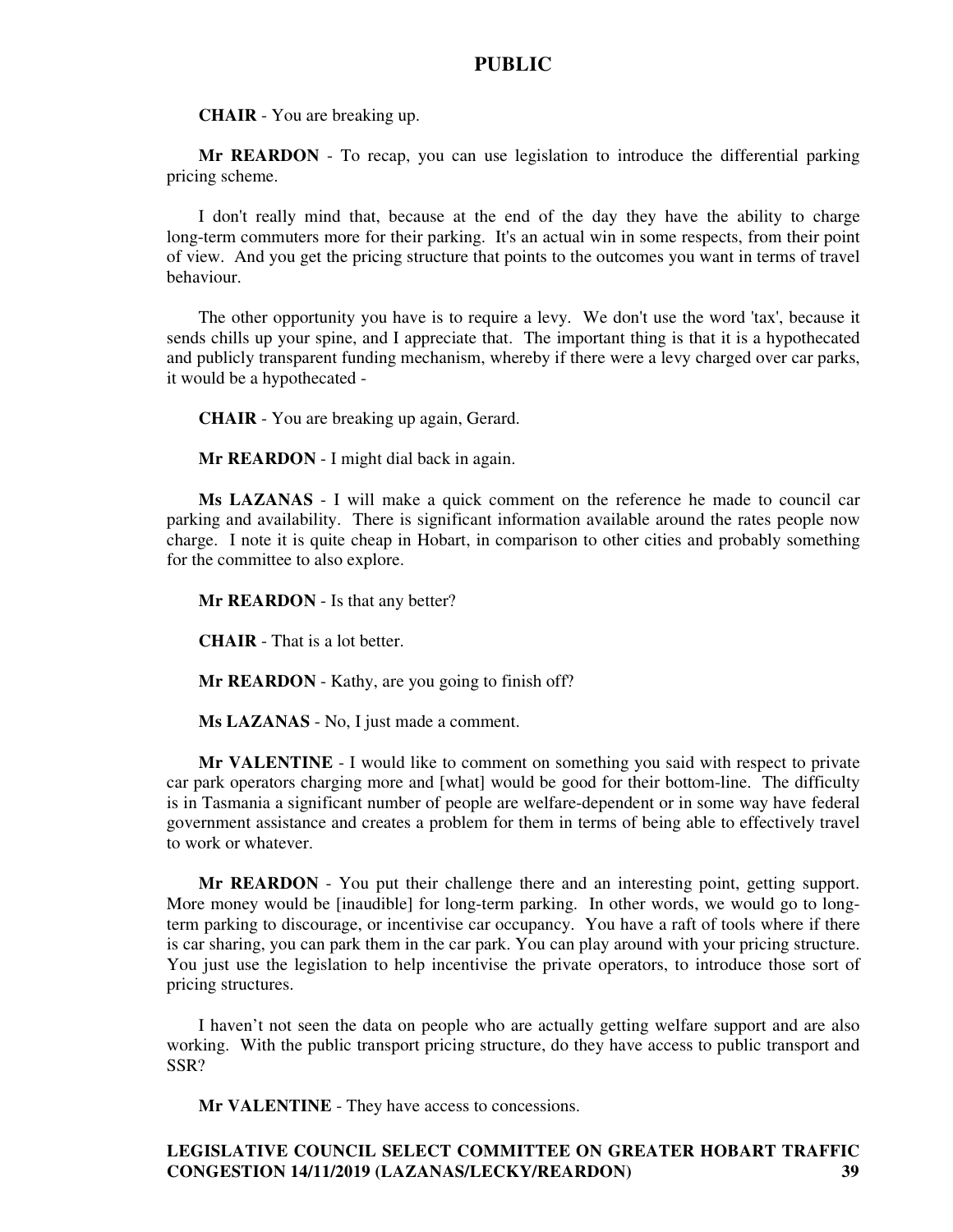**Ms LAZANAS** - Which would be the answer to the same thing. So, you could use the existing mechanism to use for private parking.

**CHAIR** - You wanted to summarise some points you said we might not touch on, because we have gone over time.

**Ms LAZANAS** - No, I think we have touched on most of them and our submission covers the areas. Traffic circulation is probably something to really consider. When we talk about whether we need to go to the large infrastructure project or what are the low-bearing fruit we could look at, traffic circulation is one that really does need to be considered. We would encourage the committee to conduct a review on one-way traffic circulation in central Hobart. It is not the most efficient or effective. We know that people are very keen on it.

**CHAIR** - That has been raised.

**Ms LAZANAS** - Good. Obviously two-way travel would encourage that and look to design a street manual which is what we are seeing in a lot of jurisdictions and having those hierarchy of streets - what do you want specific streets to do, what would you like their functions to be and then design.

**Mr LECKY** - Streets, not roads, so adjacent land use. What you want your streets to look like.

**CHAIR** - Thank you very much for your submission and for making your time available today. Thank you, Gerard.

#### **THE WITNESSES WITHDREW**.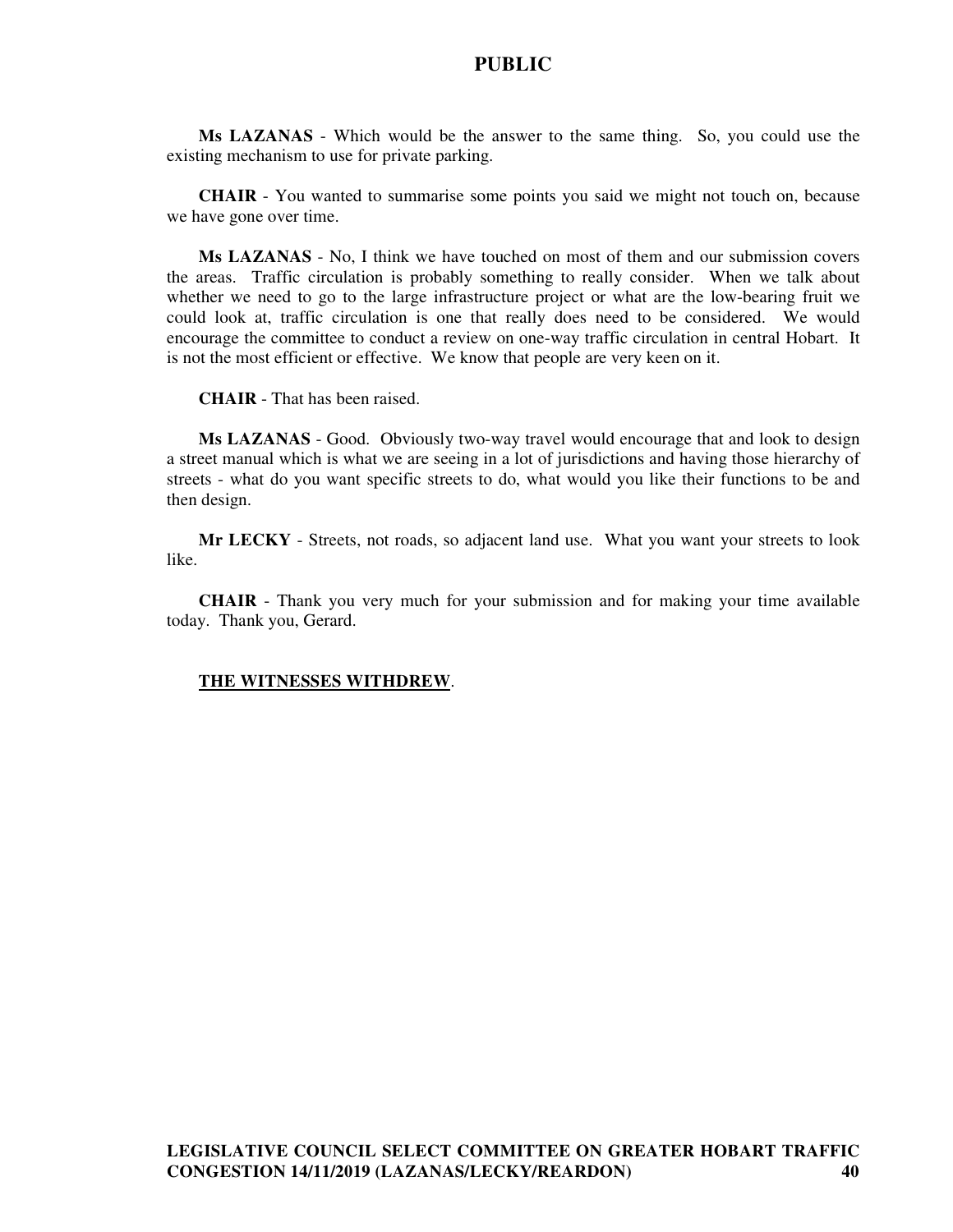#### **Dr SHANE BROAD MP** WAS CALLED AND EXAMINED.

**CHAIR** - Welcome, Shane. Do you want to give an overview of your submission?

**Dr BROAD** - I would like to make an opening statement.

First of all, thank you for having me in today to give evidence and I thank the committee for establishing the committee in the first place.

We know the issue of traffic congestion in the Greater Hobart area and the problems it creates for commuters, industry and tourist traffic alike is one of the key issues confronting southern Tasmania, hence this is a very important issue and you should be commended for establishing the committee.

The main message from Labor's submission is we really need to take an integrated approach, a multi-pronged approach, because there is no single solution that will solve traffic issues in southern Tasmania.

We need to also talk about long-term investments rather than election cycles. We need to properly plan public transport systems - whether ferries, buses or light rail, or any other option, for that matter - not only to consider moving people, but also to work with planning schemes to facilitate development of the things that need to go around those public transport systems - things like parking, retail, education, services and medium-density residential buildings in and around transport hubs and stations. This is what I mean by needing to take an integrated approach and to think through the consequences of what we are actually planning.

Specifically to public transport, ideally you want a system where you can do everything you want to do in and around the station or the hub, whether that be a train station or a park and ride facility or anything like that. You want to be able to do everything you want to do in and around that hub and then you only catch the public transport into your workplace and then back. For example, you can drop the kids off at child care or school, catch a light rail or a bus to work, and then the bus or the light rail or whatever it is back to the hub after work, where you can see the doctor, buy groceries, pay bills, pick up the kids, and only then do you get in your car to go back home. That is the sort of integrated -

**Ms SIEJKA** - More than just a parking facility.

**Dr BROAD** - We have to think around all the consequences, rather than that just a single approach such as an extra lane will solve your problem or one particular infrastructure project is the magic solution that will solve all these problems.

**Mr VALENTINE** - A transport-oriented development?

**Dr BROAD** - Yes, but we also need to address the lack of coordination and planning between the three levels of government in order to make those sorts of integrated hubs and stations work.

There is no doubt the federal government has a big role in helping fund large infrastructure projects, but local government has a very important role when it comes to planning. For example, if we want to have a train or a bus station, we need to be able to work with the planning scheme so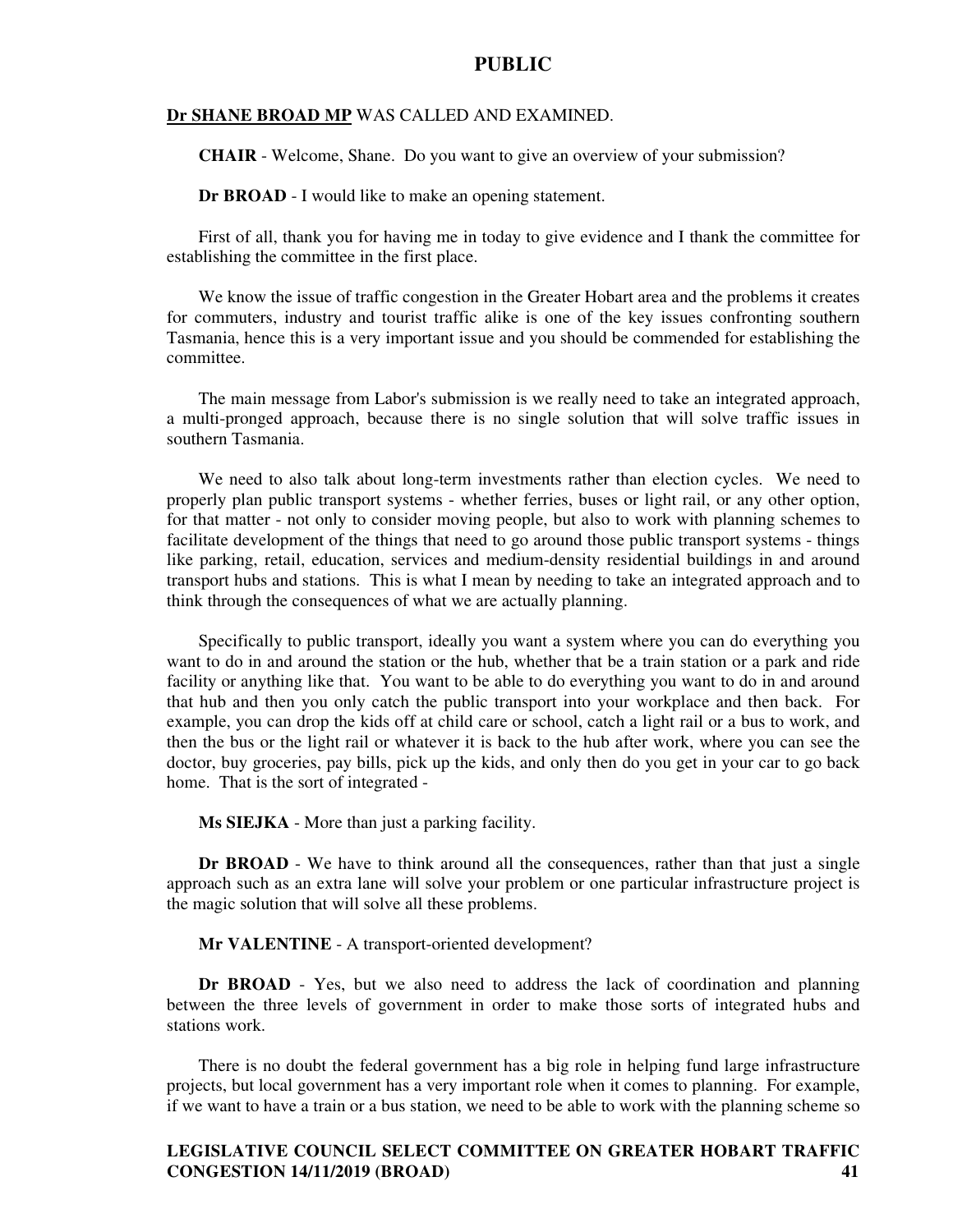we can facilitate retail, education, parking et cetera around that hub or station. It is very important we work together with local government in a structured way to think through all the problems and also plan for the solutions.

Labor does have a good history of thinking things through. The example I will give is that in the last term of a Labor government, Labor delivered the Brighton Transport Hub. This has made freight movements around the state more efficient by speeding up the time it takes to get a container from the Burnie Port into Hobart, allowing that train not to have to go through the 21 level crossings all the way through Hobart to Macquarie Point to unload all of those containers for them to then be distributed throughout southern Tasmania.

Basically, having the transport hub in Brighton meant that all of those truck movements and all the people movements - I'm not sure of the exact figure but it was something like 200 000 a year - were taken out of Hobart by putting the Brighton hub in place.

**Ms SIEJKA** - How many did you say?

**Dr BROAD** - I think it was 200 000, but I haven't seen the exact details.

**Ms SIEJKA** - Trips?

**Dr BROAD** - Yes.

Not only did taking the train out of going all the way into Macquarie Point mean that there weren't 21 level crossings to be crossed, slowing traffic down all the way; that and the truck movements were taken out. Every truck would have to come into the Hobart CBD to Macquarie Point to have the container loaded for it then to go to its end point.

**CHAIR** - They were coming into Hobart and then the containers were put on a truck and dragged back to Claremont.

**Dr BROAD** - With the Brighton hub, the trains get to the north and south far more efficiently so the train system itself was more efficient, which again we see with the freight volumes that are now going on rail increasing at record levels. We've taken trucks off the Midland Highway, we've taken trucks out of the Hobart CBD. It required an integrated approach. There was a whole bunch of developments, including the Brighton bypass. The Brighton bypass meant that the township of Brighton stopped having all the traffic from the Midland Highway go through it. The Brighton Industrial Estate went around it as well. The development of the Brighton Transport Hub meant there would be more traffic going through Tea Tree Road, for example, to take freight through to the west coast and the other side of the city. Therefore, Tea Tree Road had to be fixed.

This is the sort of integrated approach we need to take rather than pretending that there is a single solution. Public transport, bikes, park and ride and also infrastructure upgrades are all part of the solution. Everything needs to be integrated and properly planned and stretched out over the long term or funded beyond electoral cycles and implemented.

**Ms WEBB** - Thanks for that, Shane. That was a useful opening statement.

I wanted to pick up on a couple of things. We've heard from a lot of people about the need for integration and the need for coordination between tiers of government and probably also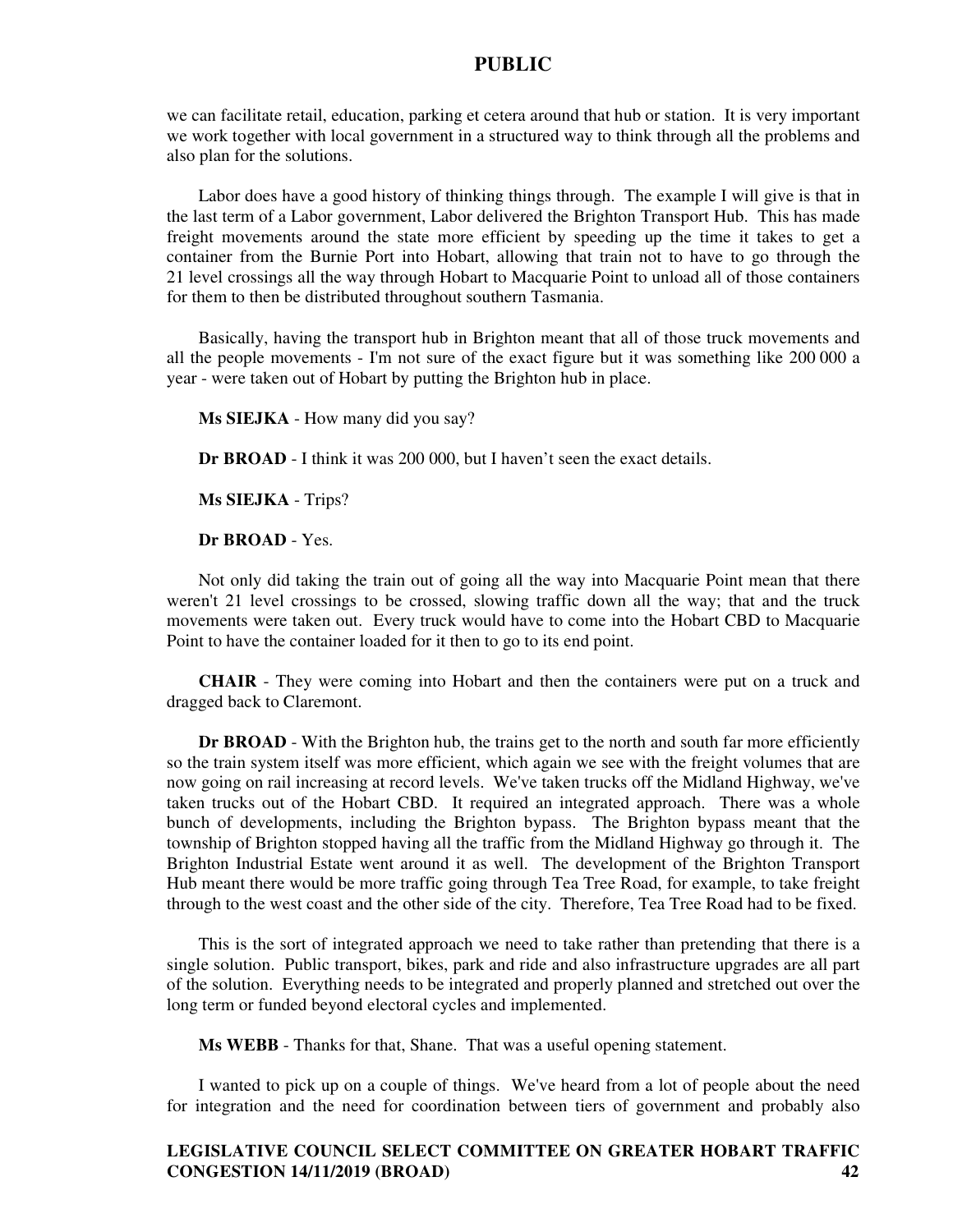across different areas of government as well, say, at a state level or beyond. You talk about that in your submission.

It has been suggested to us that a separate statutory authority of some sort could draw all those threads together and having the coordinating body would be a potential way to do that. Has the Labor Party given some thought as to how that coordination mechanism might look and work?

**Dr BROAD** - I would be really interested in your findings on this. I think there is a risk of duplication. At the moment we have Infrastructure Tasmania. I thought part of its role was to help this integration. We have people in State Growth whose role is to help that coordination and so on. There's also a role for local government. For example, on the north-west coast, the Cradle Coast Authority, over a number of years, has been working with stakeholders and developed a plan for shared pathways to stretch from Latrobe all the way through to Wynyard. That plan was put in place a number of years ago and it has been rolled out. It depends. That instance was a specific project. The project was designed, agreed upon and over various electoral cycles they've received funding to do bits of it. Preferably, it would be great to do the whole lot in one hit but that's quite difficult. It doesn't necessarily need to be a statutory body to achieve really good outcomes when it comes to moving people and doing projects like Shared Pathways. Again, I would be very interested in your recommendations but we have to be very cautious not to duplicate what already exists.

**Ms WEBB** - Absolutely. I think the thought was not so much around duplicating but bringing together those bits that exist but don't necessarily have a mechanism to integrate with each other well - Infrastructure Tasmania and infrastructure something around public transport, something around land use, planning, and how those things connect.

**Dr BROAD** - It is also a role for government too. I have made public statements about the 30-year infrastructure plan and how disappointed I was that it did not have any actions, projects or plans. It talked about things that may occur in the future.

**Mr VALENTINE** - Was it a framework more than a strategy?

**Dr BROAD** - It was really a grab bag of ideas rather than a structured way of thinking things through. For example, it talked about electric cars, but it did not talk about how would you implement those.

**Ms WEBB** - Not commitments to actions.

**Dr BROAD** - Yes and there were no measurables along the way. We would need to have charging stations. This would be the number of vehicles we would start bringing into the state government fleet and that way those electric vehicles will trickle out into the rest of the market when they get turned over second-hand and so on. If we want to talk about specifically traffic in Hobart, we need to develop a long-term plan that has, rather than talk about one thing - such as we need ferries or another thing, we need light rail - we need to bring all that together and plot it out and plan it over a long term, so this is what we will have in place. One of the issues is we do have short-, medium- and long-term issues. There are some short-term things we could do right now. Some of those examples are decisions the Government could make right now that would improve traffic flow through the CBD.

**Ms HOWLETT** - Can I ask what they might be, Shane?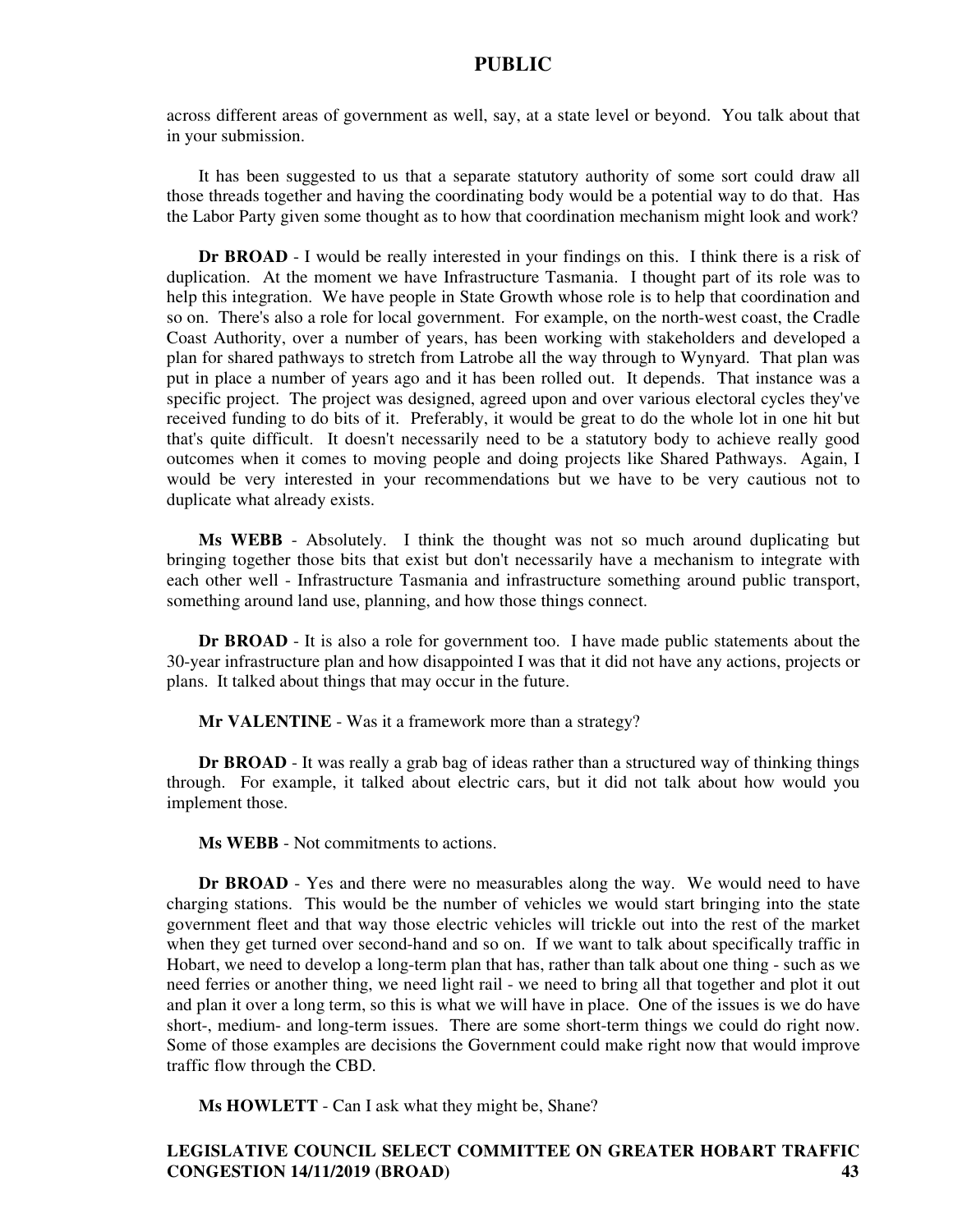**Dr BROAD** - Yes, things like we know a large part of the issue of traffic in Hobart is people coming into work. We only have a minor reduction in the amount of traffic coming into town in the school holidays and then all of a sudden the roads have good flow. It was about 8 per cent reduction in traffic flow results.

**Ms WEBB** - I think it's about that; it might have been a little higher.

**Ms HOWLETT** - I heard it was 11 and 10 -

**Ms SIEJKA** - Maybe there was not a definitive [figure], but there was a certain amount we had to shift anyway to make a big difference.

**Dr BROAD** - The point is you do not have to make a very big change to make a big impact. Things like the Government could spread start and finish times for public servants. For example, start at 7 a.m. and finish earlier, and then other people may wish to start later and finish later. That way you are spreading out the commuting time frames from everybody coming in at 8.30 to 9.00 a.m. to people coming in much earlier. For some people, it works well in their life.

**CHAIR** - Don't they now work with flex time? Isn't it available with flex time?

**Dr BROAD** - It is. It is not necessarily mandated, but could be encouraged. Obviously, in departments you need an overlap of time so you can coordinate meetings and so on but that would spread out the commuter load potentially and some people may want to start later. They might want to drop kids off at school and get into work a bit later or they may want to finish earlier so they could pick up children and take them to after school sport or maybe take their parents to appointments and so on.

**Ms HOWLETT** - That is not removing vehicles off the road, is it?

**Dr BROAD** - No, but it is spreading out the commuting time.

**Ms HOWLETT** - You still have to get your kids to school at a specific time, pick them up at a specific time and then take them to their after-school activities, so it is still not reducing vehicle congestion.

**Dr BROAD** - It would. Instead of having all the cars on the road at the same time, they are spread out over a greater window, or the buses or the public transport. Once again, this is not going to be a magic bullet solution, but it is part of the solution and other things like encouraging people to work from home. People do have the ability to work from home. Maybe those sorts of things we could encourage more. In the medium term, maybe thinking about things like decentralising departments around the city. Victoria has decentralised government departments all over their state. That way instead of having all the traffic for public servants coming into the CBD, they are spread out. There already are public servants spread around the city. This is not about my sitting here today necessarily making exact recommendations on which department should go where, but these are the things -

**Ms HOWLETT** - You must have thought about it; you must have some kind of vision.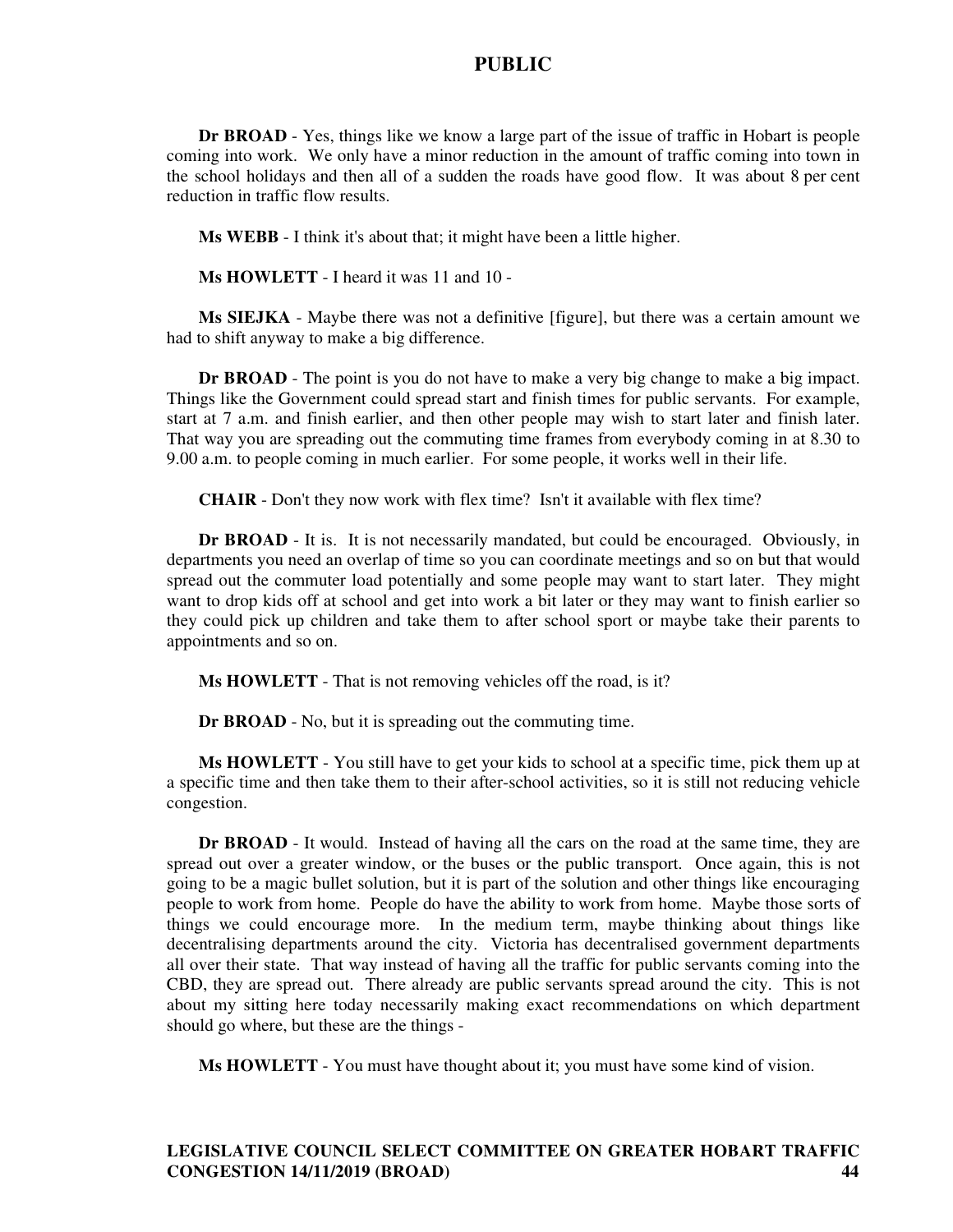**Dr BROAD** - Well, these are the things we need to consider in a coordinated way. For example, if we want to have a light rail system or bus hub and spoke models, then around some of those hubs we should also be thinking about building facilities for office work and so on. These are the sorts of coordinated approaches we need to be taking.

**Ms HOWLETT** - What are your thoughts on light rail?

**Dr BROAD** - If I could finish my point - and also things like -

**CHAIR** - Just let Shane finish instead of interrupting.

**Dr BROAD** - Also, there are things the Government could do right now, like greater encouragement of things like cycling by the provision of showers, lockers, bike storage facilities and so on. Some government departments do have this.

**Ms HOWLETT** - They have done that well here in this building, you have to admit.

**Dr BROAD** - No, I am saying it's good, but these are the sorts of things we need to be encouraging, and the same with schools - greater ability for kids to ride to school and therefore parents don't have to drop them off, and parents would be much happier with kids riding to school if it was safer.

Once again, I will go back to the example on the north-west coast. The bike path between Turners Beach and Ulverstone has meant that kids are now getting on their bikes at Turners Beach and riding to East Ulverstone Primary School. Every time that happens there's a parent who doesn't have to drive that child to school - although there are really good bus services from Turners Beach to Ulverstone Primary.

These are the things to consider that may help, and other things like organising group discounts or subsidies on ebikes. They are a much more comfortable way to travel in to work. You don't need to be as physically fit and it can deal with hills a lot better.

**CHAIR** - The university is looking at it.

**Dr BROAD** - Again, the university is looking at that. These are the sorts of small approaches that may be part of the bigger solution. Those are some of the things the Government could be doing right now.

**Ms HOWLETT** - Shane, do you support the replacement of the Bridgewater Bridge?

**Dr BROAD** - Yes. There is no doubt that the Bridgewater Bridge needs to be replaced.

**Ms HOWLETT** - What's your vision for that, what would it include?

**Dr BROAD** - The Bridgewater Bridge is a key piece of infrastructure. It is a key piece of the corridor and we know from many reports that, for example, if there is a one-in-200 year earthquake, the bridge could fail. We have seen before when the bridge got stuck, the impact that had. We need a new Bridgewater bridge.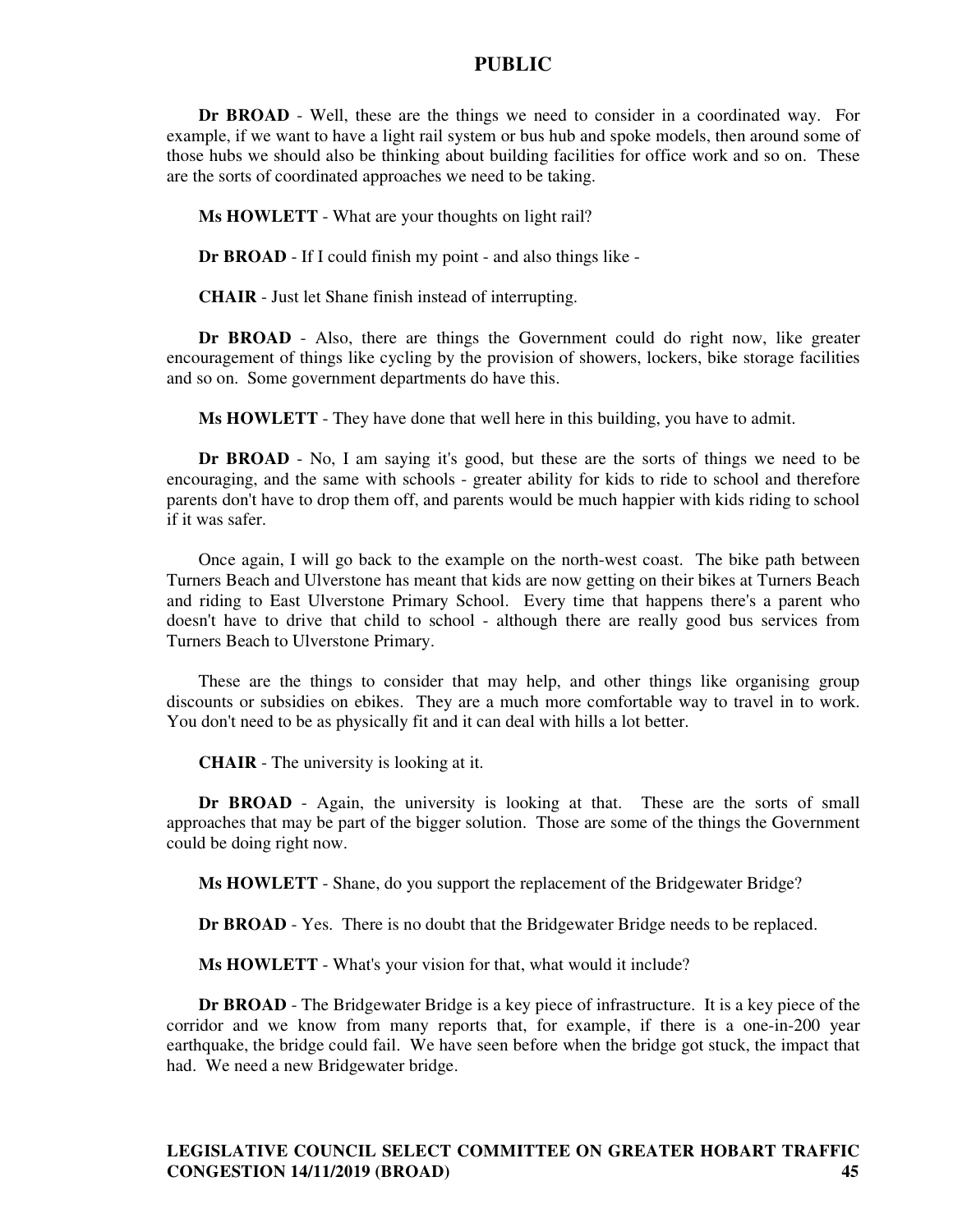Labor had a design and basically that was canned by the incoming Government with another proposal.

**Ms HOWLETT** - What did that include?

**Dr BROAD** - That included rail and pedestrian use and they were some of the things that were criticised in the Government's -

**Ms HOWLETT** - How high was your proposal?

**Dr BROAD** - I can't recall exactly.

**Ms HOWLETT** - Did it allow river access?

**Dr BROAD** - Yes, it did. The criticisms from Infrastructure Australia of the plan that has basically been dumped were that there was no consideration of rail and of pedestrians, and that the underlying geotechnical issues were not dealt with. What we see now is the Government going back to square one and putting out consultancies for geotechnical work and then, following that, a design phase, so we will have to wait for that as well. Obviously it's prudent especially to see the geotechnical information. It's a great big mudflat there and it's unstable.

We know there are heritage issues with the causeway and that wasn't dealt with in the previous business case and design so there's a lot to go through.

The Bridgewater Bridge needs to be replaced; however, that is not the magic solution to southern Tasmania's transport because we know that when you build bridges and highways, it can sometimes push the congestion further into the network. That's why we have to have these integrated approaches.

**CHAIR** - It has been said that Metro ought to have more buses on at peak hour, morning and night. Metro disputes that, saying it's full now. Metro disputes that because they've then got all that downtime and the cost would be exorbitant. What's your position?

**Dr BROAD** - There are big issues when delivering a service like Metro's.

**Ms SIEJKA** - You should probably be aware that they also said they had had a lot of growth, double-digit, so it's getting to capacity at those times.

**Dr BROAD** - In a bus with 40-odd passengers, that's whole bunch of cars or even bicycles or pedestrians put onto a bus. There was an interesting picture that somebody put online of 40 cyclists, 40 cars and 40 people on a bus, which really illustrates the movement power of buses. It's not just about the design of the scheduling; there are always issues with design and scheduling, it benefits some and disadvantages others. Again, we need to take a coordinated approach. What are the behavioural issues stopping people from getting on a bus? Is it because they can't do everything they want to do? They need to drive into town because after work they want to drive somewhere else to do an activity, go to the chemist, whatever it is, so there are behavioural things we need to address. I think maybe that coordinated approach of the hub and having various hubs throughout the city, and doing it in a coordinated way, may alleviate some of these problems.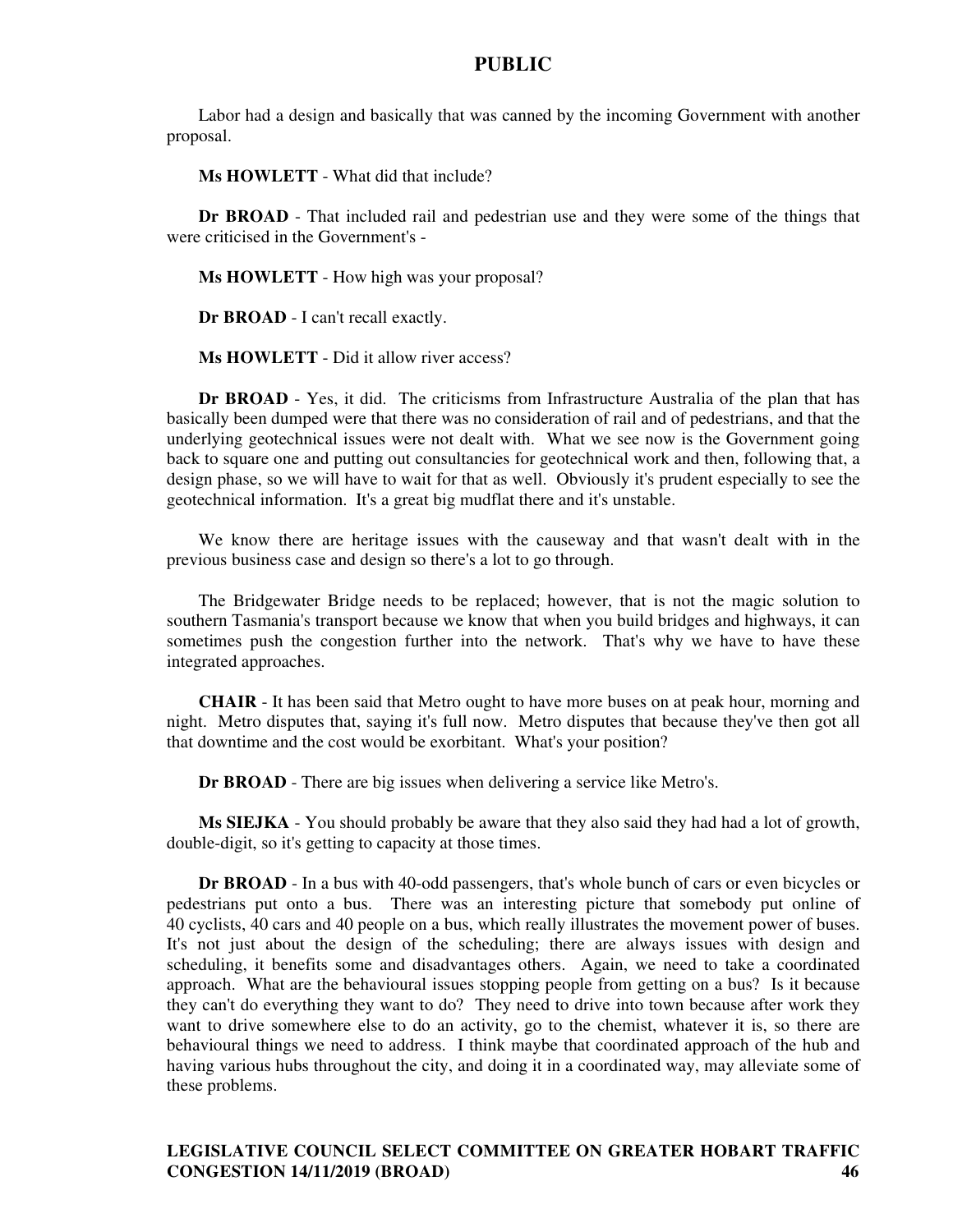**CHAIR** - Not increase any more peak hour and then have a lot of buses stood down with the cost -

**Dr BROAD** - Metro is really well placed to have those conversations. I don't have a department behind me to be able to give you a specific answer to that. Indeed, the route planning of buses is very complicated. The worst thing is when you have buses on a route and nobody uses them. If those buses are full, there should be more scheduled, there should be more services.

The public transport systems I have seen in other places in the world that work really well are ones where you turn up and within a few minutes there is a service, rather than having to think, 'It is now 11.43, I have two minutes to get there.' Again, Metro is really well placed to do this, but I think the -

**Mr VALENTINE** - It's a population issue though, isn't it?

**Dr BROAD** - It's a population issue when it comes to being able to fund large public transport infrastructure, but we don't have the population of Melbourne or a big city to be able to do it, and we have geographic constraints as well. Hobart isn't flat; it has hills, it has the river, and that is why we need to have integrated public transport. Ferries - where has that gone to? I don't know, it sort of dropped off the radar.

**Mr VALENTINE** - There has been talk through various submissions, even today, about the implementation of tunnels, with costs around \$1.4 billion, and softer options. How do you see this progressing? Do you see the softer options being tried first and then consideration of more expensive infrastructure? How do you see that side of life as far as working out the solutions to what we have in front of us as a problem?

**Dr BROAD** - We need to do it all. We need those short-term, quick things as I have highlighted already with changes to the workplace and so on. We need long-term infrastructure planning, for example, the Tasman Bridge, when that comes to the end of its life, which isn't that far away, we need to start planning for it now. When it comes to tunnels -

**Mr VALENTINE** - When you say 'the end of its life', do you mean the end of its carrying capacity or the end of its physical, structural -

**Dr BROAD** - Yes, its structural life is going to come to an end at some stage and what is it going to look like?

**Ms SIEJKA** - Don Challen or Bob Cotgrove mentioned that.

**Dr BROAD** - It is a number of years down the track, but these are the things we need to plan. The Sydney Harbour Bridge wasn't built for a couple of lanes.

Getting back to tunnels, I don't have any objection to tunnels, provided they can actually help.

There is a bit of an issue sometimes where, when you add a new road to a congested network, it can actually have the opposite effect. It's quite complicated, and there is this phenomenon called Braess' Paradox, where a German mathematician found that in some examples when you add another road to a network, paradoxically it creates more issues. The alternative to that -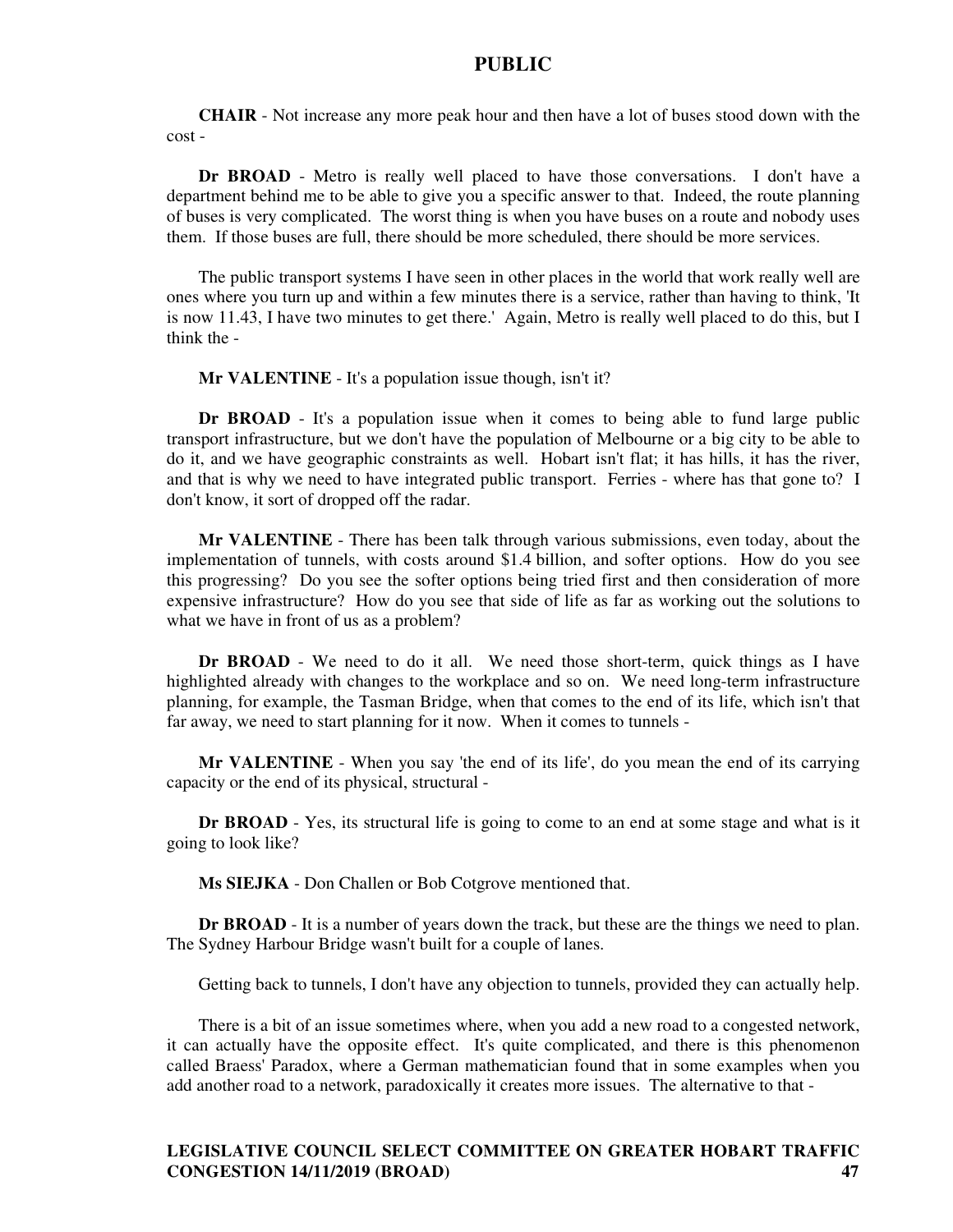**Mr VALENTINE** - Congestion further down the track.

**Dr BROAD** - It is a mathematical thing. If you are more interested, look up Braess' Paradox. Paradoxically, there was a massive freeway through the middle of Seoul, South Korea. When it was closed for repairs, it actually improved traffic.

These are about the behavioural issues of drivers themselves; the way that drivers tackle the road network can have a paradoxical effect.

When it comes to tunnels, I spent a number of years in a place called the Faroe Islands. They have a population of around 50 000 people. They have 20 tunnels in the Faroes. They started in 1963 and are still creating new tunnels to the present. They have something like 43 kilometres of tunnels. Around 50 000 people have paid for this. Their shortest tunnel is about 220 metres, and there is actually an 11-kilometre tunnel under construction at the moment, which is underneath the North Sea.

#### **Mr VALENTINE** - What is the substrate?

**Dr BROAD** - It is volcanic rock, but it is under the sea. They have to deal with leeching and they have to have pumping systems. There is actually going to be a roundabout in this tunnel underneath the North Atlantic. I highlight this because for  $\epsilon$ 222 million they are building an 11 kilometre-long tunnel, including a roundabout the North Atlantic. That works out to be around \$460 million. So, when people talk about a tunnel in Hobart being \$1 billion, I think it may be possible to do it cheaper than that, although it does depend on the substrate. Also, they have bored a lot of tunnels and they are not going to have to import machinery or expertise.

In this instance, the tunnel changes the travel time from 60 minutes down to 15 minutes. It is obviously worthwhile. They are talking about a tunnel to the southernmost island that will be 26 kilometres long. In other places in the world, tunnels are a viable option and it might be the case in Hobart.

I don't know if people have talked about a tunnel underneath the Domain and joining that up with the bridge. We would need to do some pretty good investigations. Without power of a whole department behind us, it is very hard for us to calculate the numbers. A lot of work would need to happen. I think tunnels could be part of the solution but, again, we have to make sure that it doesn't actually have a negative impact on the network.

**Ms WEBB** - Shane, I was interested that you talked about - and I think most people would agree with you, especially in the community - the need for long-term solutions that will fall beyond election cycles. That requires a particular sort of approach that will endure potential changes of government.

How would you see us arriving at those sorts of robust solutions that can be carried forward, regardless of the government of the day?

**Dr BROAD** - That is why we should have a 30-year strategy that actually maps it all out.

**Ms WEBB** - That cannot be just thrown out the window by the next government that comes in?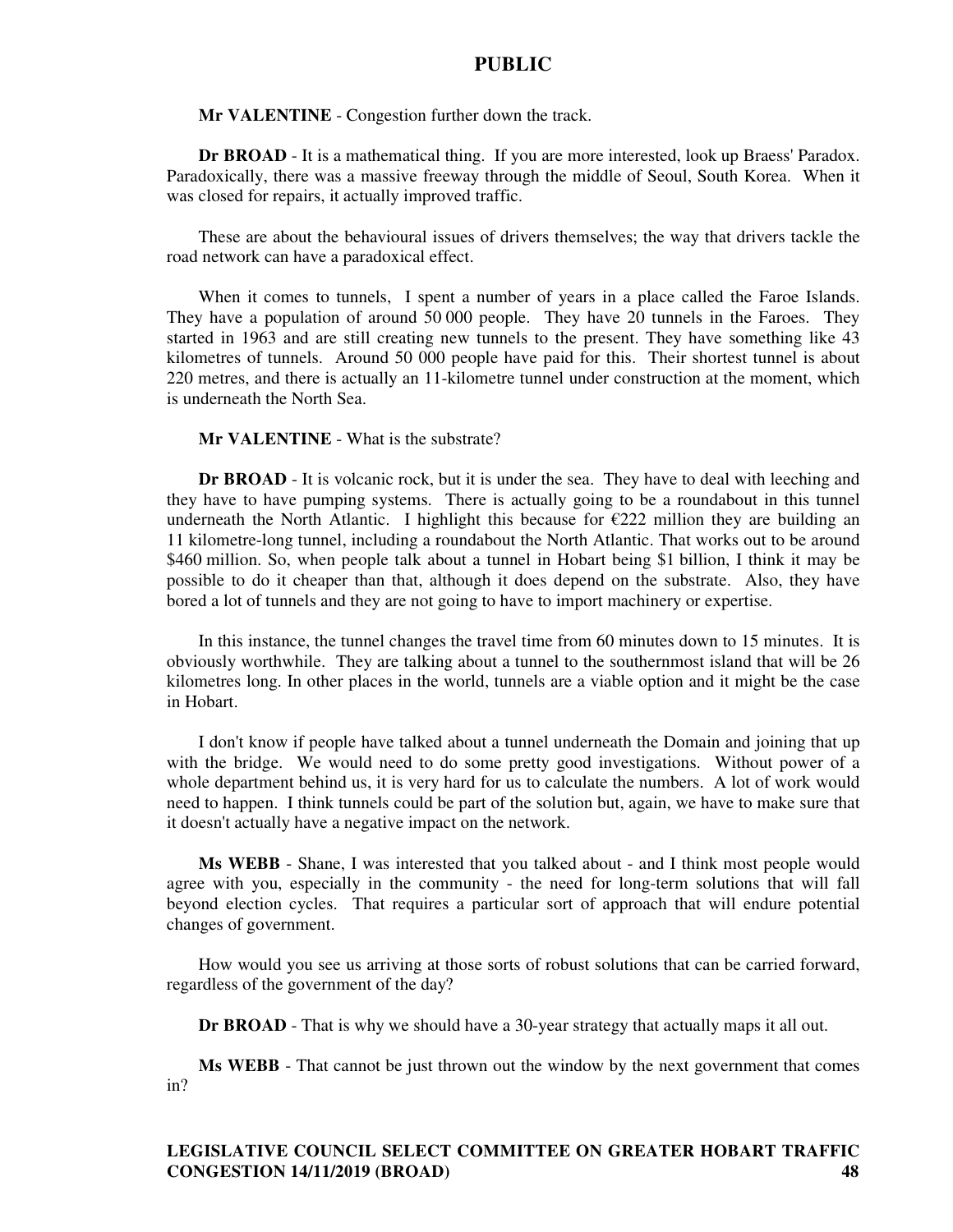**Dr BROAD** - A 30-year strategy that everybody has bought into is very considered. It takes into account things like where population growth is going to be, where we actually want to encourage population growth. It has to be a whole-of-government, all levels of government.

It has to be federal, state and local government. Each level of government has a role. The federal government has a role in helping support major infrastructure projects. The state government has a role in major infrastructure projects and local government has a role in the planning it needs.

Where should we be encouraging medium-density housing, for example? They are going this whole process in Melbourne. They are encouraging medium-density development around the train stations. Instead of an ever-increasing urban sprawl, which adds more and more congestion to an already congested network, you have people wanting to live closer to where they work.

However, this is a lifestyle issue as well. Not everyone wants to live in massive high rises. Some people want backyards. This is why we cannot say no more funding for highways. That is not practical - people still want to have a backyard. There will always be growth outwards. If we want Tasmania to grow, which we do, higher population means better services and more opportunities for our young people. But where are these people going to live? If we think it through and coordinate it with properly planned public transport, for example, we can have these hubs and spoke models around a designated transport hub. We also have medium-density housing, supermarkets, doctors, schools and so on.

**Ms WEBB** - The RACT has produced a 30-year strategy as an independent non-political process. It had a very robust, it would appear, consultation and engagement process to do that. Is that something the Labor Party has examined, and would it support what is laid out in that longterm vision?

**Dr BROAD** - There is no doubt the RACT has some really good ideas, but we need to take it to the next step - we need not only to talk to the RACT, but also to businesses, transport, the users of the network and local government.

**Ms WEBB** - The RACT did that in that process. Are you familiar with its process? You might not be, but I direct you to have a little look if you have not looked at it. It actually embarked on a very robust and thorough consultation with all stakeholder groups who might have something to say about that, including the general populace, to put together that vision. It might be one you would find good to look at.

**Dr BROAD** - We need to actually have the planning that goes with it, the steps along the way, the local government planning changes that need to happen and so on and so forth.

**Ms WEBB** - That could fit well with that. They have mapped out each five-year bracket and even some costings and activities.

**Dr BROAD** - Things will no doubt change over time too. We have seen massive growth in Hobart, more so than the rest of the state.

**CHAIR** - It also has an impact on the economic productivity of our area, with all this growth coming in; the liveability, of course, you touched on. The economic productivity, as mentioned in your submission, when you have traffic issues, it is affecting all that, isn't it?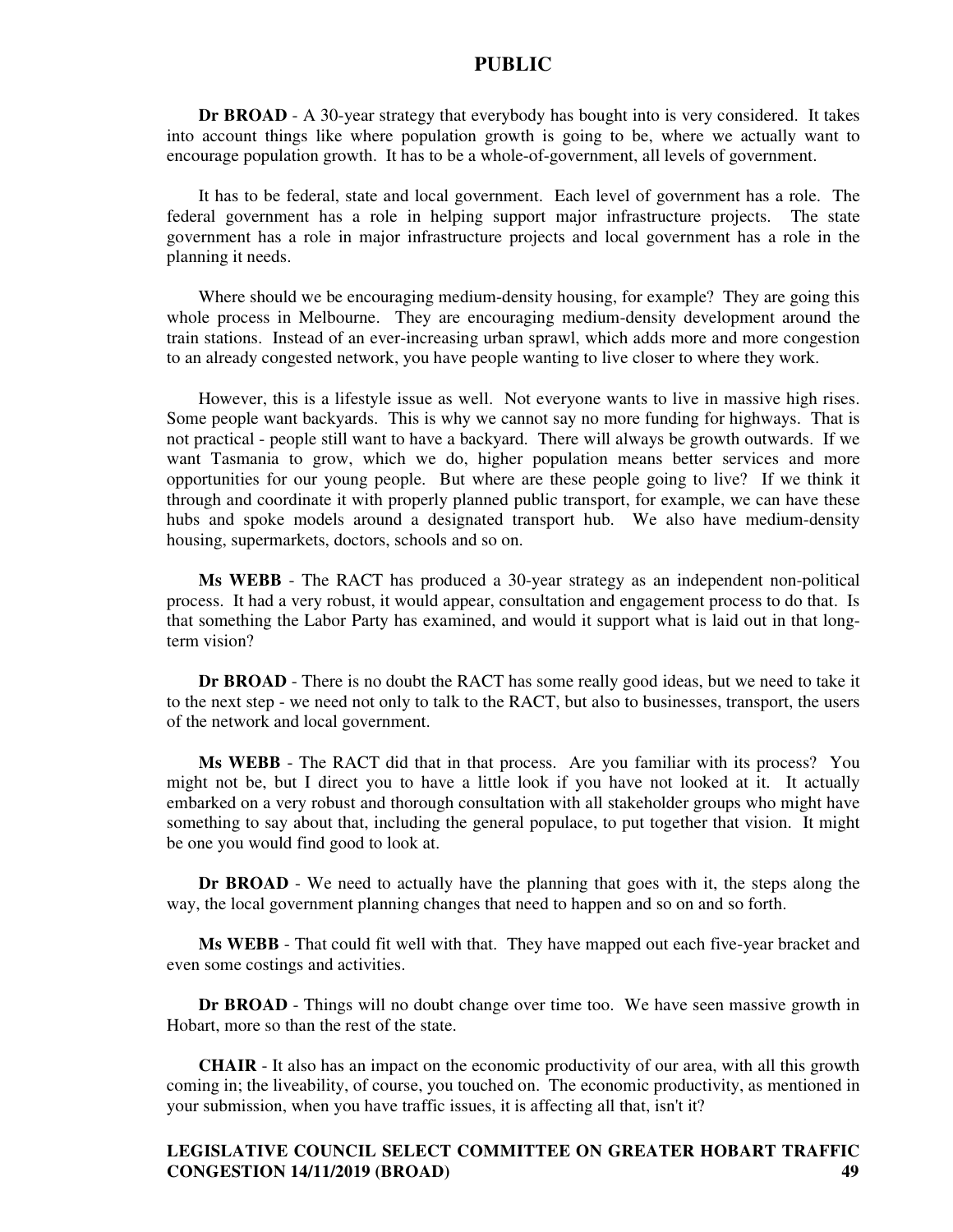**Dr BROAD** - Part of the reason we would hope Hobart is a very attractive place to live is because you are not stuck in traffic for an hour. If we start getting stuck in traffic for an hour every time people commute to work, some of the benefits for moving to Tasmania go away. That is why we need to get ahead. Traffic is a problem now, but if we do not have proper planning and investment it is going to get and worse. That will impact liveability. It will also impact on productivity if it takes a lot longer to move goods and services around Greater Hobart, or indeed, southern Tasmania and that then impacts the economy, there is no doubt about it at all.

**CHAIR** - We see that in my area, Shane's area too, with the salmon industry.

**Ms HOWLETT** - Rosebery, yes, regional centres

**CHAIR** - Regional areas, with productivity getting it to market, getting it through the cities.

**Ms HOWLETT** - There is a certain time frame to make it profitable with any freight.

**CHAIR** - Especially with the salmon industry, they have to get it to the markets.

**Dr BROAD** - Berries, all sorts of stuff.

**Mr VALENTINE** - The issue you point out about long-term strategic framework can apply across a whole heap of things, such as health and education. The various parties, as they come into power, might concentrate on a certain aspect of that framework, but not go outside it.

**Dr BROAD** - As I have talked about, if we are going to have placement of schools, the placement of transport hubs, or park and ride facilities also has to consider education. If we are going to build a new school with a greater populace and if we have a big increase in population, then which schools - do we build new schools? How do we coordinate movement of people around existing schools if the demand for education services goes up?

**Mr VALENTINE** - The whole thing has to be holistic.

**Ms HOWLETT** - We heard a bit about it.

**Dr BROAD** - The same with the university moving into the Hobart CBD; that will have a big impact on it. When I was at university, I lived in Sandy Bay, Battery Point, Dynnyrne areas because I really liked being close to the university. If the university is in the CBD, that changes the dynamic because people now, if they want to live outside of those areas right next to the city, it spreads out. Now it would be easy to live in Goodwood, Claremont, the Eastern Shore or Sorell and instead of having to get all the way through town, through all that congestion to get to Sandy Bay to go to university, it's into the CBD but that has pros and cons as well. You have more cars coming into the CBD. With that extra volume of students, it may make public transport more accessible from, for example, the Huon or Sorell because there are more people on buses wanting to come into town, so it may be part of the solution as well.

**CHAIR** - Thanks, Shane. We have taken you a bit over time. I am not sure if the other witnesses are there yet.

**Ms SIEJKA** - I think they might be.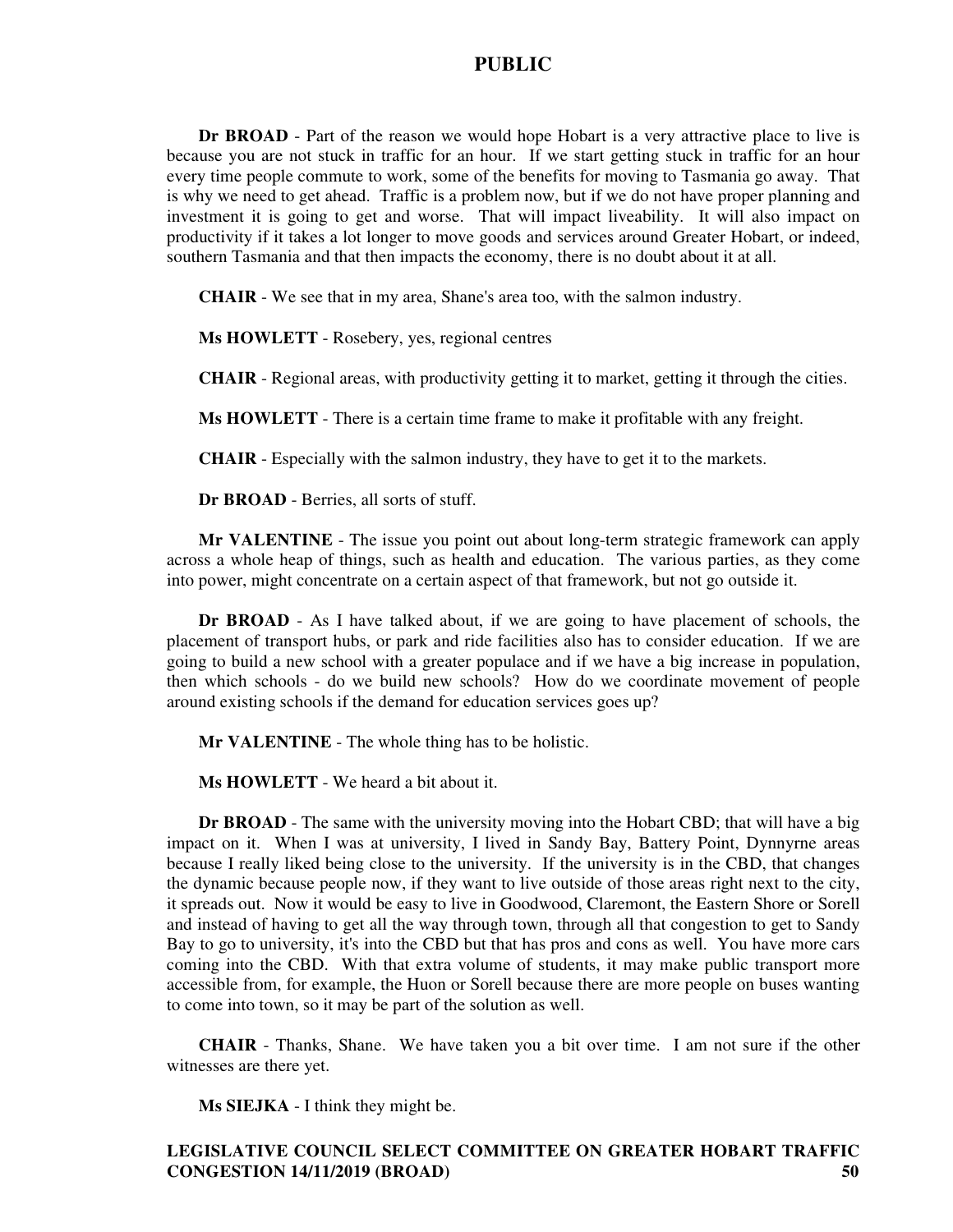**Dr BROAD** - I think the main message is it needs to be a coordinated traffic solution. Hobart's traffic solution is one that is going to be integrated and not one thing in particular and we need to plan it out and fund it over a long period of time.

**CHAIR** - Thanks very much, Shane.

#### **THE WITNESS WITHDREW**.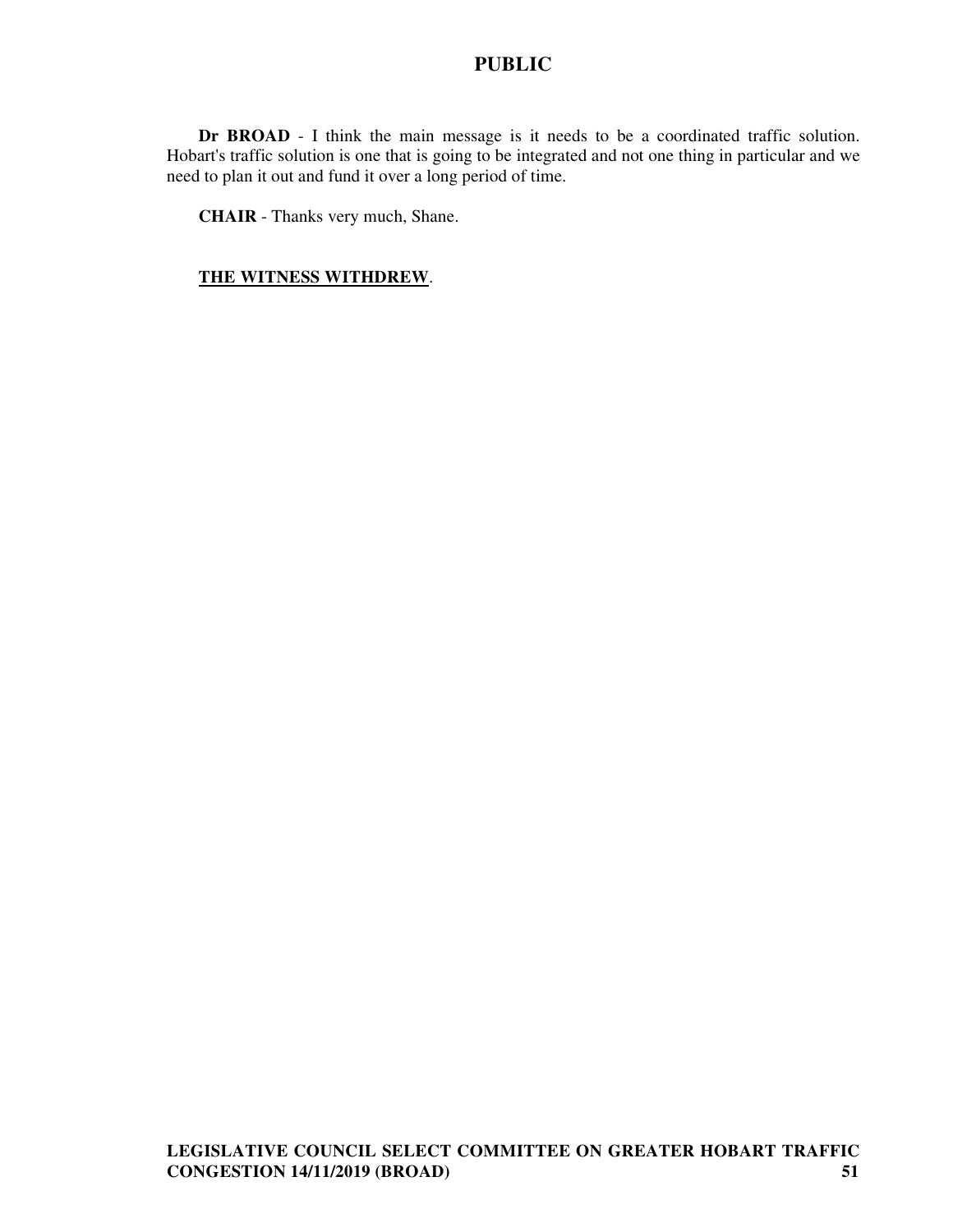#### **Mr KELLY SPAULDING**, MAYOR, AND **Mrs KIM HOSSACK**, GENERAL MANAGER, TASMAN COUNCIL, WERE CALLED, MADE THE STATUTORY DECLARATION AND WERE EXAMINED.

**CHAIR** - The committee hearing is being broadcast today and if there is anything you want to bring to us in camera in your submission, we can facilitate that for you. Welcome to the public hearing of the Select Committee on Greater Hobart Traffic Congestion. All the evidence taken in this hearing is protected by parliamentary privilege, but outside of the parliament may not be afforded such a privilege.

A copy of the witness information is there for you. The evidence is being recorded and the *Hansard* version will be available when it becomes available. We will give you the time to speak to your submission and then we will take questions. We have allowed 30 minutes.

**Mr SPAULDING** - Thank you very much for the opportunity to present today. With the Arthur Highway in constant deterioration and the increased visitor numbers to the region making the trip to Hobart longer most days and even more constant roadworks to improve the traffic flow, I believe it is a great opportunity to further investigate the option of a ferry service to Hobart and surrounds.

It would be a valuable opportunity to insure the state gets the best out of a ferry service across the Derwent to help congestion and if it is also utilised to move visitors around, for example from Nubeena to Tasmania and also Bruny Island options. With the opportunity to cut travel time from Hobart to Nubeena from an hour and a half to as little as 40 minutes and further reduce car flows in and out of the Hobart district -

**CHAIR** - A Nubeena to Hobart ferry service.

**Ms SIEJKA** - Yes, 40 minutes.

**Ms HOWLETT** - Thank you, Mayor, and thank you, Kim, for coming today.

In relation to the ferry service, what take-up do you think there would be from residents in the area? There would be a tourist take-up as well, I imagine. I know you have run some polls and had quite a bit of feedback. What has the feedback been?

**Mr SPAULDING** - I don't think I have had one negative comment from anyone in the community, and certainly many of the older community are extremely excited about any sort of concept of it happening.

**Ms SIEJKA** - As you get older, it would be quite a way to drive.

**Ms HOWLETT** - What would the cost be to implement it?

**Mr SPAULDING** - I've got no idea as far as that goes.

**Ms HOWLETT** - Would the council contribute?

**Mr SPAULDING** - I think council would have to look at helping with some sort of infrastructure. The opportunity for council to put in infrastructure such as a marina as part of that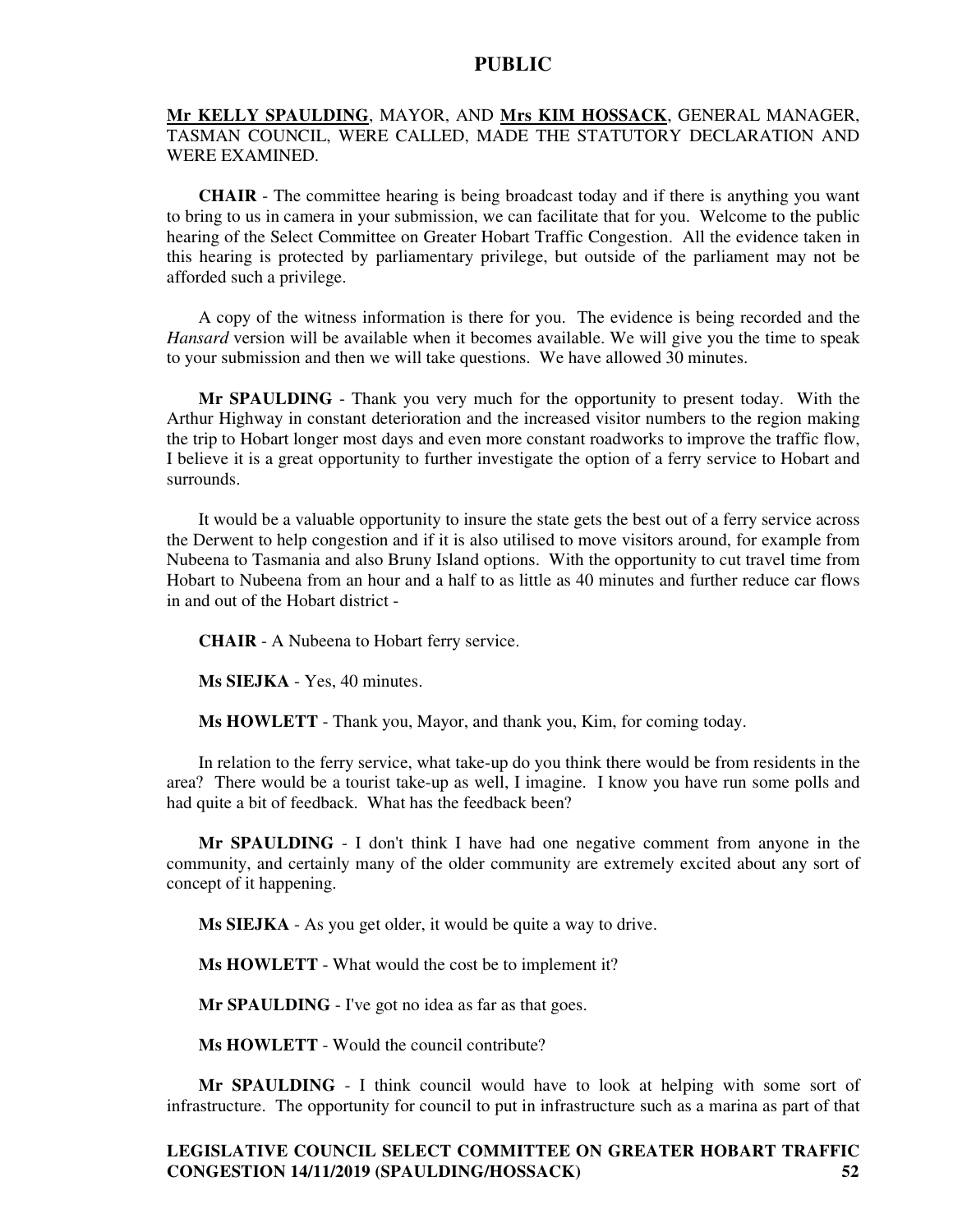development would open up an income stream opportunity for council as well to help fund the Tasman in the future.

**Ms HOWLETT** - I'd be interested to know the number of tourists it would attract.

**Mrs HOSSACK** - Yes, there are a lot of figures around from Port Arthur, especially, being World Heritage and the number is in the thousands who are going down there. It would be very interesting to see, out of those thousands, how many actually leave Hobart in the morning, travel to Port Arthur and in the afternoon go straight back. They just do the day trip. To get that traffic off the road, I believe, would be a great if they left from Constitution Dock and come to Hobart. They can't come into Port Arthur because it's too difficult with weather conditions and everything.

**Ms SIEJKA** - In that peak summer period, there are a lot of tourists on that one patch of road.

**Mrs HOSSACK** - Yes, it's a lot. It's not only the tourist traffic, it's local residents. A lot of people travel to Sorell and beyond, even daily, for work.

**CHAIR** - Any idea of how many people travel out of the municipality?

**Mrs HOSSACK** - No, I haven't got the exact statistics but I know a lot do. A lot come the other way because they work for forestry or Tassal, and they travel. You have schoolchildren too. There are a lot of students who travel daily.

**Ms SIEJKA** - Is it a growing population down there?

**Mrs HOSSACK** - We are not growing hugely at the moment, no.

**Mr SPAULDING** - We are just seeing a bit of change in that with the younger families coming down, and the interest from Tassal, as far as its employees go.

**Ms WEBB** - I imagine a 40-minute trip to Hobart would help attract people - they could commute in more easily.

**Mrs HOSSACK** - Exactly, of course.

**Mr VALENTINE** - It's 80 minutes otherwise, isn't it,?

**Mr SPAULDING** - At least an hour-and-a-half, and that depends on road works.

**Mr VALENTINE** - An hour-and-a-half you are saying. I know it is 45 -

**Mrs HOSSACK** - Slow-moving traffic.

**Mr SPAULDING** - Depending on what happens with the World Heritage Area there, if the Historic Sites Management Authority develops the Coal Mines Historic Site further, it would fit in with the through-traffic around the municipality. As part of the ferry service there would have to be buses or a small car rental car or something set up as part of that process. It would then work with the flow of the visitors around the municipality as well.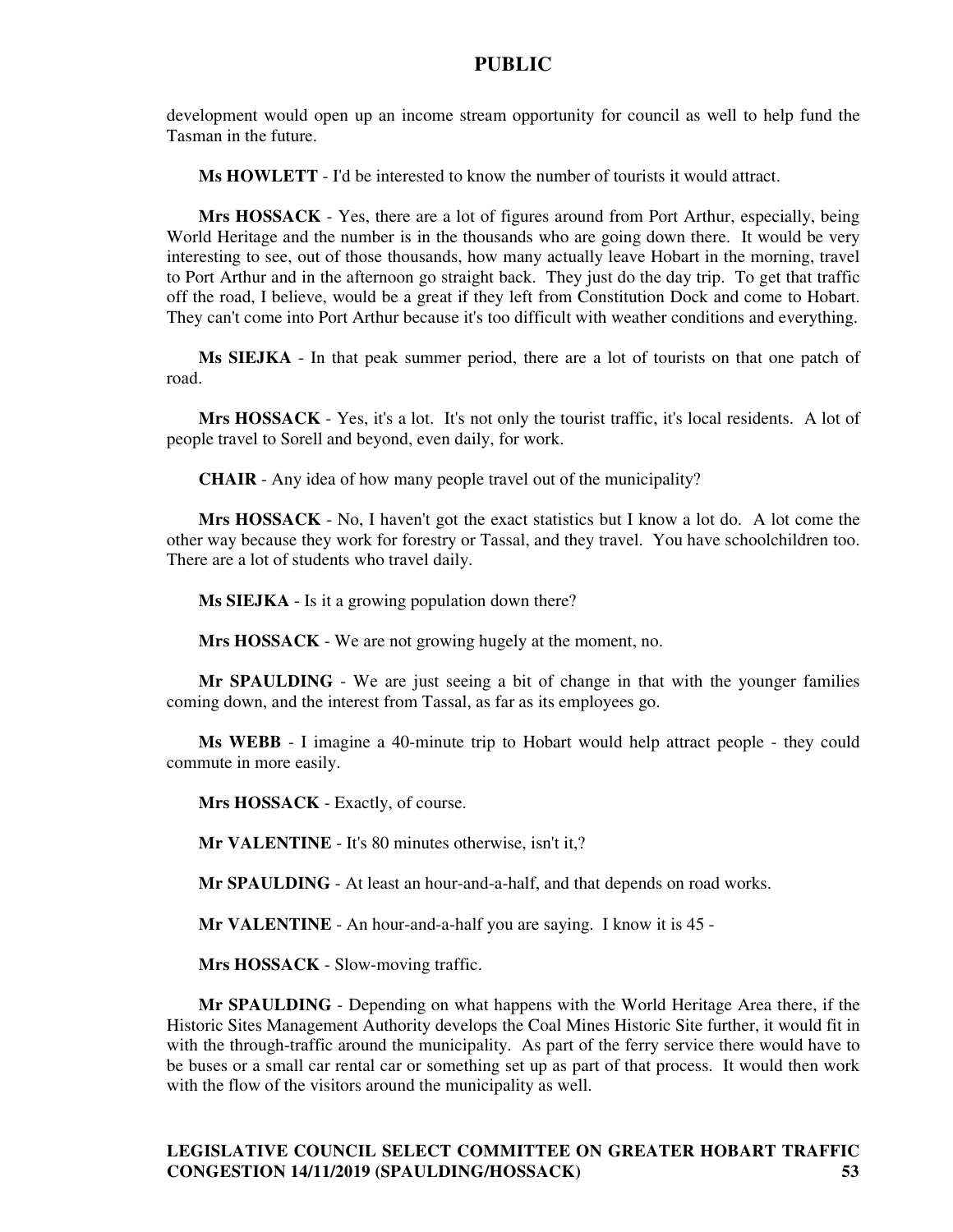**Mrs HOSSACK** - That creates another business for the area - local employment and business.

**Ms WEBB** - That covers what I was about to ask. You'd naturally need a transport service on the peninsula to take people from the ferry terminal in Nubeena to, say, the Port Arthur site and others. You particularly talked about daytrippers and tourists doing it in a day - 40 minutes each way makes a much more accessible day for, for example, cruise ship visitors from the city. You would envisage that it would add other businesses to help with the further movement from the peninsula.

**Mr SPAULDING** - The only other public transport we have the Tassielink service which is generally mostly full with schoolkids going backwards and forwards, morning and night.

**Ms SIEJKA** - I suppose when you look at Bruny - it is interesting you flagged that - Rob Pennicott and others, while they don't have the local bus services, have built in other aspects to add to doing tours.

**Mr VALENTINE** - I hear the arguments; in fact we talked about this when we were down there. What I'm a bit concerned about is that if it were tourists, there are a number of tourist operations between you and, say, Dunalley that might basically be starved of customers. Have you thought about that side of it?

**Mr SPAULDING -** I think, with the through-flow of traffic throughout the east coast there is still going to be a certain amount of driving customers. It would be just that daytrippers to Hobart who is travelling backwards and forwards.

**Mr VALENTINE** - You are saying the commuter traffic might be enough to make it viable?

**Mr SPAULDING -** I think you are still going to get the growth in the tourism and the normal areas that they travel. This would just help that flow backwards and forwards of those people. Certainly for the elderly residents going to the Royal and specialists' appointments in Hobart.

**Mrs HOSSACK -** I think it would be a combination. I don't think you can rely on one particular group to keep it viable.

**Mr VALENTINE** - So it's an option.

**Mrs HOSSACK -** Yes, it will be a combination. You will have your peaks and troughs, but I suppose you need what is going to be consistent right throughout the year.

**Mr VALENTINE** - I was just thinking of places like the Bangor Oyster Shed and other cafes in Dunalley, on the way through; even the Blowhole and Eaglehawk Neck, those sorts of places that really rely on traffic.

**Mrs HOSSACK -** I suppose we are trying not to take away from that. There are still a lot who travel down, but then they continue on up the east coast, they circumnavigate Tassie.

**Mr VALENTINE** - They are in hire cars.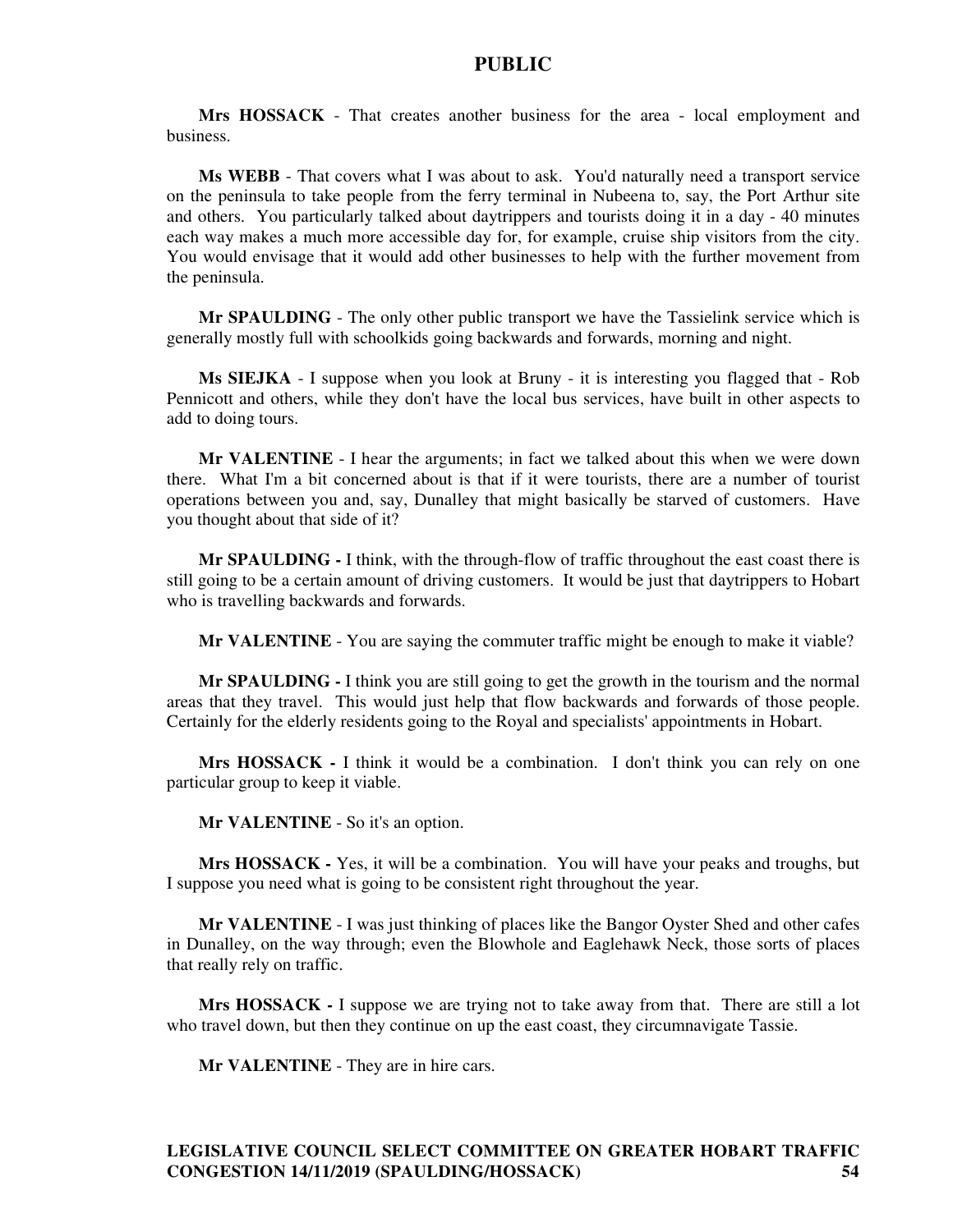**Mrs HOSSACK -** Yes, I believe it's probably trying to spread the ease right around the state. You know that they are going to come, but it's just another option for them to get there quicker. I know nowadays people are looking for things that are quick, something to gain quickly, to see something in a day.

**Ms SIEJKA** - Even going to the heritage site now - before, we usually just pulled up or we walked round - but now you have to put a lot more planning into where you park. Even though the facility is really good, there are all those things that add to your time frame, that if you had the option of a ferry -

**Mr VALENTINE** - You would have a lot of motorhomes, wouldn't you, that go to Port Arthur? I think 360 000 now go to Port Arthur, and I don't know whether you have any figures on how many motorhomes there would be in that lot.

**Mr SPAULDING** - Hundreds a day, if you look at the car park at Port Arthur, especially at this time of the year.

**Mr VALENTINE** - They are not going to catch a ferry, are they?

**Mr SPAULDING** - No.

**CHAIR** - What's your population?

**Mr SPAULDING -** It's about 2500 permanent residents. Then, during the summer it swells.

**CHAIR** - In the summer time, with the shackies, it goes to -

**Mr SPAULDING** - Ten thousand.

**Mrs HOSSACK** - Quadruples.

**Mr VALENTINE** - It's 2500 from basically Bangor, down? Okay.

**Mr SPAULDING -** It also adds some options as far as safety is concerned. Quite a lot of the newer residents moving in are quite aware of what happened in the Dunalley bushfires, that it's quite easy to get trapped down there. Some people are concerned about that if they move into the area. That adds a bit of security if such a service was operating. It would just alleviate that for people, about ways in and ways out of the municipality.

**Mrs HOSSACK** - Also, recently we have just had a new jetty installed at Murdunna and it will be declared open in January. It's actually a deepwater jetty. It came out of the bushfires, saying that they needed somewhere where larger ships could get in to the peninsula.

**Ms SIEJKA** - There were a lot of people relying on boats in and out at that time, weren't they?

**Mrs HOSSACK -** Yes, the smaller boats, but they couldn't actually bring in the larger boats because it was too shallow. Now, there will be a deepwater jetty at Murdunna and you can pull directly up to it. It will provide different varieties of services as well as emergency services. Even ambulances can pull directly up to the jetty and take patients off.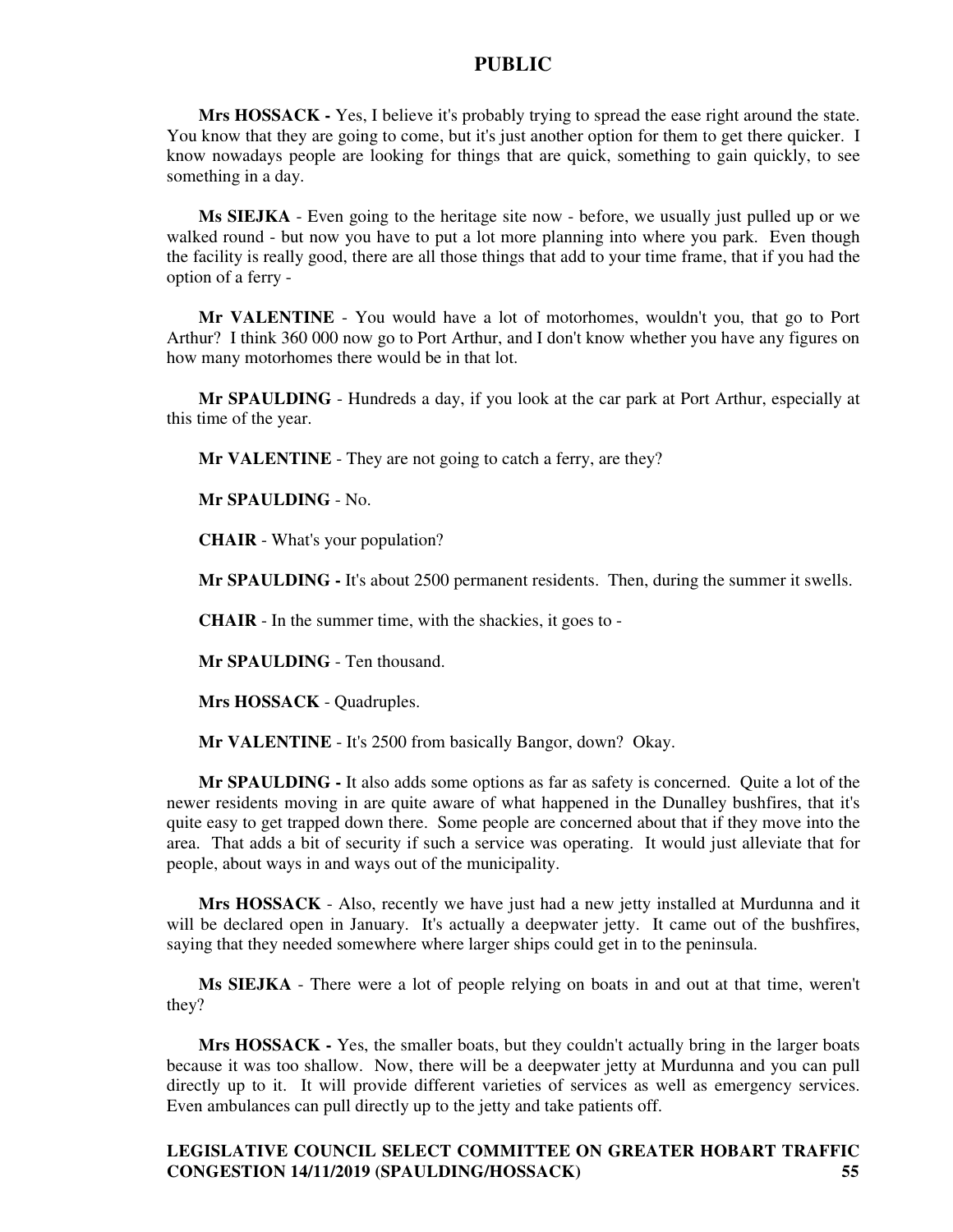**CHAIR** - That's already built, is it?

**Mrs HOSSACK -** Yes, it's just about finalised.

**CHAIR** - Is that through MAST, or is that -

**Mrs HOSSACK -** It is through the local Murdunna Jetty Association. It's a community group that has put this all together. It has funding from three different groups: federal, state, the Tasmanian Community Fund and MAST.

**CHAIR** - That wouldn't be an option for a ferry to pull up at though. You're talking about a ferry from Nubeena.

**Mrs HOSSACK** - Yes, it could be. I know that will be used very much recreationally, but there is a second option there. That particular asset will become council's asset. It will become our asset when it gets fully signed off on completion. That will be roughly in January. There is one sitting there.

**CHAIR** - More asset renewals.

**Mrs HOSSACK** - Yes.

**Mr SPAULDING** - Yes.

**Mrs HOSSACK** - It is another option. Remember Murdunna is on the Forestier Peninsular. It is north of Eaglehawk Neck. Nubeena is down on the true Tasman Peninsula. We really could have two options; plus, from a safety point of view we should have two options.

**Mr SPAULDING** - The reason I included the option of Bruny Island in that statement was from talking to visitors in the area about where they are heading to next, whether they are going up the East Coast, back to Hobart or planning to go to Bruny Island the next day.

**CHAIR** - That would be another business opportunity on Bruny Island then, for a bus to pick them up.

**Ms SIEJKA** - I think they already have a bit of that.

**Mr VALENTINE** - Either that, or have a few cars on this ferry.

**Ms SIEJKA** - I was thinking that, but then that changes the whole ferry dynamics, and the weather …

**Mr SPAULDING** - Originally when I started talking about it -

**Ms SIEJKA** - It would be good, but that is a whole other story.

**Mrs HOSSACK** - If you did have it that way, you would be dealing with traffic congestion from three directions - southern and northern and eastern.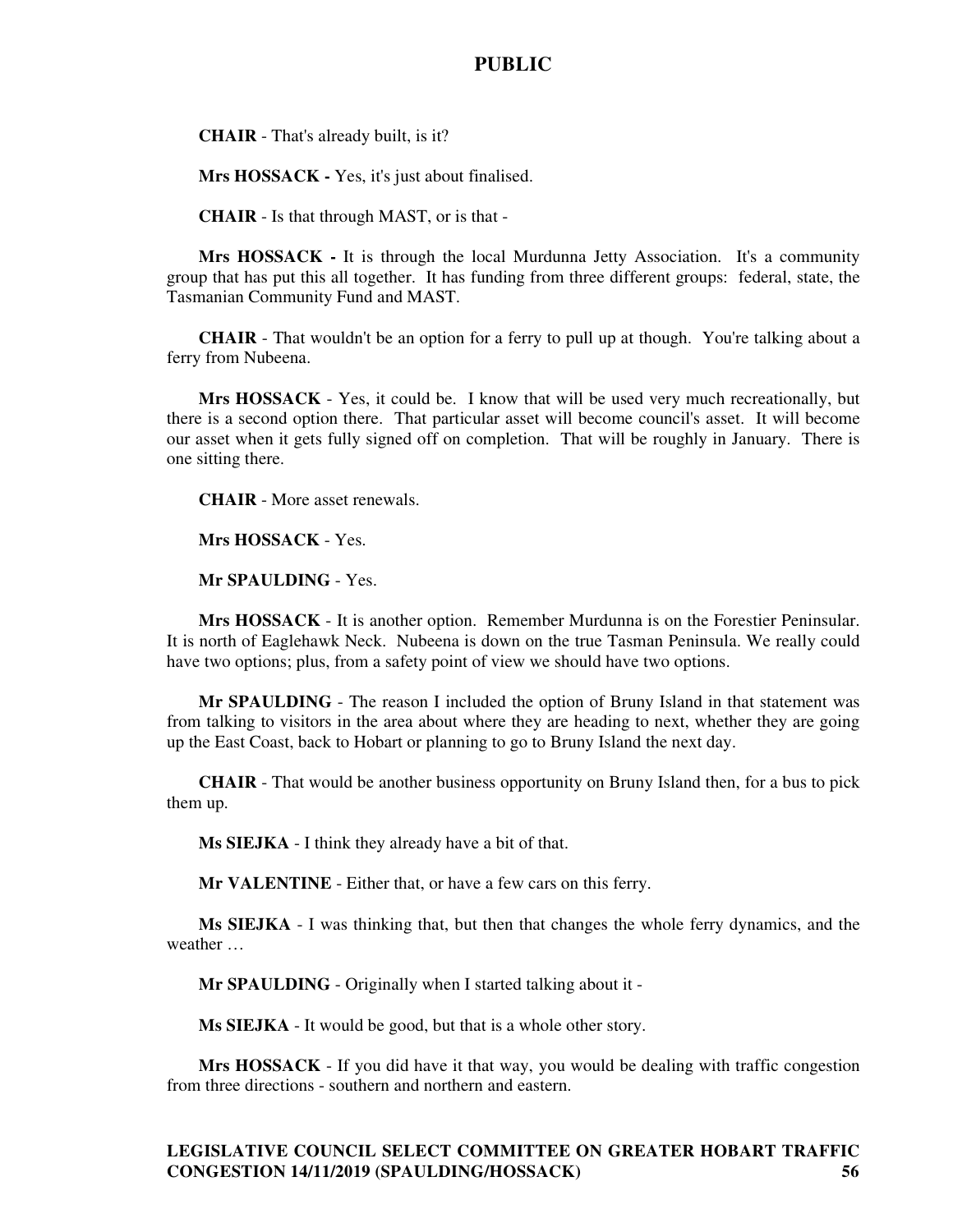**Mr SPAULDING** - Ideally it would be nice to have a ferry that would take at least five vehicles.

**Mr VALENTINE** - In relation to the Bruny thing you were talking about. Are you suggesting there might be a commuter aspect to that as well as a tourism aspect?

**Mr SPAULDING** - I am not sure how many jobs.

**Mr VALENTINE** - They'd go from Nubeena to Bruny to Hobart. Is that what you are suggesting?

**Mr SPAULDING** - Yes. I think once a day. It certainly would work with the visitors travelling around in the area. They could go that way, or back the other way, taking them straight out of Hobart to Bruny. There would be a different type of traveller wanting that service.

**CHAIR** - What sort of ferry would you need? The weather can cut up pretty bad there.

**Mr SPAULDING** - That is why I have said I am not sure exactly what ferries have been looked at.

**Ms WEBB** - We're pretty good at building them in this state, aren't we?

**Mr VALENTINE** - We are good at building ferries, and there are two or three operators.

**Mr SPAULDING** - That is why I suggested a larger one that would service the Derwent in the peak times, and then offer an off-service to the Tasman and to Bruny.

**CHAIR** - It should work, because your peak times here on the Derwent would be after you come back from Nubeena, and before you go back to Nubeena, wouldn't they?

**Mr VALENTINE** - But if you got the right vessel.

**Mrs HOSSACK** - It is not as rough as Bass Strait.

**Mr VALENTINE** - You are not going the bottom of Tasman Island, are you?

**Mr SPAULDING** - It's not called Storm Bay for nothing. The roads are getting pretty rough anyway. It is a good option. It is really interesting. Our community, at times, can be quite negative to new ideas. As I said, I haven't had one negative person at this stage.

**Mrs HOSSACK** - Neither have I. Everybody is very positive about it.

**Ms SIEJKA** - I think as we have an ageing population in most regional and rural areas, there would be more and more people paying for some form of passive transport.

**Mr VALENTINE** - I guess the ultimate thing is the cost.

**Mr SPAULDING** - From our perspective, at least if there was a ferry service, you could actually work while you are travelling. If you are backwards and forwards, it can save a lot of time.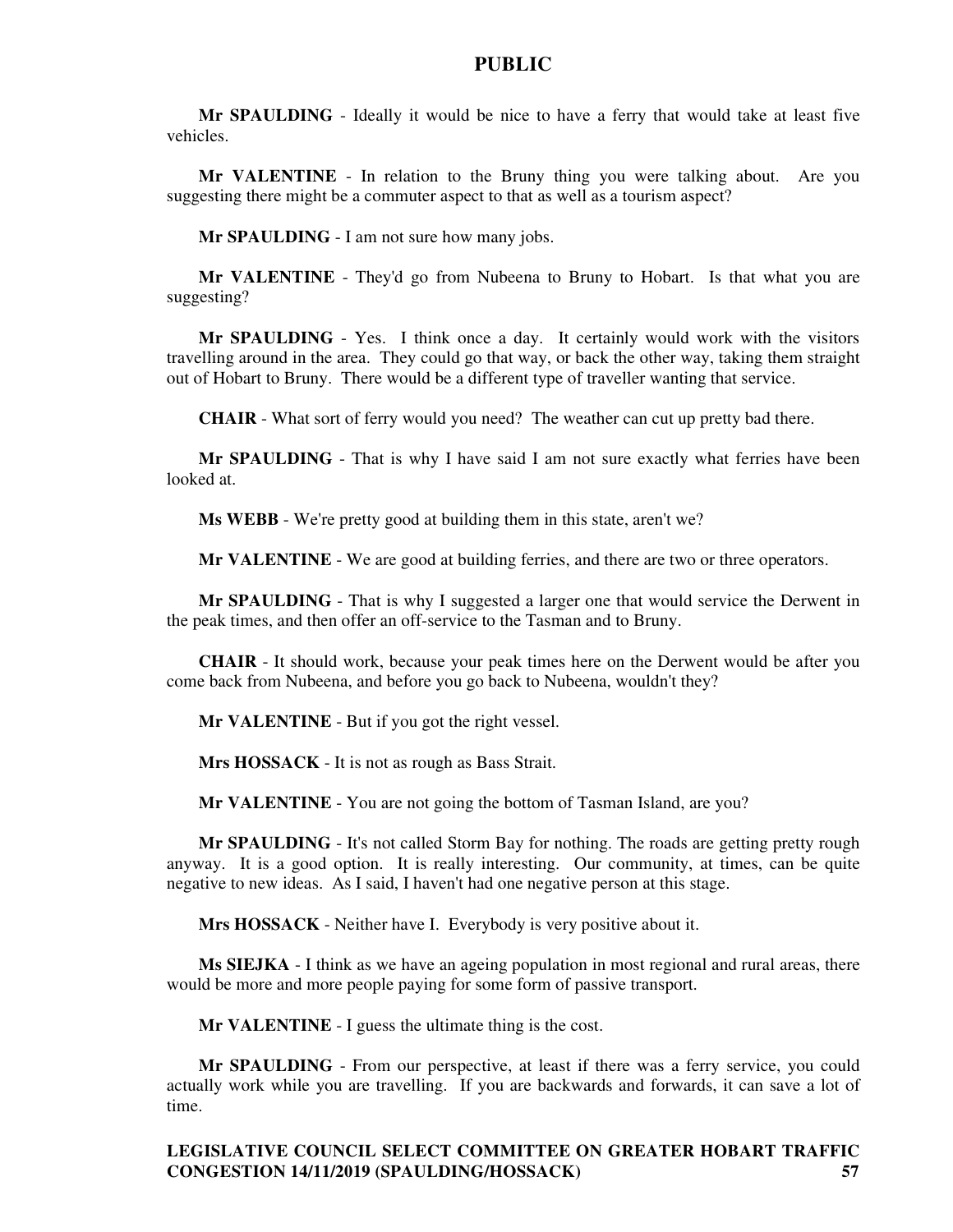As far as the elderly community goes, if they are using the bus services, it is a whole day round trip to go in and out for doctors' appointments in Hobart. There are some really good positive things about it.

**CHAIR** - It is reasonably expensive to travel up and back from down there if you are using your own vehicle.

**Mrs HOSSACK** - You have your fuel, and if you are coming into the city, you've got parking. There are other things - time and traffic.

**Mr SPAULDING** - The upgrades happening on the highway add time to the trip, as the new infrastructure goes in at the airport. It all slows the trip down. It makes it longer, and makes it harder. We thought we would be running late today, and there are not many roadworks.

**Mr VALENTINE** - Would the council undertake a cost-benefit analysis on this? Or is that something you would want somebody else to do?

**Mrs HOSSACK** - I think that now Tasman is staying Tasman, we need to start collecting the data around our local community and our local tourists.

**Ms SIEJKA** - Size of vehicles would be interesting.

**Mrs HOSSACK** - For example, postcodes, or 'How did you travel here?' I think it is up to us, as the community, to collect the local data. I don't think you can obtain it through the ABS or rely on Port Arthur to provide it. They are busy with busloads. We need to start to have a network of trying to collect that information.

**Ms SIEJKA** - One of things we had about that sort of data, if you do go ahead and collect it, was the multi trip-type data. Sometimes it gets counted as a trip to the CBD, in this instance, when actually the person was travelling on. That is something to be cautious of.

**Mrs HOSSACK** - Exactly - like, where is your destination? Maybe that could be something that could be brought up with our local business association. The business and tourism associations have just merged, as Jane would know. For them to be able to collect that information and have some sort of survey would be great.

**CHAIR** - How many people travel out from work every day?

**Mrs HOSSACK** - Yes.

**Ms HOWLETT** - Or, as you said, medical appointments. It would be interesting to know why they are going into the city as opposed to going into Sorell for services.

**Mr SPAULDING** - And certainly as businesses are growing on the peninsula in the municipality, a lot of people are travelling in for work now because there's not the work available

**Ms SIEJKA** - But also, as I said, the other way.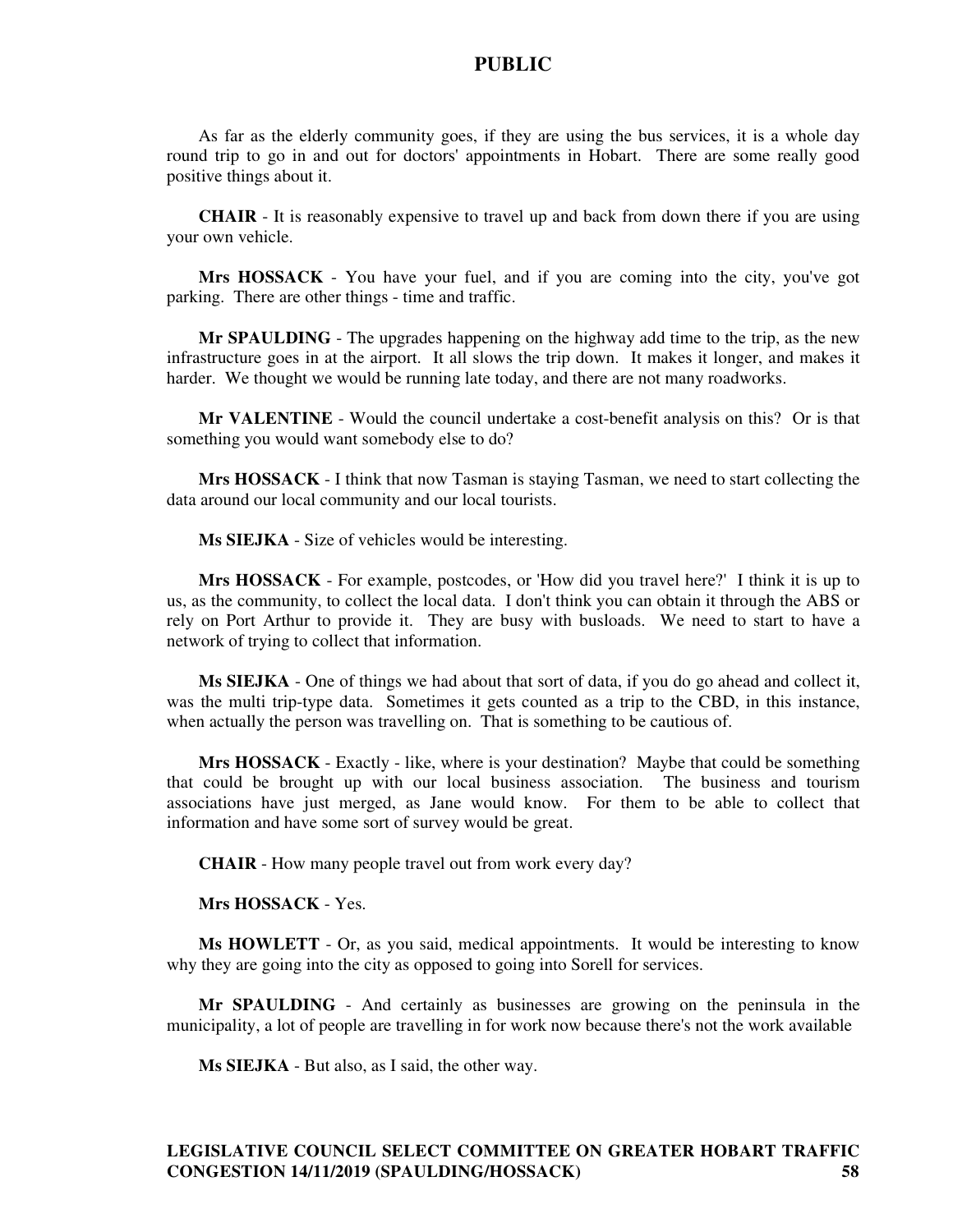**Mr VALENTINE** - Station someone at the Dunalley Bridge and stop everyone that comes up.

**Mr SPAULDING** - The bridge at Dunalley causes delays as well. If the new marina goes ahead, there is a lot of concern from residents about how much delay that will cause more regularly, as the bridge would be open more.

**Ms SIEJKA** - The historic site would already collect some of that data. It would be just adding to it.

**Mrs HOSSACK** - Yes, they do. We need to tweak it and get everybody on board collectively.

**CHAIR** - How long does it take from when they close the bridge and to when they reopen it?

**Mr SPAULDING** - Depending on what the tides are doing, it is about 20 minutes.

**CHAIR** - That's a maximum?

**Mr SPAULDING** - It does get stuck every now and then.

**Mr VALENTINE** - It didn't in my day; we used to help crank it open.

**Mr SPAULDING** - Only last January it got stuck during peak time. It only took about five minutes for the phone to start ringing.

**CHAIR** - What is the time frame if it does get stuck?

**Mr SPAULDING** - I'm not sure whether it was stuck for 40 minutes or what the failure was. Luckily it wasn't too long, but it was in the middle of January.

**CHAIR** - Thank you very much for your submission.

#### **THE WITNESSES WITHDREW**.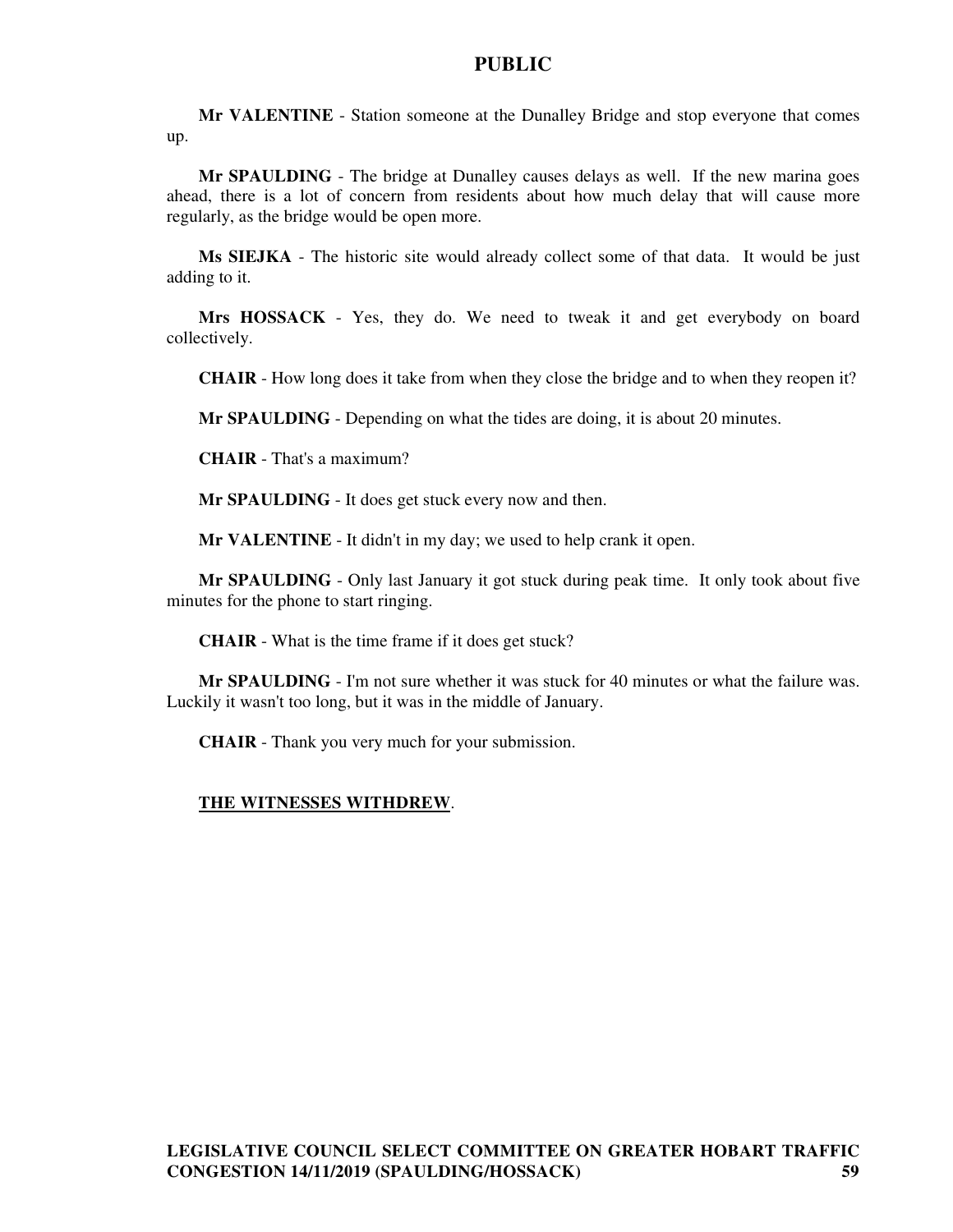## **Ms EMMA RILEY**, BOARD DIRECTOR, TASMANIA, PLANNING INSTITUTE OF AUSTRALIA, WAS CALLED, MADE THE STATUTORY DECLARATION AND WAS EXAMINED

**CHAIR** - Welcome to the hearing of the Select Committee on Greater Hobart Traffic Congestion. All evidence taken is protected by parliamentary privilege. I remind you any comments made outside the hearing may not be afforded that privilege. A copy of the witness information is there for you. The evidence you present is being recorded. The *Hansard* version will be published on the committee website when it becomes available. By way of introduction, we let you speak to your submission first, then we will ask questions. I think we have allocated 30 minutes, but we are ahead of schedule, so if we need a little bit longer, we have that time up our sleeve.

**Ms RILEY -** I am here today representing the Planning Institute of Australia. I am one of the national board directors of the institute. You will have had the opportunity to read our submission, so I will not go through it in any great degree of detail. I highlight that overall our submission is that the Greater Hobart traffic congestion issues and the potential resolution of those need to be considered in a much broader context than just as an infrastructure solution, it needs to be considered as part of a broader integrated land use planning and transport solution. Ultimately, the transport task for Greater Hobart arises because of the relationship between where people live, and work and wish to go for entertainment and recreation.

We know the majority of employment opportunities within the area, in central Hobart and yet we haven't in recent years done any policy or strategic work in the planning area on the growth of Greater Hobart.

While there are some potential small-scale solutions, we do not think the overall resolution to the problem will be able to be resolved unless it is seen through that lens.

**Ms WEBB** - One of the things we have heard about a number of times is the need for coordination across effort, because this issue does have multiple elements. Land use planning has public transport elements, infrastructure elements et cetera.

A coordinating mechanism for those things - does the Planning Institute have thoughts on the need for something to be put in place that is a coordinating mechanism, to draw it all together and to stop the siloed approach?

**Ms RILEY** - We agree there is definitely a need for something to coordinate among the councils, as well as across the different tiers of government and also across government agencies, because there are siloed effects within government agencies. You only need to look in the context of the relationship between Planning and Infrastructure.

We have a fairly small planning policy unit that in actual fact is focused on regulatory policy, not strategic planning policy, in the Department of Justice. A lot of these other decisions are made within the Department of State Growth. We would see a lot of that systems-level planning strategy as actually a strategic growth question.

**Ms WEBB** - In that sense, what do you think has been stopping even some coordination between similar areas? I notice in your submission, on page 3, you talk about the number of existing strategies there to guide decisions, like the inner Greater Hobart area, the Southern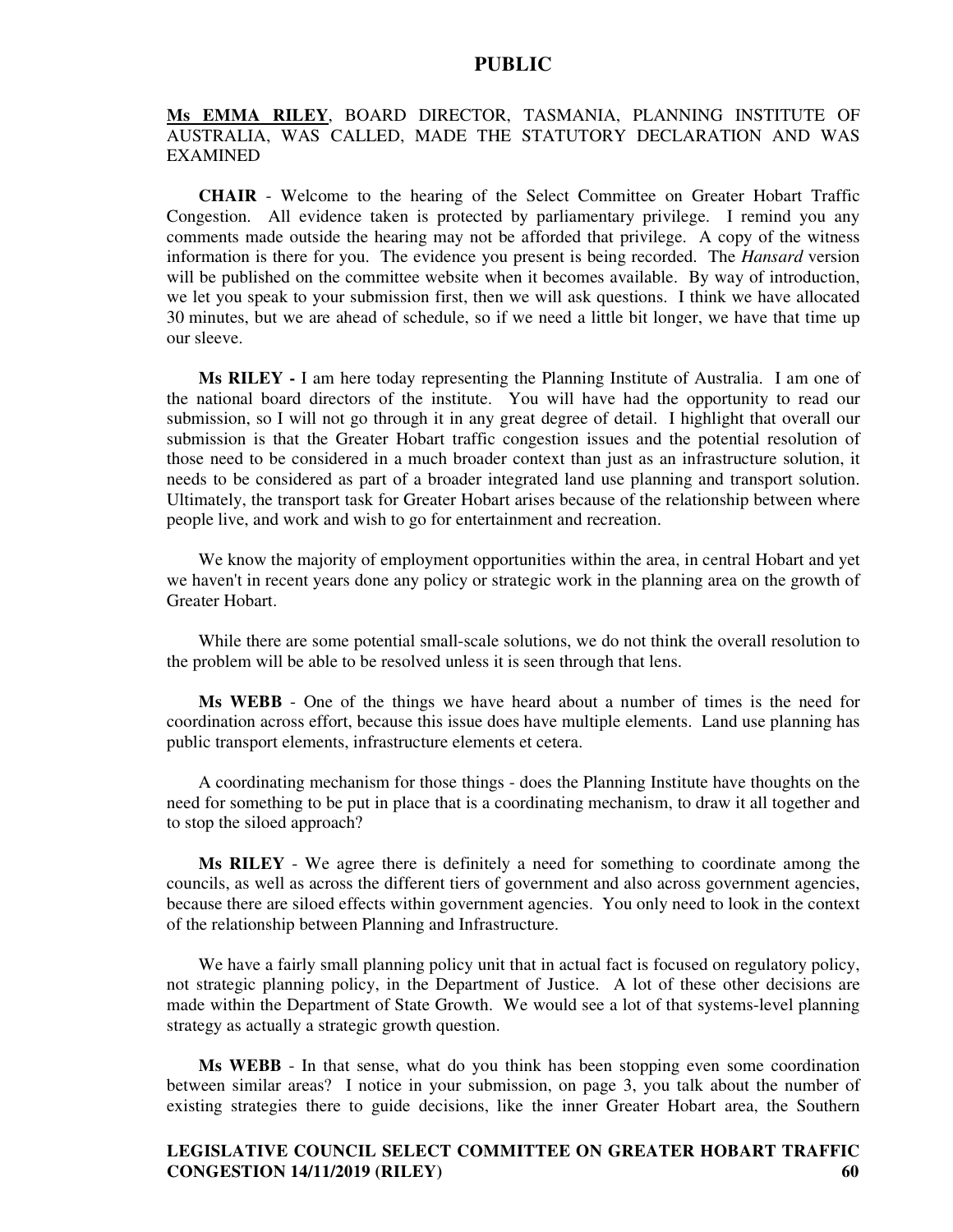Tasmanian Regional Land Use Strategy, the Southern Integrated Transport Plan, the City of Hobart Transport Strategy and the state Government's Transport and Access Strategy.

They are all there already. Can you comment on what has been the barrier and the coordinated approach, even in those, that are all in similar areas?

**Ms RILEY** - The major factor is it requires a strong leadership role. We even have, at a state level, some of the factors spread across a couple of different ministerial portfolios.

There needs to be very strong leadership. Also, there have been concerns about creating another level of governance and potentially regulation in a state where we already have quite a lot.

We would say that it does not need to be regulation. In fact, good land use and infrastructure planning is actually a non-regulatory thing, but holding people back is seen as another kind of governance mechanism.

**Ms SIEJKA** - In the same vein of oversight: one of the things that has come up is not such much the strategic stuff, but that there is a lot of work on infrastructure and perhaps we need to focus much more broadly.

Are there particular aspects of how we could consider some of those broader influences cultural, social, demographics and those sorts of things we should really be looking at when we consider congestion.

**Ms RILEY** - The question it comes down to is: how do we as a greater city want to grow, and factor in all those things? That is at the heart of every good planning question and approach. It's only through a consistent - what as planners we would describe a systems level. It's not a kind of a one-off project where you say this is what you are doing; you are constantly evaluating how the city is growing, where people are working, where new jobs are going, where new houses are going and looking at the infrastructure needs of those and doing it at a systems level rather than a one-off.

**Ms SIEJKA** - On that, we heard some evidence to do with what happens in some other jurisdictions. I understand that some of it is holistic and some of it is planning in dedicated kinds of ways. One thing mentioned was that in, I think, Victoria, where, when there is a new development, they make sure there is public transport within a certain distance and things like that. Are there gaps you can see, from that broader holistic sense, in Tasmania's planning rules and regulations which perhaps we could address to improve those sorts of things?

**Ms RILEY** - Everything here is done on quite a small scale compared to, say, in Melbourne. In Melbourne you would be dealing with very large land release areas or very large brownfield redevelopments. Most other jurisdictions have some form of land development authority that does it through a public-private partnership type of way that ensures that infrastructure is delivered early, the right public transport goes in and supports that from an early part in the project.

The challenge we have in Greater Hobart is everything is on a much smaller scale.

**Ms SIEJKA** - And probably quite spread out.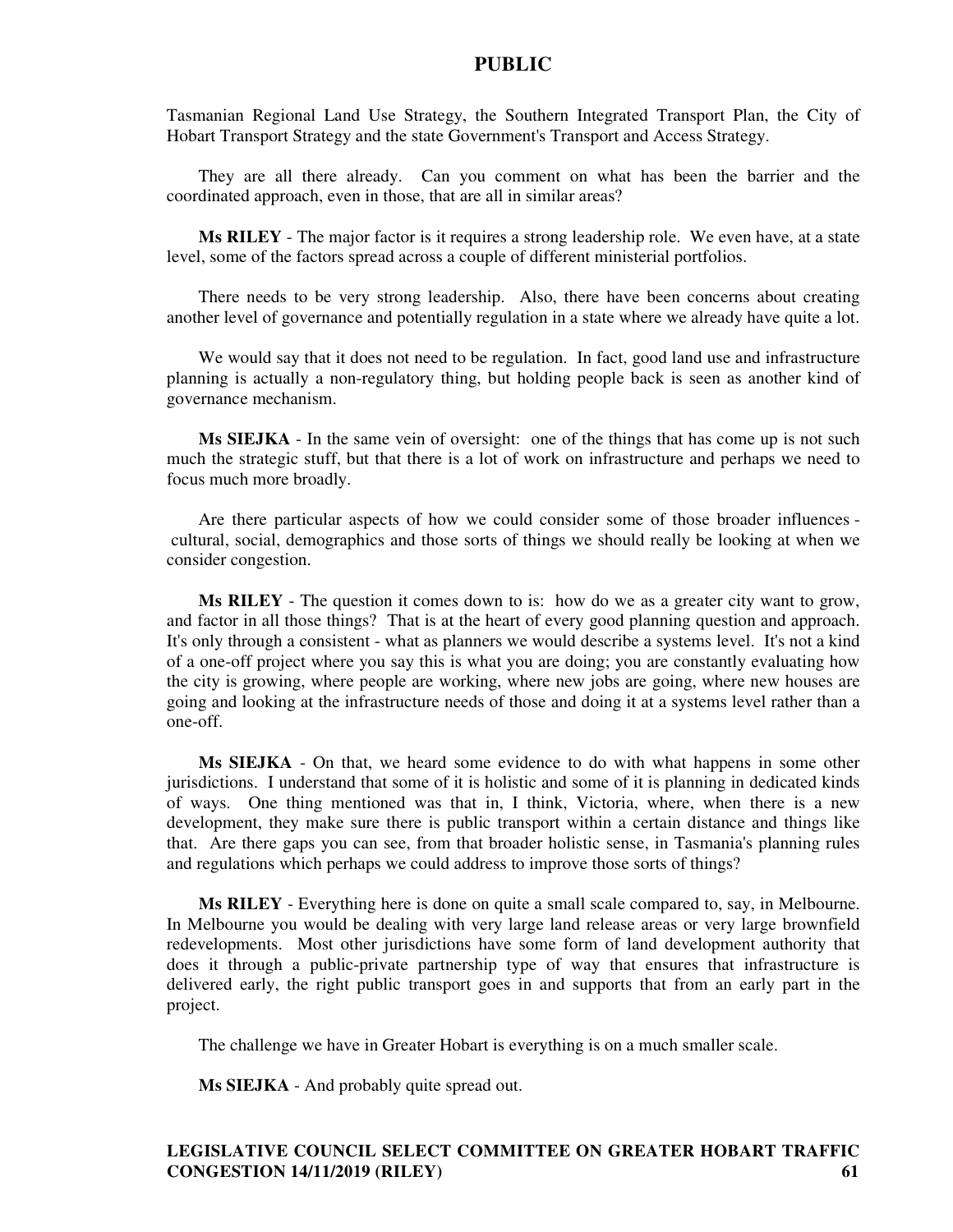**Ms RILEY** - Yes. It's usually a cumulative impact arising from multiple smaller developments in a place like Hobart, rather than one big one, in terms of things like, for example, public transport. I think it comes down to that coordination question. There isn't anyone coordinating that link between local government when they get to the point of assessing a new development somewhere and the public transport providers.

**CHAIR** - I was just reading with respect to infrastructure here, that you have 'review car parking requirements within the State Planning Provisions of the Tasmanian Planning Scheme'. That has been raised with us in one of the other witnesses' submissions. Would you like to elaborate on that?

**Ms RILEY** - The car parking provisions in the scheme - I will say the ones in the interim planning schemes at the moment are even a little bit more conservative than those in the State Planning Provisions - probably don't fully recognise the desire to have fewer cars in some inner urban areas. For example, if you are trying to do even a relatively small-scale infill residential development around the city fringe or some of the inner suburbs around Hobart, you still generally need two on-site car parks per dwelling. Most then come in with car parking discretions. There does seem to be a bit of a mismatch between what the planning schemes are requiring in terms of provision of car parking and what the desire is in terms of getting more people to use alternative forms of transport.

**CHAIR** - That was quite interesting. I can't remember who else raised it, but it was raised.

**Mr VALENTINE** - Looking back nine or 10 years ago when we worked on that famous Southern Tasmanian Regional Land Use Strategy, at the same time the government was working on its transport strategy, I think.

**Ms RILEY** - Yes, it was.

**Mr VALENTINE** - It has been pointed out there needs to be an integration there. If you had your time again, what would you change in how the Regional Land Use Strategy was approached? We actually looked at growth corridors, didn't we, at that time.

**Ms RILEY** - Yes.

**Mr VALENTINE** - Do you think that was effective, looking back on that time? Has that been effective? Would you say there is now another way of doing it, after having that experience, how you would tackle it?

**Ms RILEY** - In hindsight, the regional strategy has, to a very large degree, stood the test of time. There are concepts in that which have continued to flow through a wide range of strategic projects and initiatives. For example, the identification of that infill corridor between Hobart to the northern suburbs that now underpins a lot of different projects, including potentially that northern transit corridor that the Department of State Growth is looking at doing further work on. So, I think it has.

What we highlighted at the time - and that has come true - is that it is difficult to achieve some of those infill outcomes that the regional strategy was aspiring to without some active level of facilitation and intervention outside of the regulatory system.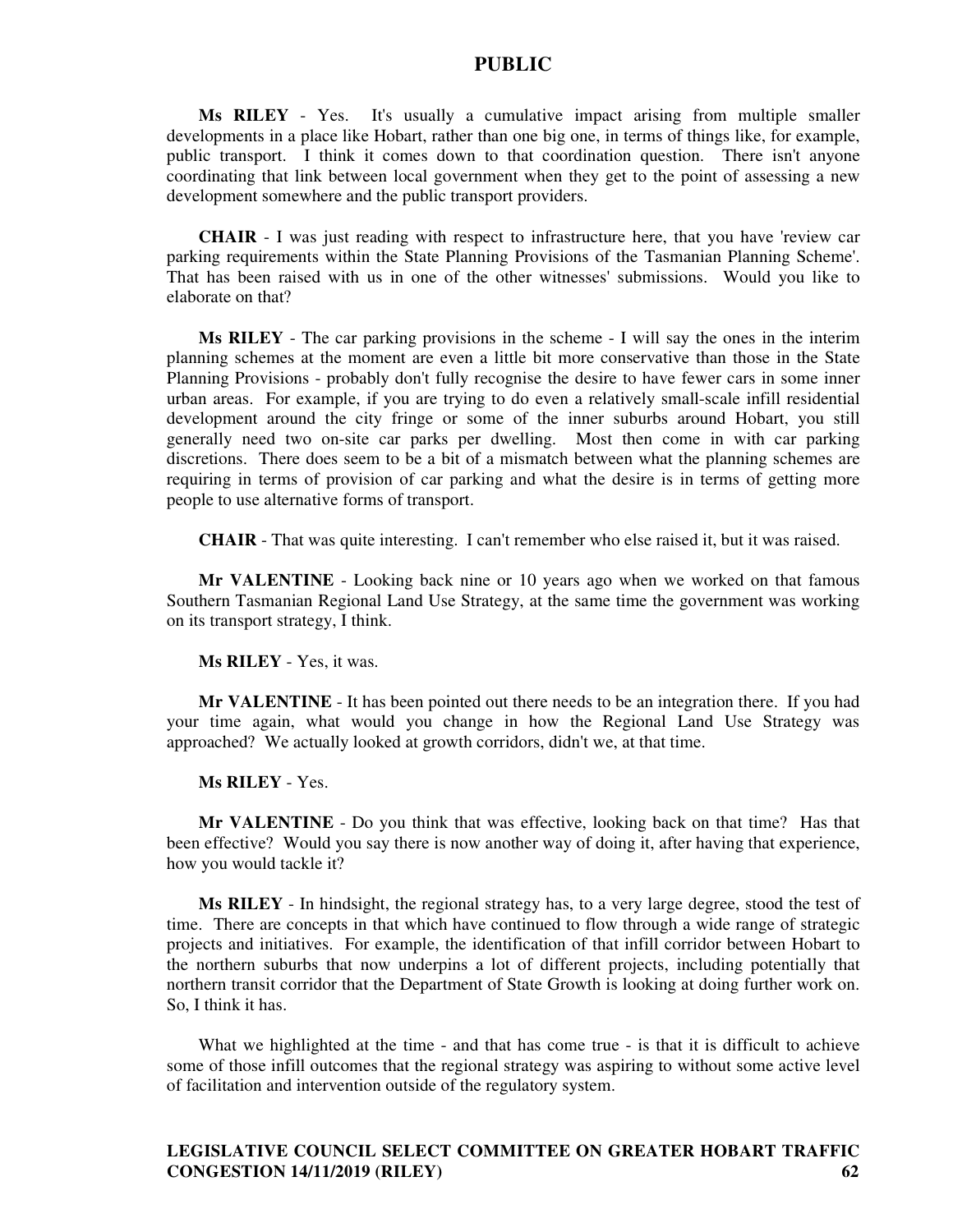The problem we have, and I was saying this 15 years ago when I was state president of the Planning Institute of Australia, is that we see the planning system as a regulatory system. All the efforts are always focused on the regulatory side of things, doing planning schemes. However, actually delivering real outcomes and change requires planning strategies to be implemented. Infrastructure provisions are a key way because infrastructure provision can be a generator of private investment into an area through active economic incentives or even, indeed, disincentives. That was highlighted in the implementation report to the regional strategy at the time and I think it has come largely to fruition.

We have been lucky that incidentally, because of broader factors, there has been a desire for all forms of infill development around Hobart probably. When we wrote the strategy, I was not envisaging the extent of the pace of change and growth that has happened in the intervening 10 years.

**Mr VALENTINE** - You mentioned that it's time for review.

**Ms RILEY** - The institute's view is that it is well overdue for review. We haven't been doing any monitoring against the key statistics. That is problematic in terms of decision-making, even outside the normal planning approval processes around planning scheme amendments and the like. It is the fact that we aren't as a holistic city looking at how many dwellings have gone where; what type of dwellings; none of that. If you look at the background report, the regional the profile that underpinned the whole strategy was 2006 census data and we haven't been monitoring against it at all.

**Mr VALENTINE** - If the Government does that review, and bearing in mind the problems and issues we have with congestion and people flow and all those sorts of things, you were asked the question before, who would you be putting on this overarching body to bring all together for something useful going on into the future? Clearly it is not just transport planners.

**Ms RILEY** - Yes. I definitely think there is a need to increase the capacity at a state level within the public service of more traditional experienced planners who deal with metropolitanbased issues. There is always a need to continue with the regulatory planning policy but you need to have a separate area that focuses on that systems-level strategy. Ideally, they'd be in an area that has a very close day-to-day functional relationship with the infrastructure side of government. You can have an overarching governance mechanism that relies upon a resource within, say, something like the Department of State Growth and what resources you have in government. If you have a coordinating person on a day-to-day level, I think you can do it in a way that has a minimal governance burden.

In the institute we certainly have a discussion and a view - a little challenged now - that the structure around the city deal has been created -

**Mr VALENTINE** - That was going to my next question.

**Ms RILEY** - That is only four councils within the Greater Hobart Area. So, spatially, the Greater Hobart Area is six municipal areas and while you would say, in terms of pure numbers, Clarence has had the highest number of new dwellings, in terms of proportional growth, Sorell and Brighton are actually proportionally growing faster than those other ones. We have had that discussion now that that structure has been created - you don't want to do another one because then we start to -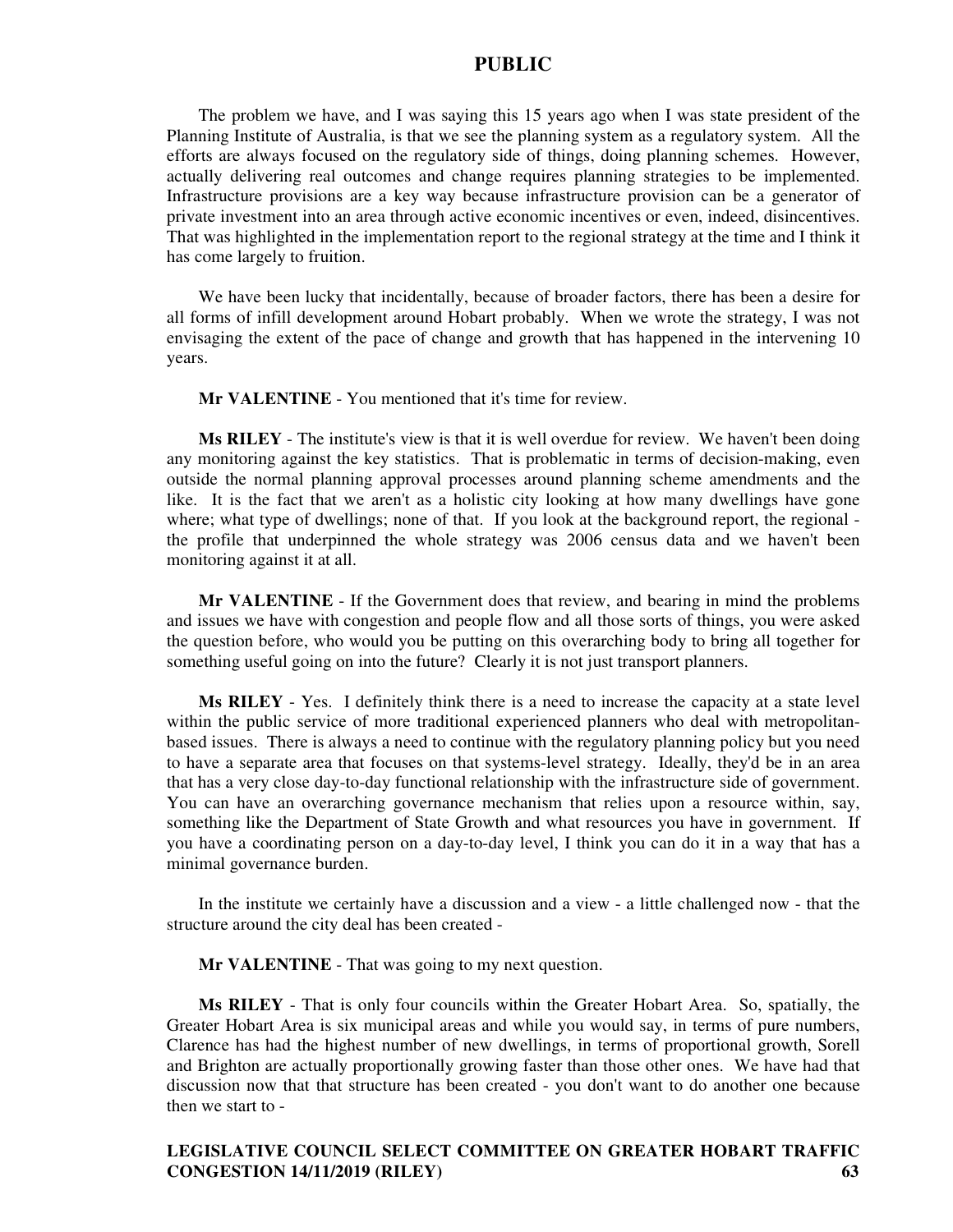**Mr VALENTINE** - It has an act behind it.

**Ms RILEY** - Yes. The challenge is about how you would link it in with that.

**Mr VALENTINE** - It is the capacity to ask other people in to the table.

**Ms RILEY** - Yes.

**Mr VALENTINE** - I was interested to know how you would see the planning aspect, the holistic nature of planning that is needed, and what sort of bodies might be involved.

**Ms RILEY** - If you look at what happened with the Regional Planning Project, the governance had all the councils, as well as the minister for Planning at the time, and the Southern Tasmanian Councils Authority. If you had a coordinating kind of unit that sat within government with good day-to-day relationships at an officer level with councils, you could generally rely upon the kind of normal sign-off mechanisms that you have already within local and state government.

**Mr VALENTINE** - Thanks for that.

**CHAIR** - Do you want to make a closing statement?

**Ms RILEY** - No, just to thank you for the opportunity to come along. Certainly, the Planning Institute is a very strong advocate for integrating land use and infrastructure considerations.

**CHAIR** - Thank you for your submission.

### **THE WITNESS WITHDREW**.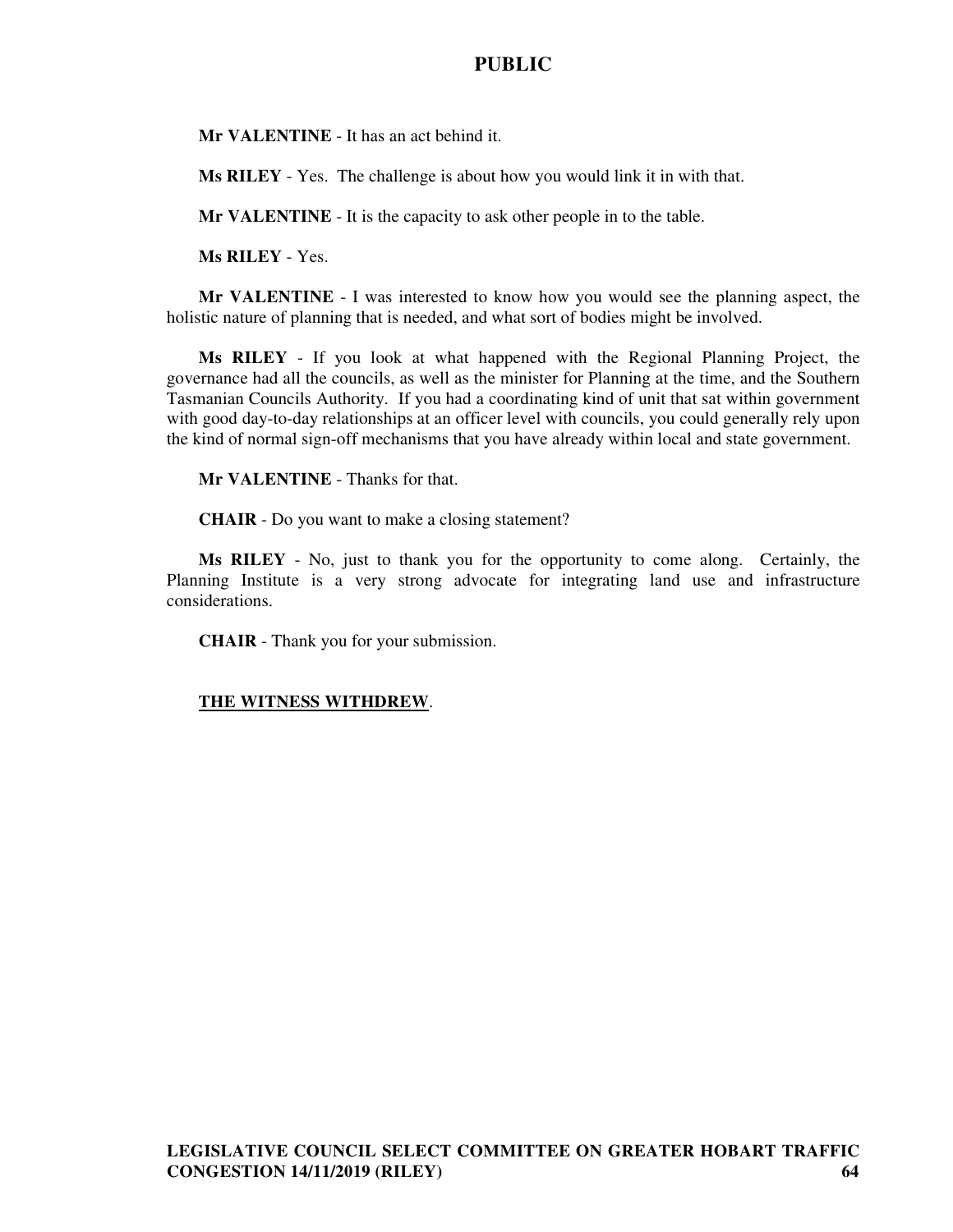#### **Mr JOHN PAULEY** WAS CALLED, MADE THE STATUTORY DECLARATION AND WAS EXAMINED.

**CHAIR** - Welcome to the Legislative Council Select Committee on Greater Hobart Traffic. We are being broadcast, and if there is anything you would like to have *in camera*, we can facilitate that for you. All evidence taken in this hearing is protected by parliamentary privilege, but outside of the parliament, you are not afforded that privilege. A copy of the information for witnesses is there for you, if you need it. The evidence you present is recorded on Hansard, and the version will be on our website when it becomes available.

By way of introduction, we usually let you speak to your submission first, and then we have questions. We have allocated about half an hour, but we can go a bit longer if you need to.

**Mr PAULEY** - I start by saying thanks very much for the opportunity to present.

I really want to start with a quote from John Maynard Keynes, which is quite relevant to Greater Hobart traffic, and that is: 'The difficulty lies not so much in developing new ideas of which there are hundreds, but in escaping from the old ones.' In the case of Hobart traffic, we have to somehow escape from the old ones. That is the problem we really face in Hobart.

As I have read in the papers during the week, and heard on radio news as recently as this morning, you are not short of new ideas. Nor are many of those ideas an extension from the Wilbur Smith report in the 1960s. I hear this morning the new tunnels were proposed. The tunnels are just a modern way, but Wilbur Smith said in the 1960s that we need to address Hobart traffic. Similarly, in the recent election, there was a debate around electric cars. Some clung to the old ways of internal combustion. Others want the new.

But how many people realise that Volkswagen, which is just one of the major motor manufacturers, will be releasing 70 fully electric models by 2028? They are investing \$30 billion in e-mobility. They are expecting sales of 22 million vehicles by 2028. If Volkswagen is doing it, Mercedes Benz is doing it, and all the major motor manufacturers are doing it, then it is no longer an if. It is about when. The issues for government are not so much about encouraging electric cars. It is how they are going to replace the fuel excise associated with petrol-engine cars - and in 1998 I did a report on that very issue for Ozroads. Another issue is also ensuring our electricity system can cope with extra demand. I am not sure you realise that an electric car will increase the domestic household consumption of electricity by about five times for an average house.

There are issues bigger than the electric car that we have to deal with.

Before we can move forward, we have to escape the anchor of the past. When I look at Greater Hobart traffic, we are really anchored in the past.

I appear before you not in a professional or paid capacity. I appear as an interested Hobart resident. But as some of you know, I have a past.

I am perhaps the only former or current bureaucrat in Tasmania who has had direct responsibility for the delivery of the hard, physical infrastructure used for a variety of transport services. I was manager of Wayne Transports' planning in the late 1990s, and they are still building my projects. One of the last of my projects was the Perth bypass.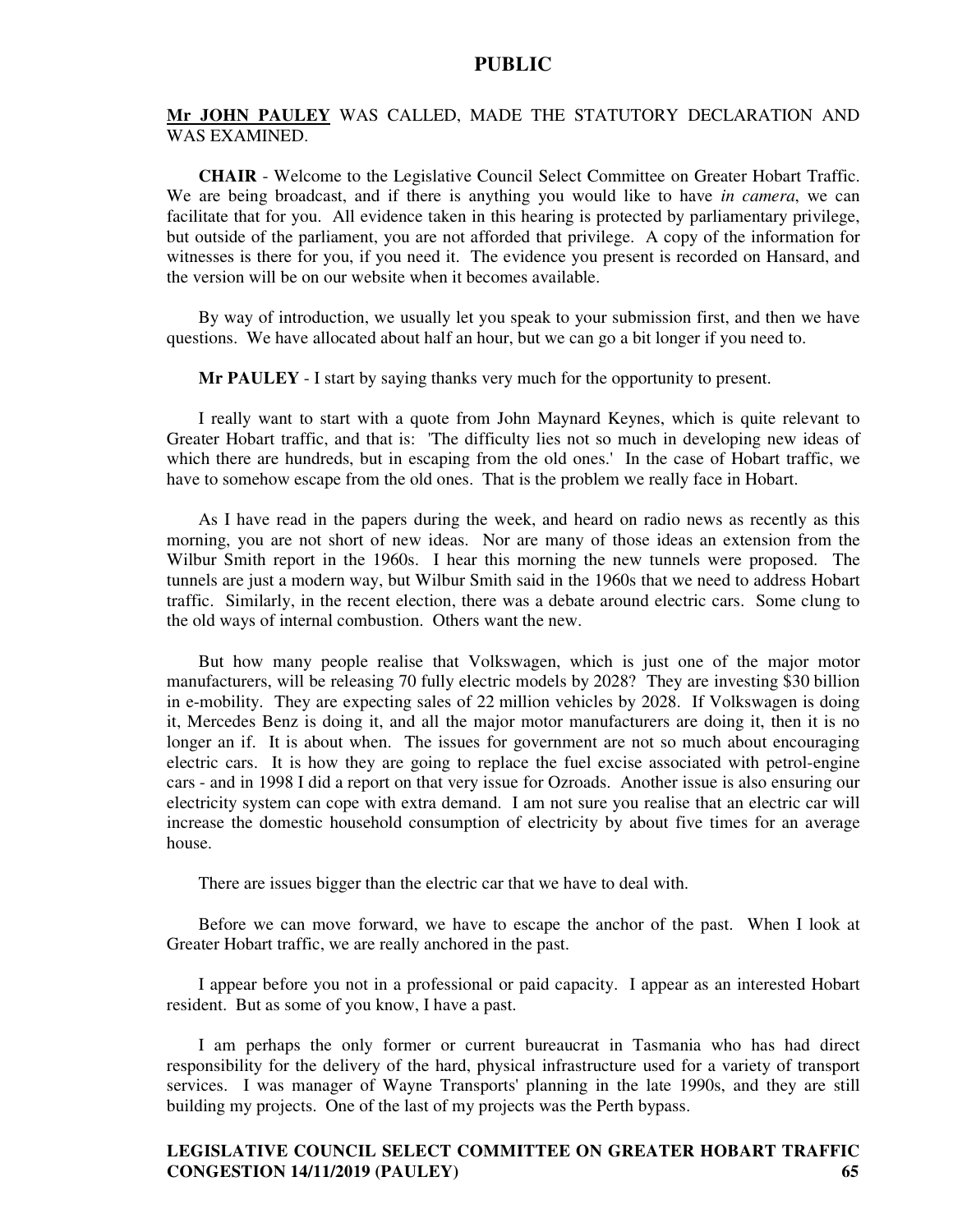I also finished my career in the public service as General Manager for Passenger Transport, and had responsibility for the bus network in that role. I think that gives me a unique perspective on the issues we face.

On top of that I am a keen motorist. I have a sportscar and I enjoy driving it. I am an enthusiastic motorcyclist. I have just done a 7000 motorcycle trip through the outback. I am a long-time bicyclist; for most of my working life I commuted by bicycle. I am a user of public transport services - not so much in Hobart because I live so close, but certainly interstate I preferred transit services. I am also a frequent pedestrian commuter in Hobart and most recently, including today, I am a convert to the wonder of the electric bicycle.

I tend to use the mode I take based on the trip purpose I am undertaking, and I am lucky I have access to all those. What this tells me is there is no silver bullet to Hobart's traffic issues. There is no one-size-fits-all solution.

Returning to Keynes, is it really traffic we are concerned with? That is the old idea; we have traffic engineers. Or is it about moving people, and the best way to move people in Hobart? That's the new idea I want to put to you today. Is it about gaining the most efficient use of our very expensive transport infrastructure?

Transport infrastructure, particularly in urban environments, is excessively expensive. I believe this morning you were presented with the tunnels, which is a billion dollars-worth of investment.

#### **Mr VALENTINE** - It is \$1.453 billion.

**Mr PAULEY** - I can tell you after planning road systems for four or five years, whatever estimate you get is always wrong. Whatever time estimate you get is always too short. At least take that to two.

My objective in taking the time to make this submission was to seek to get this point discussed, and move the conversation beyond a discussion of competing infrastructure projects, which is where we are in Hobart at the moment. I am not going to repeat my submission, because you have that before you, and you have most probably read it.

I want to make a few additional points. We need to take a step back. We need to accept the constraints of Hobart's topography and our current settlement patterns. We can't change them.

We need to rethink the urban layout of Hobart and begin to seek opportunities for developments that minimise continued dependence upon the private car, and there are plenty of these around Hobart. Some densification on the eastern shore would create the passenger demand that is needed for a ferry. Densification up Elizabeth Street would take a lot of people. I do not know how many of you walk up Elizabeth Street, but on one side of the road you have the new residential complex of the university. On the other side of the road, what you experience as a user of the road, as a pedestrian, is the traditional street frontage. But set back behind that street frontage is about a five-storey building.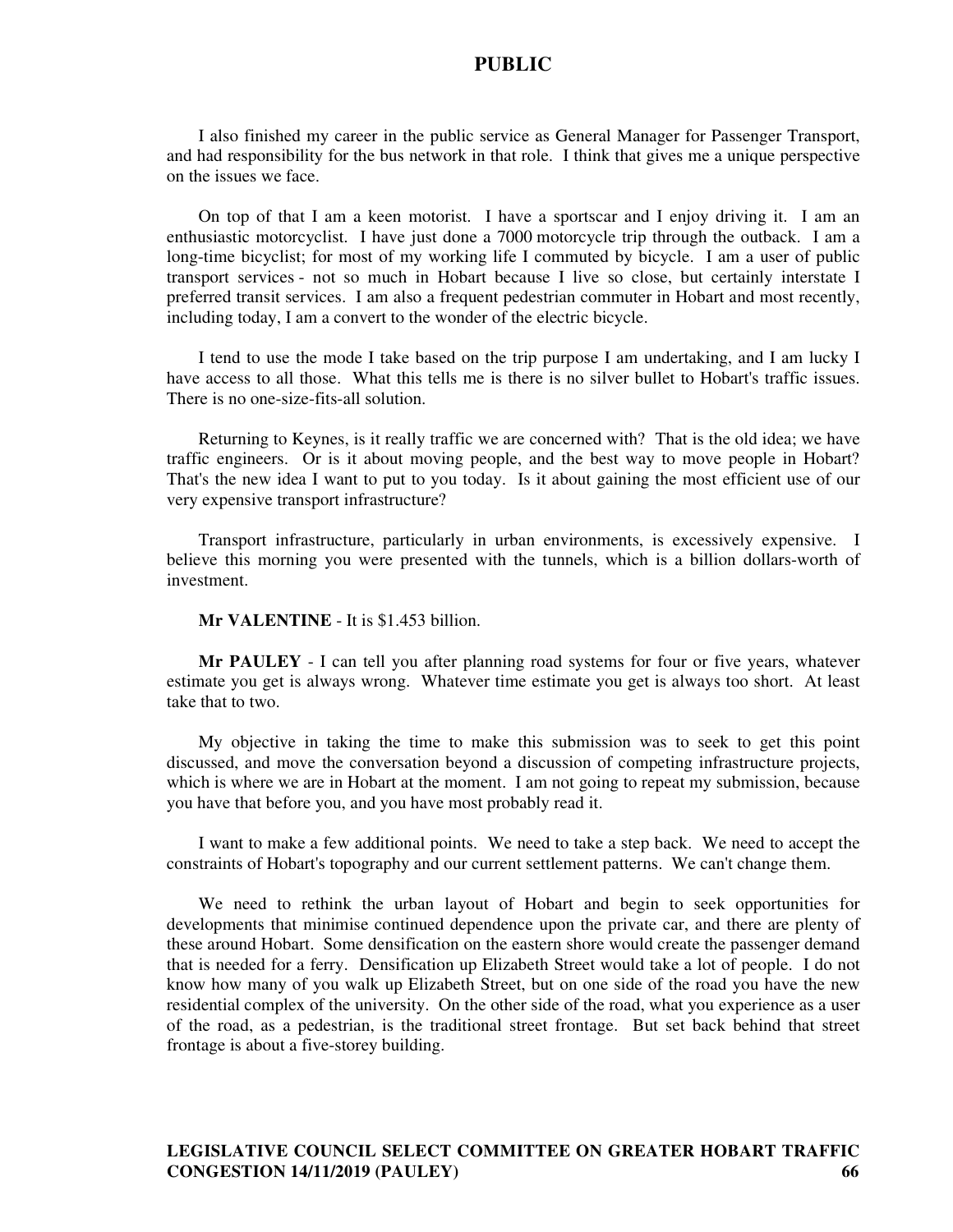So there are plenty of opportunities to undertake that sort of development in Hobart. You could do that in the Murray Street corridor, or Elizabeth and Argyle streets corridor, very easily. It just needs somebody to start the ball rolling and people to think a bit differently.

There are huge opportunities in Hobart to improve the situation. Some are reasonably easy decisions, and a lot of things I am going to suggest you can do with a can of paint and a bit of electronics. You don't need to get the bulldozers out. Others are much harder, and my experience as a public servant is that politicians can usually choose between the hard decision and the easy decision. The only difference is if you take the easy decision, you still have to make the hard decision, and they both give you about the same amount of grief.

As a one-time bureaucrat whose job was to get rid of the grief, I am much happier when a politician makes the hard decision, because I know I am not going to have to face that decision over and over again.

We need to think about what I call Hobart's transport infrastructure topology: how the network fits together. Rather than beginning with the private car, as we do at the moment, and we put at the top of the pyramid, we need to reprioritise the network, and this starts with our future transit network: its frequency and priority, and most importantly, the information available to passengers and the mix of fare products they have access to.

I spent 10 years looking at transit issues, and when we did a survey of what stops people using buses, it wasn't the fare. It was other attributes, such as, people didn't know when the bus came, or there weren't enough buses, or whatever.

If you are thinking of spending a billion dollars, you can most likely spend between \$80 million and \$100 million every year forever on transit. If you give me \$100 million in Hobart forever you will have a world-class transit system that will be the envy of anywhere.

A key aspect of this planning is what I call a 'rubber-tyred transit network', that mixes trackless trams and a redefined bus infrastructure. A trackless tram is very similar to 'steel wheels on steel rail' in terms of the user experience, and that is what we are after. But it can go wherever it wants to on the network. It can accommodate greater gradients. For example, you would be lucky -

**Ms SIEJKA** - What does 'steel on steel' mean in terms of environment and fuel?

**Mr PAULEY** - 'Steel on steel' is a steel wheel on a steel rail.

**Ms SIEJKA** - But in terms of comparing it to the environmental impact, is that better?

**Mr PAULEY** - Exactly the same. The motive technology is identical. I know you have heard from some of the northern suburbs light rail people. If you put a rubber-tyred trackless tram into the rail corridor in the way they want it done, with rapid recharging at the stations, the users would not know it had rubber tyres. But at the end of the journey it could go onto the road and work in a defined corridor. You would not need to rip up huge parts of Hobart's road network and put tracks down.

So let's jump to the future, rather than languish in the past. Trackless trams provide, as I said, the key ingredients of light rail: a more attractive vehicle design, rapid in-service charging of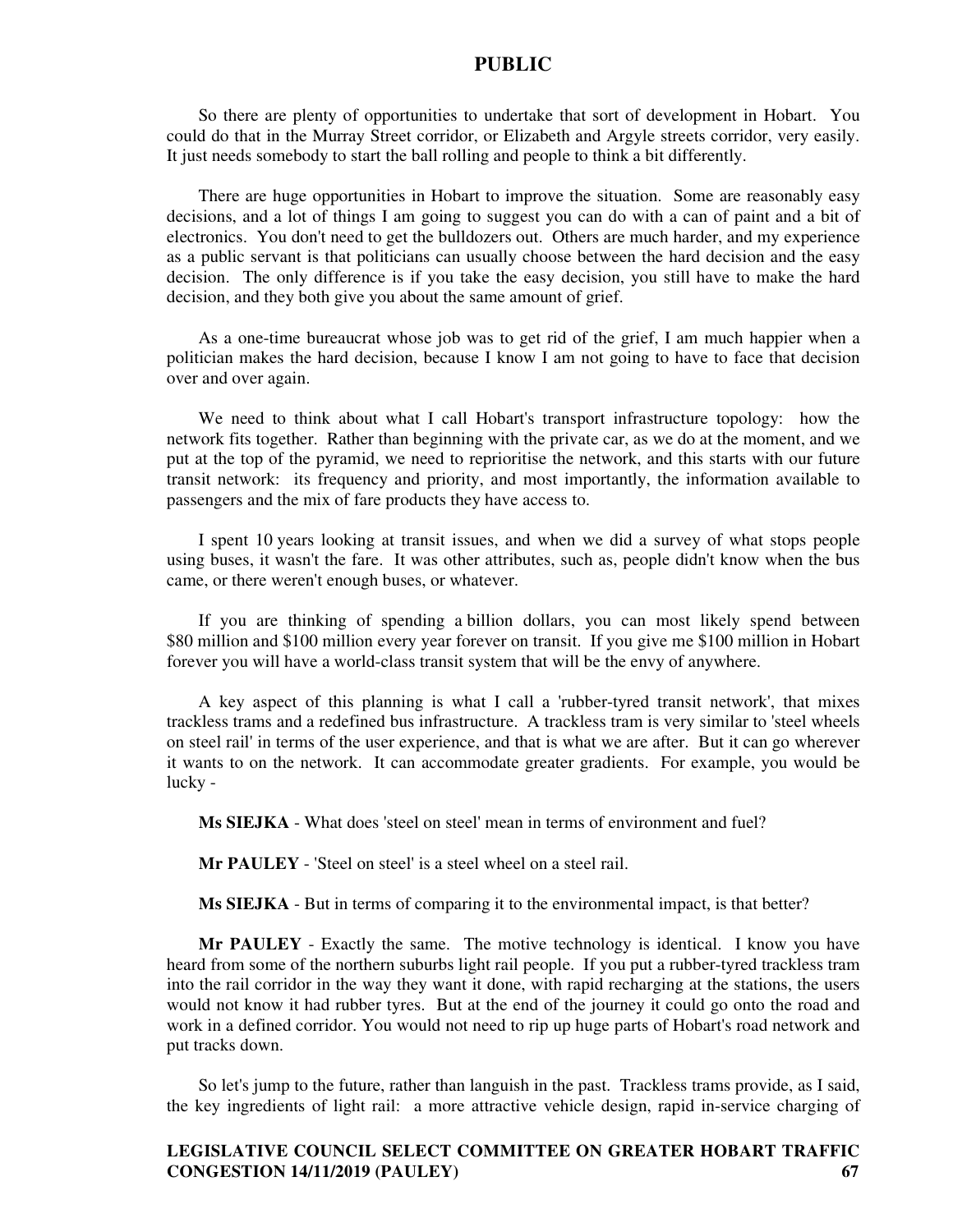electric vehicles. But more importantly, they offer a city-wide option. We have wide needs for transit in Hobart. One thing people hate doing is transferring from vehicle to vehicle to vehicle. With a trackless tram, you could do an end-to-end journey, but to do this we need to have the right strategic planning structures for Greater Hobart.

At the moment we have five or six councils, a Department of State Growth that has a very strong infrastructure planning expertise - they are all engineers - but they have a lesser focus on the strategic transport transit needs in Hobart.

I will raise the question: do we need a city-wide people-moving authority that reports to ministers and lord mayors, that starts to set the strategic direction for the city as a whole, rather than having the fragmented approach? I hope that challenges your thinking a little.

I am a keen cyclist. We need to think again about the bicycle/e-bike network. As a longterm cyclist, I don't really think Hobart is a cycling city. I ride to Richmond every Sunday morning. Its topography precludes all but the keenest from accessing most parts of the city. Ms Webb, I see you occasionally at Hill Street Grocer. I can tell you, to get from here to Hill Street Grocer on a bicycle is not easy.

**Ms WEBB** - No, indeed. To get from Hill Street Grocer to my house -

**Mr VALENTINE** - That is why you don't see her on a bicycle.

**Ms WEBB** - That is right, because I would have to go back up the hill with it.

**Mr PAULEY** - Personally, I have found riding a bicycle in Hobart over the past 30 years has become increasingly dangerous, and I will frequently choose walking to cycling. An e-bike, on the other hand, opens up a new world. Hobart hills disappear. I say to people, 'My e-bike makes Hobart like Saskatchewan' - and Saskatchewan is a little flatter than this table.

On an e-bike your speed is also uniform relative to the traffic. You ride an e-bike up Elizabeth Street and your ride up at 25 kilometres an hour not 12 kilometres an hour. In the peak hour the traffic does not go much more than that. Yesterday the university said they were going to encourage people to get e-bikes -

**Ms SIEJKA** - A lease arrangement.

**Mr PAULEY** - Great idea. E-bikes are to me the urban vehicle of the future. We need to separate bikes from high-use traffic links. We also need to give far more consideration to the gradient of bike routes. I notice in Hobart the bike route goes up Argyle Street. There is a big hill at the bottom of Argyle Street up past the police and when you get to the top of Argyle Street and you want to go, say into Elizabeth Street you have a very difficult right-hand turn. You have to get across a busy road, and you have to make a very difficult right-hand turn. Elizabeth Street is far better: better gradient, gets you right up into West Hobart easily.

Cycling needs to be made safe and easy. It needs to be made consistent. If you have ever used the cycleway you will notice there is a difference in how Hobart and Glenorchy manage the crossings. These are just small things but they are things that put people off.

**Ms SIEJKA** - What is the difference?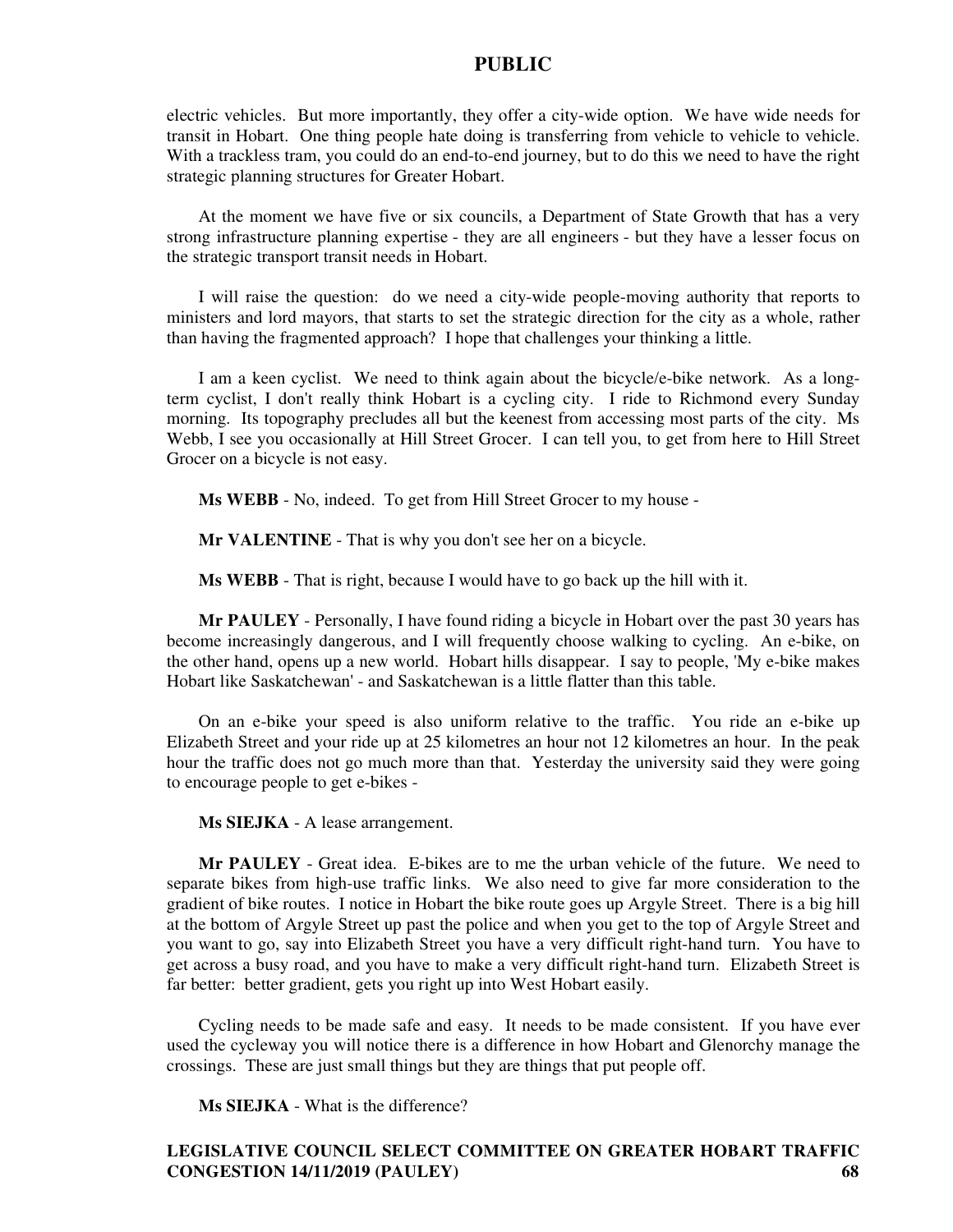**Mr PAULEY** - For a long time at Glenorchy you had to go through a chicane whereas Hobart they only had one. They got rid of half the chicane for a while.

Just last week, I found that TasRail has refused to permit the missing bit of the bike track to go through the cutting between where the Macquarie Point track - which is fantastic - meets the intercity track. There is a railway cutting there. It is a beautiful gradient. TasRail does not need two tracks. Instead what are they going to do? They are going to put it up through the edge of the Cenotaph car park and cut down a few trees. It does not make any sense. To me, and I will say this and it is all being recorded, it is just crazy 'patch protection' on somebody's behalf and it does not consider the greater good.

There are ways we could register cyclists and create an income stream to help provide cycling infrastructure but I know that the bicycle lobby would vehemently oppose that because I have spoken to them about it and they hated it. They will hate it as much as motorists who will oppose any change in the way we currently levy MAIB charges based on the vehicle rather than the user of the vehicle. Again, there are opportunities.

We need to escape all these old ideas which hold our transport system back. We need to think in terms of journeys not the mode used. For some journeys, the car will be best. For others it is a bus, some are bicycles, some walking. We often want to get 20 per cent of the population on to trams, trains or buses or whatever. But say we could encourage everybody to catch the bus once a week, it has the same net effect but it requires a different strategy around how you do it.

Perhaps we could gain traction in all this by giving our senior executives in the public sector a cash allowance instead of a fully-funded motor vehicle. I know I stopped riding my bike to work when I got a fully-funded motor vehicle. It is just natural. Let them choose the best mode for their needs on a journey-by-journey basis. Perhaps we could allow others to salary sacrifice the cost of their bus travel or the purchase of an e-bike.

I always found it quite strange that I got a fully-funded motor vehicle that I could drive anywhere in Tasmania and the people who worked for me could not even get a salary sacrifice on their bus fare. It just seems a bit strange. These are just ideas but they escape the thinking of the past.

I am also a motorcyclist and I often use my motorcycle in the city, less so now that I have an e-bike. They offer huge but misunderstood opportunities, particularly for people who need to travel a further distance from the outer lying suburbs. I raised this with the RACT but they were dismissed because people think motorcyclists are dangerous. If you look at the statistics, motorcyclists are not being killed or injured undertaking urban journeys. They die and hurt themselves on rural roads, often on a Sunday afternoon on the way back from their recreational rides. Often excessive speeds are involved or perhaps some over-enthusiasm or unfamiliarity.

We saw that just recently when, unfortunately, a tourist who had just got off the boat that morning was in an accident overtaking a car. Not only was she killed but the three people she was travelling with were travelling too close together on Hobart roads and they all ran into each other.

**Mr VALENTINE** - It was on the north-west.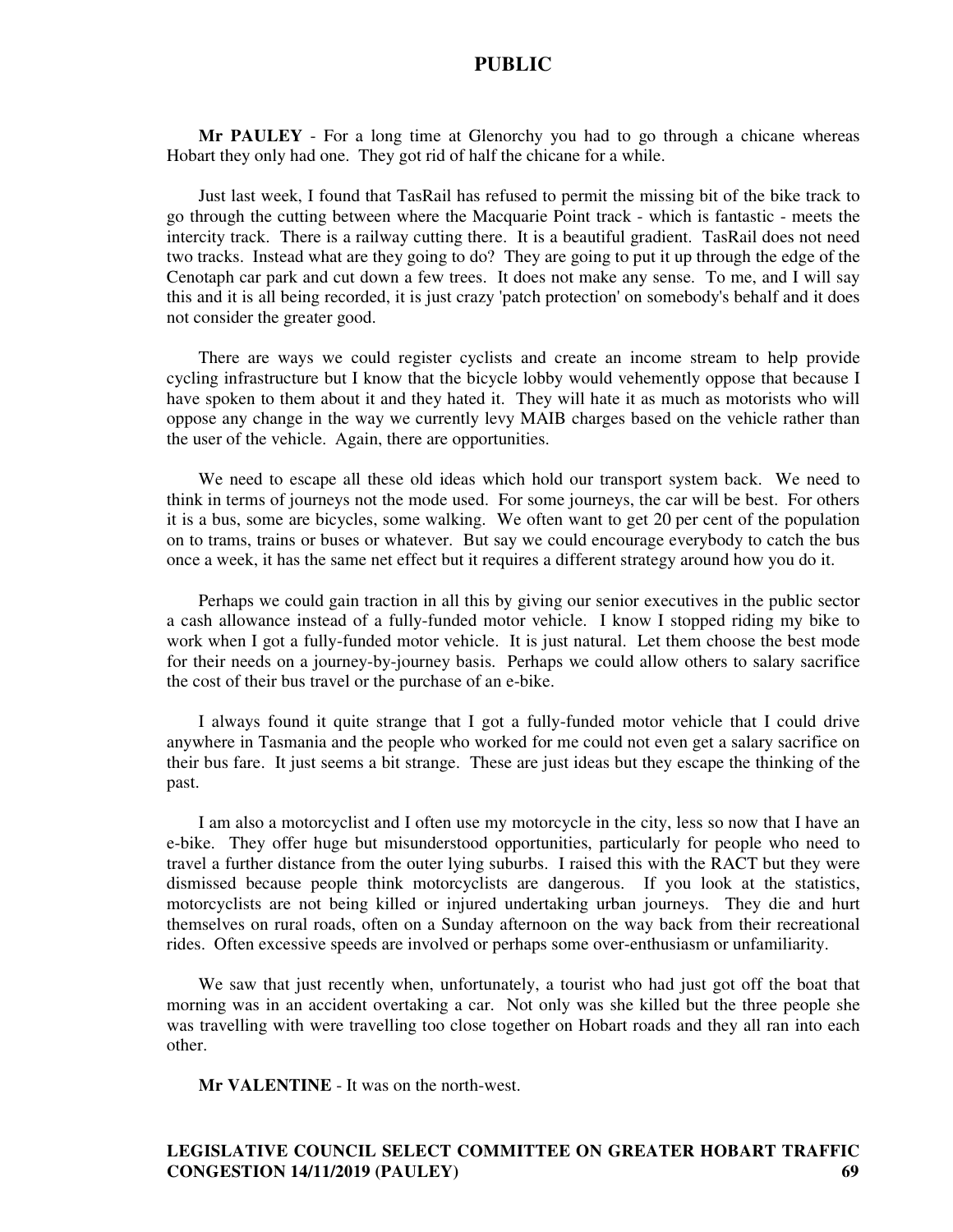**Mr PAULEY -** Yes it was, outside Wynyard. Yes, motorcycles are dangerous but not in the urban environment. On a motorcycle you travel at the same speed as a car, you are much safer. Hobart should encourage motorcycles. If you set aside one car park on each side street in every block for motorcycle parking you can fit four or five motorcycles in a carpark. In addition to expanding some of the existing motorcycle parking locations, suddenly you would get lots of people who have motorcycles using them for commuting. Yes, Hobart City Council would lose some parking revenue but it would encourage more motorcycle use and that would have a huge impact on congestion.

I have outlined in my submission some infrastructure projects if that is what you are after. They are not the mega projects others seek, rather they are small, targeted projects addressing specific issues. More important than new infrastructure, I think, is better use of existing infrastructure by creating a clear strategic network and no longer seeking to have every road seek to meet the needs of all transport modes. I live in Newdegate Street in West Hobart. A bus route goes up there and there are no bus stops there. It is being dug up at the moment and the Metro seem to have coped pretty well.

I will leave things there and leave the committee with one final thought. When I was doing transport planning a piece of research I came across related to the provision of transport infrastructure. It was from the United Kingdom but I see no evidence suggesting that it does not apply here. That was, when you created a piece of infrastructure not only was it more expensive and took longer to build than people thought, its capacity was used up much quicker. There was what they call an induced demand event.

Let us say we spent \$1.3 billion on tunnels, thinking that is going to be the solution and people thought that they were going to last for 15 years but it would probably be four and five. That is not so much the issue. The other thing that this research found is that when you build stuff you simply move the problem down the road. We got rid of two roundabouts in Kingston and where is the problem now? The bottom of the Southern Outlet.

The more interesting bit of this research was when you took infrastructure away, you actually reduced traffic by more than the amount of infrastructure you took away, so people actively looked for alternatives when there was a loss of capacity.

Hobart has opportunities but they require us to escape the old ideas. The top of my list would be putting the 1968 Wilbur Smith report - and I had a copy of that on my desk and a photocopy of the master plan on my wall for many years - and those ideas on developing the Hobart transport network into the archives where they belong.

We want to start looking towards the future. We want to start looking to new technology. That is all I wanted to say. I am happy to answer any questions you may have based on my experience, what I have said today and what I provided in my submission.

I also want add into my submission another article on trackless trams where Peter Newman says, 'It is not a contest, both can improve our cities'. But when you read it, he is saying that as population density increases, tram becomes a better option than a trackless tram but in low population densities like Hobart something like a trackless tram is, perhaps, more appropriate. Personally, I would like the idea of Hobart being the first city in Australia to have trackless trams as the basis of their transit system. I would rather us be the first people to have a trackless tram than the last people to have a light rail.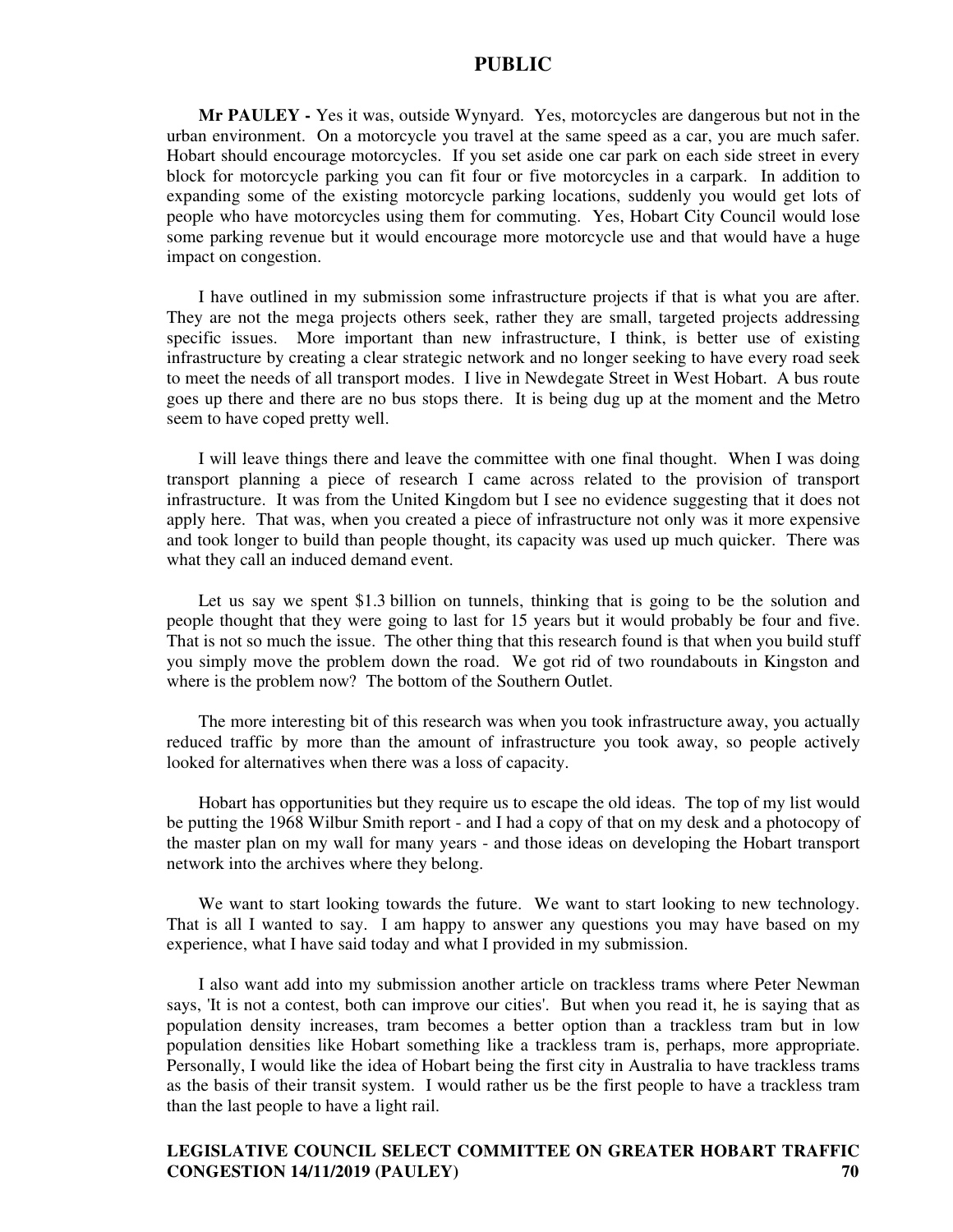**Ms SIEJKA** - Can I ask about the trackless trams? It is just a clarification question. If it is rubber instead of steel does that mean - I am just thinking of the recycling and the disposal of those sorts of items. These are all things we need to consider as we go into the future. Are there any issues with trackless trams in that?

**Mr PAULEY** - No more than with a bus. Steel wheel will - train wheels wear out.

**CHAIR** - They have to be re-machined.

**Mr PAULEY** - Yes, they have to be re-machined. In the scheme of things, there is not that much difference between a tram in terms of the operating costs and a trackless tram but there is a huge difference in terms of the infrastructure costs. You can run them down the existing road network; you could run them with cars, you could do what they are doing in Melbourne now.

If you go to Melbourne now with their tram network, increasingly the tram network is being given its own corridor on the road. They are keeping the cars out of the way so the trams do not get caught up with the cars. What a trackless tram means is you could hop on a trackless tram out at Brighton, you could come across the new Bridgewater bridge which has no facility for a light rail network, given its current design. You could come all the way to the city into the rail yards and then you could move onto the Hobart road network without having - and I do not know if you have asked this question of people. How are people getting from the rail yards -?

**Ms SIEJKA** - That has come up.

**Mr PAULEY** - into the city?

**CHAIR** - Where do trackless trams operate now?

**Mr PAULEY** - They are very much a new initiative and I think Peter Newman identified a few places that they are operating. I am not going to say that -

**CHAIR** - Not in Australia.

**Mr PAULEY** - Not in Australia, but certainly trackless. If you look at a spectrum you have heavy rail, you have light rail, you have what this new technology called a trackless tram. You have an existing technology which is called bus rapid transit, which is basically a three carriage bus. A trackless tram and a bus rapid transit are very, very close. Then you get into your articulated bus and your normal bus. They are all part of a spectrum. The thing about a trackless tram is it gives the passengers the experience of a tram, which you know is a much better travel experience than you get on a bus.

**Ms HOWLETT** - You were talking about motorcycles. Is anyone actually doing an electric motorbike?

**Mr PAULEY** - Yes. A lot of people do electric motorbikes. Harley Davidson has just released an electric motorbike. BMW is looking at electric motorbikes. There are a lot of brands of Chinese electric motorbikes which are much less powerful.

**CHAIR** - One manufactured here.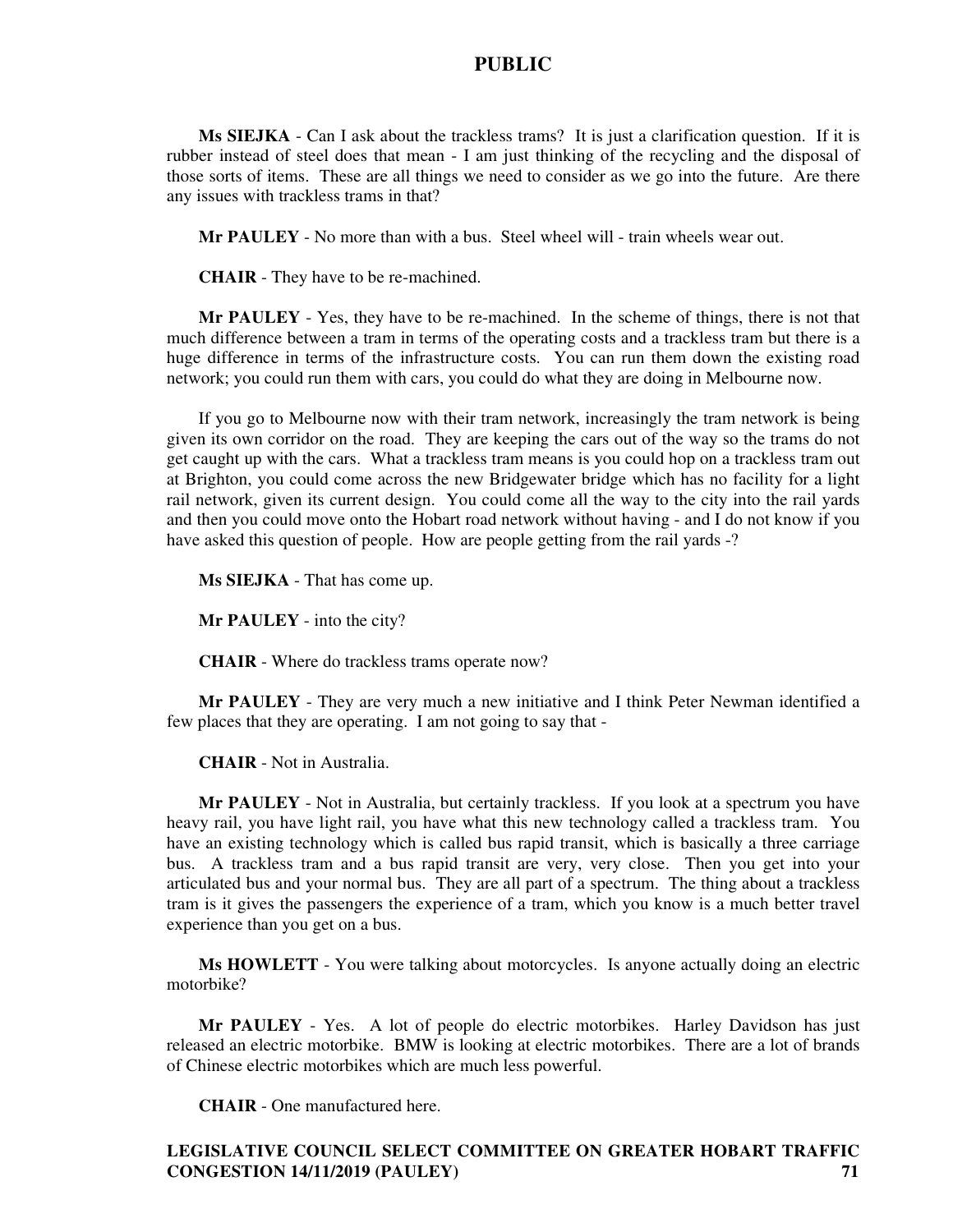**Mr PAULEY** - And there is one in Australia. So again, you can call it a powered two-wheel vehicle; it starts with an electric bicycle and it goes up to a high powered motorcycle.

**Ms HOWLETT** - Like an e-bike.

**Mr PAULEY** - Yes. An electric motorcycle. The Harley Davidson one gives you all the Harley Davidson experience if you are into that.

**Ms SIEJKA** - Different sound.

**Mr VALENTINE** - Minus the sound.

**Mr PAULEY** - Minus the sound. Certainly, everybody who manufactures vehicles, whether they be motorcycles, or whatever, that are based on the internal combustion engine, are looking very seriously at electric power.

**Ms HOWLETT** - Can you state what countries are actually using trackless trams?

**Mr PAULEY** - I would have to go back to Newman's article. He identifies a couple of spots where they are in. I should point out, for a long time Peter Newman has probably been the strongest advocate in Australia for light rail and heavy rail. It is interesting that he has seen this new technology and he sees opportunity. I do not claim to be an expert.

**Ms WEBB** - It was a good article. I printed it out myself.

**CHAIR** - I was interested in your comments with cyclists with paying fees - registering cycles - and the money would go back into infrastructure specifically for cyclists. You said you have talked to cyclists and they are not interested in it. I imagine it would be for a senior cyclist; it would not be including children?

**Mr PAULEY** - Say when you reach 18.

**CHAIR** - It has been raised with me, not specifically in this forum, but over the years. I know cyclists have said they would be happy to pay a fee if it helped put safe infrastructure in for them.

**Mr PAULEY** - My proposal, which I have worked up a bit, is that, say you charged \$50 a year. The way you could charge that \$50 a year is as an extension of your car driver's licence, or an extension of your identity card, which people who do not have a driver's licence usually have if they are over 18, so they can get into clubs and pubs and the like.

On my current driver's licence, it says I can ride a motorcycle and drive a heavy rigid vehicle. Somebody who wants to ride a bicycle could simply go into Service Tasmania, do a test to show they understand the road laws that pertain to bicycles, and pay a small fee, say \$1 a week, and that would give them the legal authority to ride a bicycle on the road network.

As a cyclist, one thing I get all the time is, 'Get off the road, you don't pay for it.' It would be nice to be able to scream back, 'Yes, I bloody well do!' If cyclists knew the money was going into cycle facilities and cycling advocacy, I think there would be less opposition. Cyclists I have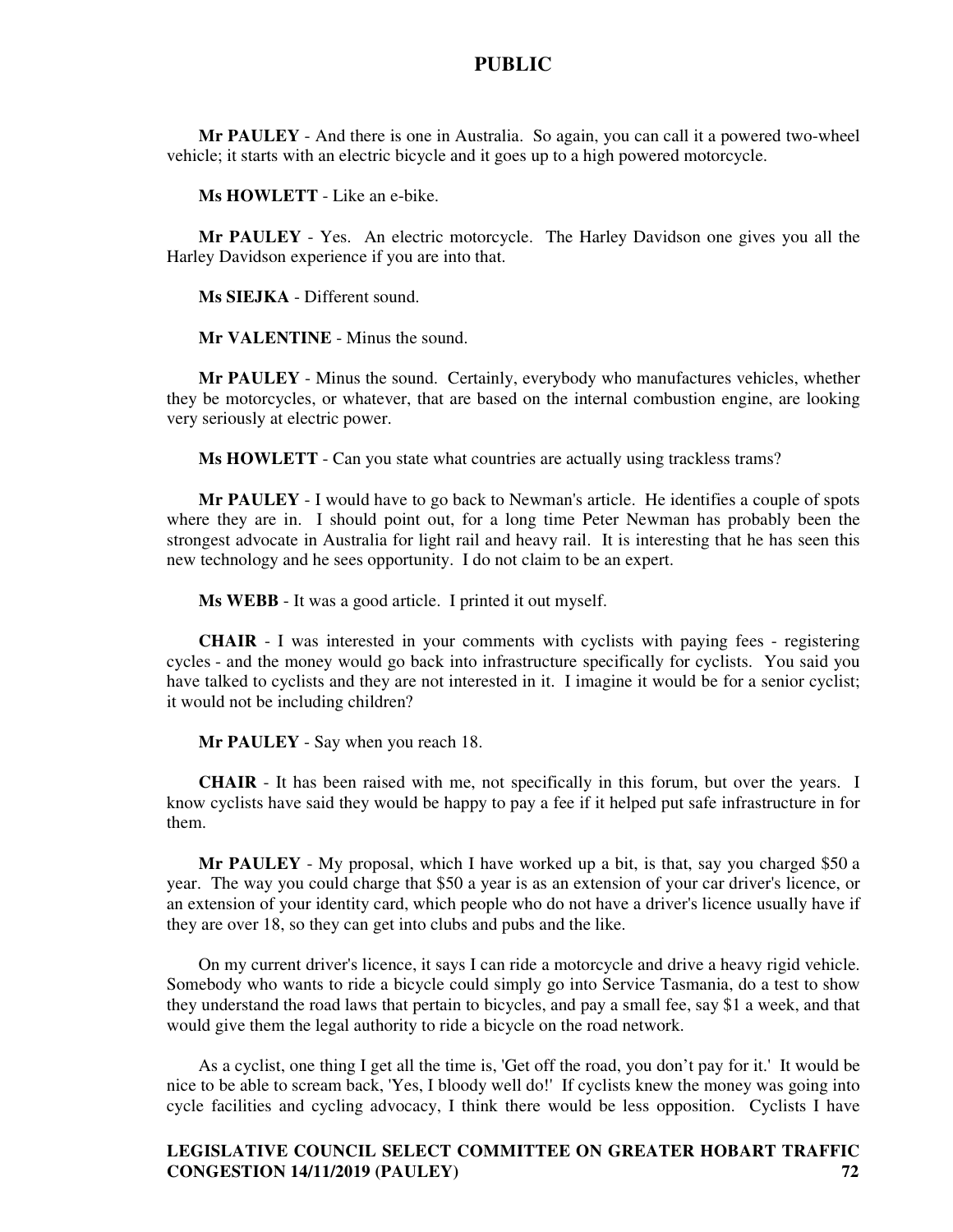spoken to say, 'No, I already pay for the roads,' because most of them have a car - or if they do not have a car, they own a house and they pay rates or, if they do not own a house they rent, and rates are part of the rent. Their argument is, 'Well, I am already paying, so why should I pay again?'

If, as cyclists, we want better facilities, I do not see any problem with paying for them.

**CHAIR** - Your argument is that your registration is for the roads. If you are going to put in separate cycle facilities - and maybe you will not be able to answer this - it would be interesting to know how many cyclists there are in Tasmania, and how much revenue would be raised each year, if a \$50 fee was put on cyclists?

**Mr PAULEY** - I propose putting the fee on the person, not on the bicycle. There is a selfinterest in that. I own 11 bicycles, and I would hate to pay 50 times 11, and I cannot ride more than one at a time.

Most households would have a bicycle. It might discourage it, but again, if there are bicycle facilities - you only need to look at the inner-city cycleway that is getting more and more bicycles on it all the time. People complain about Hobart's weather, but Hobart is the second-driest capital in Australia. It has far better weather than places like Copenhagen and Oslo. A few years ago, Oslo banned all on-street car parking, and it has changed the whole nature of Oslo: the whole centre is now much more pedestrian friendly, with a much stronger focus on active transport - and that is in a place like Oslo. We don't have bad weather here. The Norwegians say there is no such thing as bad weather; there is just bad clothing.

**Mr VALENTINE** - I am interested in exploring the trackless tram idea. I want to look at how that might operate. It's my understanding that trackless trams have multiple carriages and a single driver, so that's an economic advantage, just as it is with a light rail or tram - light rail more particularly, because they have multiple carriages, trams generally only have one. You would still have the crossing issues, wouldn't you? How would you see that operating?

**Mr PAULEY** - My view on whether it's a trackless tram or a bus, well we'll start with the old rail line. My understanding is if you want to put a tram down there, you would have to rebuild the railway at any rate, and there's not much difference.

**Mr VALENTINE** - You can run them, but -

**Mr PAULEY -** You are not going to run a tram down the current alignment, on the current tracks, at 60 to 70 kilometres an hour.

**Mr VALENTINE** - I agree with that.

**Mr PAULEY -** You are going to be running them at 20 to 30 kilometres an hour. I have ridden on the bikeway with a train alongside me, and keeping up with the train.

**Mr VALENTINE** - Not going fast.

**Mr PAULEY -** They do not go fast.

**Mr VALENTINE** - It doesn't mean to say that they cannot be graded to -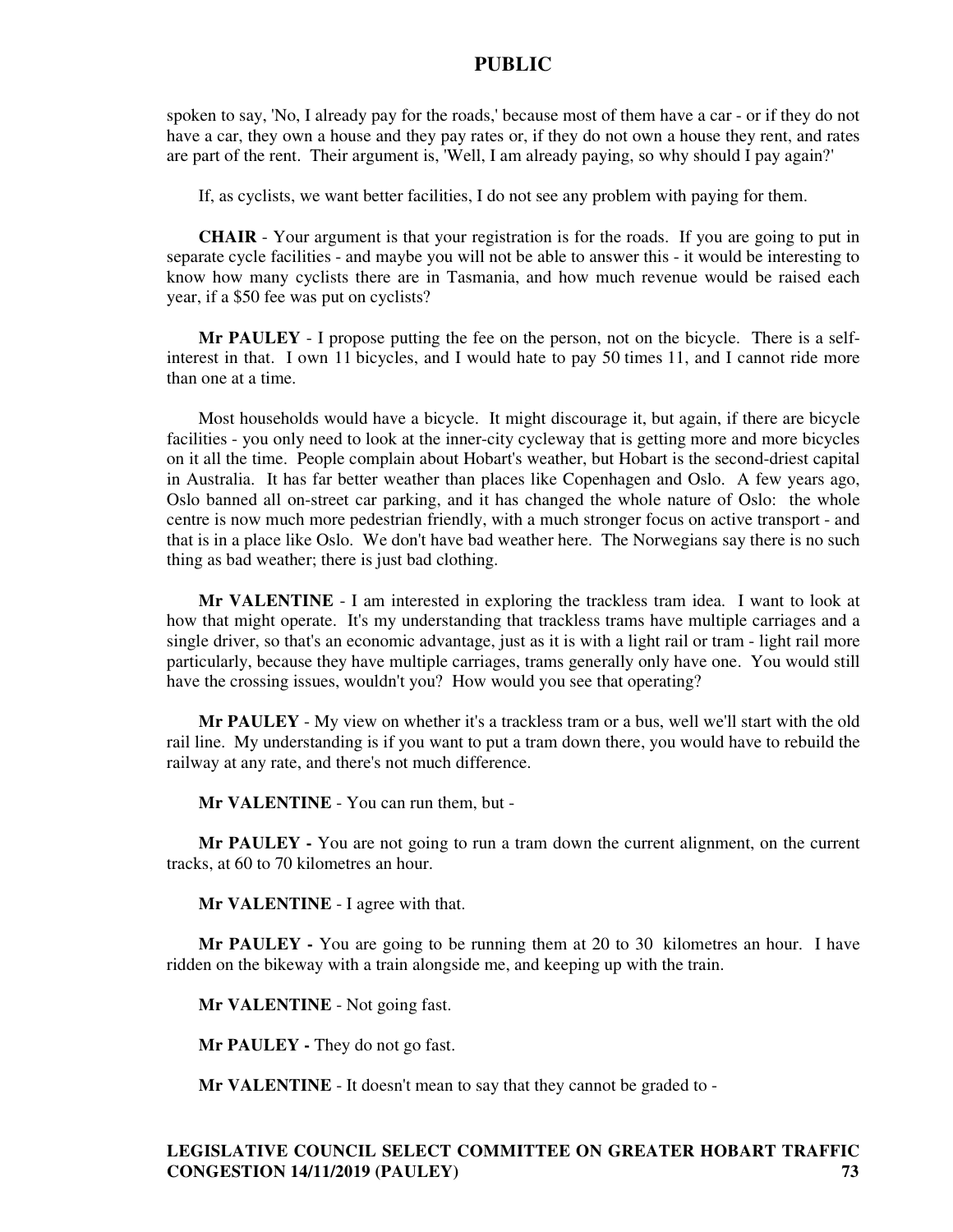**Mr PAULEY** - There is a lot of infrastructure expense.

**CHAIR** - You would need to have crossings and everything, the same as a train.

**Mr PAULEY -** You have to reinstate the crossings.

**Mr VALENTINE** - I am just asking the question about trackless trams. They would have to use the same crossing, wouldn't they?

**Mr PAULEY -** Yes, but because it is a rubber-tyred vehicle, it can stop faster than a train, or a light rail.

In many ways, on that corridor, the actual experience of motorists using the cross-streets, and people using the trackless tram, would be identical. The difference between it and a bus is that it gives you greater capacity in each vehicle - most probably up to 150 people - and it gives a dedicated corridor.

The advantage of trackless trams really comes when you get to the end of the corridor, and you can keep going without undertaking really expensive infrastructure investment.

**Mr VALENTINE** - That is the aspect I am thinking of, so if it has multiple carriages going into a normal traffic environment, whether or not it would tend to clog up that normal traffic environment with its length, and logistically getting around?

**Mr PAULEY -** Not necessarily. I do not see a trackless tram going everywhere in Hobart that a bus does. I see a trackless tram, which is a high-capacity vehicle, would have to be restricted. You most probably would take it no further than lower Sandy Bay, and no further than the brewery. On the eastern shore, you might take it along Clarence Street between the Bellerive quay and the Howrah shops, or going the other way you might take it along the East Derwent Highway to the end of Geilston Bay.

It would be a much more defined network than you have with buses, which basically go everywhere in Hobart, but you would also be thinking about how to reconfigure the bus network in Hobart to work in with the trackless tram.

**Mr VALENTINE** - This is one of the questions. When considering light rail, one of the ideas being put forward in this forum has been the nodes - so you have buses running to the nodes, and you have services to those nodes. You have your childcare, the dentist, doctors and shopping, and all of those things, and then light rail would take people on that journey and through other nodes, possibly, and then at the end they get off and then have to be transferred elsewhere. I am wondering how the configuration of a light rail might work, given that sort of scenario.

**Mr PAULEY -** The difference is, you are never going to extend light rail up into South Hobart, because it is economically infeasible.

**CHAIR** - Nor to the eastern shore.

**LEGISLATIVE COUNCIL SELECT COMMITTEE ON GREATER HOBART TRAFFIC CONGESTION 14/11/2019 (PAULEY) 74**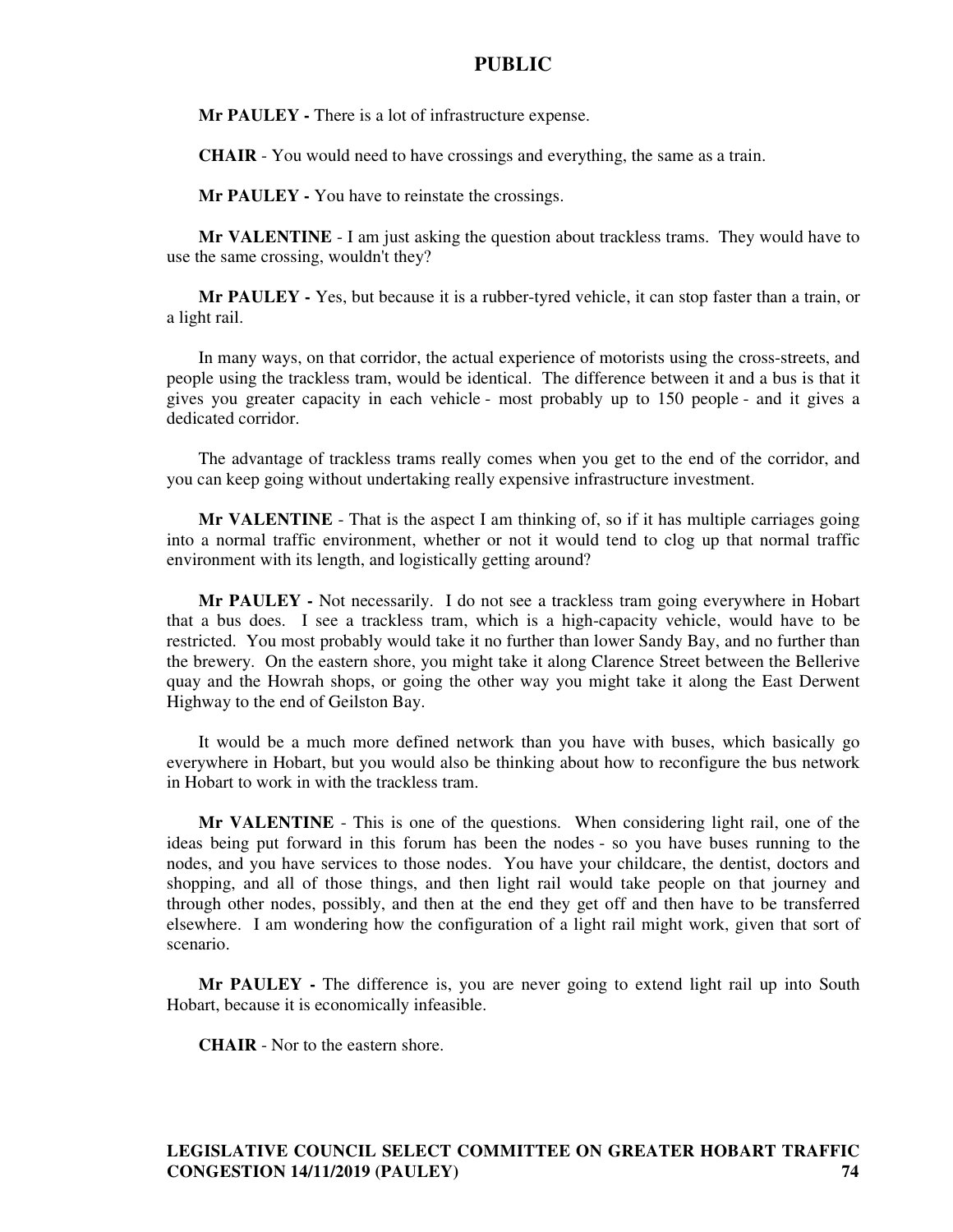**Mr PAULEY -** Nor to the eastern shore. Nor to the new Bridgewater bridge, down Sandy Bay or the Southern Outlet. Light rail services one corridor in Hobart, only one, and that is not the corridor that has the most congestion.

**Mr VALENTINE** - No, I suppose people argue that the corridor is there, so why not use the corridor?

**Mr PAULEY -** I would agree with you, the corridor is there.

**Mr VALENTINE** - So you do not have to acquire the land.

**Mr PAULEY -** You do not have to acquire the land, but as I stated before, the difficulty is not so much the new ideas, it is dispensing with the old. Just because there are currently sleepers and rail tracks in that corridor, it doesn't mean that corridor has to be a 'steel-on-steel' vehicle style.

I don't know whether anybody has told you about the O-Bahn bus in Adelaide, to Paradise. It has been operating in Adelaide since the 1970s. It can travel around the streets of Adelaide as a bus but it has a dedicated carriageway which it follows into the north-eastern suburbs of Adelaide.

One of the most valuable things we have in Hobart is that rail corridor. It is a very valuable corridor but that does not mean it should not be looked at as a transit corridor that can be used - at the moment we use that corridor for bicycles and we use that corridor for pedestrians. If we moved down and we say it is going to be light rail, it means that every bus that comes in from the northern suburbs cannot use that corridor. If we were to, say, use that corridor as a trackless tram, it is suddenly available for buses; it is suddenly available as we get autonomous vehicles.

**Mr VALENTINE** - How would you handle passing and things like that? You have buses or trackless trams coming from the south and trackless trams coming from the north, you have very limited -.

**Mr PAULEY -** We already have that problem with that corridor. I would handle it with electronics in the same way. There would be passing areas. With modern technology you could make it so they could pass without stopping. There are locations in that corridor where you can put passing loops without disrupting the existing cycleway.

**Mr VALENTINE -** I have probably taken up too much time.

**CHAIR -** Does anybody else have any more questions?

**Mr VALENTINE -** On page 3 of your submission, you have up the top there, 'there is a need to improve traffic flow around the city at this end. We already have the Brooker Highway', et cetera, and you go through a couple of points there. In the next paragraph, would you suggest that there should be a pedestrian priority but cars not banned in the city?

**Mr PAULEY -** Unfortunately, because of Hobart's topography, it is going to be very difficult to ban cars in the city. We need to think about some roads in the city where you discourage cars. We are all familiar with Melbourne. Swanston Street, in what used to be one of the main arterial streets in Melbourne, it has been pedestrianised. We could do the same things with Elizabeth